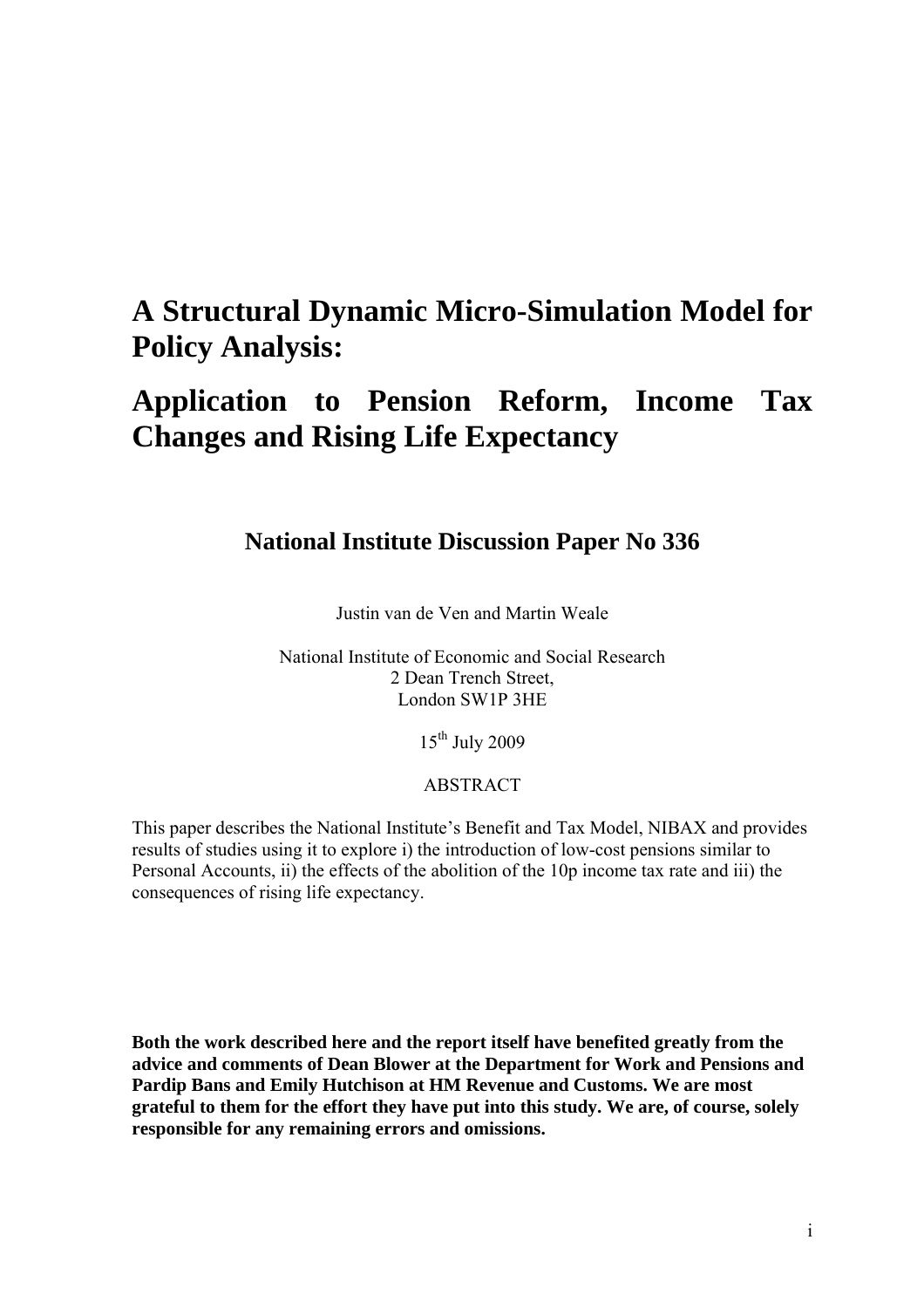# **Contents**

| 1.1    |  |  |
|--------|--|--|
| 1.2    |  |  |
| 1.3    |  |  |
| 1.4    |  |  |
| 1.5    |  |  |
| 1.6    |  |  |
| 1.7    |  |  |
| 1.8    |  |  |
| 1.9    |  |  |
|        |  |  |
|        |  |  |
| 3.1    |  |  |
| 3.2    |  |  |
| 3.3    |  |  |
| 3.4    |  |  |
| 3.5    |  |  |
| 3.6    |  |  |
| 3.7    |  |  |
| 3.8    |  |  |
| 3.9    |  |  |
| 3.10   |  |  |
| 3.11   |  |  |
|        |  |  |
| 4.1    |  |  |
| 4.2    |  |  |
| 4.3    |  |  |
| 4.4    |  |  |
| 4.5    |  |  |
|        |  |  |
| 6      |  |  |
|        |  |  |
| 7.1    |  |  |
| 7.2    |  |  |
| 7.3    |  |  |
|        |  |  |
| 8.1    |  |  |
| 8.2    |  |  |
| 8.3    |  |  |
| 9      |  |  |
| 9.1    |  |  |
| 9.2    |  |  |
| 3<br>5 |  |  |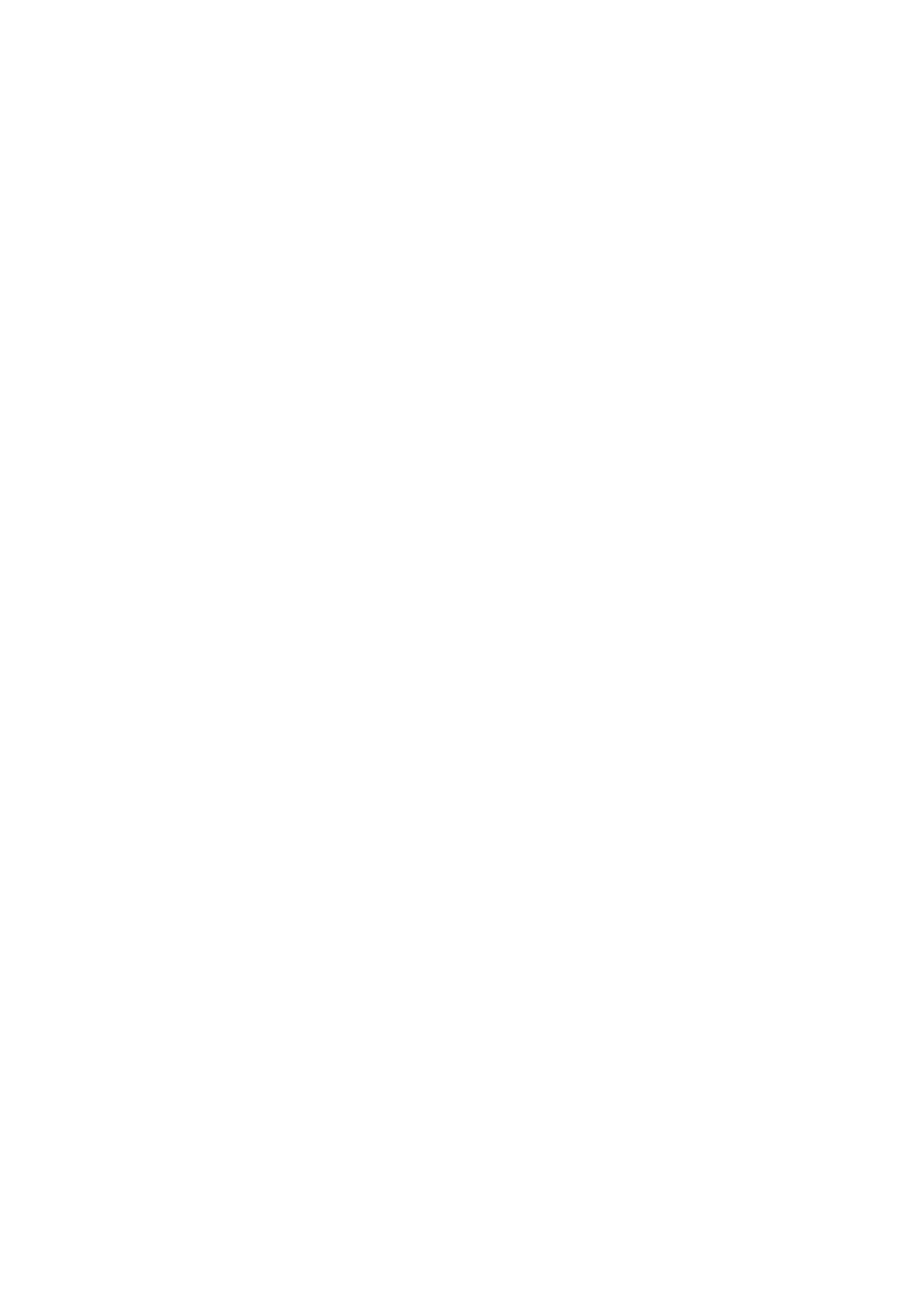## **1 Summary**

#### *1.1 The Modelling Framework*

- 1. In recent years there has been increasing concern about the level of savings in the United Kingdom. At a macro-economic level the UK has one of the lowest savings rates of the advanced countries. At a micro-economic level rising longevity and an ageing population have focused attention in many advanced countries on whether retirement saving is adequate. It is often argued that the tax/benefit structure has important implications for incentives to save. For example the removal of dividend tax credits for pension funds is sometimes quoted as substantially affecting incentives to save in pension schemes. It is also often said that means testing of retirement benefits discourages saving for retirement. But so far it has been difficult to explore these claims. Not only are there very real data problems but there has not been any mechanism available for exploring how rational people might be expected to respond to these and other features of the tax/benefit system.
- 2. This paper reports on a project undertaken by NIESR for the Department for Work and Pensions and Her Majesty's Revenue and Customs to produce a new behavioural model of household savings behaviour (the National Institute Benefit and Tax Model, NIBAX). This is intended to provide a new simulation tool suited to exploring the implications of tax and benefit changes for long-term savings incentives and behaviour.
- 3. Work on the NIBAX project began in mid 2007, following on from earlier related modelling that NIESR conducted on behalf of both government departments in this area. The main purpose of this report is to provide an insight into the key challenges of modelling savings behaviour, details of our basic approach, and a summary of results from a series of policy simulations which we conducted to illustrate the potential uses and capabilities of the model.
- 4. The model aims to complement the wide array of existing techniques employed by government analysts for assessing the impact of changes to the taxes and benefits system, such that policy-makers can be better informed about the potential impact of policies on household savings behaviour.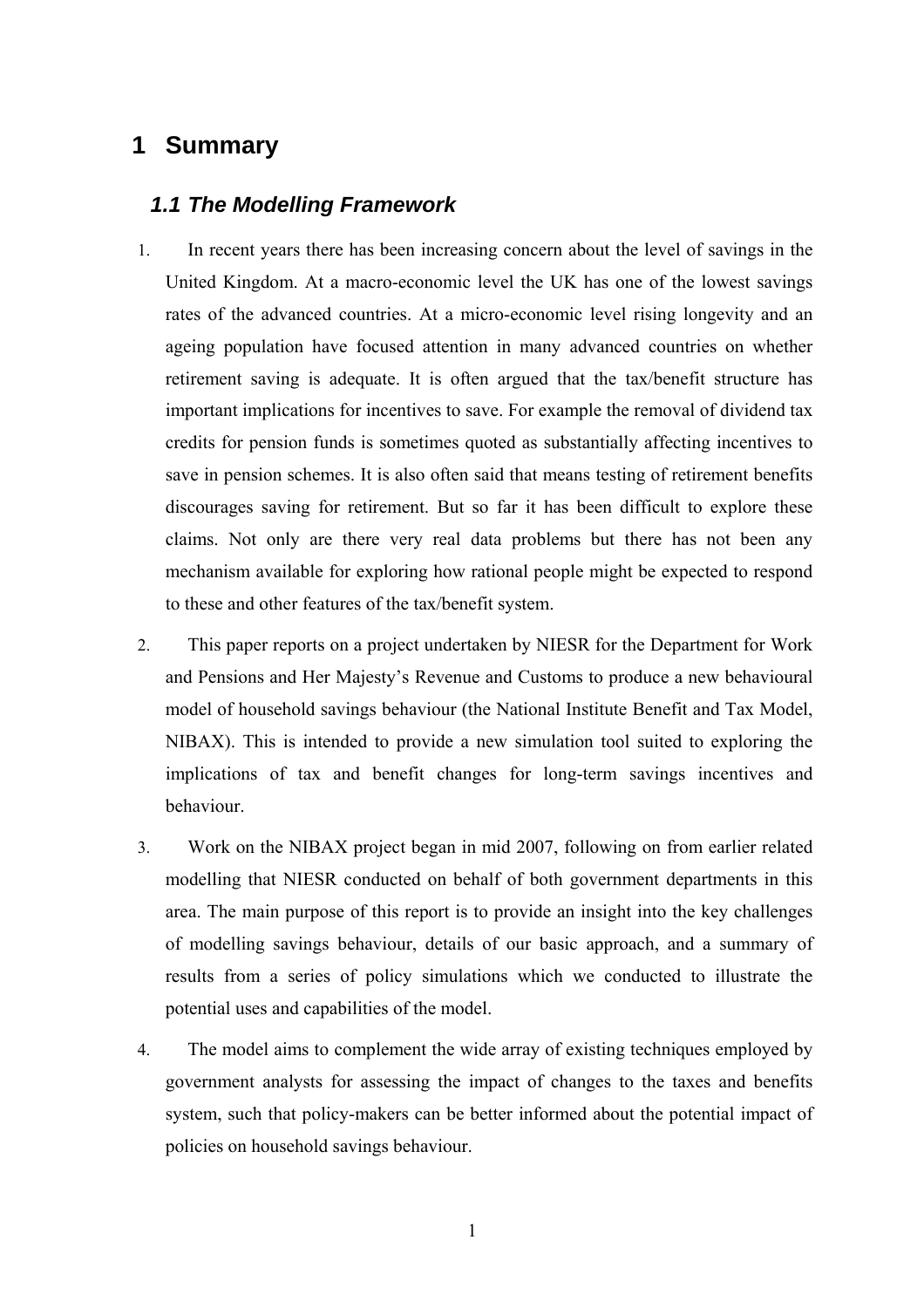- 5. The NIBAX fits within a generic class of 'life-cycle' savings models, built round the assumption of rational expectations. The latter assumption has been employed very widely in the field of economic modelling, partly due to its intuitive appeal and the consistency of results it generates. In the current setting, the basic premise is that people make decisions about work/leisure and consumption/saving with a reasonable understanding of the economic environment within which they operate. Thus, for example, they are assumed to know (or are able to find out about) the returns to work and to saving, and broadly to understand how these incentives are affected by the tax and benefit systems. They are also assumed to be forward-looking – which is not to say that they are certain about the future, or that they do not make mistakes – but, rather, that their decisions can be sensibly understood in context of their prevailing circumstances.
- 6. Obviously such an assumption is open to criticism; people may not be as rational as is assumed in our model. Or it may take people a long time to adjust and absorb the implications of changes to their environment. Thus, in so far as our model accurately represents household behaviour, it might be thought of as a model of long-run rather than short-run behaviour.
- 7. NIBAX therefore stands in stark contrast to many existing micro-simulation models. The latter are typically more detailed in their description of people's circumstances but do not take any account of how labour supply or savings behaviour is expected to change in response to changes in taxes or benefits, either during the working life or post-retirement. Such models are therefore probably best seen as shortterm guides to the impact of policy changes on people's incomes and function well in this respect, but are less satisfactory as indicators of the full, longer-term effects of changes in government tax policy. We suggest that robust policy analysis should draw on all these models, but stress the importance of models such as NIBAX in this suite.

## *1.2 Key Assumptions & Parameters*

8. A fundamental assumption underpinning the model is that people maximise their expected life-time welfare, taking into account expectations of future earned income,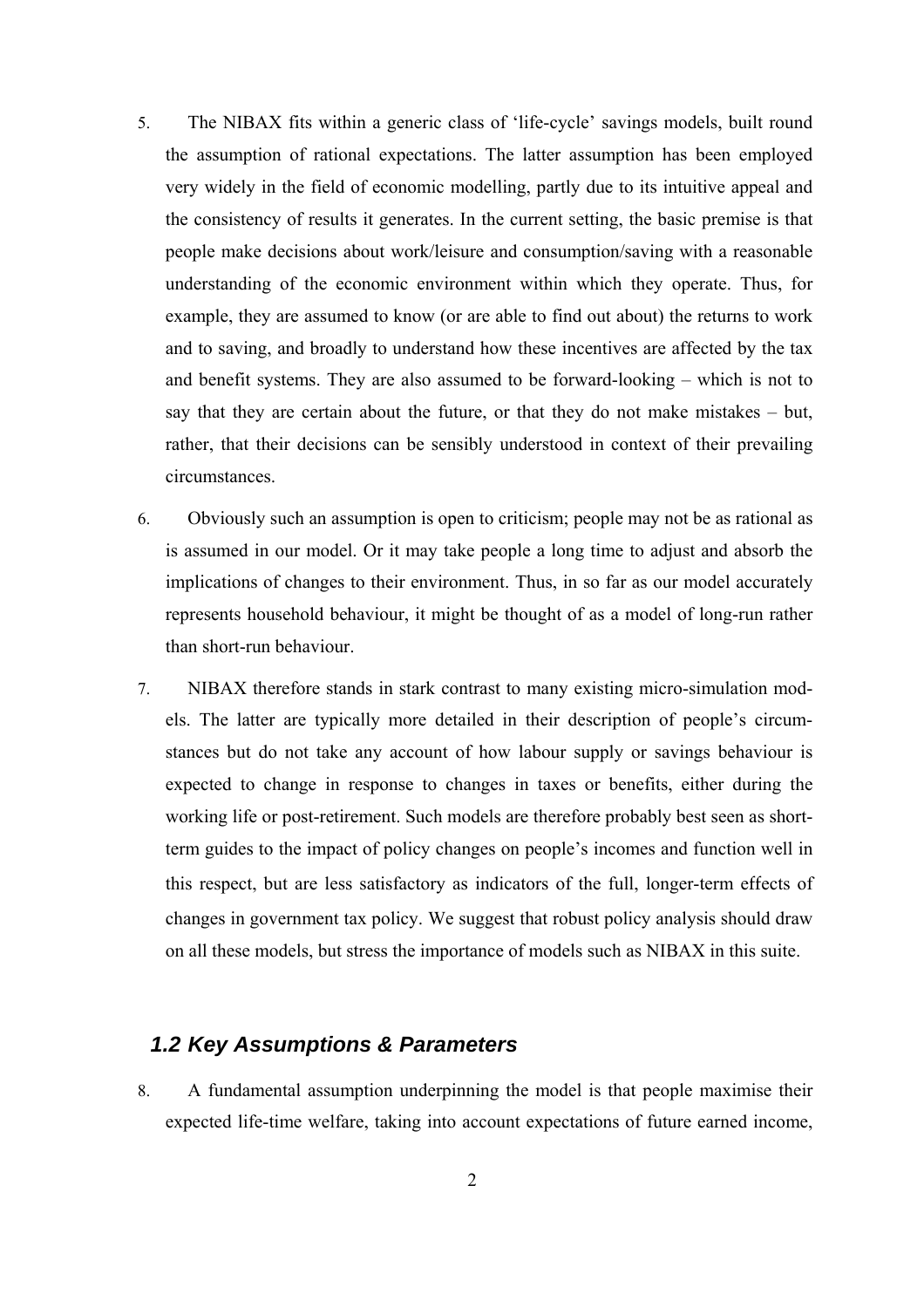the taxes they expect to have to pay and the benefits that they expect to receive. In the light of these expectations, they make decisions about how much to work and how much to consume/save in each period. Depending on the framework specified by the model user, they may also make decisions about whether to contribute to a pension in order to save for retirement.

9. In the model, people make decisions about how much to work, and how much to consume or save in the face of four types of uncertainty:

i) Wage uncertainty — people do not know their future wage rates. Wages are predicted on the basis of current earnings and past experience, but there is a substantial random component to them.

ii) Household type – people do not know how their family circumstances are going to evolve over time. Uncertainty exists both in terms of relationship formation/breakdown and over number of children in a household.

iii) Mortality risk – although people know the risk of death at any age, they do not know how long they themselves will live.

iv) Investment risk – the return on risky assets in the model is uncertain.

- 10. The standard response to these uncertainties, observed in our simulations, is that people save more than they would in the absence of such uncertainty. In this sense, a general prediction from our model is that people with a forward-looking, rational approach to saving will tend to save sufficiently for 'rainy day' needs.
- 11. The model permits savings to be invested in either safe or risky assets. People can essentially choose to invest in interest bearing savings or equity type accounts. Saving in pensions is also handled by the model, with tax relief granted on contributions and investment returns and with income tax payable on retirement annuity incomes.
- 12. The model also handles personal debt in that people are allowed to be net debtors in their working lives prior to retirement. However, debt levels are limited in the model through a user-specified age-specific limit to net debt.
- 13. One aspect of household saving that does not feature explicitly in the model is saving in housing assets. Housing is not distinguished from other wealth in the core model but is treated through an add-on module which is used to identify how far wealth could be invested in housing assets conditional on overall levels of modelled saving.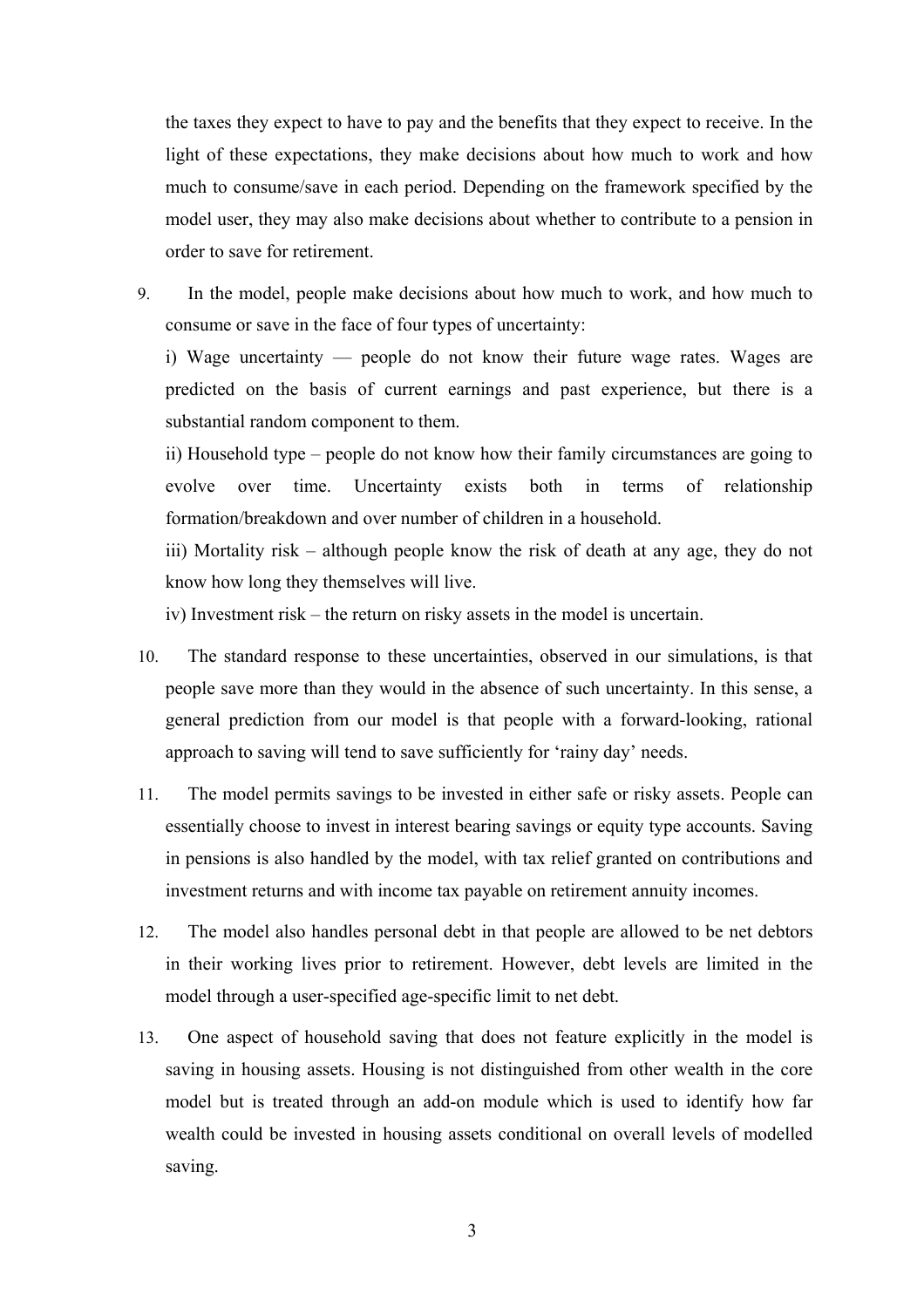- 14. Alongside the above aspects of the model, it is also worth briefly reflecting on the key choice parameters available to the user. Users are able to change both key behavioural and key environmental parameters. In the first category we include assumptions about the way in which people trade off consumption of goods for leisure, the extent to which they pay attention to the future and their attitudes to risk. The second, much wider set, includes the specification of the tax/benefit system, rates of return and the age profile of wages. Users can specify the extent to which the last two are uncertain.
- 15. Ideally, any model of this type should be related to underlying data and so the parameter choices in the core model represent the outcome of a process to ensure the model fits key data reasonably well. But, inevitably, there are trade-offs between the capacity of the model to fit different categories of data and as with most models of this type, these trade-offs are handled in a relatively arbitrary way, rather than being estimated by regression methods.

#### *1.3 Interpreting Results*

- 16. In interpreting the results from the model it should be noted that the model is intended to represent the behaviour of a cohort which plans for the future while facing a stable economic environment. In practice we cannot observe the income, consumption and labour supply of such a cohort. In reality, even the behaviour of a group of people all born in the same year does not provide an ideal data set against which to compare the performance of the model, since they live through potentially very different economic circumstances.
- 17. In common with most other work of this type, we have therefore related the model's performance to cross-section data for a single year, 2005, but with the income and expenditure figures adjusted to allow for the reasonable assumption that people expect continuing economic growth. This provides a base run against which the effects of policy changes can be explored.
- 18. To keep the model manageable, we have also paid most attention to the capacity of the model to account for average labour supply and consumption patterns. In this respect, the base run of the model does reasonably well in replicating employment and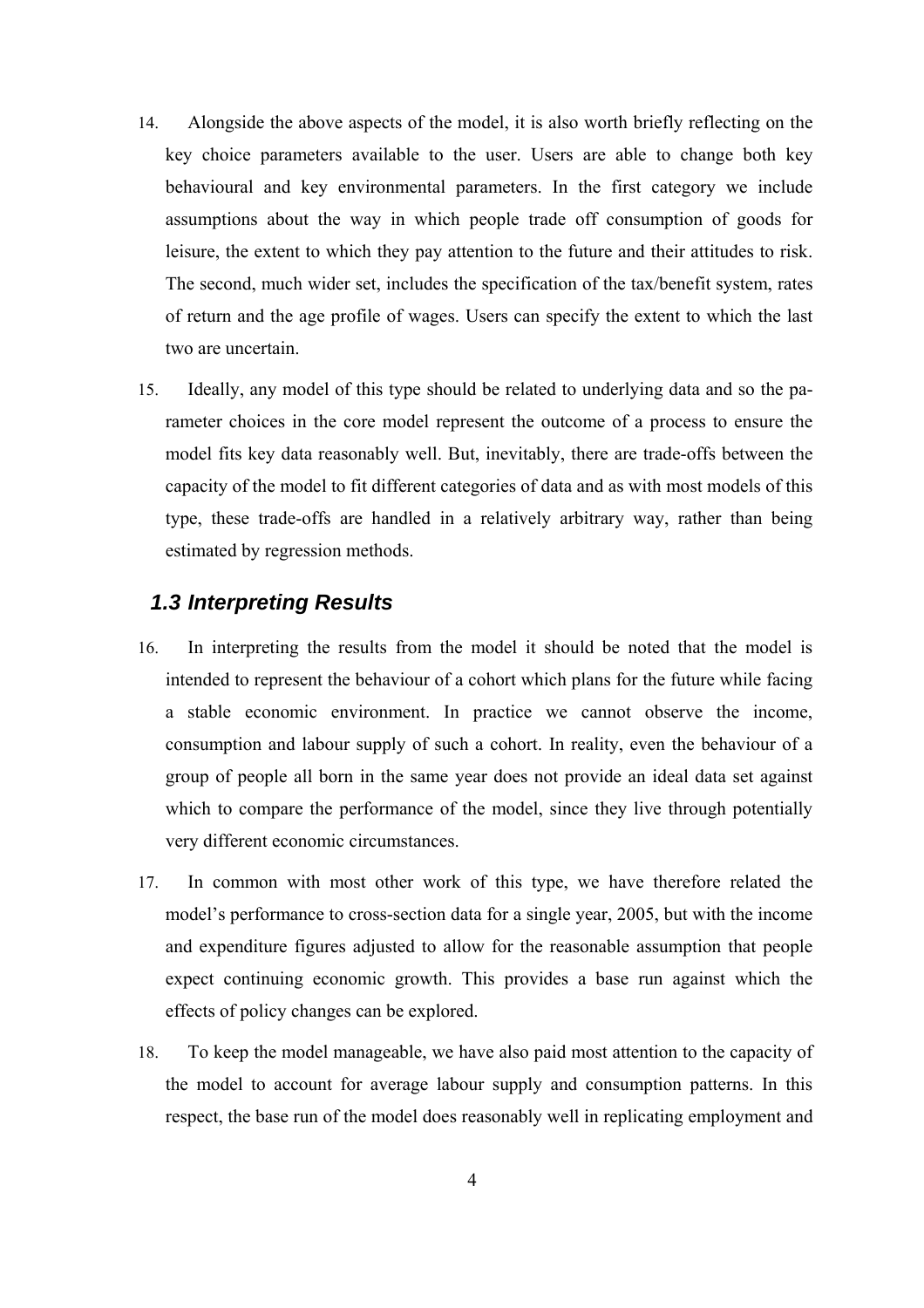consumption profiles of both single people and couples by age. However, it does understate the variability of consumption by both single households and couples.

#### *1.4 Modelling Policy Scenarios*

19. The NIBAX model is capable of simulating any combination of tax and benefit changes and so lends itself to a very wide range of tax policy simulations. As the main purpose of the present exercise has been to develop a model for use by government practitioners, our use of the model to examine policy simulations has thus far been limited to only three illustrative policy changes. These are intended to highlight the type of effects that can be examined through the use of the model and are not necessarily an accurate prediction of the long term impact of actual policy.

#### *1.5 Low-cost Pensions*

20. The Government has recently legislated to reform private pensions with the reforms including the introduction of major private pension reforms. Key features of these are:

i) a system of Personal Accounts with low charges designed to increase returns to savers

- ii) automatic enrolment with an opt-out
- iii) employer contributions which cannot be commuted into pay
- iv) tax relief on contributions

v) calculation of means tested benefits on income net of pension contributions -or half contributions for housing benefit and council tax benefit.

It should be noted that features iv) and v) apply to all pensions and not just to Personal Accounts.

- 21. Current computing limitations mean that all of these features cannot be represented exactly and so we have made a number of minor simplifications.
- 22. The effects of pension arrangements similar to the proposed Personal Accounts, as introduced by the Pensions Act, 2008, are explored by comparing our base run, in which they are available, with an alternative in which there are no tax-favoured pension saving schemes. In the simulations below we do not restrict the availability of this low cost pension to any specific group, even though in reality Personal Accounts are designed to attract those on relatively modest incomes. The simplifications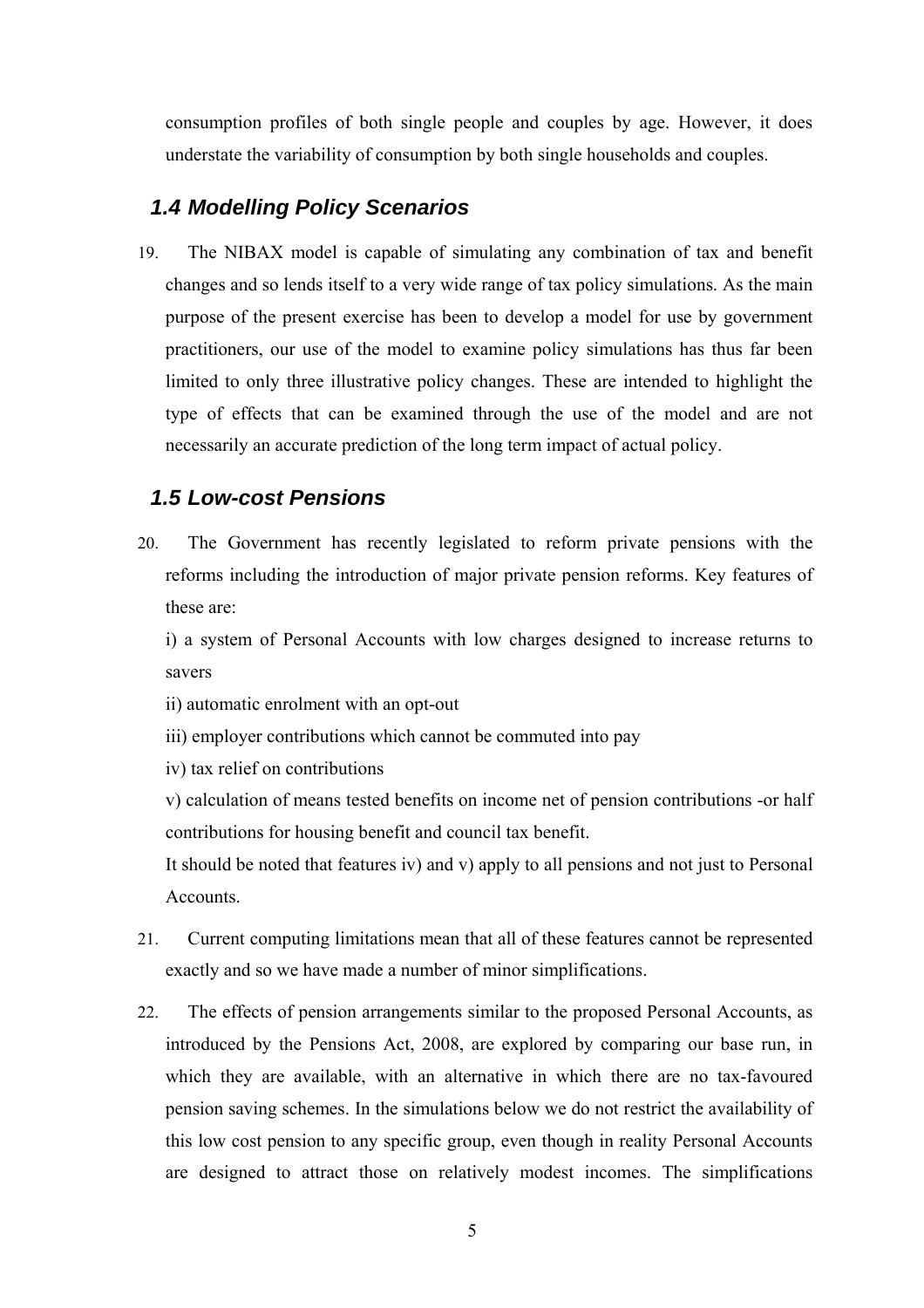mentioned above also mean that our results slightly overstate the appeal of low-cost pensions as we model them in comparison to Personal Accounts. However, they have little impact on the analysis we do to show the impacts of rates of return/management fees, decision-making costs and high discount rates on participation in low-cost pensions.

- 23. The following points describe the main effects that the model shows resulting from the introduction of the policy.
- 24. The scheme is attractive to most people in all income categories at some point in their working lives.
- 25. In the absence of any qualifying conditions, the scheme would be more attractive to people on relatively high incomes paying higher-rate tax than those on low incomes. This is because tax relief is offered at the tax-payer's marginal rate on contributions which, for high earners may exceed the tax rate they pay on their subsequent pensions. Tax relief also means that the entitlement to draw a tax-free lump sum from a pension fund is worth more to higher rate payers than to basic rate payers. A contribution or income cap could prevent high earners from being its major beneficiaries.
- 26. It is not likely to be rational for all young people to join the scheme. There are two reasons for this which interact:

i) First of all, many young people are rationally debtors because they have sensible expectations of rising income. With interest rates on debt higher than the rate of return on pensions it becomes more sensible for them to reduce their debts than to contribute to a pension. Employer contributions may not be large enough to offset this effect.

ii) Secondly, money saved in pensions is illiquid and is therefore not available to meet the sort of emergencies that people can face. This is more important for young people with long working lives remaining than for old people closer to retirement for whom this type of uncertainty is less important.

27. Participation rates of low earners in the model are supported by the fact that, with incapacity and pension credit facilitating the possibility of early retirement, their working lives are relatively short. The mean working life of someone in the bottom life-time income decile is 29.4 years while for someone in the top income decile it is 36 years. This, combined with the observation that there is lower demand for savings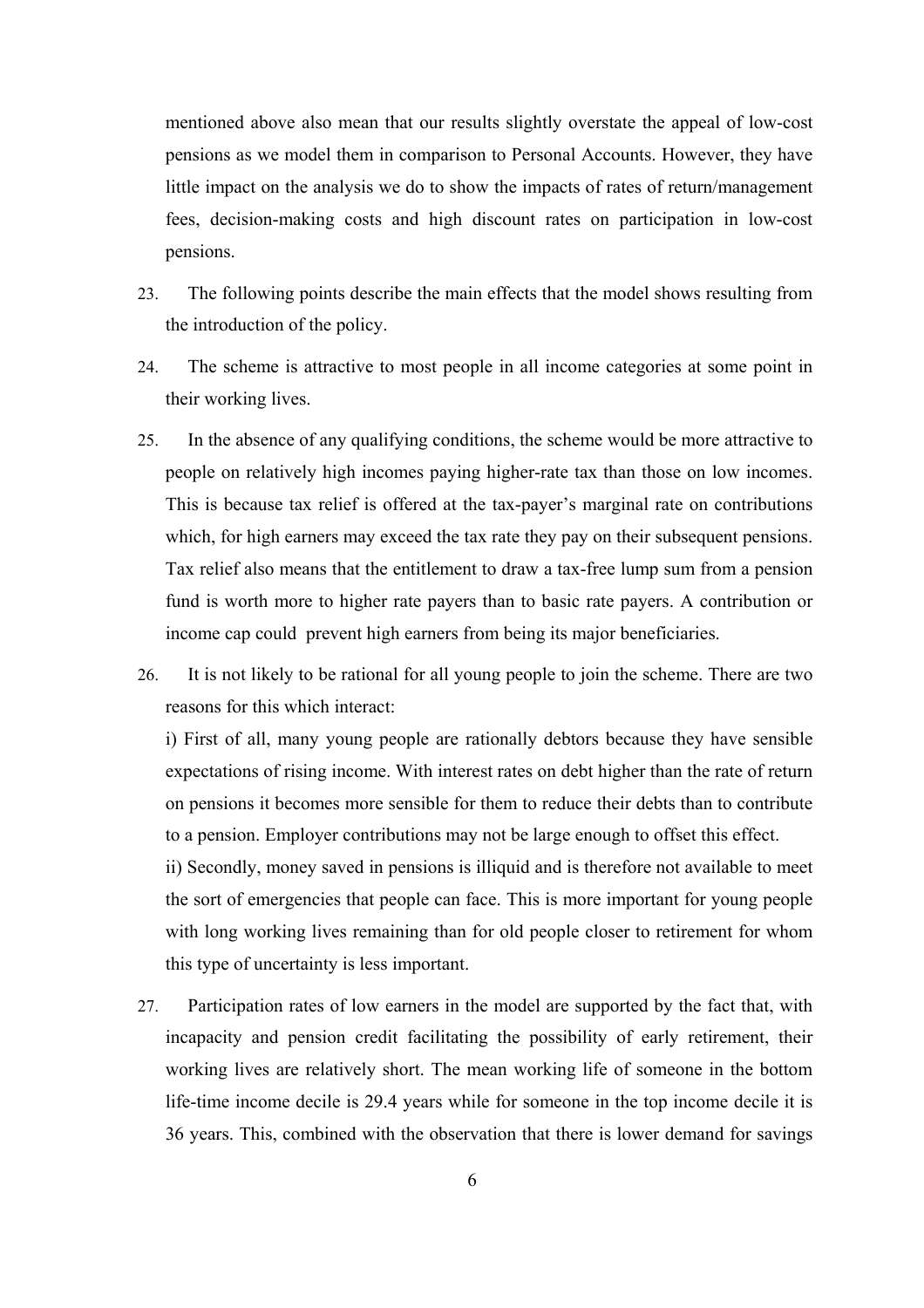liquidity amongst lower-earners, motivates relatively high rates of participation amongst low-earners.

- 28. The favourable impact of low management costs raises participation rates. If, as in the illustration provided here, the real rate of return is raised from 4.5% p.a. to 5% p.a. due to the policy, then participation rates are raised by up to twenty percentage points. The effect is most marked for low earners in their thirties, a group for whom the decision to start pension saving is marginal. For people over forty the impact on participation is small but it rises again for people on moderate incomes late in working life.
- 29. Decision-making costs, represented here by a charge for joining, could be a very substantial barrier to membership by people in the lowest income groups. This suggests that policies to reduce decision-making costs, such as simplified joining or automatic enrolment with an opt-out, could significantly increase participation.
- 30. Myopia which in a weak sense can be mimicked by assuming a very high discount rate in the model<sup>1</sup> typically reduces the likelihood of all groups joining the scheme, but also has a markedly bigger effect on the chances of low earners (compared with high earners) joining the scheme.

## *1.6 Changes in Income Tax Rates*

 $\overline{a}$ 

- 31. To demonstrate the capacity of the model for analysing changes in tax parameters, we have sought to model an illustrative reduction in the basic rate of income tax, accompanied by the removal of the 10p starter rate of income tax. This scenario resembles the recent changes to UK income tax rates, though not all aspects of the package of changes announced in Budget 2007 are modelled here.<sup>2</sup>
- 32. Changing tax rates in this way leads to some fairly obvious results in the model, but also generates some more surprising effects.

<sup>&</sup>lt;sup>1</sup> Behavioural economists use myopia to describe a situation in which high annual discount rates are applied to the near future but that lower discount rates are applied further into the future. The overall discount factor applied to any future year is calculated by compounding these different rates.

<sup>&</sup>lt;sup>2</sup> To keep things simple, we have not included any changes in tax/NICs thresholds. We recognise that, the package of changes announced at Budget 2007 included important changes to tax/NICs thresholds. The simulation cannot therefore be taken to represent the later package of reforms, but merely provides a demonstration how changes in marginal tax rates impact in the model.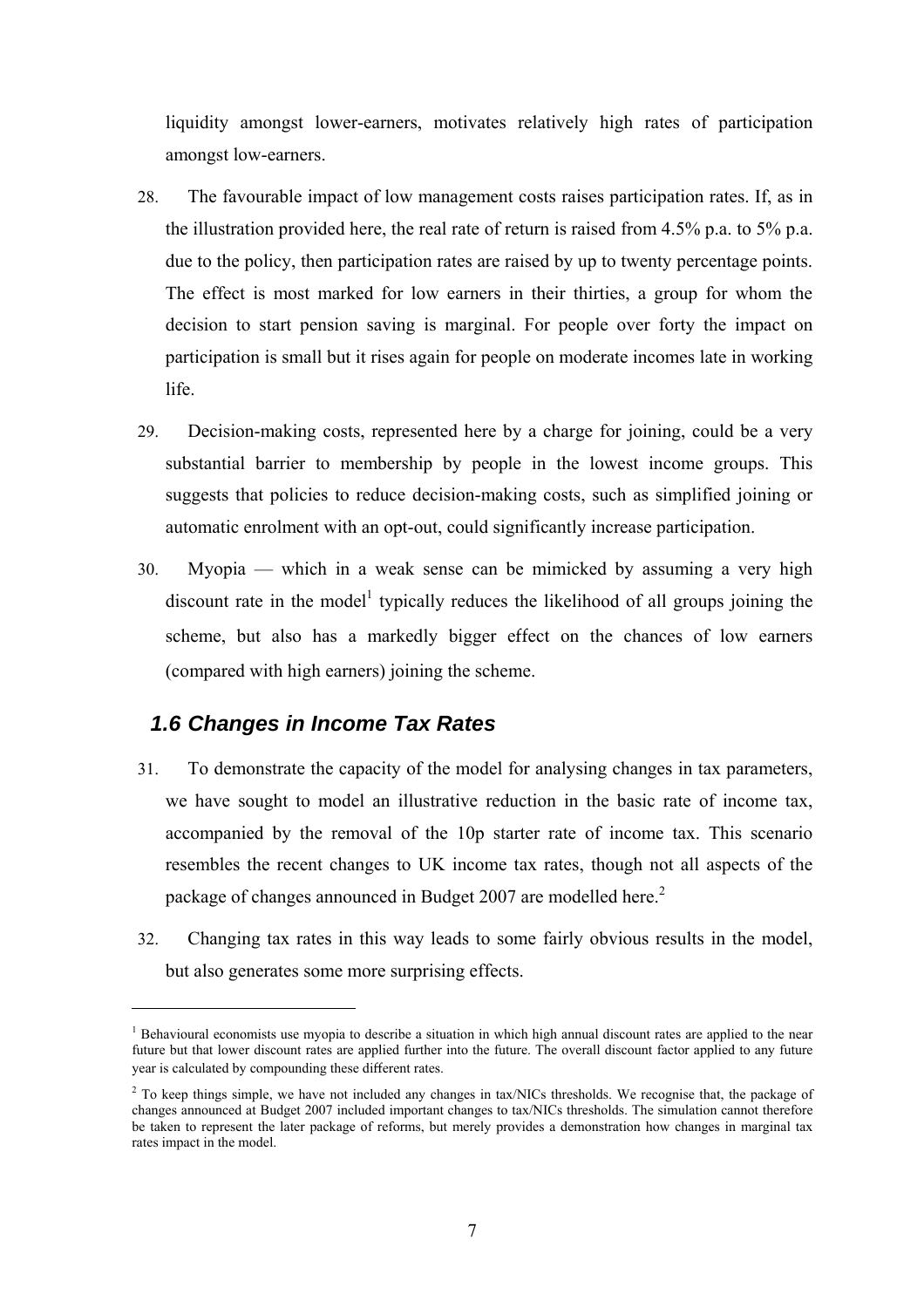- 33. Relatively small changes in marginal tax rates of the sort contained in the package of changes announced in Budget 2007 (i.e. abolition of the 10p starting rate of income tax and a reduction in the base rate of tax from 22% to 20%) unsurprisingly also tend to generate relatively small effects in the model.
- 34. For households on relatively low incomes (broadly defined as the bottom quintile) lifetime incomes are reduced, while middle and high income households experience a net increase in lifetime incomes. This broadly reflects the relative impact of the starter and basic rates of income tax on the respective groups in the model.
- 35. As a result, lifetime consumption is lower for low income households and higher for middle and high income households. However, the impact in terms of the time profile of consumption reveals that even the increase in consumption of middle and higher income households will tend to fall away in early retirement. For the top two quintiles the benefit of the tax reduction is split reasonably equally between the working lifetime and retirement. For people lower down the income scale any benefit received tends to be consumed mainly during the working lifetime.
- 36. In terms of welfare, the effects are relatively small. The lowest quintile will be approximately 0.1% worse off during the working lifetime (as measured by life-time utility), and the highest quintile will be around 0.2% better off during their entire lifetime.
- 37. The impact on saving is broadly similar: those on low incomes reduce their savings slightly while those on high incomes increase theirs a little. Pension saving rises less than in proportion to total saving (largely because the model assumes that the benefit system is indexed to wages while pension income is indexed to prices).
- 38. Labour supply effects are very small (given the relatively small size of the simulated tax changes). Generally, people in the lowest income quintile increase their labour supply right into their late forties. The incentive effects also broadly serve to increase the labour supply of people in the top income quintile. But for middle income groups, labour supply actually shows a small fall by the age of around fifty.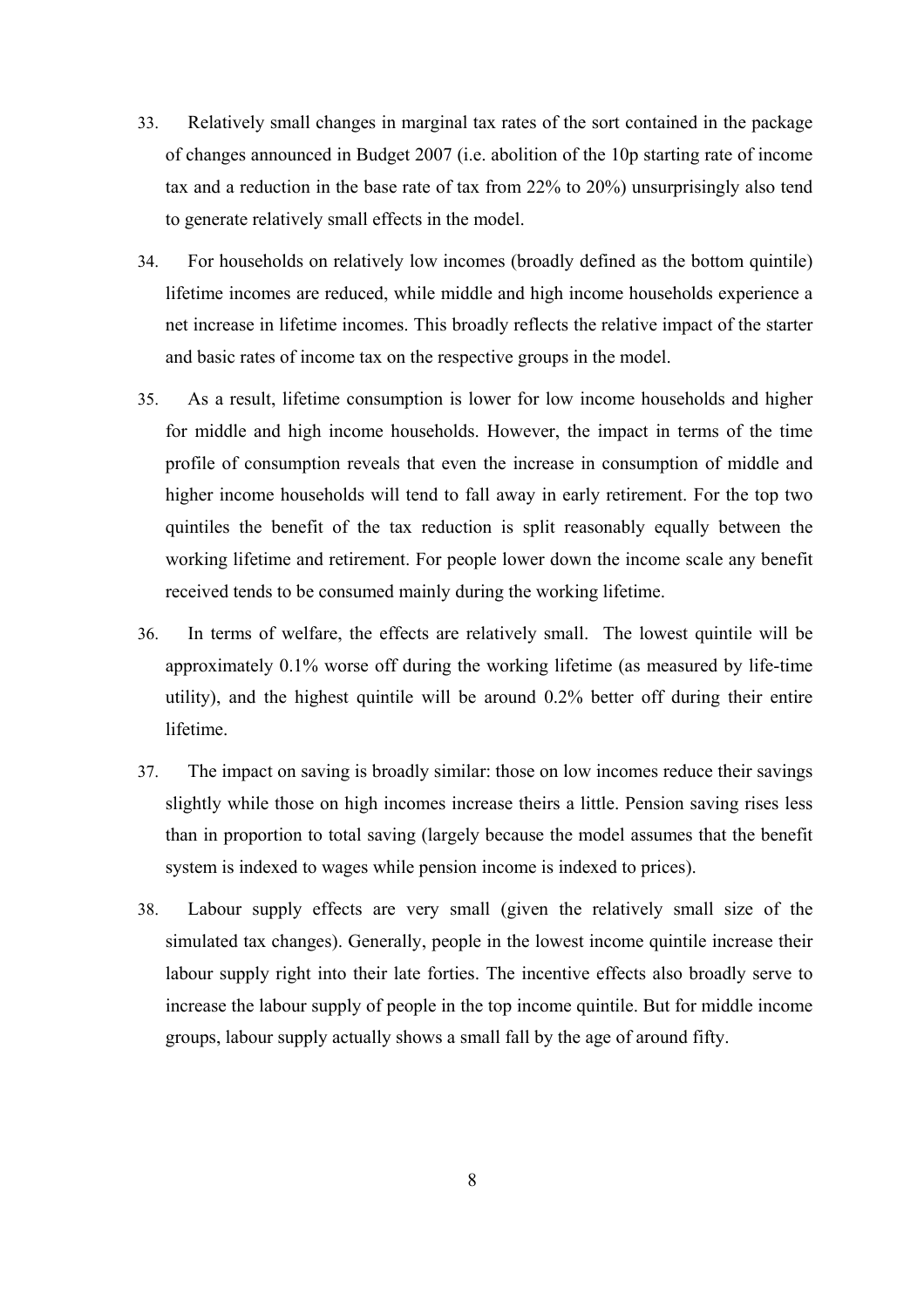#### *1.7 Implications of High Life Expectancy*

- 39. Expected mortality rates influence economic behaviour mainly because they affect the retirement period for which people have to plan; they also influence the annuity rates people face. In our standard model we use the mortality rates forecast by the Government Actuary for the cohort of people aged twenty in 2006 (cohort mortality rates). On this basis the expected life of a household, defined as ending when the second spouse of a couple dies, is just over 96 years. In order to examine the effect of rising life expectancy we prepare an alternative base. Here the expected mortality rates are those observed in the cross-section for the population in 2006 (period mortality rates) giving an expected household life-span of just under 88 years. Comparison of the model solution on this assumption with that generated in our standard run provides a convenient means of indicating the effect of rising life expectancy.
- 40. To explore the effects of rising life expectancy, we undertake a new run of the model using current period mortality rates. The effects of the assumed cohort mortality rates can then be seen as a perturbation relative to this. The main effects of this simulation of changing mortality are as follows:
- 41. Intuitively one might expect that a rise in life expectancy would lead households both to work and to save more. However, any impact from changing mortality on savings is in part mitigated by the fact that the future is discounted in the model. As a result, the simulated rise in life expectancy (or equivalently, the fall in mortality) has very little impact on savings for people below age 35 (in any income quintile). Beyond this age, the saving of people in the top two income quintiles rises in line with standard life-cycle analysis. Average saving per person rises in step with this.
- 42. However, the simulation also shows that middle and low earners reduce their saving in response to rising life expectancy. This is because, with our model parameters, working life and thus life-time income does not rise in line with life expectancy. Thus average consumption over the life-cycle has to decline. This decline is reflected in lower planned pension income. But the lower pension income means that people are affected by means testing as a result of increased longevity, and this reduces the incentive to save for retirement.
- 43. Even for high earners, saving does not rise by enough to compensate fully for the effects of increased longevity on pension income. Consumption in the early years of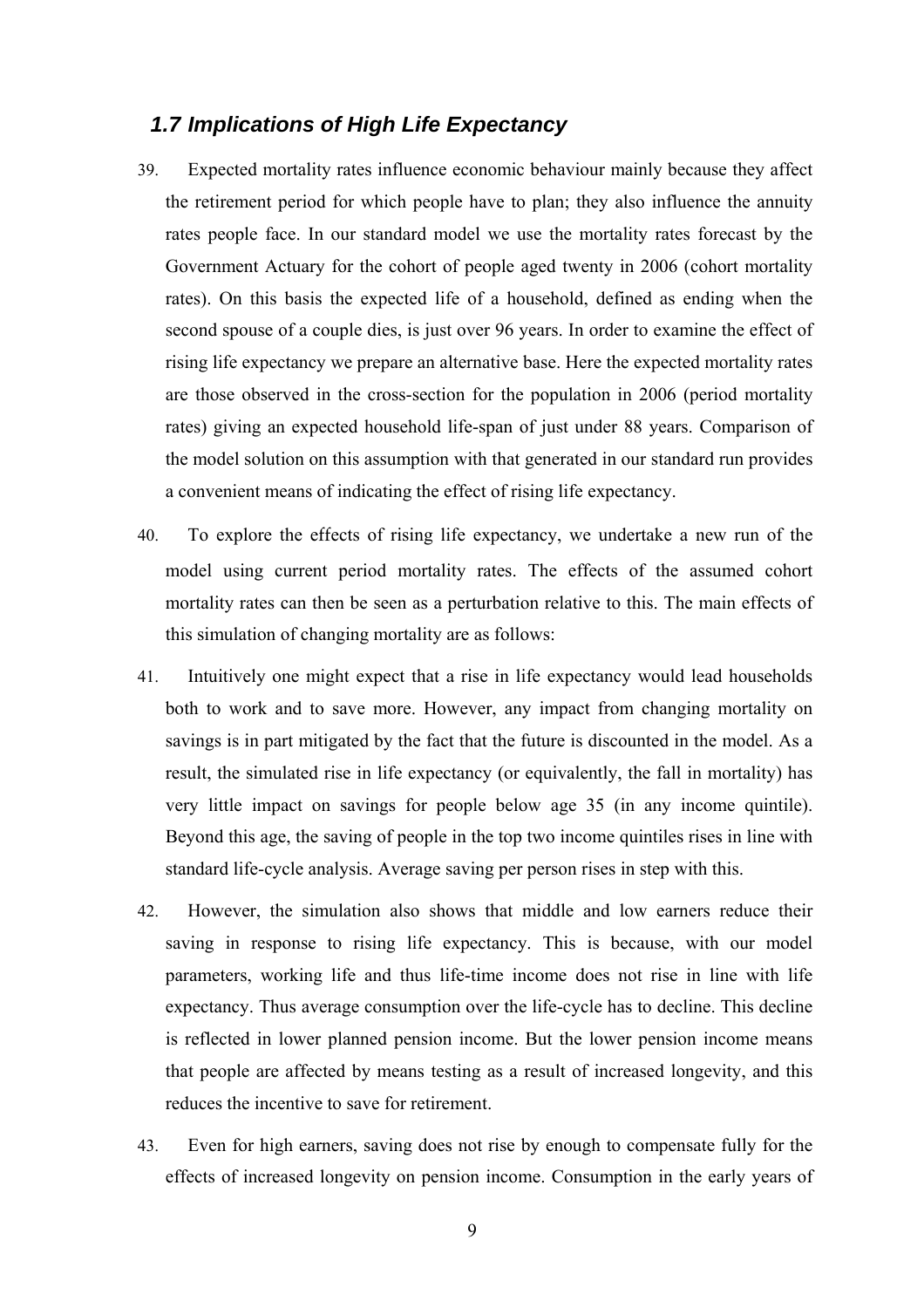retirement declines across the board. Even without the distortion of means testing, high earners trade off leisure during the working age phase against maintained consumption in the retirement phase of their lives. Thus, although high and middle income groups increase their labour supply in response to increased life expectancy, the increase is not large enough to prevent reduced consumption just after retirement. There is no clear effect on the labour supply of the two lower quintiles.

44. Beyond the late seventies all income groups increase their consumption, as they benefit from lower rates of spending from non-pension wealth earlier in retirement. To the extent that people do not annuitise a higher probability of living longer discourages spending early in retirement leaving extra available later in retirement.

#### *1.8 Key Insights*

- 45. It can be difficult to anticipate how changes to policy will affect incentives to work and save. These difficulties are normally exaggerated when incentives depend upon variable household characteristics such as wages, accrued wealth, demographics, and so on. One of the main attractions of our model is that it is designed to show the detailed effects that alternative policy environments can have on savings, wealth and labour supply over time, assuming that people both understand the world that they live in and act in their own best interests.
- 46. The report draws out the effects of a range of simulations which demonstrate the capacity of the model to accurately predict lifetime savings behaviour in response to changes in tax and benefits policy. Key insights from this analysis include:
- 47. Incentives regarding contributions to pensions vary in a complex manner over the income distribution. At the lowest incomes, incentives to save interact with the relative generosity of welfare payments. As incomes rise, incentives to save for retirement become stronger and uncertainty over uncertain future income becomes more important. The former of these effects provides a motive for saving in pensions, the latter is a motive to keep financial assets liquid to insure against a 'rainy day'. The model helps to clarify how these different incentives vary with age across the entire income distribution.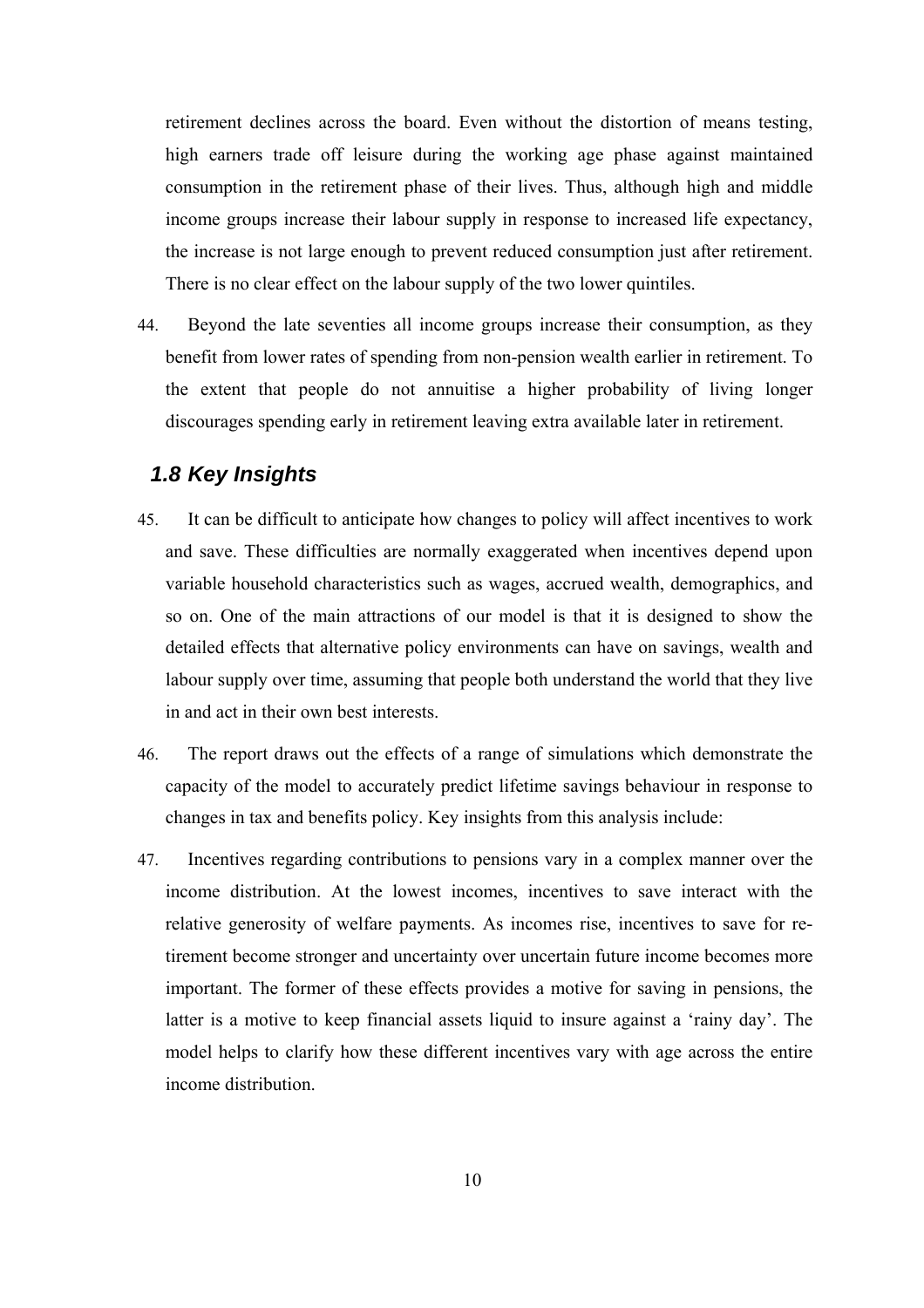- 48. New savings opportunities affect incentives for both wealth accrual and labour supply. The introduction of pension schemes that offer higher rates of return than were otherwise possible can also lead to earlier retirement, as households choose to take some of the aggregate benefit in terms of increased leisure time.
- 49. The higher rate of return that low-cost pension schemes are expected to achieve also leads to higher participation and wealth accumulation among all income groups. However, the analysis shows that the proportional effects of the interest rate increase on accrued wealth are largest for poor households; aggregate savings increase by 30% at age 64 for the lowest income deciles.
- 50. Auto-enrolment is an important aspect of pensions reforms. The effect of this is mimicked by assuming that in its absence people would face transactions costs in starting to save in their Personal Accounts or low-cost pension. The analysis reported here suggests that the abolition of a modest, one time account opening cost of £500 could almost double participation rates in pensions amongst households in the lowest income decile to age 40. This demonstrates the importance of ensuring that access to pension saving is not costly.
- 51. The effects of stronger preferences for immediate consumption show that households in the lowest four income deciles tend to reduce their consumption throughout the simulated lifetime when the value they place on the future declines. This is primarily because an increased preference for immediate consumption weakens labour market participation, resulting in lower lifetime disposable income. This impact on labour supply is less acute for households higher up the income distribution.
- 52. The importance of not generalising can also be seen from looking at the behavioural effects of increasing life expectancy that are generated by the model. Increasing life expectancy intuitively represents a strengthening of the motives for retirement saving. But, if annuity providers also perceive an increase in lifeexpectancy, then annuity rates will fall. And the way in which annuity incomes interact with means tested retirement benefits then also has a bearing on simulated behaviour. In the case of lower income quintiles, the analysis undertaken suggests that switching from period to cohort mortality rates (implying an increase in lifeexpectancy) will actually reduce incentives to save for retirement. The saving of high income households, in contrast, puts them beyond means-tested retirement benefits in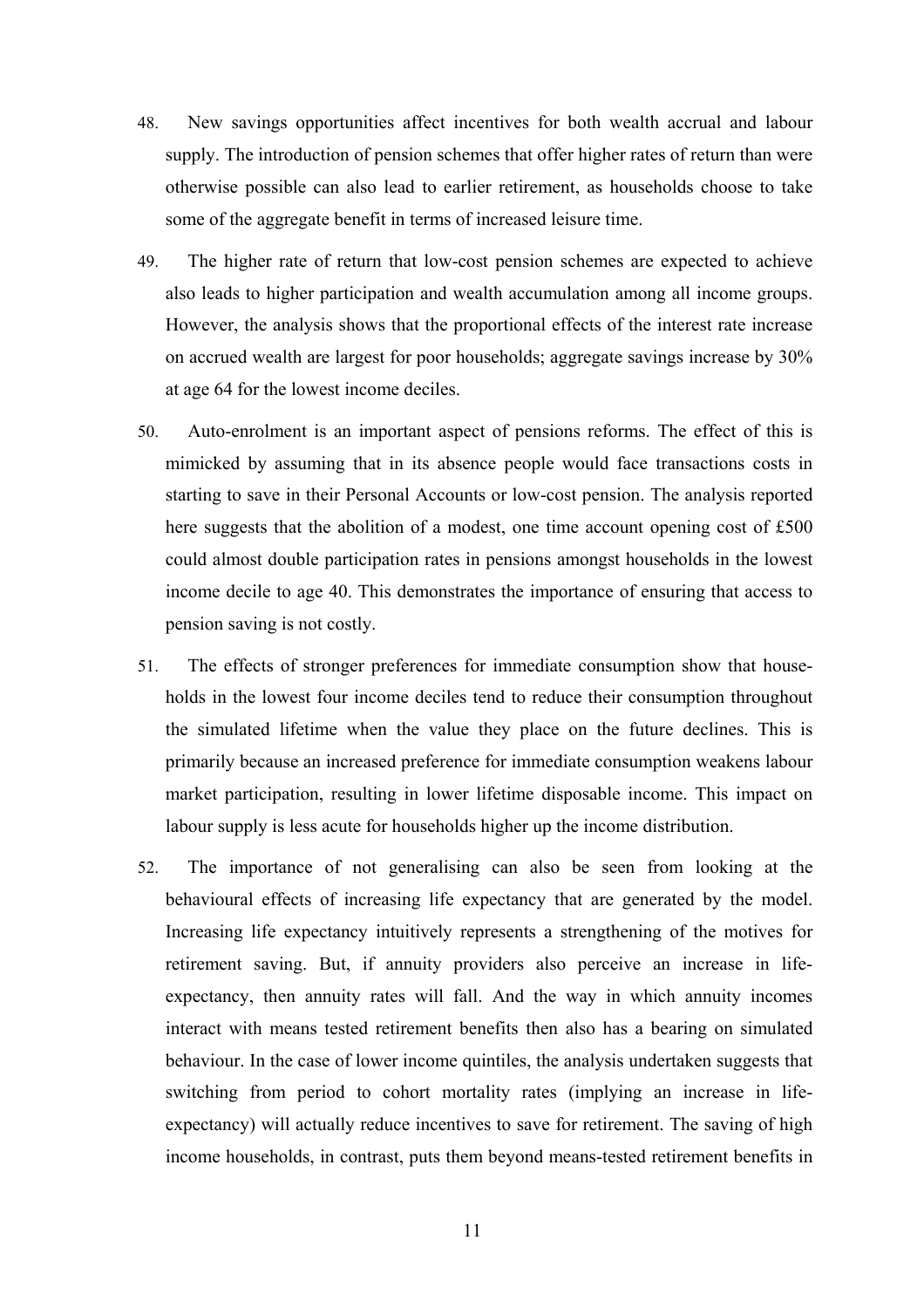both of the mortality rate scenarios that are considered here, so that these households tend to save more when life expectancy is higher.

## *1.9 Looking Forward*

53. NIBAX represents, so far as we are aware, the first model of individual behaviour constructed in a form which solves fast enough and conveniently enough for policymakers to be able to use it as a day to day tool. However, all models inevitably have their limitations. We have already noted that the treatment of some aspects of pension contributions does not fully match reality. It is clear that these can be addressed in future work. But perhaps the most important assumption of the model is that people behave rationally when balancing present desires against future needs. A considerable amount of academic research effort is currently being devoted to developing alternatives to this. Future developments to NIBAX could give users the opportunity to explore the implications of myopic behaviour so as to be able to investigate how the effects of different savings incentives depend on the way in which people see the future.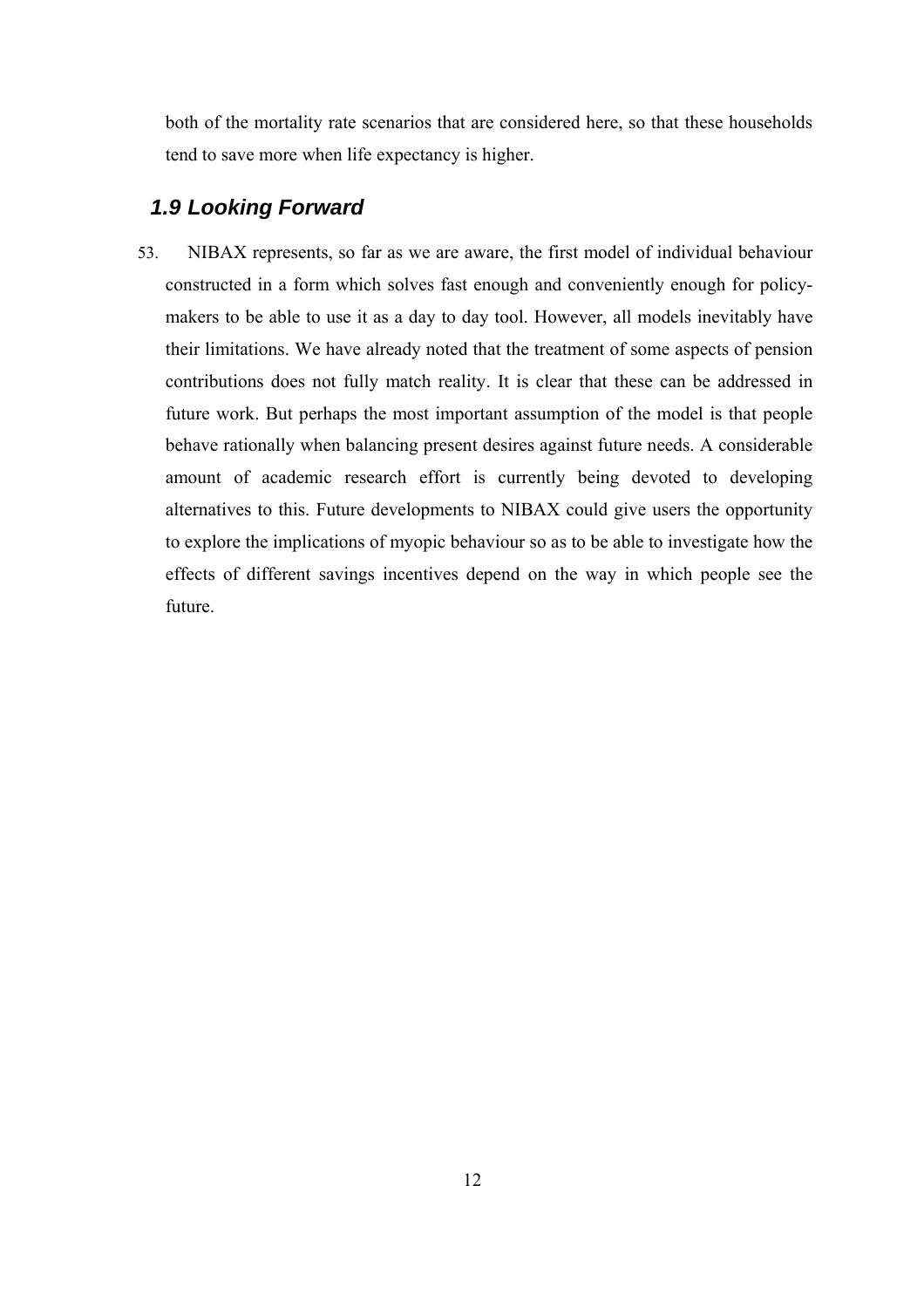## **2 Introduction**

This report presents results from a project carried out for the Department for Work and Pensions and Her Majesty's Revenue and Customs. The purpose of the project was to develop a model which would allow both departments to investigate how changes in the tax and benefit system affect household saving and labour supply. This model was created from two existing models which the National Institute had constructed separately for these two departments.

There is a wide body of work devoted to investigating the effects of changes to the tax and benefit system and the key to understanding the importance of this model is to recognise that no single model or approach is capable of representing all possible economic effects in a way which might be desirable. Thus the model resulting from this work is best considered as part of a suite of tools available to the policy analyst.

The range of tools includes three broad categories. First there are regression methods. These have the advantage that the results they come up with are linked directly to their statistical ability to account for observed data and herein lies their importance. On the other hand there are many examples where regression equations represent reduced forms rather than underlying behaviour. For example in an analysis of how labour supply responds to the effective marginal tax rates generated by the tax/benefit system, it is often the case that age needs to be included as an explanatory variable over and above actual or potential earnings. In such a regression age is probably standing proxy for one or more other variables. For example, if people are close to the state pension age, then they may be less likely to work if they face high marginal tax rates, because they may already have some savings to tide them over to the state pension age. But this effect will depend on the magnitude of the state pension since that will affect how far people feel they need to build up their own resources for retirement. Thus in this case the age term in practice represents both the state pension age and the magnitude of the state pension. A change in either of these will therefore influence labour supply in a manner which would not be anticipated by the regression equation.

Secondly, there are detailed micro-simulation models. These are valuable because they allow the modelling of large numbers of people subject to a wide range of often random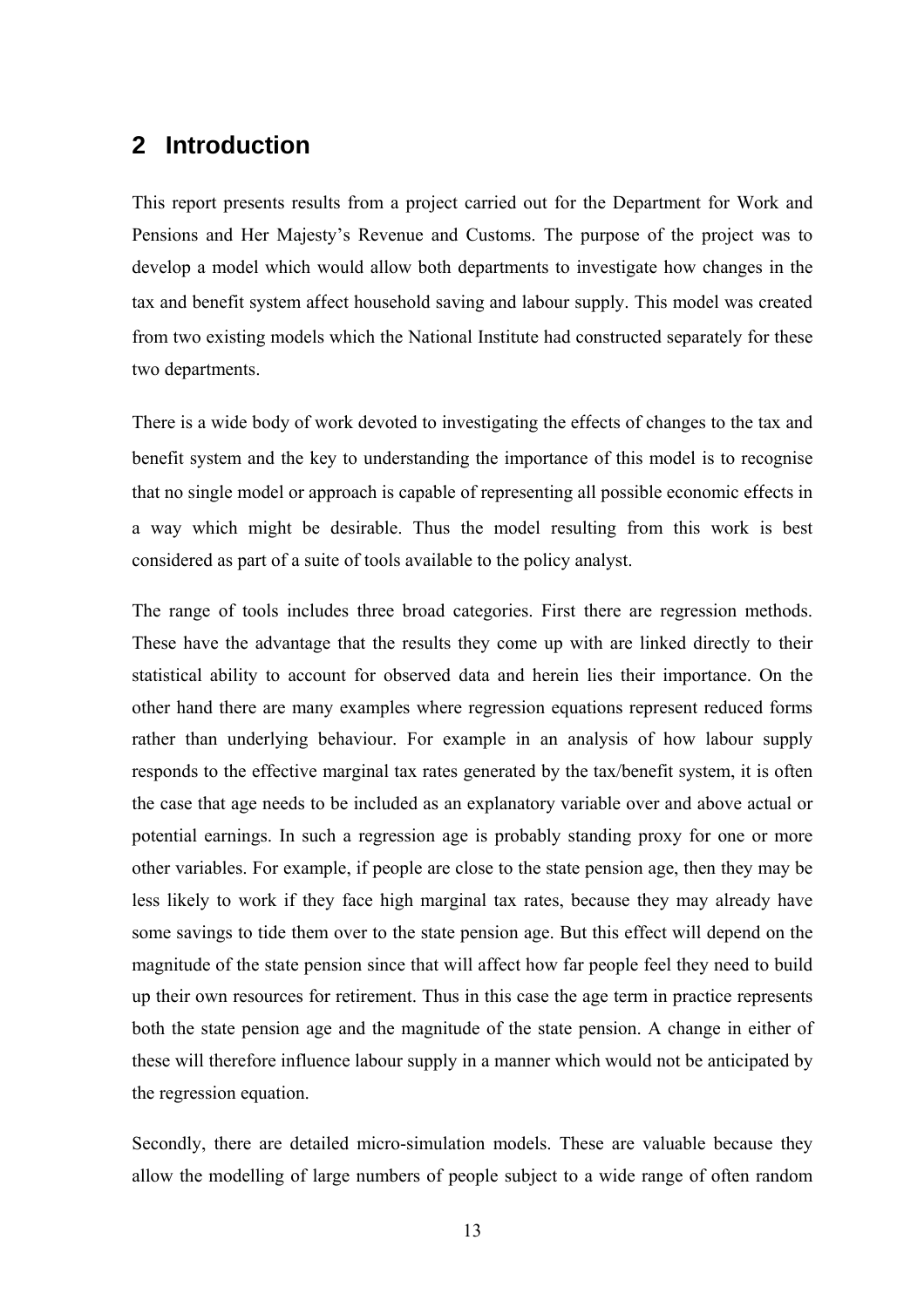effects over their working lives. They are extremely useful for partial analysis. For example the government has recently legislated to introduce a programme of pensions reform, including automatic enrolment, a compulsory employer contribution and a system of Personal Accounts. Automatic enrolment, an important part of the reform, has been criticised because of the risk that people who retire with pensions paid out of savings in low-cost pensions face withdrawal of benefits as a result; there is a risk that they may find themselves worse off than if they had not saved, or at least that they may, as a consequence, earn negative effective real rates of return on their low-cost pensions saving. Micro-simulation models make it possible to estimate the extent of this but on the basis of broad assumptions about people's behaviour which are not justified by any formal model. The answers to this and other similar questions are likely to be of great importance in exploring policy options, but the drawback of such an approach is that, given a change to the economic environment such as that associated with the introduction of low-cost pensions, people's behaviour is actually likely to change in ways which may be important. For example the magnitude of people's retirement savings may influence their retirement decisions in a way which such models do not usually represent satisfactorily because they do not identify people's underlying preferences.

Thus the model we describe here is intended to allow analysis of the impact of policy variations on the assumption that people's behaviour does change in response to changes to their economic environment. It is based on the premise that people understand their environment and make their decisions in the light of it, but in a manner which involves planning coherently for the future. This premise is controversial. It is often suggested that people are myopic or that there are large decision-making costs which impede the planning process assumed. This may result in them following well-entrenched habits or being led by social norms. But even if that were the case, policy advisers would still want to be aware of policy proposals which succeeded only because of inertia, decision making costs or misunderstanding and would probably want to avoid policies which turned out to be a bad thing if they were fully understood and if people responded to the incentives that they created. This is an advantage of the model presented here relative to both regression approaches and conventional micro-simulation approaches. The questions of myopia and inertia are best considered as developments of the model set out here rather than as alternatives to it. The disadvantages of this family of models are, relative to regression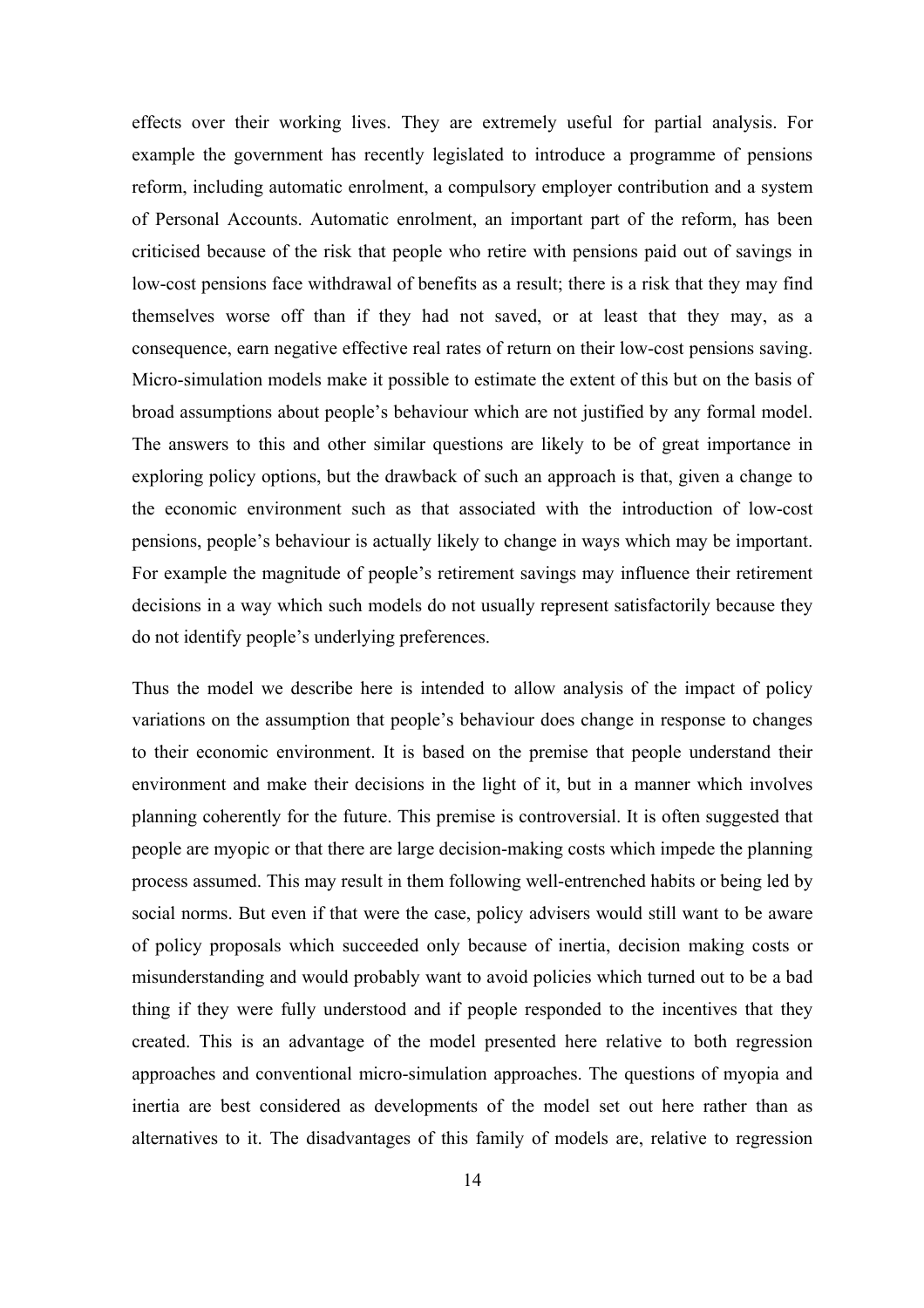models, that the fit to the data is assessed informally and is almost certainly less good and, relative to conventional micro-simulation, that the range of life-events, and the depth of the policy environment which can be considered is much more limited. Thus policy analysis of important issues is most satisfactorily carried out using a combination of these three approaches rather than through reliance on any one.

The importance of the treatment of expectations can be given more focus by thinking about how one might explore the effects on private savings of a proposed change to pensions policy. Any such analysis will necessarily involve making assumptions about how people react to the policy counterfactual, and then drawing out the logical implications of those assumptions. One common approach is to make very broad assumptions about how people will respond to the change, and the proportions of the population that will be affected.<sup>3</sup> This type of study has the advantage that it is usually easy to understand, and facilitates identification of big-picture conclusions through sensitivity analysis of alternative case studies. The broad-brush assumptions that are made, however, are illsuited to the analysis of incentive effects that vary over a range of individual characteristics. This is because the responses are assumed to be exogenous and not generated by some underlying model of behaviour.

In a similar vein are studies that analyse behavioural responses to policy counterfactuals through the use of reduced form regression models. Like the studies referred to above, these are not based upon any formal model of behaviour. In place of 'back-of-theenvelope' assumptions about the effects of policy reform, reduced form analyses use statistical estimates calculated from existing survey data to obtain projections for the effects of policy reform.<sup>4</sup> Whilst this type of approach is very useful for summarising effects described by survey data — for example, following implementation of a real-world policy experiment — it is not suitable for considering behavioural responses to policy counterfactuals. This is because the statistical estimates upon which the respective models

 $\overline{a}$ 

<sup>&</sup>lt;sup>3</sup> See, for example, Will personal accounts increase pension saving? Pensions Policy Institute (2007), and Steventon (2006).

<sup>4</sup> Prominent examples of this analytical approach include most simple linear regression models, the differences-indifferences regression method (e.g. Disney, Emmerson & Wakefield (2007)), and dynamic macro/micro-simulations that are based upon exogenously assumed transition probabilities (as in, for example, Pickard, Comas-Herrera, i Font, Gori, di Maio, Rothgang & Wittenberg (2007), or the SAGE model http://www.lse.ac.uk/collections/SAGE/), or PENSIM 2.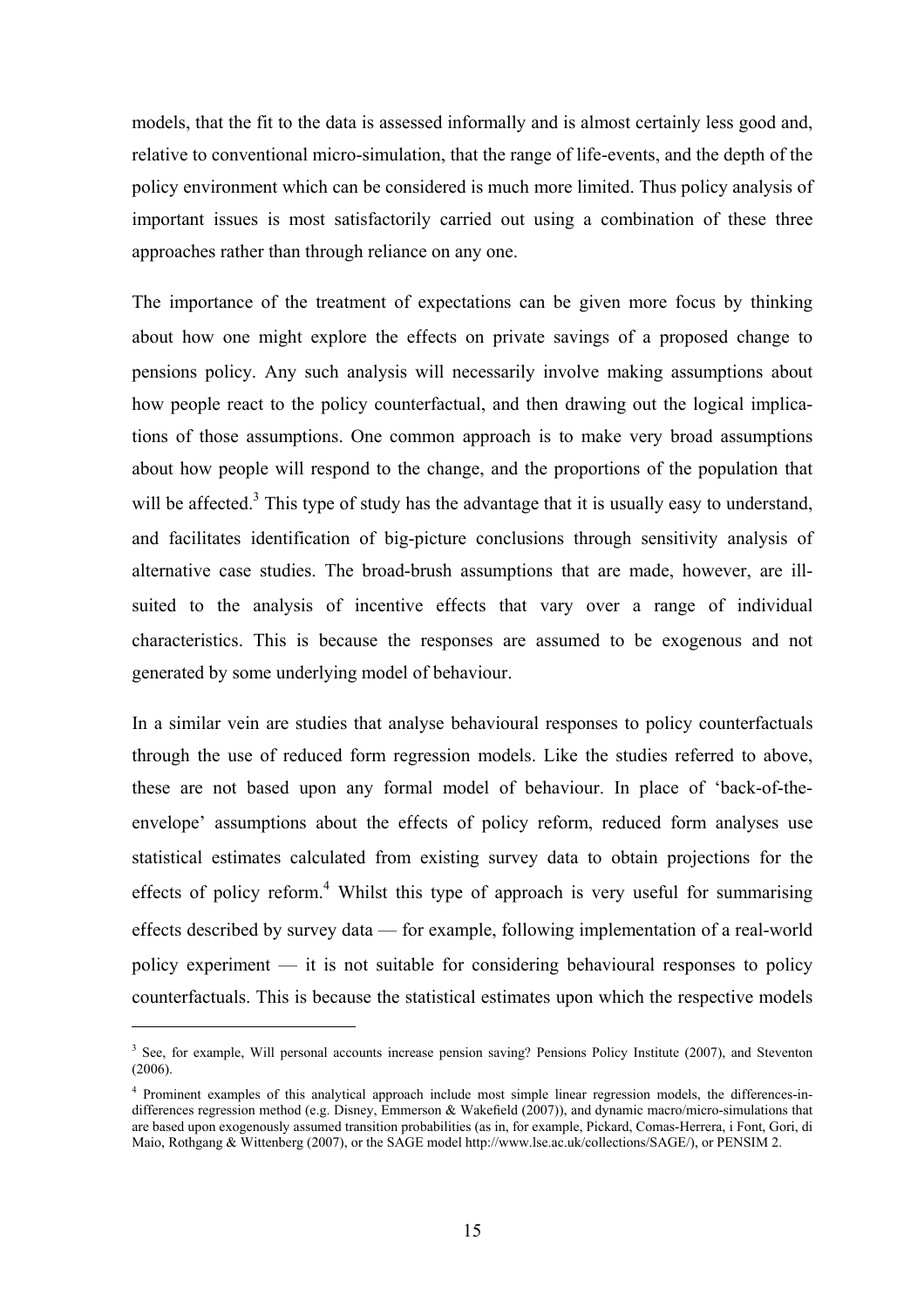are based are themselves functions of the existing policy environment — a form of the Lucas critique. People's savings for retirement, in practice, are likely to be influenced by their expectations about the generosity of retirement benefits as well as by their past incomes and prevailing circumstances. Expectations with regard to the future receipt of state retirement benefits are typically not taken into account by reduced form studies. Furthermore, reduced form regressions are not usually practical for considering the longterm implications of a policy change, due to the time lags that are necessarily involved and the dynamic nature of the policy environment.

In contrast to the approaches described above are studies based upon explicit assumptions about how people make their decisions. In economics, decision making that is dynamic in nature is most commonly explored through the assumption of the life-cycle model of behaviour, usually under the assumption that individuals are free from any uncertainty. This omission of uncertainty is helpful because it allows regression analysis to be used (see, for example, Attanasio & Rohwedder (2003)). Although this analytical approach is robust to the policy environment considered for model estimation, it fails to reflect the casual observation that individuals must often make their decisions without knowing what the future holds. In the context of responses to a change in pensions policy, for example, decisions regarding private provisions for retirement must be made well before individuals can be certain of their circumstances in old age.

To address these concerns, this model assumes that individuals make their decisions taking explicit consideration of the uncertainty that characterises their future circumstances. The uncertainty significantly increases the computational complexity of the model. This is because an explicit allowance for uncertainty usually implies that no closed form solution exists to the behavioural problem, so that numerical solution methods need to be employed. This methodological approach, although numerically demanding, has the advantage that it focuses explicitly on the unobserved individual expectations and preferences considered important in determining dynamic behaviour. As computational capacity has increased with the advancement of computing technology, the methodology has been applied with increasing frequency to explore a range of issues including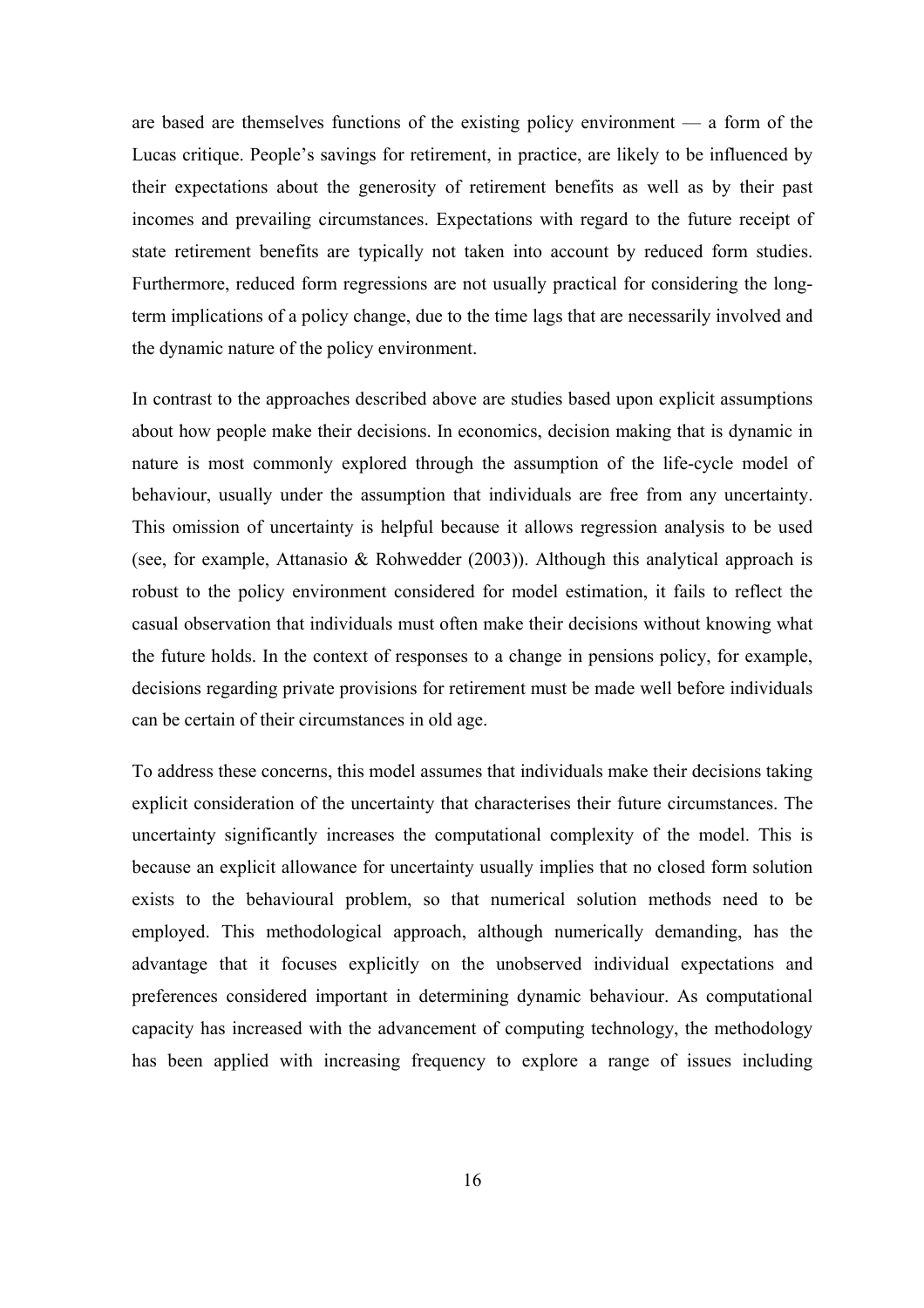retirement behaviour, savings and portfolio allocation, housing, fertility, and labour market decisions.<sup>5</sup>

The assumption that a policy is understood seems to be the most sensible basis upon which to analyse its behavioural implications. At the very least an assessment of its implications if understood is a crucial input into policy assessment. Put another way, it would hardly seem appropriate to adopt a policy that made sense only if people failed to understand it. In any case, decision making costs and difficulties attached to anticipating the effects of alternative choices are likely to be more important in the short-run than in the long-run. Although the short-run dynamics following policy implementation are of obvious concern, a long-run perspective is crucial to good policy design. The life-cycle framework of analysis upon which the model is based has been the backbone of economic theory in relation to inter-temporal decision making for the last half century.<sup>6</sup> Its resilience is attributable to the fact that it does a good job of capturing most of the characteristics that are considered to be of economic importance.

 $\overline{a}$ 

<sup>&</sup>lt;sup>5</sup> See, for example, Gustman & Steinmeier (1986), Rust & Phelan (1997), French (2005), and Sefton, van de Ven & Weale (2008) for examples of the literature that has considered savings and retirement behaviour.

 $6$  Following Modigliani & Brumberg (1955). In relation to the date of this publication, it is interesting to note that one of the most influential criticisms of perfect rationality was published just two years later, Simon (1957).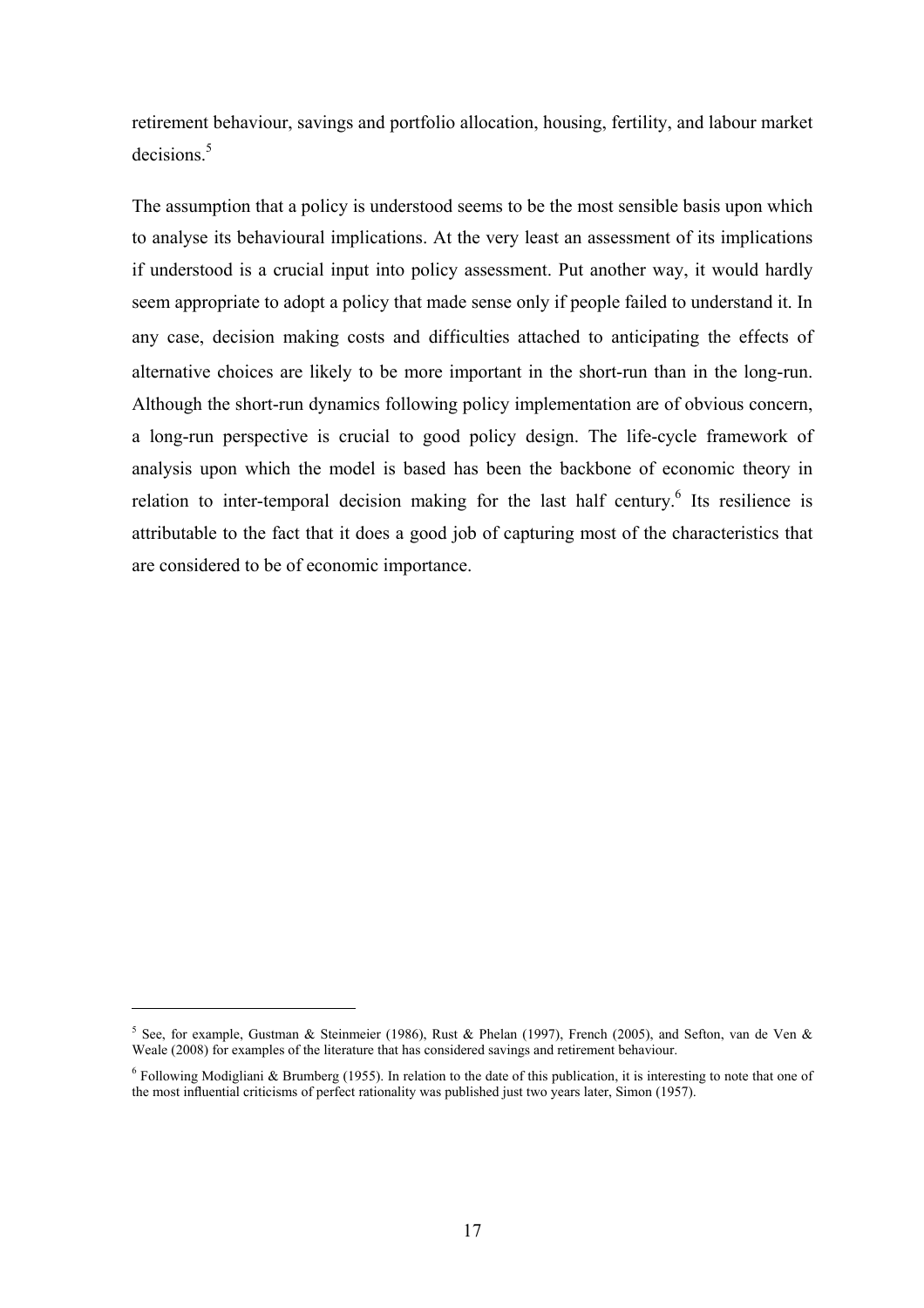## **3 Detailed Model Description**

The model divides the life course into annual increments. At each age, households can be 'asked' to make decisions regarding labour supply, consumption, liquid savings, pension contributions, and their portfolio allocation. These decisions are considered to be made to maximise expected lifetime utility, given a household's prevailing circumstances, their preferences and beliefs regarding the future. Importantly, the belief structure is perfectly rational in the sense that expectations are consistent with the processes that are considered to generate intertemporal variation.

The remainder of the paper is divided into three parts. The first describes details of the model and the second provides illustrations of the way in which the model can be used to analyse questions of policy interest. A concluding third part includes directions for further research.

The decision unit in the model is the household. Households are considered to be fully described by (up to) twelve characteristics:

| -age               | -number of adults | -number of children | -wage rates          |
|--------------------|-------------------|---------------------|----------------------|
| -consumption       | -labour supply    | -safe liquid assets | -risky liquid assets |
| -low-cost pensions | -occupational     | -bequests           | -time of death       |
|                    | pensions          |                     |                      |

 The model is designed to consider household behaviour at annual intervals during the life course. The potential longevity considered by the model can be adjusted by the user, with ages 20 to 110 being assumed for the calibration reported in Chapter 4. Longevity is considered by each household to be uncertain, subject to an exogenously defined age specific probability of mortality. Households choose their consumption, labour supply, low-cost pension contributions (and participation), and portfolio allocation to maximise expected lifetime utility, given their existing circumstances, preferences, and beliefs regarding the future. A household's circumstances are described by their age, number of adults, number of children, rights arising from endogenous pension schemes where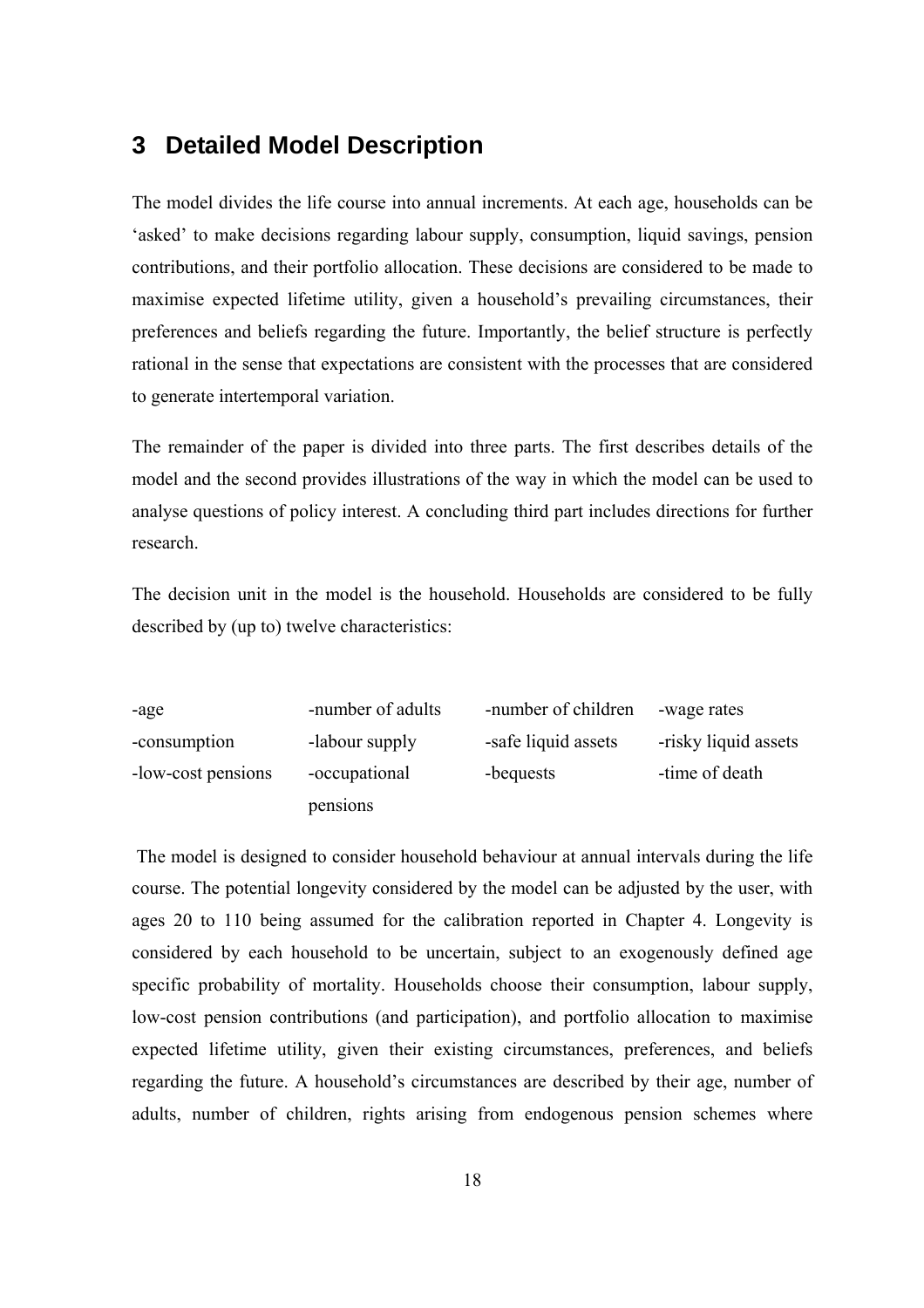members can choose their contributions subject perhaps, under pensions reform, to a minimum employer and employee contribution rate, which we refer to as low-cost pensions, rights arising from exogenous pension schemes associated with particular employment, which we refer to as occupational pensions, wage rates, safe liquid assets, risky liquid assets, and time of death. Preferences are defined by a utility function (that is the same for all households), and beliefs are rational in the sense that they are consistent with the processes that generate the intertemporal evolution of household circumstances.

Incorporating an appreciation of uncertainty into individual expectations regarding future circumstances increases the complexity of the utility maximisation problem. Of the nine characteristics that define the circumstances of a household, seven can be considered stochastic (relationship status, number of children, low-cost pension rights, occupational pension rights, wage rates, the return on risky liquid assets, and time of death); these are driven by random or stochastic processes which cannot be predicted with certainty. Thus two different households in the same circumstances will both forecast the same wage in the next period. But the random nature of events means that they will actually receive different wages. Two variables are assumed to be deterministic (age and the return on safe liquid assets); these can be predicted at any point for any household with complete certainty.

The model has been designed to give the user a high degree of flexibility over the household characteristics and the economic environment that are considered for analysis. As a brief overview, the user can choose to:

- adjust preferences over consumption, leisure, and bequests
- adjust the nature of the imposed liquidity constraints, which are defined both in terms of hard credit limits and variable interest charges that depend on the debt to income ratio of households
- include or exclude uncertainty in the relationship status (single or couple) of a household — providing that relationship status is chosen to be uncertain, the user may also allow the number of children in a household to be modelled stochastically
- control the nature of uncertainty associated with labour incomes, including the possibility of receiving a low (zero) wage offer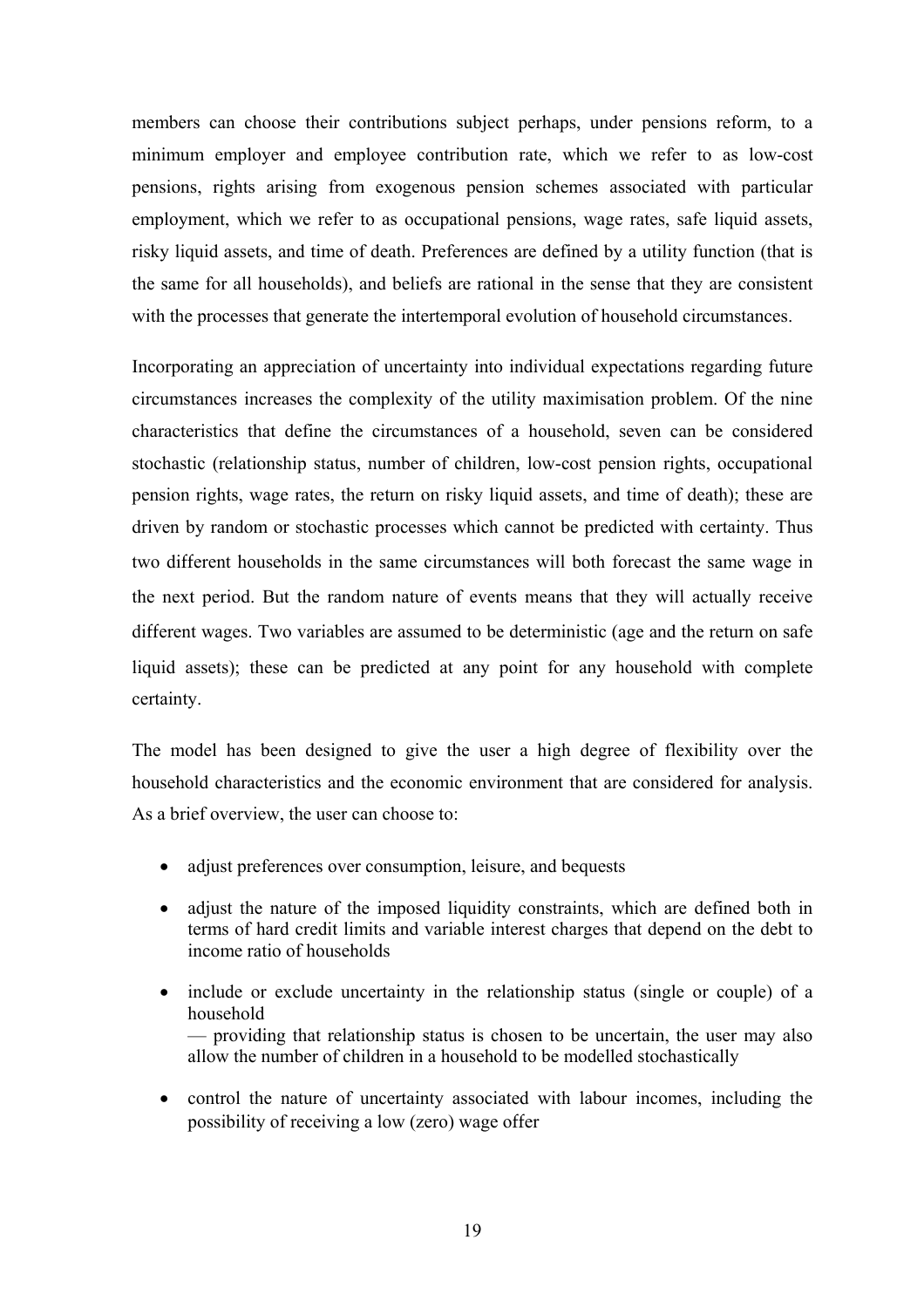- allow households to invest some of their liquid wealth in a risky asset — the nature of the uncertainty associated with returns to the risky asset can also be controlled
- allow households to choose their labour supply — where adults are modelled explicitly, labour supply can be selected from up to five alternatives for adult couples: two adults full-time employed, one full-time and one part-time employed, one full-time employed and one not employed, one parttime employed, and two not employed. Similarly, singles can choose from up to three alternatives: full-time, part-time, and not employed — where adults are not modelled explicitly, labour supply is selected from one of

two options: employed or not employed

- alter a detailed tax and benefits structure that includes explicit adjustments for child care, housing costs and associated benefits
- include or exclude low-cost pensions — if included, contribution rates (and ultimately membership) can also be made a decision variable — if included, the stochastic nature of the return to low-cost pension wealth can be adjusted
- include or exclude occupational pensions — if included, the stochastic nature of the return to occupational pension wealth can be adjusted

In the terminology of the dynamic programming literature, consumption, labour supply, low-cost pension contributions, and the portfolio allocation are control variables, that are selected to maximise the value function described by a time separable utility function, subject to nine state variables, seven of which can be stochastic, and two are forced to be deterministic. This Chapter begins by defining the assumed preference relation, before describing the simulation of pensions, the wealth constraint, and the processes assumed for the evolution of income and household size. The Chapter concludes with a description of the approach adopted to solve the lifetime utility maximisation problem.

#### *3.1 The Theoretical Underpinning of the Model*

The core of the model is the assumption that people's behaviour can be represented as the choices about consumption and labour supply which deliver the maximum possible level of expected welfare over their life-spans. This maximisation is, of course subject to an affordability or budget constraint. Affordability has two aspects to it. First of all, over people's life-time their income has to match their expenditure. Secondly, we assume that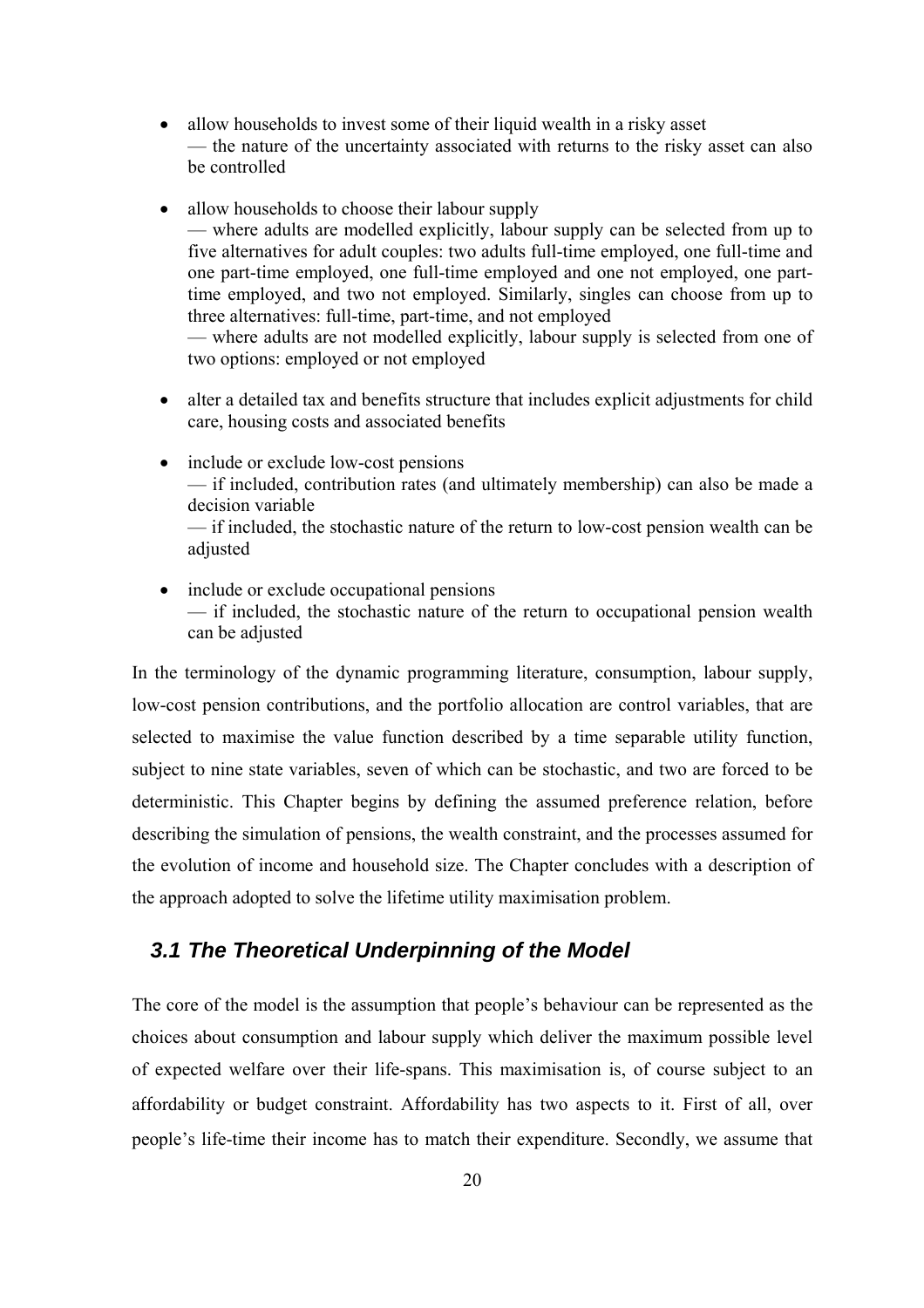there are practical limits on people's borrowing so that people whose income is believed to be temporarily low may be forced to spend less than they would like because they have difficulty in obtaining credit. The dynamic focus of our approach is quite different from one which looks only at the short-term benefits and dis-benefits of any particular decision, like how much labour to supply, because, for any given level of income decisions about consumption today also imply decisions about saving and this influences how much consumption is possible in the future. Similarly, decisions about labour supply affect income today and thus how much consumption is possible in the future. We also find that supplying labour in one period raises people's earning power in future periods so that the decision about how much labour to supply is not merely a choice between work and leisure today but also has some direct bearing on future consumption possibilities.

There are two aspects to the utility function. In any period utility is assumed to be derived from consumption of goods and services, and of leisure time. If there were no dynamic aspect to our analysis, then households would face a simple choice of deciding how much to work in a way which balanced the disutility of lost leisure time resulting from work against the benefit of the consumption income that work made possible. The outcome of this decision depends, of course, on the wage rate on offer. But it also depends on the functional relationship between consumption and leisure in the utility function. The details of this are specified in the technical paper, and are influenced by two parameters in our model; the utility price of leisure and the intratemporal elasticity of substitution between leisure and consumption of goods and services. Welfare is based on equivalised consumption, that is total household consumption adjusted for the numbers of adults and children in the household. The adjustment for household size is calculated using the companion to the revised OECD equivalence scale. This equivalence scale is currently used by the Department for Work and Pensions to adjust measures of income net of housing costs, and takes account of the fact that children's needs are smaller than those of adults and that there are economies of scale in household consumption.

Overall expected welfare, which is calculated by adding current welfare to future utility is assumed to be discounted at a constant rate which can be set by users. This reflects the idea that £1 of consumption in the future is less valuable than the same amount of consumption today. The underlying utility function assumes a constant elasticity of intertemporal substitution. This framework is attractive because it assumes that the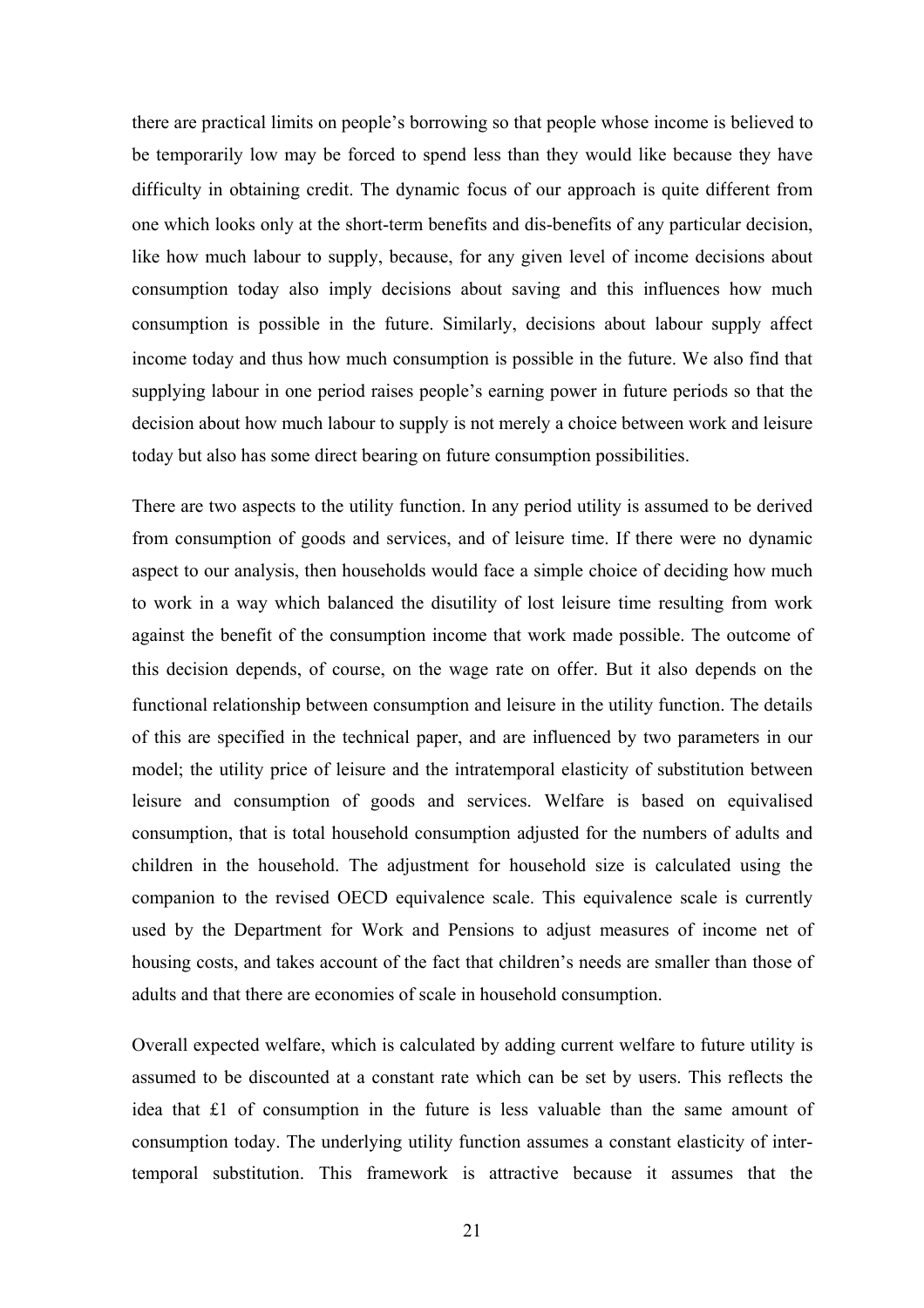proportionate impact of any given proportional change, or proportional uncertainty is independent of the actual scale of consumption. The assumed inter-temporal elasticity of substitution, in conjunction with the discount rate and the assumed real rate of interest, influences how people want their consumption to grow over time and it also determines the extent of precautionary saving -that is saving to provide protection against income being lower than expected. A low elasticity of substitution implies a high level of precautionary saving but also that the time path of consumption is not very sensitive to changes in the interest rate.

On top of this theoretical structure we impose a detailed structural model of the working of the tax and benefit system taken from the Department for Work and Pensions Tax Benefit Model Tables. Further details are provided in section 3.3. This allows us to relate people's labour income to their disposable income. This is obviously important because, on the one hand, it is part of the working of the affordability constraint and, on the other hand, it provides the mechanism for examining the influence of policy changes.

#### *3.2 Life-span and Bequests*

A key feature of this model, like all life-cycle models, is that people have to plan for the remainder of their lives without knowing for how long they will live. The optimising framework sketched out above assumes that people only derive welfare while alive, so that the expectation of future welfare has to take into account the probability of survival; we assume that people know the probability of survival to any given age even though they do not know whether they themselves will survive to that age. It is these survival probabilities which determine overall life expectancy, and the latter is therefore changed by changing the survival probabilities. The base run of the model is prepared using the cohort survival rates shown on page 108. As noted above, we have assumed that the probability of surviving beyond the age of 110 is zero, even though the probabilities of surviving to younger ages may be exogenous parameters which users wish to explore. Intuitively it is easy to see that if people think they have a high chance of surviving into old age the prospective benefit of deferring current consumption will be greater than if they have only a low chance of survival; high survival probabilities therefore increase the incentive to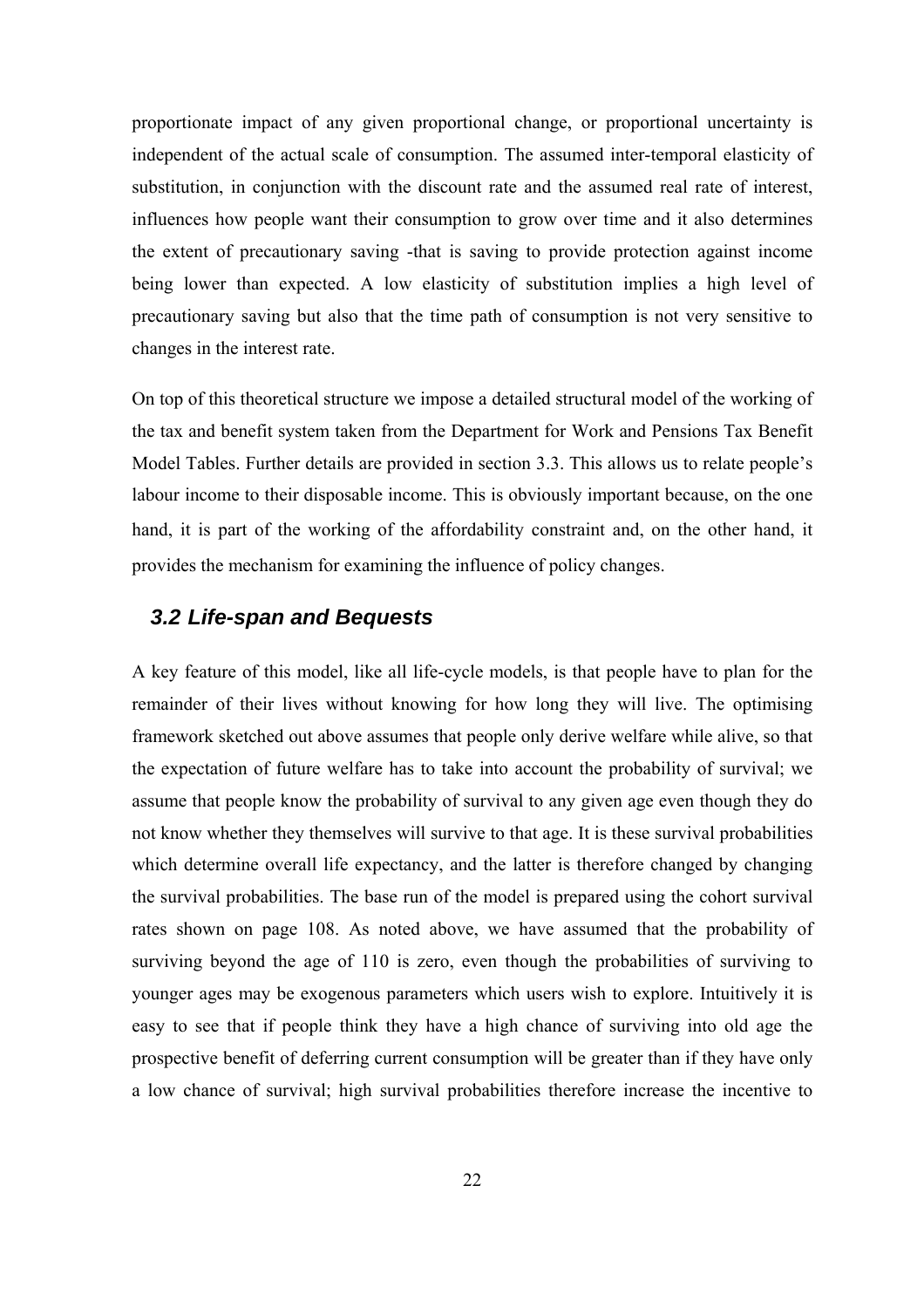save for old age.<sup>7</sup> The incentive to save will be increased if people derive pleasure from the idea of leaving bequests as well as from their own consumption. The model takes account of the possibility that people may plan such bequests.

The issue of what happens to people's assets on death needs to be addressed. If their wealth is annuitised, then, effectively, it is distributed to the survivors of the same cohort. But if it is not annuitised, then, whether left as an accidental bequest or because people derive pleasure from leaving bequests, there is the question what happens to it.

There is no solution to this which is both satisfactory and manageable. We know that many people inherit wealth in middle age; the issue of how the anticipation of legacies influences their decisions before such legacies are received cannot be easily resolved in our modelling framework. It depends on the potential legatees' assessment of the circumstances of the anticipated legators-an issue too complex for our model to handle. The problem is much simplified if bequests are assumed to accrue to people at the start of their adult lives, because the question of anticipation does not arrive. However, it is not clear that this is more realistic than the simpler assumption, widespread with models of this type and which we make, that bequests are lost to the economy.

### *3.3 Pensions*

 $\overline{a}$ 

The user can permit up to two pension schemes to run in parallel in the model. One of these schemes is designed to reflect existing occupational pensions, and the other is designed to reflect the new minimum low-cost pension offer that will be available under the reformed private pensions system. The two schemes are identical with the exception that membership and contributions to occupational pensions are exogenously defined, whereas they can be specified as endogenous decisions for low-cost pensions.

Both pension schemes are modelled at the household level, and are Defined Contribution in the sense that every household is assigned an account into which their respective pension contributions are notionally deposited. The account associated with each scheme

<sup>&</sup>lt;sup>7</sup> Although this is not the only incentive effect of rising life expectancy, as our later analysis (Chapter 10) shows.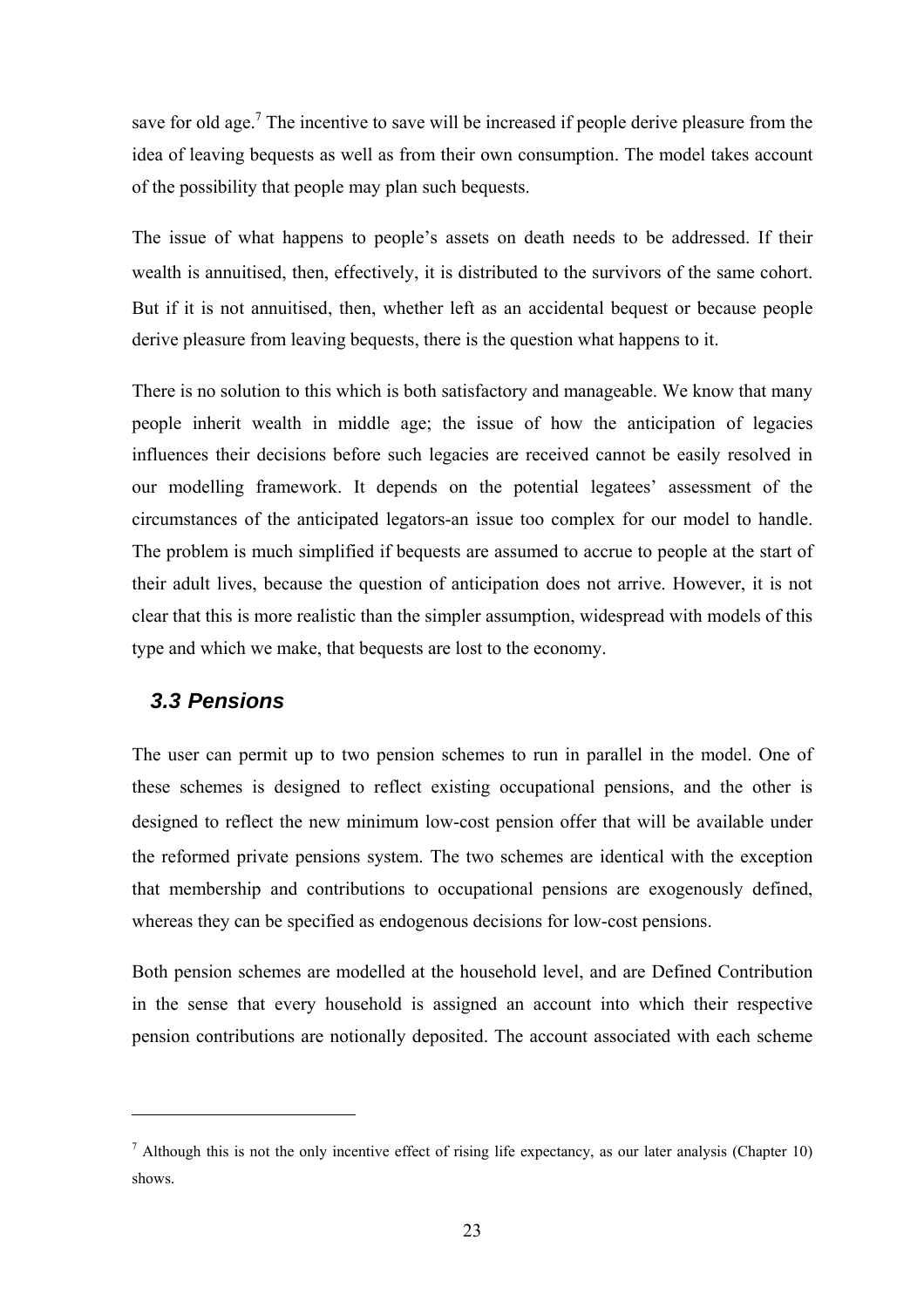accrues a (post-tax) rate of return which can be specified as either fixed or uncertain.<sup>8</sup> At the state pensionable age set by the user a proportion of the balance of each pension is converted into an inflation adjusted life annuity, with the remainder of the pension pot received as a tax free lump-sum. Hence, a separate account is kept of occupational and low-cost pensions only until the considered state pensionable age. The remainder of this Chapter describes how pension rights are simulated to pensionable age.

For occupational pensions membership is exogenously identified with respect to a lower threshold on labour income. Employee contributions to an occupational pension are calculated as a user-specified fixed percentage of (total) labour income, and may be taxshielded. Employer (and government) contributions may also be considered for analysis, paid at a rate specified by the model user. For each household the fund is assumed to accumulate during working life.

Two alternatives are available for analysis of low-cost pensions. The first is to consider low-cost pensions as imposed exogenously on households in a similar fashion to that described for occupational pensions. Alternatively, membership and contribution rates to low-cost pensions can be considered as endogenous decisions in the model. We begin by discussing the former case before moving on to the latter.

When membership and contribution rates to low-cost pensions are exogenously imposed, their simulation progresses in a similar way to that described for occupational pensions, with two notable exceptions. First, membership of low-cost pensions can be specified with respect to an upper limit on labour income. And secondly, income below the lower bound is exempt from contributions.

When low-cost pensions are simulated endogenously by the model, then households are considered to choose the proportion of their labour incomes to contribute. Hence, households that choose not to supply labour in a given year are excluded from making pension contributions during that year. Contributions to low-cost pensions can be subject

 $\overline{a}$ 

<sup>&</sup>lt;sup>8</sup> When returns to private and occupational pensions are assumed to be uncertain, then they are considered to be perfectly correlated with the returns to the risky liquid asset (if this is included in the analysis). Hence, accrued pension rights do not hedge against uncertainty in the liquid asset portfolio.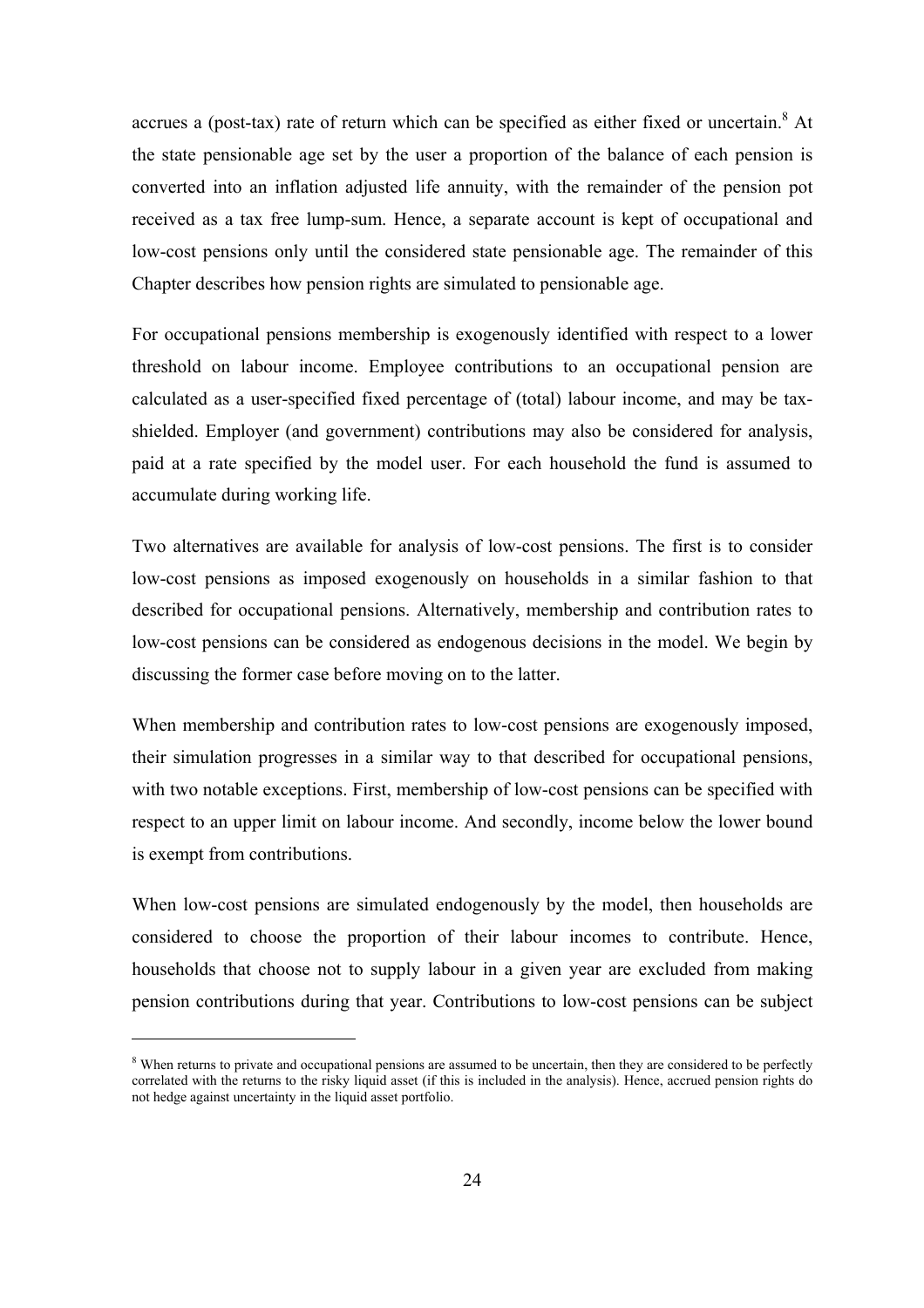to a series of limits, upper and lower bounds on eligible incomes and contribution rates, and a ceiling on the value of the aggregate pension pot. Furthermore, two forms of transaction costs can be explored: an "account opening" cost can be imposed when a household first chooses to contribute to a pension; and an investment cost can be levied when a household chooses a contribution rate that departs from an exogenously defined "default" rate. These obviously affect the size of the pension pot and thus the eventual pension which can be drawn from it.

If people are given a choice about whether to contribute to low-cost pensions, then the model has the property that they will not do so while they are net debtors. This is because the interest charges on debt are higher than the risk-adjusted return on pension assets. If however, they are members of occupational schemes or if low-cost pensions choices are exogenous to the model, it is perfectly possible for them to make pension contributions at the same time as being net debtors.

#### *3.4 Life Stages and Disposable Income*

We return now to describe details of the function that is used to evaluate disposable income. The lifetime is divided into three periods for the purpose of calculating disposable income: the working lifetime before early retirement is possible, the period between early retirement being possible and the state pension age, and the period from the state pension age until death. In each of these periods of life, household disposable income is calculated by:

1. evaluating aggregate take-home pay from the taxable incomes of each adult member of a household — this reflects the taxation of individual incomes in the UK

2. calculating benefits receipt (excluding adjustments for child care and housing costs) from aggregate household take-home pay — this reflects the fact that benefits tend to be provided at the level of the family unit

3. calculating net child care costs (after adjusting for child care related benefits) from aggregate take-home pay — identified separately from other benefits to permit explicit policy experimentation

4. calculating net housing costs (after adjusting for relevant benefits receipt) from aggregate take-home pay plus benefits less child care costs — this reflects the fact that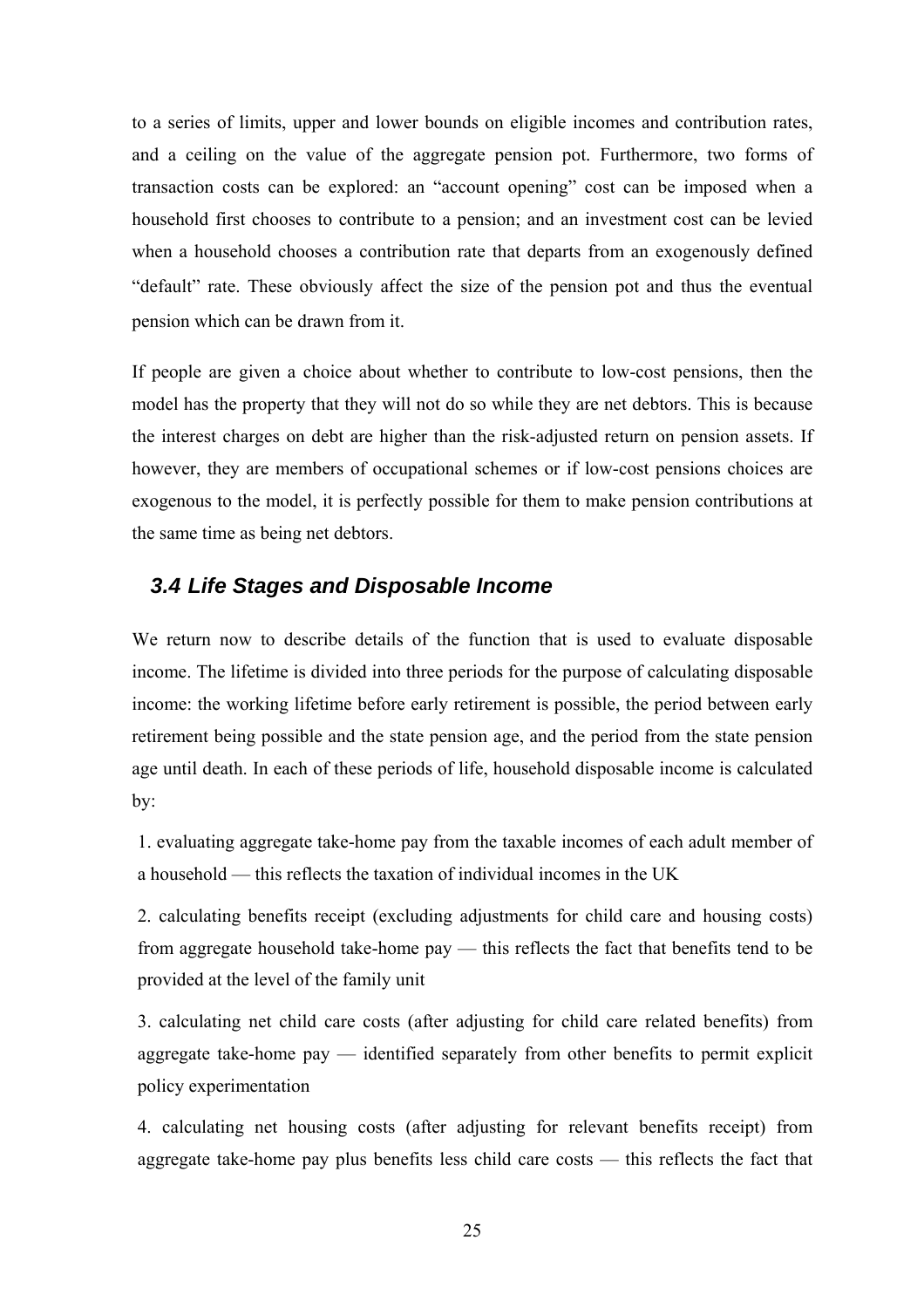'Housing Benefit' and 'Council Tax Benefit' in the UK are means tested with respect to income net of most other elements of the tax and benefits system

5. household disposable income is then equal to aggregate take-home pay, plus benefits, less net child care costs, less net housing costs, less servicing costs on unsecured debt.

Calculation of taxable income for each adult in a household depends upon the household's age, with income from savings and taxable labour income being treated separately. Prior to state pensionable age, household taxable labour income considered for tax purposes is equal to labour income less the proportion of pension contributions that is considered tax exempt; from state pensionable age it is equal to labour income plus the proportion of pension annuity income that is considered taxable. The annuity purchased at state pension age is assumed to reduce by one half of its value if one member of a couple dies. We have previously found this adjustment to retirement income necessary to capture the decline in expenditure with age observed in survey data.

Where the household is identified as supplying labour, and is younger than state pensionable age, then taxable labour income is split between spouses (in the case of married couples) on basis of their respective labour supplies. A household that is identified with a single wage earner has all of its taxable labour income allocated to that one earner; a household with one full-time and one part-time earner has taxable labour income allocated on the basis of a user defined ratio; and a separate ratio is used to divide taxable labour income when both spouses of a household are full-time employed. A household without an employed adult has all of its taxable labour income allocated to a single spouse. All households of state pensionable age and above have all of their taxable labour income allocated to a single adult.

Similarly, income from savings is only allocated between spouses for households below state pensionable age, and who supply some labour. In this case, income from savings is allocated on the basis of an exogenous ratio that defines the proportion of wealth assumed to be held in the name of the lower-earning spouse. Property income is equal to the sum of returns from the safe and risky liquid assets.

The interest rate on safe liquid assets is assumed to depend upon whether the holding is positive or negative, and if negative the interest rate depends on the size of the debt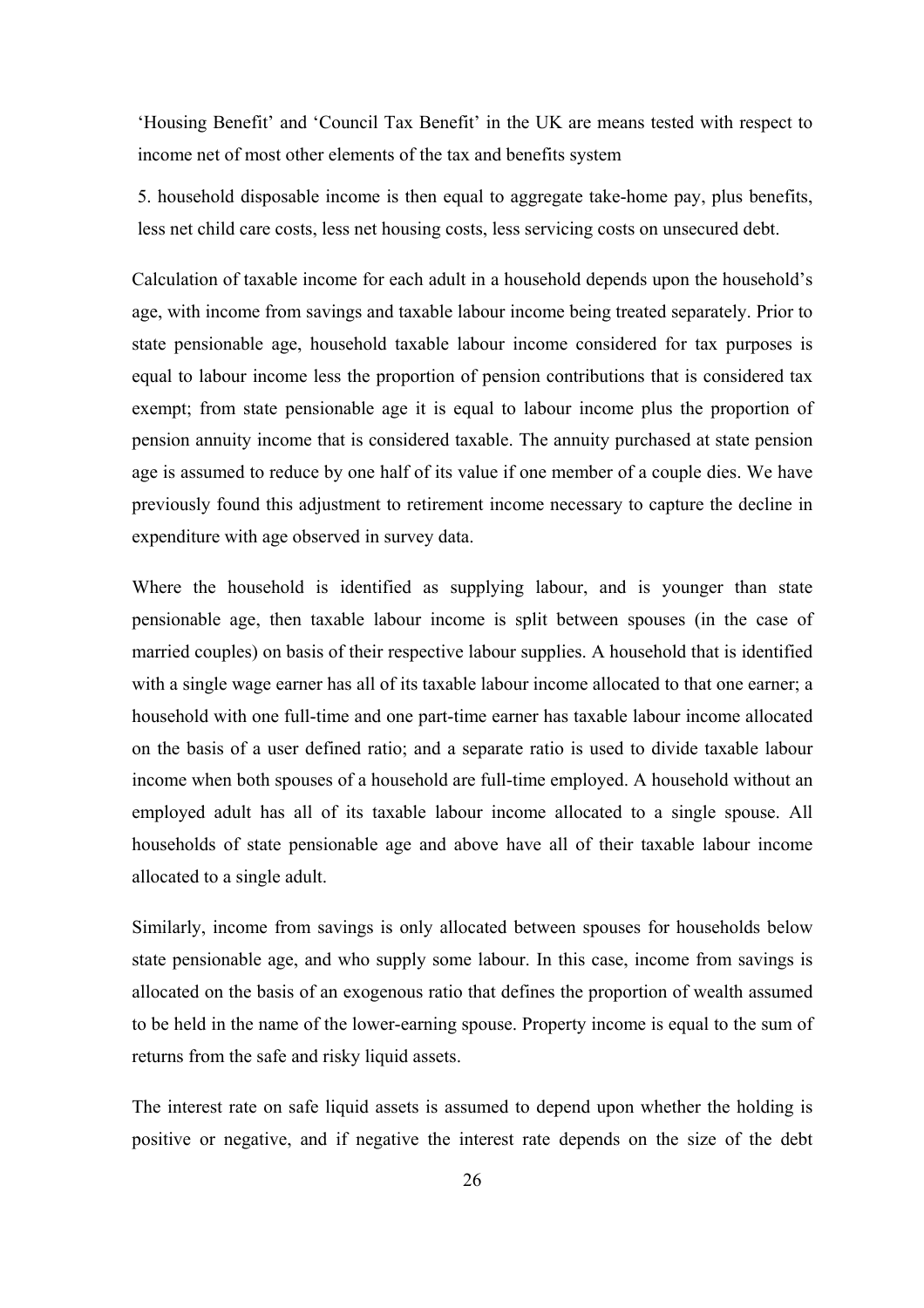relative to annual gross labour income. The specification also means that households in debt are treated more generously if they have at least one adult earning a full-time wage than if they do not. The assumption that the maximum rate of interest is charged when net debt is equal to or greater than the household full-time employment wage reflects the observation that fewer than 1% of households recorded by the 2000/01 BHPS with some labour income had unsecured debt that exceeded their annual gross labour income. The rate of interest on debt is, in any case set high enough to prevent it being worthwhile for households to borrow in order to invest in the risky asset. Total taxable income is then equal to labour income, plus any return accruing to positive holdings of non-pension wealth

The following sections describe the specifics of tax and benefits as they are applied to each of the three periods of life referred to above, before addressing the complex issue of benefits indexing.

#### *3.5 The Working Lifetime before Early Retirement Age*

Take-home pay for all adults is calculated from their respective taxable incomes via a four piece linear spline. For the UK, this linear spline is designed to capture the effects of income taxes and National Insurance contributions. This means that our framework can accommodate four different marginal tax/National Insurance rates. Thus our first tax rate is zero and applies on earnings below the low earnings limit/tax threshold at which National Insurance contributions are also assumed to be payable. The second rate is the sum of the low income tax rate and the standard National Insurance rate. Beyond the basic rate threshold basic rate tax becomes payable along with standard National Insurance contributions. Above the upper earnings threshold the basic rate of income tax remains in force but the rate of National Insurance contributions drops to its low level. Finally, above the high rate threshold income tax is collected at the high rate and low-rate National Insurance contributions are collected. Thus there are four relevant tax rates and four switch points. For recipients of only unearned income no national insurance benefits are payable, so, although there are still four relevant tax rates (including zero) there are only three switch points. This structure obviously makes it possible to address simplifications of the tax system, such as the abolition of low-rate tax but would need to be expanded to address, for example, the 50p top rate introduced in the 2009 Budget.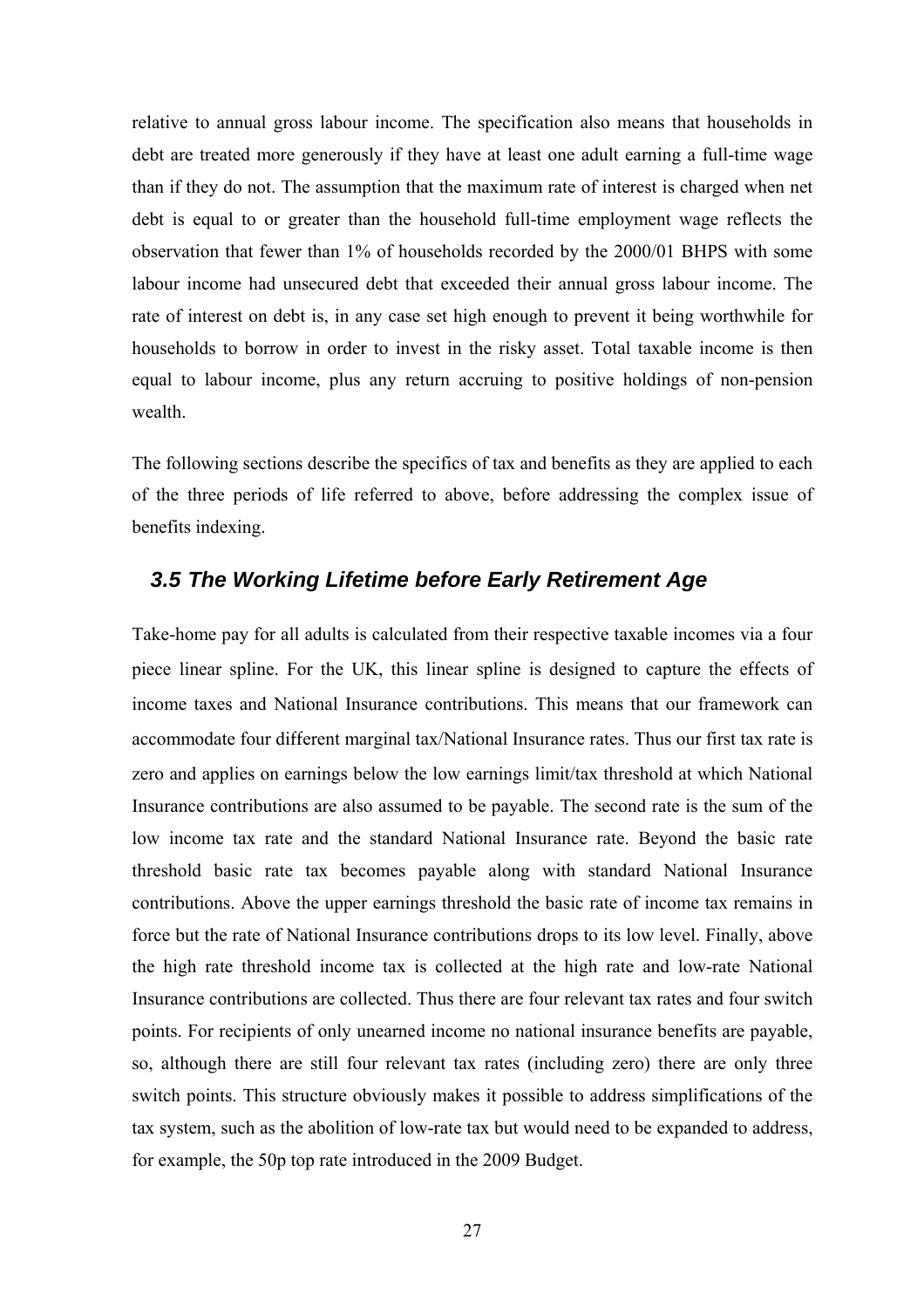Welfare benefits are calculated from aggregate household take-home pay via another four piece linear spline. Unlike the spline that is used to calculate take-home pay, however, the parameters of the spline used to calculate benefits receipt are a function of the numbers of adults and children in a household. This element of the disposable income module is designed to capture the Child Benefit, Working Tax Credit (excluding the child care element), the Child Tax Credit, and Jobseekers Allowance for the calibrations reported in Chapter 4.

Net child care costs are calculated in a very similar way to welfare benefits, but with a three piece linear spline in aggregate take-home pay. Net child care costs are child care costs less associated government benefits (currently paid through the Working Tax Credit in the UK). The incidence of child care costs is user defined, either in terms of the labour supply of the lowest wage earner in a household, or in terms of their respective labour income.

Finally, net housing costs are based upon a three piece spline in net income before housing costs, and are currently designed to reflect housing costs net of Housing Benefit and Council Tax Benefit. For the calibrations that are reported in Chapter 4, the respective elements of the tax and benefits system were calibrated from schedules reported in the April 2005 edition of the Tax Benefit Model Tables (TBMT), issued by the Department for Work and Pensions.<sup>9</sup>

Figure 3-1 provides some examples of the disposable income schedules simulated by the tax and benefit module of the model, alongside the respective schedules described by the TBMTs.

 $\overline{a}$ 

<sup>9</sup> See http://www.dwp.gov.uk/asd/tbmt.asp.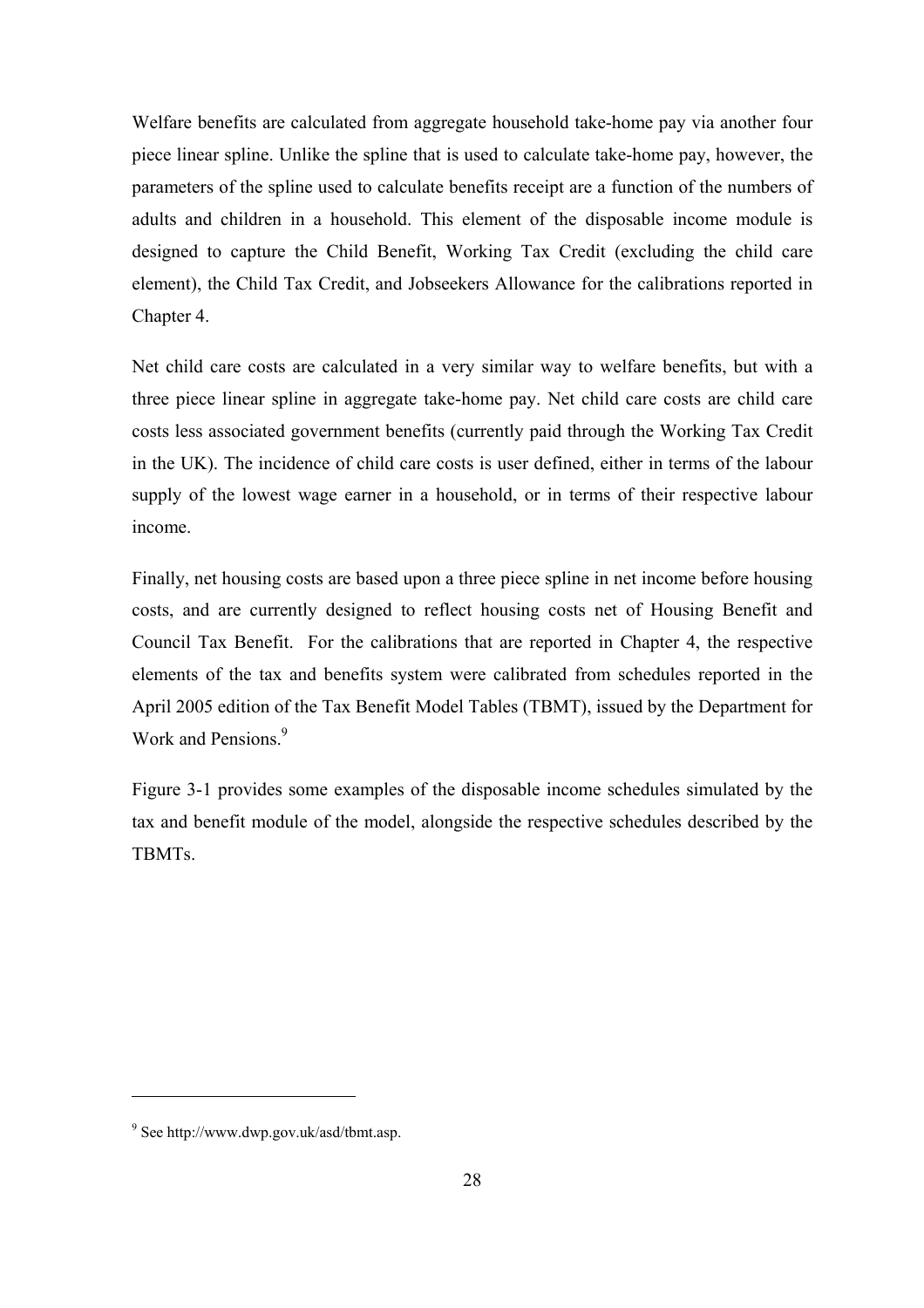

**Figure 3-1 Disposable Income Schedules for the Working Lifetime** 

*Gross income is equal to gross taxable income for households with all income accruing to a single adult.* 

#### *3.6 From the Early retirement Age to the State Pension Age*

In the UK, access to Incapacity Benefits and the Pension Guarantee has effectively enabled many individuals to retire before the State Pension Age. To capture practicalities of this type, the user can define up to two alternative benefits systems to apply to households without an employed adult at each of two age bands prior to State Pensionable Age — any household that is employed during this period is treated as described above for the working lifetime. Note that periods of preferential tax treatment prior to retirement need not be included in a simulation, but the model allows the user to choose to include them if they so wish.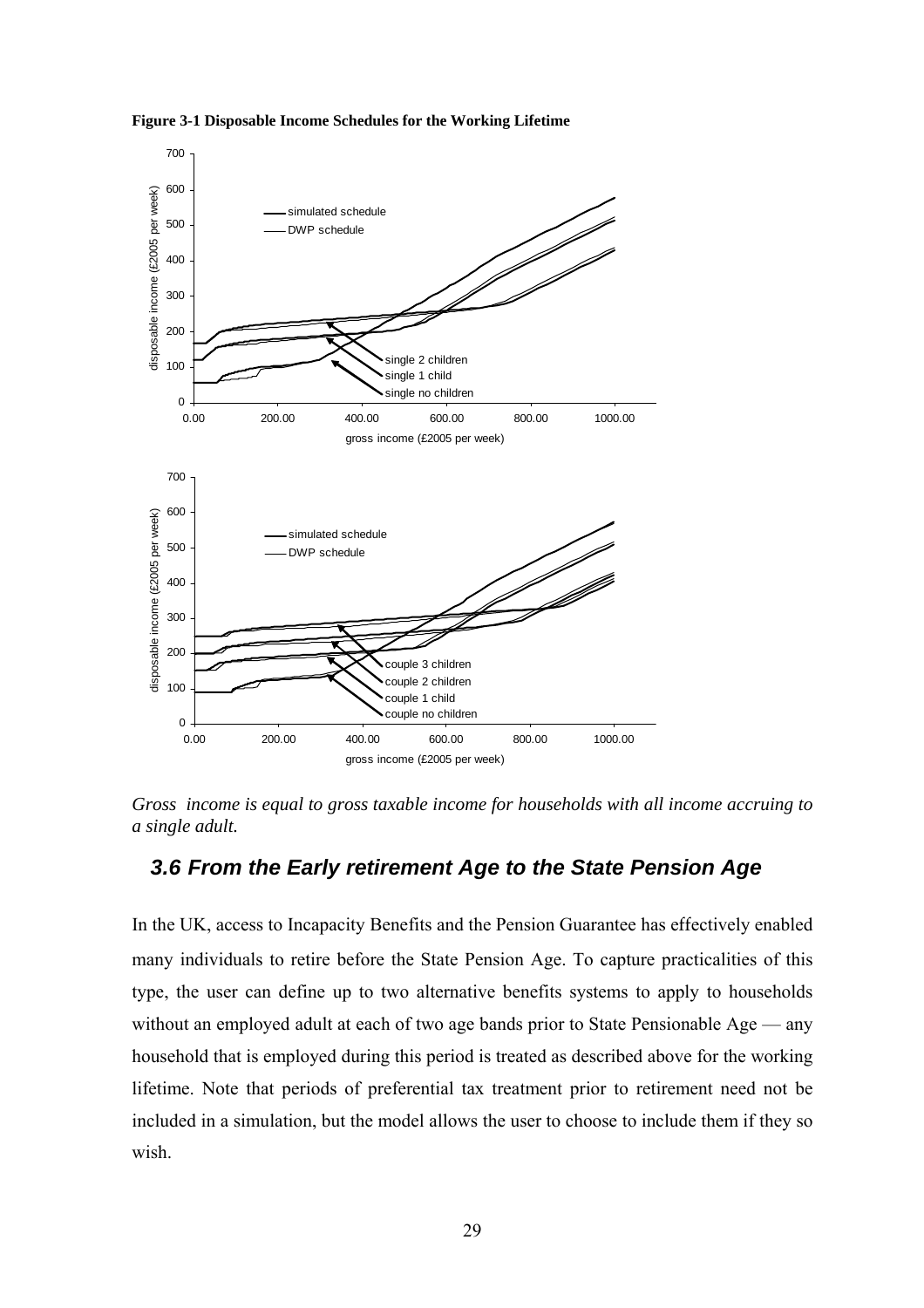If a household is identified as being eligible for early retirement benefits, then take-home pay is derived from income from savings via a four-piece linear spline.<sup>10</sup> In the current paper this spline is designed to reflect income taxes only, because relevant households are necessarily defined as not employed.

Benefits during the early retirement period are simulated as a means tested welfare payment, subject to a withdrawal rate on all take-home pay. Similarly, the benefits associated with housing costs are assumed to be subject to a withdrawal rate on any income in excess of the minimum described by welfare receipt. No child care costs are considered for the period of early retirement (as all relevant households do not supply any labour). The rates and thresholds used to simulate welfare benefits and net housing costs are defined in terms of the numbers of adults in the household.

Finally, a check is made to ensure that households which are eligible for treatment as early retired are at least as well off as they would be if they were treated under the rates and thresholds considered for the working lifetime.

For the calibrations that are reported in Chapter 4, the disposable income module is designed to reflect the availability of Incapacity Benefit between ages 55 and 59 and the Pension Guarantee between age 60 when the Minimum Income Guarantee is relevant and the State Pension Age. The relevant schedules for singles and couples are reported in Figure 3-2.

 $\overline{a}$ 

 $10$  Note that since households that are treated as early retired are not employed, and therefore all property income is considered to be received by a single adult.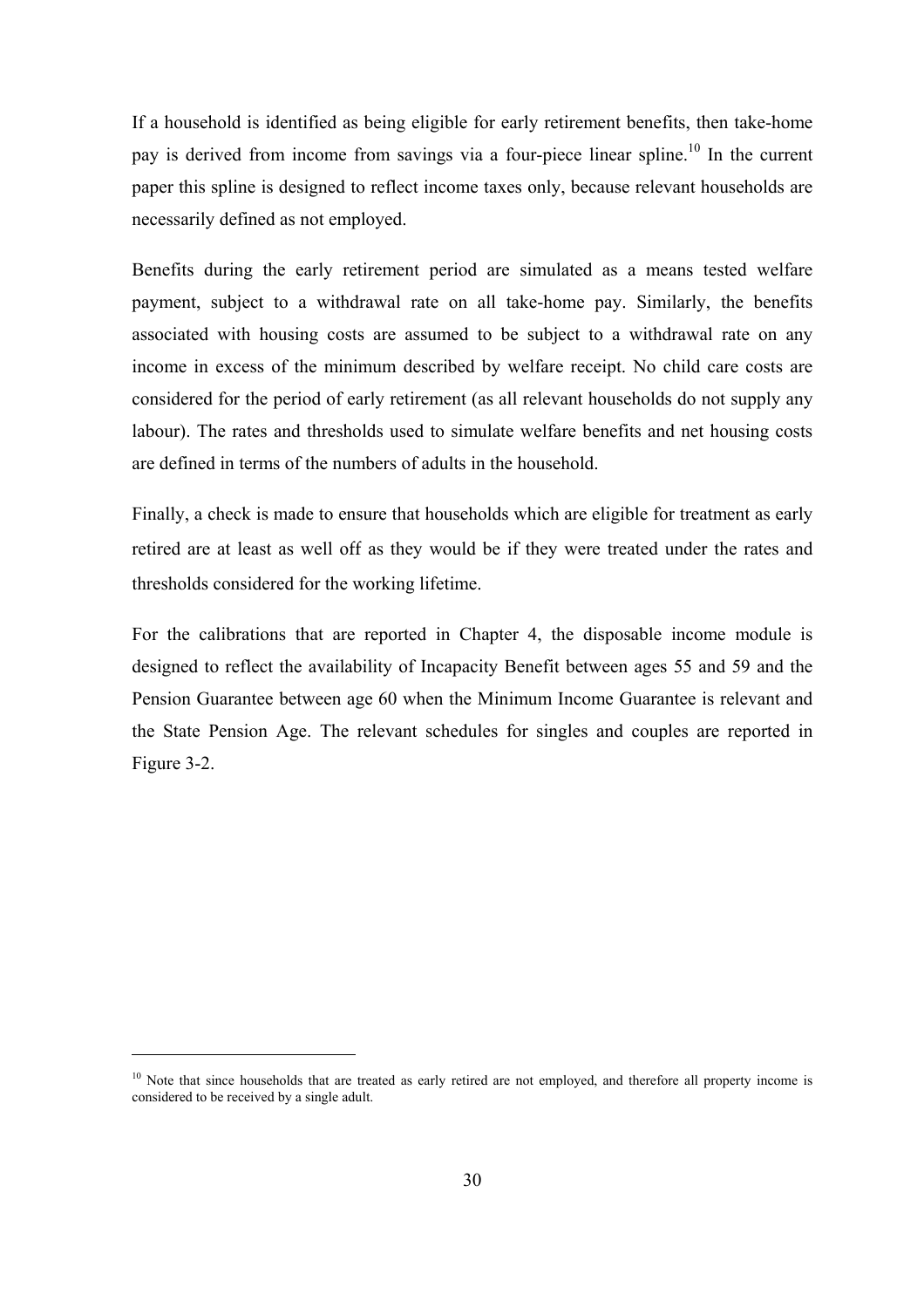**Figure 3-2 Disposable income schedules for early retirement** 



*Gross income is equal to gross taxable income for households with all income accruing to a single adult.* 

### *3.7 State Pension Age and Older*

Pension receipt, both state and private, occurs exogenously at the user defined state pension age. After that age, the user can allow individuals to choose to work. Regardless of labour supply decisions from state pension age, however, all households are treated by the disposable income module in a similar way to that described for the period of early retirement. Specifically: no distinction is recorded regarding the income attributable to individual adults within a household; no adjustment is made for any remaining dependant children; taxes are simulated by a four piece linear spline in private income; and welfare and housing benefits are considered to be means tested, with rates and thresholds that depend upon the number of adults in a household.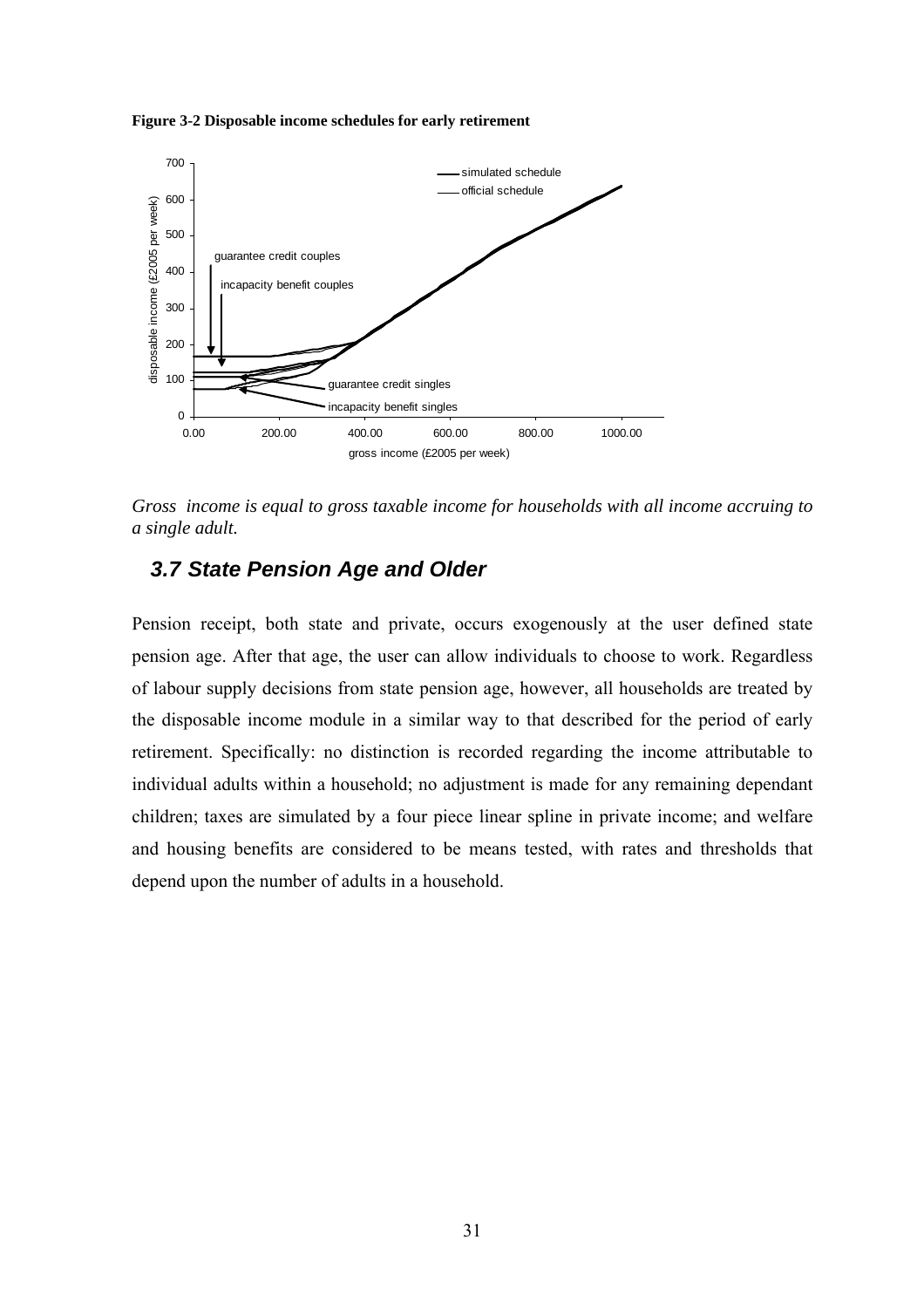



*Gross income is equal to gross taxable income for households with all income accruing to a single adult.* 

## *3.8 Trend Growth*

It is likely that individuals take some account of wage growth when planning for the future: a 20 year old today can reasonably expect that labour incomes will be higher when they reach age 45 than are currently paid to today's 45 year olds. If this is true, then it is important that the rational agent model be calibrated against data that take wage growth into account (discussed at further length in Chapter 4). This gives rise to a host of complications regarding the appropriate intertemporal development to assume for the tax and benefits system: holding taxes and benefits fixed in the context of rising wages, for example, will result in wide-spread fiscal drag/ bracket creep and an erosion of the value of welfare benefits, with important implications for simulated behaviour.

The model allows the user to control the way in which the tax system evolves with time through four parameters. The first of these controls the rate at which the tax thresholds grow with time, thereby offsetting bracket creep. The second controls the rate of growth of welfare benefits. The third controls the growth rate of child care costs, and the fourth controls the rate of growth of housing costs. These schedules are adjusted in a way that is designed to omit the creation of poverty traps. Nevertheless, rapid adjustment of the tax system can give rise to analytical problems, and the model is programmed in a way that is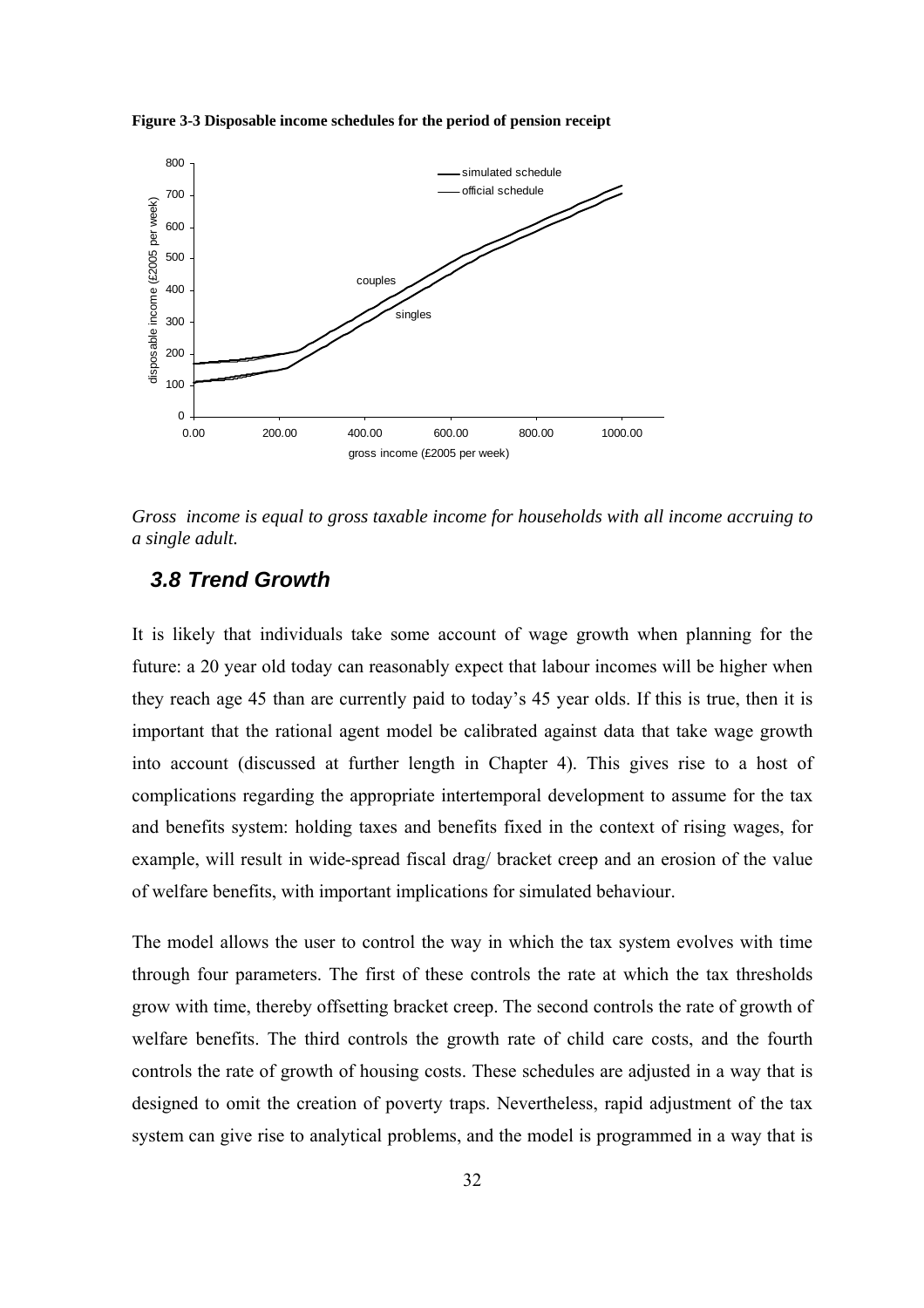designed to indicate when excessive variation has been called for by the user. Separate routines have been developed that allow the user to view the disposable income schedules generated by the model (discussed in Chapter 4), and these should be reviewed to verify that a model simulation is sensible. The growth rates actually used are discussed in section 4.4.

## *3.9 Household Income Dynamics*

In the first period of the simulated lifetime, age 20 in the simulations reported below, each household is allocated a wage drawn from a suitable random distribution but in a way which depends on the number of adults in the household. Thereafter wages evolve randomly but with the rate of growth of wages depending on whether one or both of the household members worked in the previous period or not. This therefore embodies an element of learning from experience and is indeed a potent factor explaining why labour supply tends to be concentrated in a part of people's lifespan rather than spread out more evenly over adult life.

Although the concept of an experience term in a wage regression is not new,  $\frac{11}{1}$  its inclusion is an innovation for the related literature (e.g. Low (2005) and French (2005)). Most related studies omit an experience term because it complicates the utility maximisation problem by invalidating two-stage budgeting. We have, however, found that its inclusion enables us to capture labour supply at younger ages better.<sup>12</sup>

The model also includes the possibility of exposing households to an exogenous probability of (involuntary) unemployment (conceptually, the receipt of a zero wage offer), should they plan to supply labour at any given age. The probability of this happening can be set by the user.

<sup>&</sup>lt;sup>11</sup> With regard to statistical evidence of the effect of experience on income. Mincer & Ofek (1982) report that in the short run, every year out of the labour market can result in a 3.3%-7% fall in wages relative to those who remain employed. This study also finds, however, that the restoration of human capital tends to be faster than the original accumulation, so that the impact of early labour breaks reduce to 1.3%-1.8% in the long run. Eckstein & Wolpin (1989) do not make a distinction between the long run and short run impact of actual experience, but find that the first year out of the labour market reduces wages by around 2.5%, with subsequent years having a marginally diminishing effect. See also, Waldfogel (1998) and Myck & Paull (2004) for the role of experience in explaining the gender wage gap.

<sup>&</sup>lt;sup>12</sup> See Sefton, van de Ven & Weale (2006) for further details.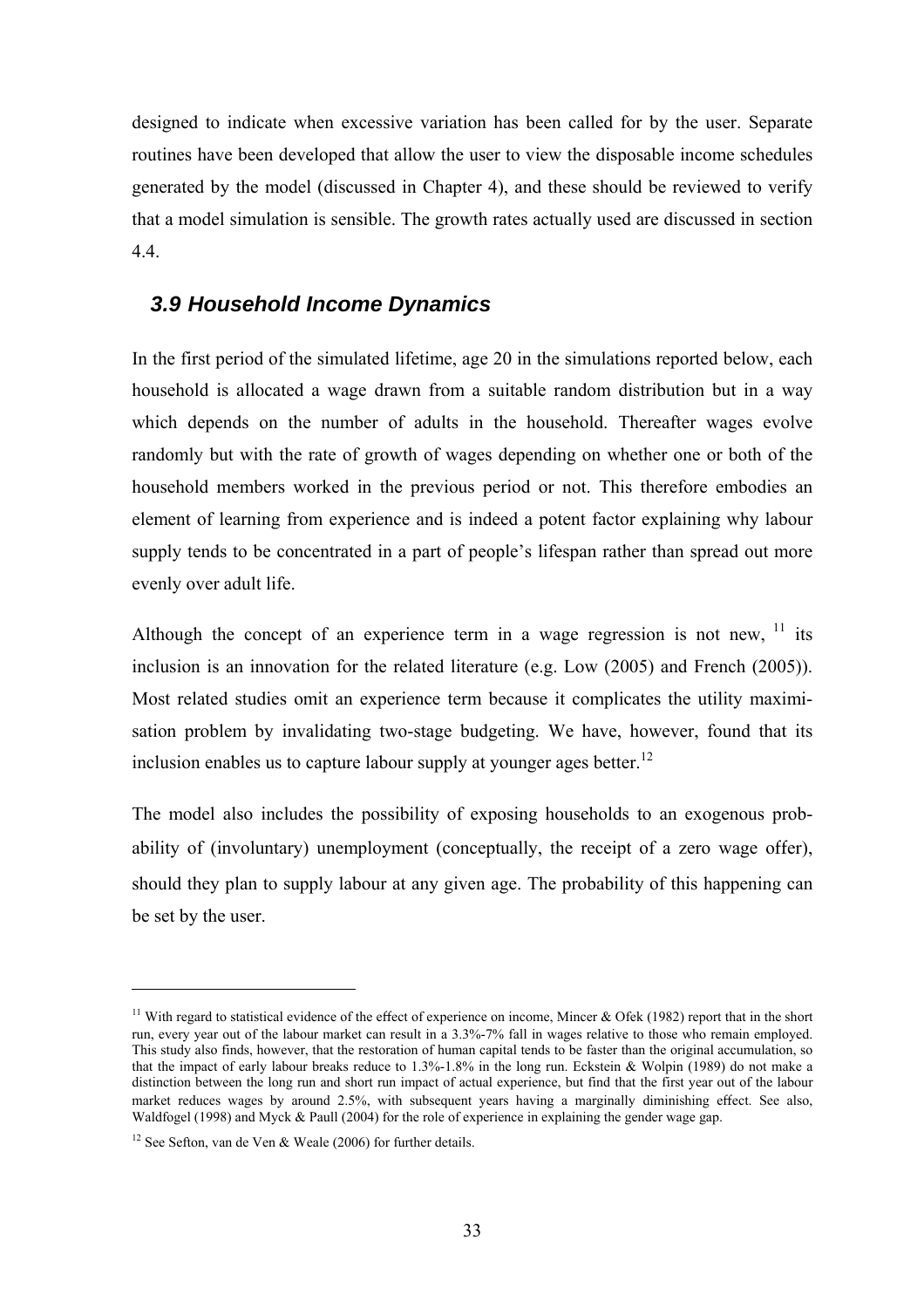### *3.10 Modelling Household Size and Family Structure*

The numbers of adults and children in a household are considered to develop in a random fashion. There are two steps to the process. First of all the number of adults is determined. Secondly, given the number of adults and age, the number of children is established.

A household can be comprised of one or two adults, where the number of adults is considered to be uncertain between adjacent years.<sup>13</sup> The fact that children typically remain dependants in a household for a limited number of years implies that it is necessary to record both their numbers and ages when including them in the rational agent model. This substantially increases the computational burden. If, for example, a household were considered to be able to have children at any age between 20 and 45, with no more than one birth in any year, and no more than six dependent children at any one time, then this would add an additional 334,622 state variables to the computation problem (with a proportional increase in the associated computation time). The model has consequently been designed to permit a stylised representation of dependent children in a way that limits the computational burden.

The user can choose to limit "child birth" to a fixed number of household ages. At each specified child birth age, the user can also define the number of children that may be born, and the probabilities that are attached to each. The model is currently specified to permit households to receive up to three children at two discrete ages, so that the maximum number of dependent children in a household at any one time is limited to six.

## *3.11 Model Solution Procedure*

 $\overline{a}$ 

The solution of the model is computationally intensive, which explains why models of this type have only recently become practical complements to more conventional microsimulation models. The solution method implies working backwards from the maximum possible age, set to be 110 in our case. Since this is the last year of life a rational consumer will, unless they plan to leave a legacy, consume all of their wealth. Thus the "intertemporal" decision problem has a straightforward solution because there is no inter-

<sup>&</sup>lt;sup>13</sup> The user can also define an upper age, beyond which all households are considered to be comprised of a single adult.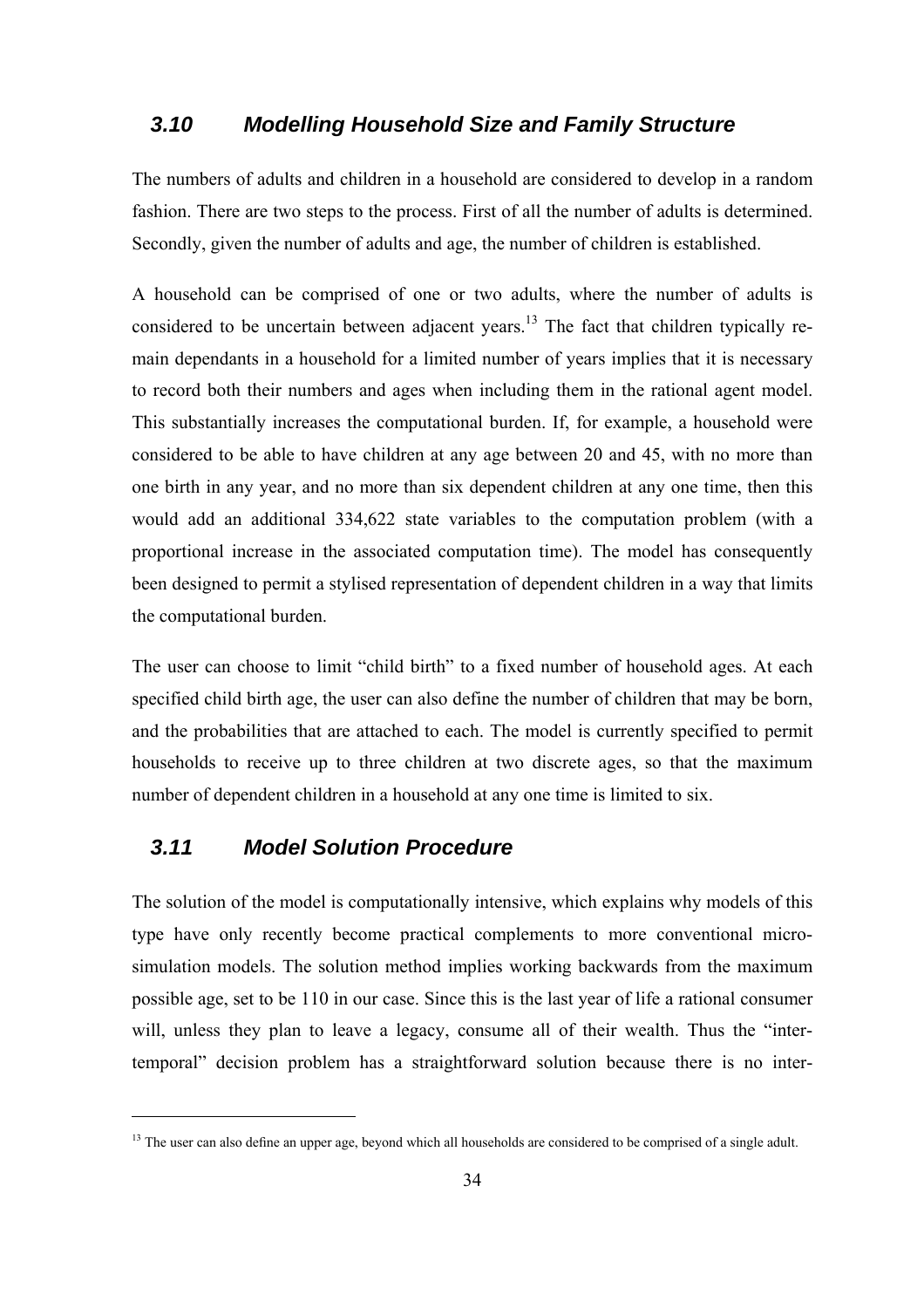temporal aspect to it. When age 109 someone can then choose to maximise the sum of the utility delivered in this year and the amount that they expect in the next year. The balancing act involves setting consumption high enough, but not so high that in the next year consumption will be undesirably low. This calculation can be done to take account of any future uncertainty, arising for example, from uncertainty in the rate of return on nonannuitised wealth. For any given value of wealth at age 109 and income while aged 109 we can then calculate the welfare maximising level of consumption at this age. The solution method is generally referred to as backwards recursion.

Our solution works by making these calculations for a table or grid of fixed values of wealth and income. For any actual value of wealth and income we can then interpolate or extrapolate as necessary to calculate the optimal consumption choice. We can also set up a similar grid to identify the discounted sum of current and future welfare as a function of current income and wealth.

Having done this we then move backwards, identifying, for given levels of wealth and income, the value of consumption which maximises the sum of current and discounted expected future welfare in each year. Below the maximum working age (65) people also need to make decisions about labour supply and about saving in pension schemes, but these are approached in the same sort of way. When the process has been taken back to the starting age of twenty it is possible to use the grids to look up each household's optimal consumption and labour supply in the light of its circumstances; this provides the basis for our simulations.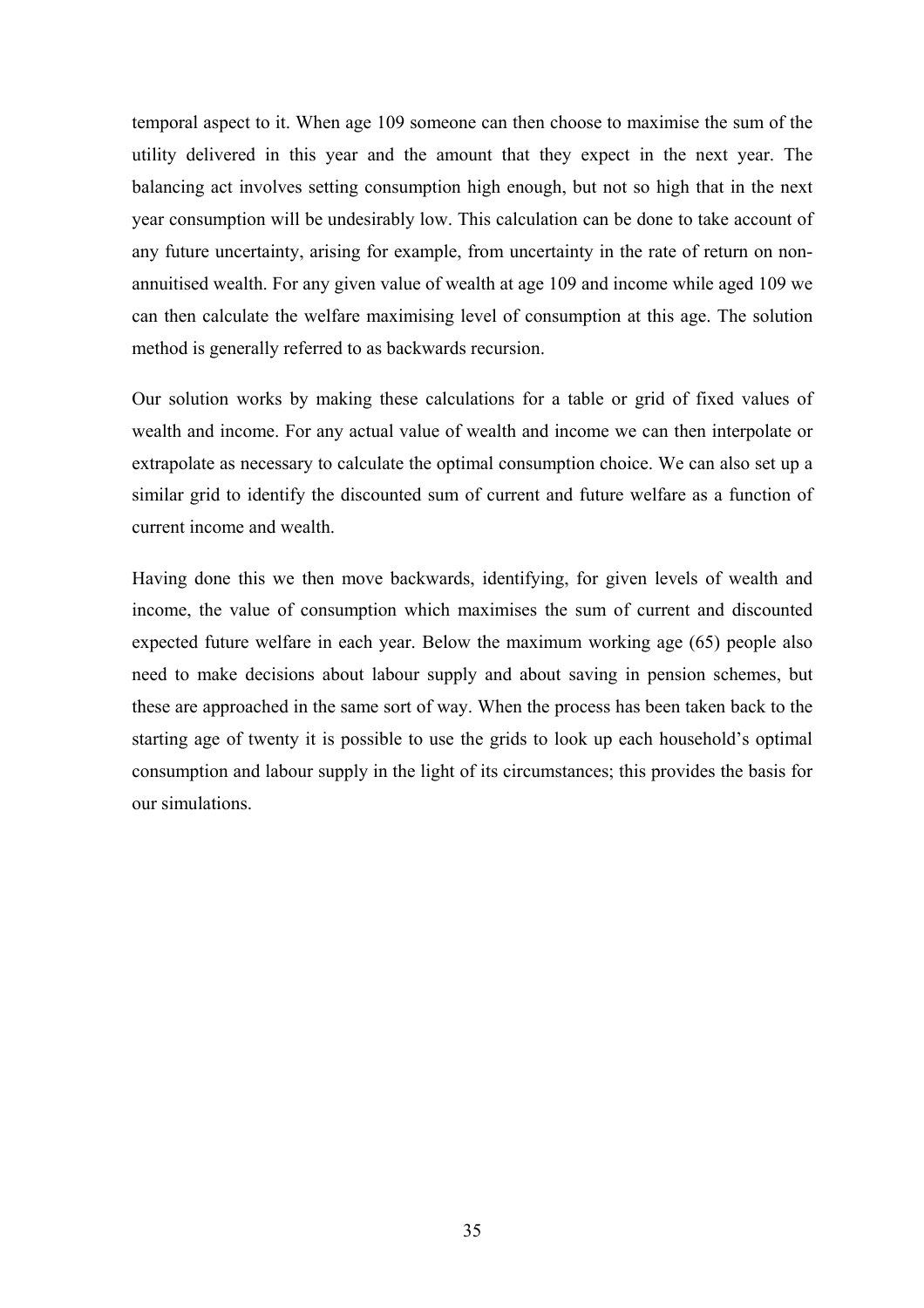# **4 Model Calibration**

 $\overline{a}$ 

The parameters of the model are usually adjusted to match the characteristics by age of a simulated population to those described by household micro data. This Chapter begins with a discussion of some fundamental issues that underlie the model calibration. The calibration strategy adopted for the current paper is then outlined, before describing the data upon which the calibration is based, and the Chapter concludes with a discussion of measures of fit.

### *4.1 Some Preliminary Issues regarding Data*

Economists are used to models fitted by regression techniques usually based on least squares minimisation or likelihood maximisation. With models of this type, unlike with regression models, there is no clear likelihood function to maximise, so that conventional regression methods cannot be used. In recent years the method of moments has gained ground as a technique for estimating parameters of models such as this. However, this is typically applied only to the first moment-or mean-of the variables of interest. It has not so far proved to be a practical means of ensuring that any account can be taken of a model's capacity to fit the higher moments such as the variance of data of interest.

This means that, although the parameters of the model can be chosen so as to ensure that, when the model is used to simulate household behaviour, it generates behaviour patterns of the synthetic or simulated households which match those of actual households as far as is possible, there are inevitably questions of judgement involved. These concern how to trade-off performance in ability to match the pattern of one variable relative to ability at matching another variable. A particular difficulty is that the current tax/benefit regime has not been in place for the whole lives of the households whose behaviour is currently observed. Thus their circumstances may be different from those of households of the same wage who have always lived in the same tax/benefit regime;<sup>14</sup> it is not practical to take account of this in identifying appropriate parameters. The process of making these

<sup>&</sup>lt;sup>14</sup> See Nelissen (1998) for an early simulation study that takes into consideration the influence of the evolving tax structure. It is of note that this critique may be applied more broadly to much of the literature that is concerned with behavioural responses in an evolving economic environment.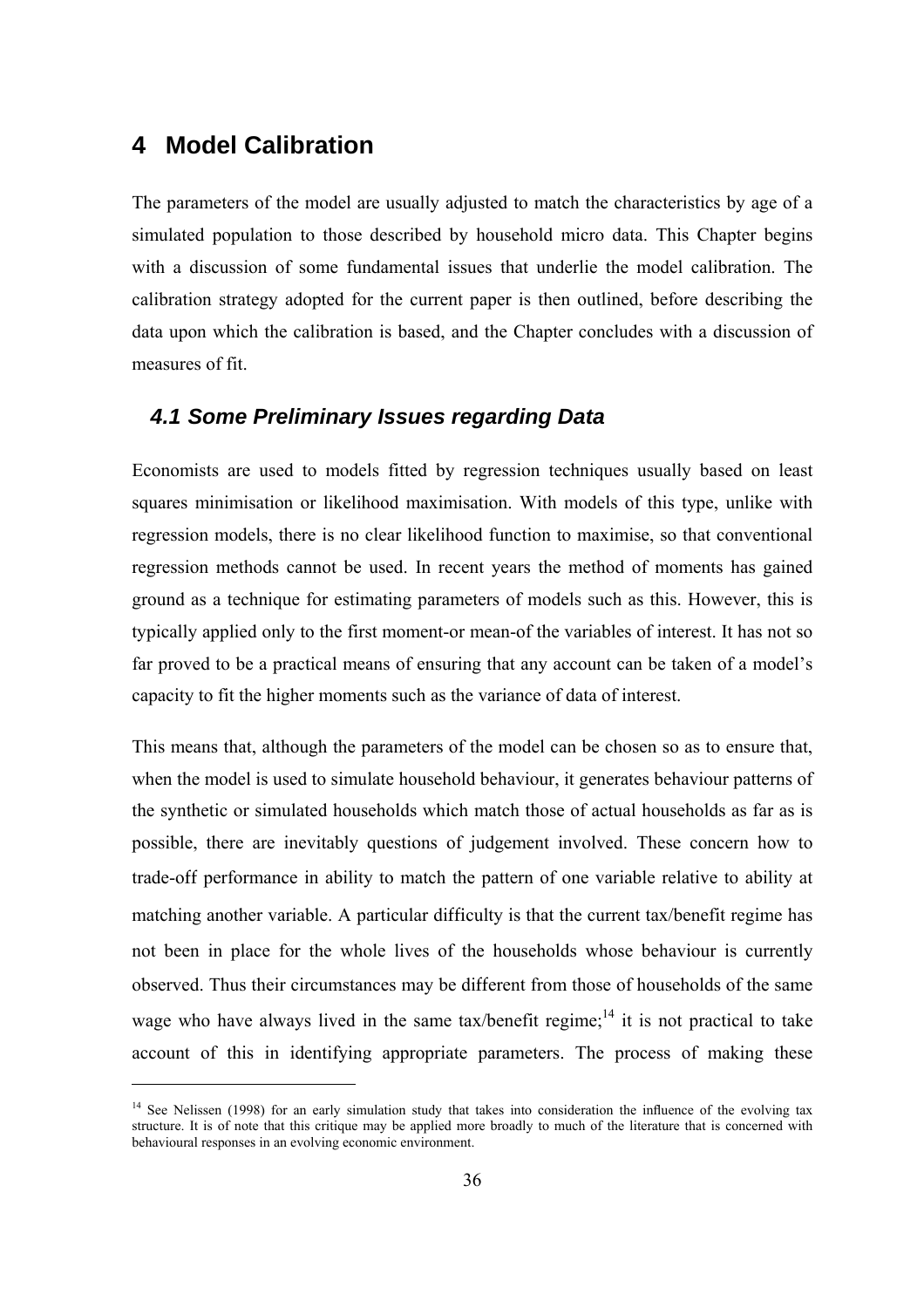judgements and choosing model parameters is described as calibration and it is inevitable that different people will calibrate models of this type in different ways.

The parameters of models similar to the type considered here are usually matched against moments estimated from one of three survey data sources. The first is (pseudo) panel data for an actual cohort. These data are affected by time and cohort effects that make them unrepresentative for the population in general. Alternatively, it is possible to control for time and cohort effects by econometric estimation. In this case, collinearity between age, cohort and time implies the need to introduce an additional restriction to permit identification. One popular restriction, suggested by Deaton (1997), is to assume that time effects<sup>15</sup> average out over the long run. This assumption produces estimated age profiles that represent an average taken over all cohorts included in the (pseudo) panel data set used for estimation. Calibrating the model against this sort of age profile implicitly assumes — as do calibrations based upon data for a single population cohort — that behaviour is invariant to changes in the policy environment that occurred during the period of estimation. This assumption is difficult to maintain when one of the objectives of the analysis is to consider behavioural responses to alternative policy experiments.<sup>16</sup> It is perfectly possible that the behaviour of an up to date cross-section of households is a better guide to the influence of the current policy framework than is the average behaviour of a panel which stretches back into a fairly distant past.

The third approach, which we adopt here, involves matching the model against suitably adjusted age profiles described by cross-sectional survey data. The adjustments are designed to take account of underlying economic growth, so that even if the income pattern observed in the cross-section is expected to persist, the income that a current thirtyyear old expects to receive in twenty years time is derived from that of a current fifty-year old augmented to allow for twenty years of trend economic growth. For the calibrations that are reported here, we assume that households behave as though they will be subject to

<sup>&</sup>lt;sup>15</sup> Time effects are those which are assumed to affect people of all ages at the same time. Cohort effects are those which are assumed to affect the position of one cohort relative to other cohorts. For these terms to be useful, they need to be additive or equiproportional. So a time effect is an additive or multiplicative shock to the variable in question applying to all cohorts equally at the same time. A cohort effect is a mulitplicative or additive increment to the variable applied equally for the whole of the cohort's life. See, for example, Attanasio, Low & Sanchez-Marcos (2005).

<sup>&</sup>lt;sup>16</sup> See, for example, Sefton et al. (2008).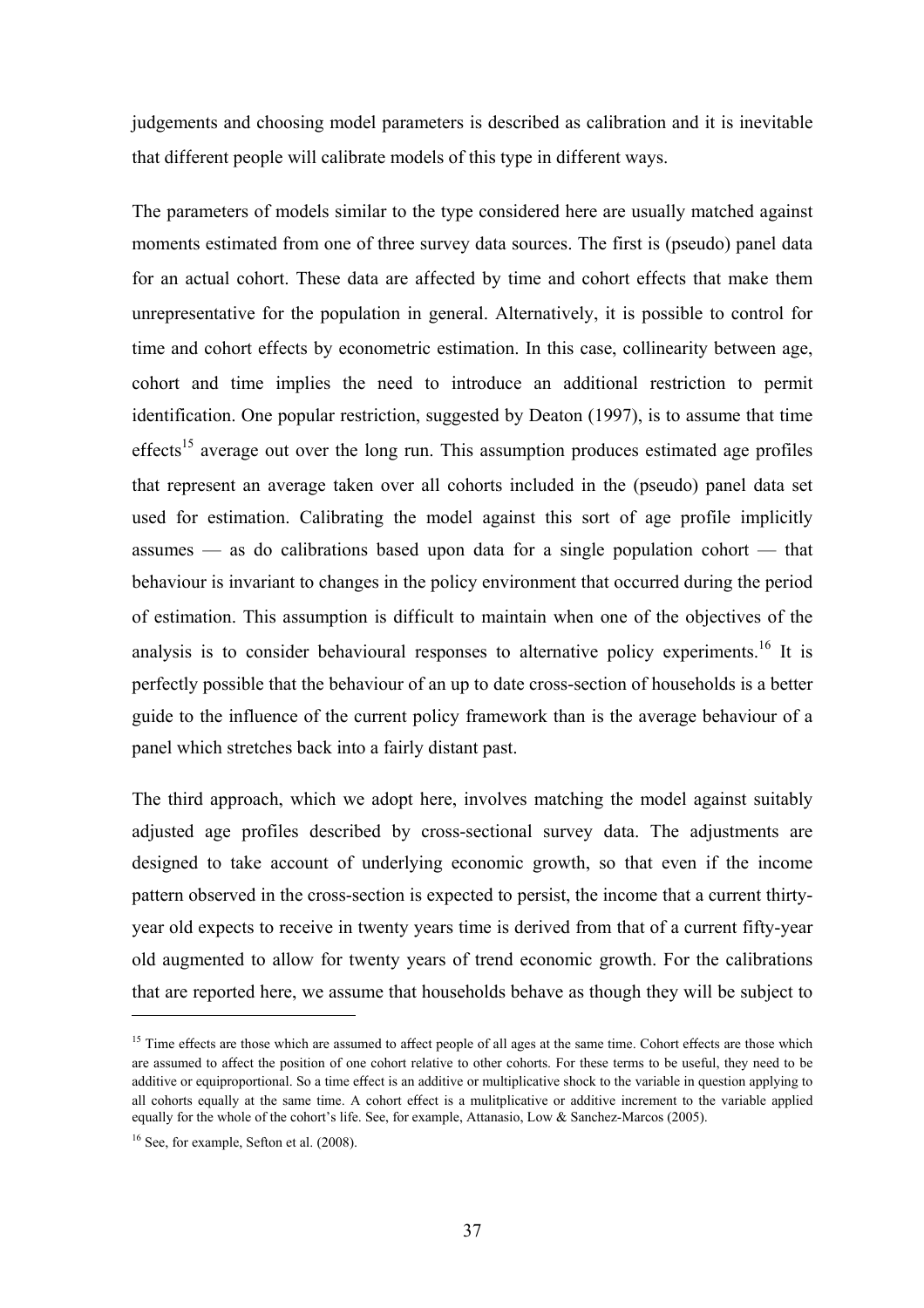the prevailing policy environment for the remainder of their lives; that they expect their labour incomes to grow at a constant rate; and that the anticipated probabilities governing cohabitation and mortality reflect current cross-sectional data. Although these assumptions are open to critique, we believe that they are defensible in view of the model's limitations.

## *4.2 Calibration Strategy*

For the calibration that is reported here, households are considered to be distinguished by the following nine characteristics:

| -age                   | -number of adults      | -safe liquid assets |
|------------------------|------------------------|---------------------|
| -wage rates            | -occupational pensions | -labour supply      |
| -consumption -bequests |                        | -time of death      |

In this case, the model is consequently concerned with decisions over labour supply (including the possibility of part-time employment), consumption, and bequests, given a household's age, its number of adults, non-pension assets, wage rate and accrued pension rights. Uncertainty is taken into consideration for the intertemporal development of the number of adults in a household, wage rates, and the time of death — age, non-pension wealth, and accrued pension rights are considered to evolve deterministically. Furthermore, parameters for the bequest motive were exogenously assumed, and not calibrated to match survey data. The restricted nature of the model calibration was adopted to limit computation time, in view of the large number of simulations that are typically required to obtain a close fit between the model and survey data.<sup>17</sup>

The calibration is based upon the following grid-search procedure. First, we exogenously assumed values for a number of observable parameters of the model, based upon historical survey data. We then selected a starting value for the remaining income and preference parameters, against which a solution to the lifetime optimisation problem was obtained, following the methods outlined in section 3.11. Monte Carlo methods were used to generate the life-history for a cohort of households, based upon the behavioural responses

 $17$  The model was run 357 times for the calibration that is reported here.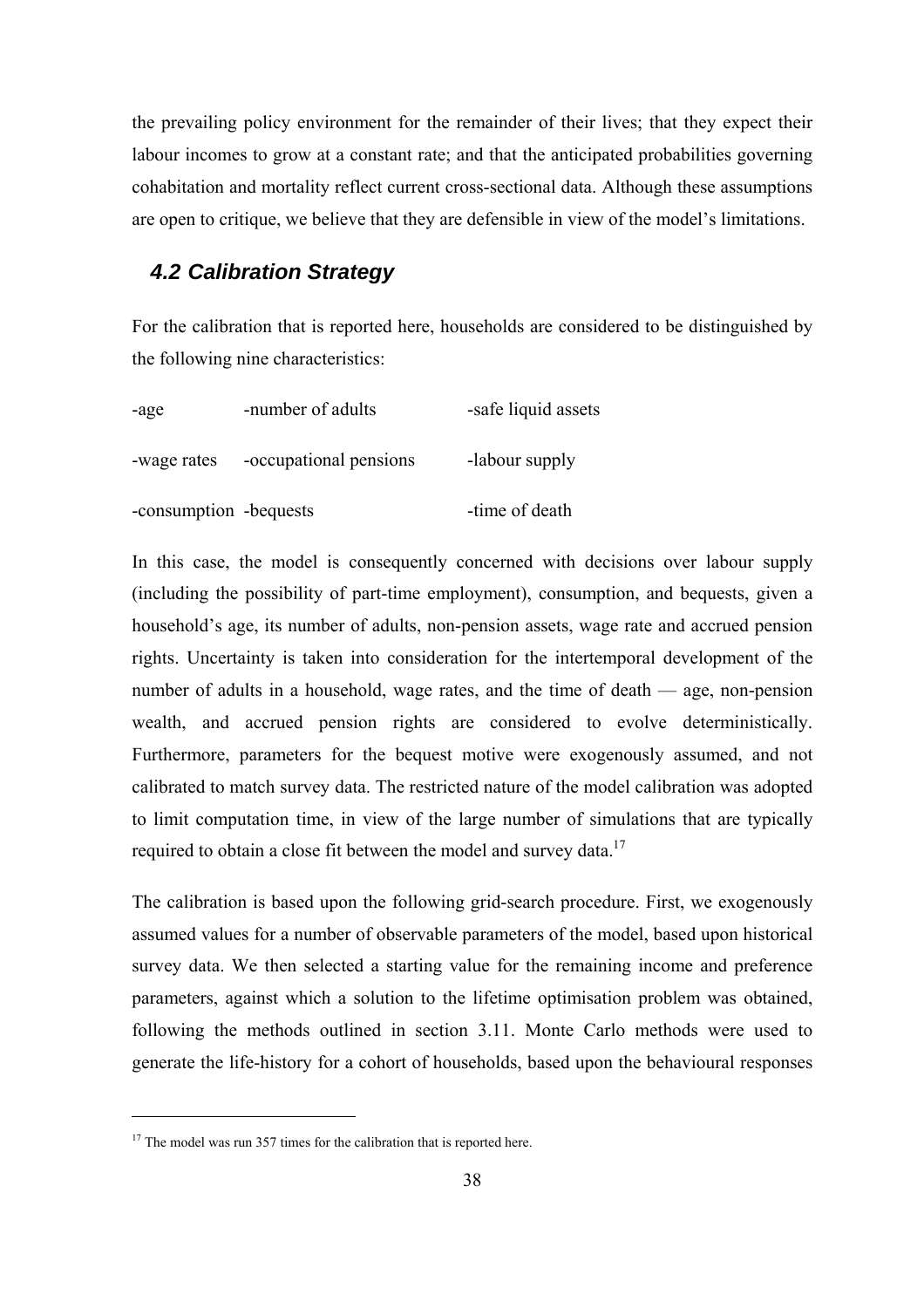described by the model solution, and the stochastic processes assumed for the intertemporal development of agent specific state variables. Calibration proceeded by (visually) comparing simulated age profiles with associated statistics calculated from survey data.

### *4.3 Exogenous Assumptions*

 $\overline{a}$ 

All households were assumed to start economic life at age 20 with zero pension wealth. Non-pension wealth at age 20 was generated by taking random draws from a log normal distribution, with a mean and standard deviation based upon data drawn from the 2005/06 wave of the British Household Panel Survey (BHPS).<sup>18</sup> Full-time employment prior to State Pensionable Age was assumed to entail a 50% reduction in leisure for both singles and couples. The leisure cost and labour incomes attached to the alternative employment choices considered for analysis were exogenously specified as proportions of the full-time employment decision, based upon statistics drawn from the 2005/06 Family Resources Survey.<sup>19</sup> The price of consumption was normalised, so that wages and interest rates were specified in real terms. The real interest rate for non-negative wealth balances was fixed at 4 per cent per annum,<sup>20</sup> the lower limit cost of debt was set to 7 per cent per annum, and the upper limit to 15 per cent per annum. This range of interest charges for household debt is based upon averages between January 2000 and June 2007 of the end of month average interest rates charged on unsecured personal loans for the lower bound, and of the end of month weighted average interest rates charged on credit cards for the upper bound, as reported by the Bank of England.<sup>21</sup> The survival probabilities assumed for the calibration are based upon period life tables published by the Government Actuary's Department for the UK for 2005, and are calculated to reflect the probability that at least one member of a (same aged) couple survives from age 20. The model was used to calculate the credit limit that provides simulated households with maximum flexibility, while at the same time

<sup>&</sup>lt;sup>18</sup> The mean and standard deviation were calculated from the sub-sample of 160 households with reference people aged between 20 and 22, after adding 50,000 to the aggregate value of non-pension wealth described for each household by the BHPS. This gave a mean of 10.7915 (a geometric mean of -£1393) and a standard deviation of 0.6609.

<sup>&</sup>lt;sup>19</sup> Age independent ratios were adopted after observing very little systematic variation in the respective ratios by age.

 $20$  This is higher than the average real return on safe assets (which is around 3%), to reflect the fact that non-pension wealth considered for the calibrations is a composite asset comprised of safe and risky investments.

<sup>&</sup>lt;sup>21</sup> The average between January 2000 and June 2007 of the end of month interest rate charged on unsecured personal loans reported by the Bank of England (code IUMHPTL), is 9.3 percent, and for credit card debt (code IUMCCTL) is 16.5 percent. Discounting by the Consumer Prices Index (ONS code D7G7) for the same period, gives real interest rates of 7.6 and 14.7 percent respectively.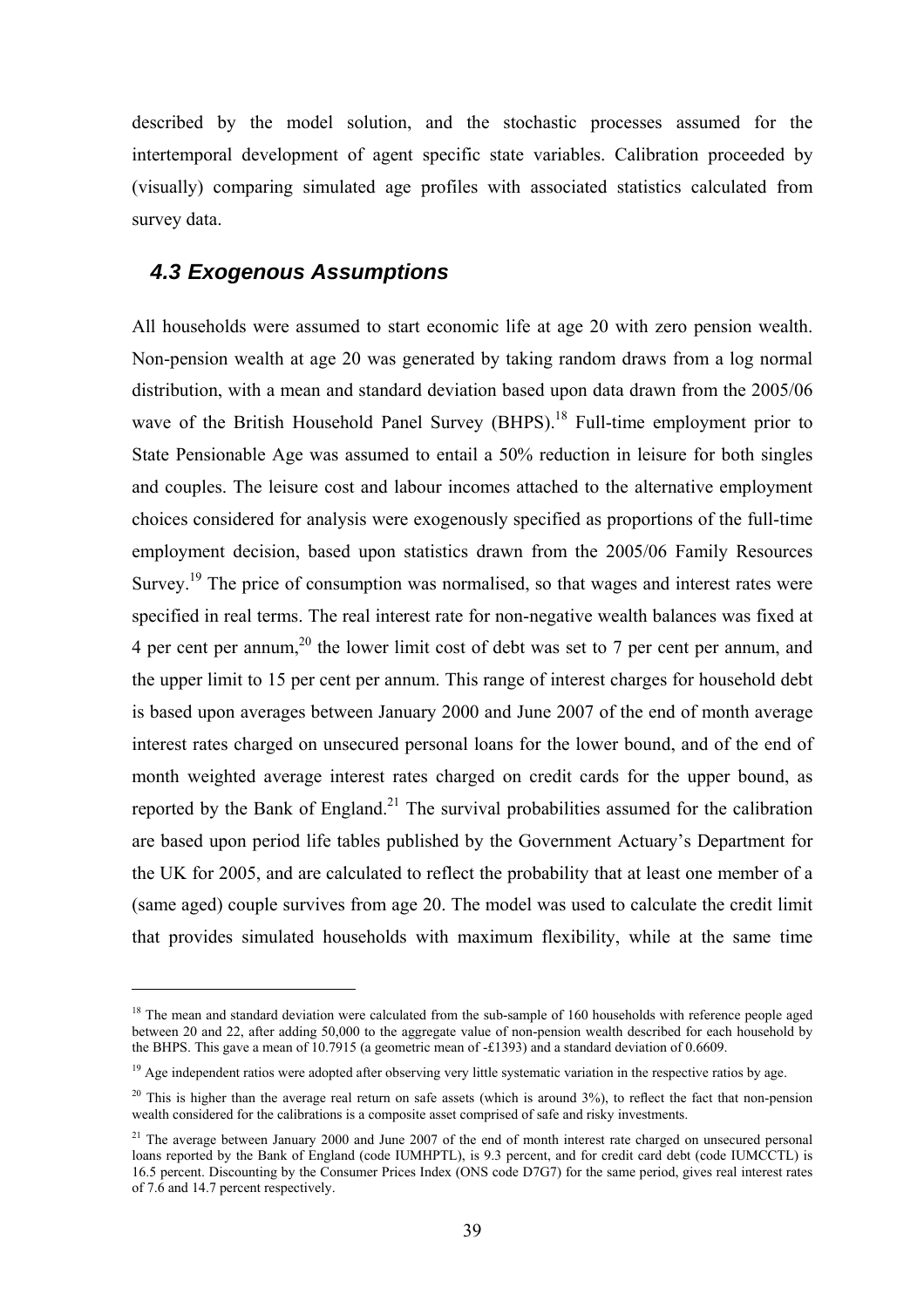ensuring that no debt is held from age 69, and omitting the possibility of numerical errors in the solution procedure. State pensionable age was set to 65, and the age of mandatory retirement was set to 69. This age was chosen because, although quite a few people go on working beyond the state pension age, many fewer people aged 70 or more work and the solution to the model is facilitated by setting a definite final retirement age.

## *4.4 The Data*

To calibrate the model we require age profiles at the household level for both singles and couples of:  $^{22}$ 

1. The proportion of adult household members employed full-time, part-time and not at all

2. The (geometric) mean of household employment income

3. The variance of (log) household employment income

4. The mean of household disposable income net of housing and child care costs

5. The variance of household disposable income

6. The mean of household consumption net of housing and child care costs

7. The variance of household consumption

 $\overline{a}$ 

Following a review of the available data, the British Household Panel Survey (BHPS) was identified as the most comprehensive source of wealth data currently available for the UK. Nevertheless, the wealth data that the BHPS provides are very limited.<sup>23</sup> Hence, comparisons between the simulation model and the BHPS wealth data were undertaken as a sanity check, but were not considered a formal part of the model's calibration.

 $22$  Statistics of household wealth are prominently omitted from this list due to the limited nature of wealth data that are currently available for the UK. Nevertheless, a "sanity check" was performed by comparing age averages for wealth generated by the model against sample statistics imputed from the 2000/01 wave of the BHPS. These are available from the author upon request.

<sup>&</sup>lt;sup>23</sup> This limitation is likely to be resolved when data from the Wealth and Assets Survey becomes available, currently scheduled for the second half of 2009.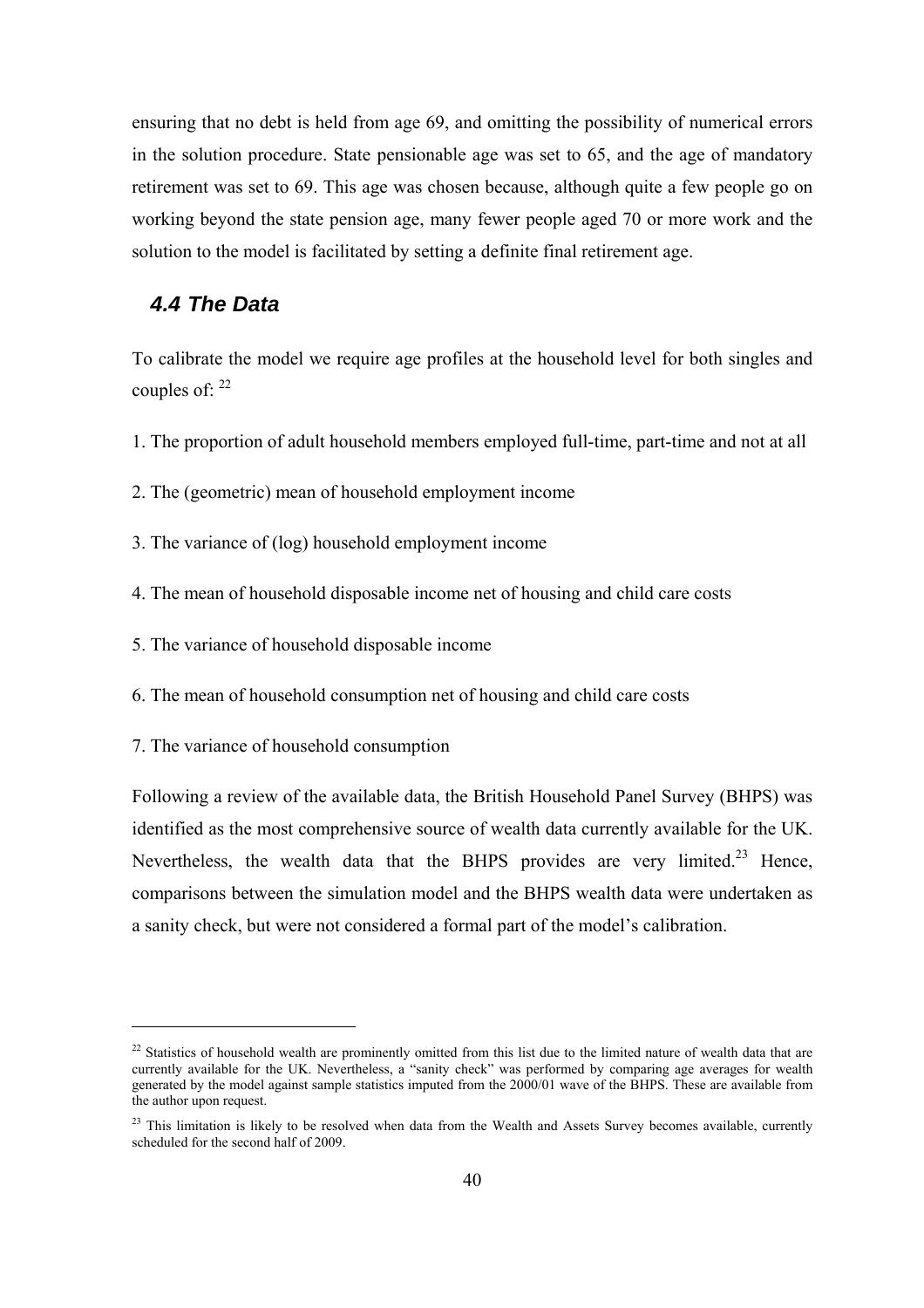The model is calibrated against age profiles calculated from the cross-sectional micro data provided by the 2005/06, waves of the Expenditure Food Survey, the Family Resources Survey and the British Household Panel Survey. All financial statistics derived from the cross sectional survey data were adjusted for per capita wage growth of  $2.5\%$  per annum.<sup>24</sup> If the cross-sectional survey data against which the model is calibrated described the population in a steady state equilibrium, then it would be possible to match against statistics for both labour income and disposable income. This would require the model to capture, amongst other things, the evolution of the tax and benefits system in the steady state. Unfortunately, the survey data do not describe a steady state. Hence we can only hope to capture these two measures of income in some imperfect way.

The problem is further complicated by the observation that labour incomes — and their relation to child care costs, housing costs, and welfare benefits — tend to have an important bearing on labour supply decisions, whereas disposable income has an important bearing on savings decisions. If the user is interested in both savings and consumption decisions, then it is consequently not sensible to match the model only to one or the other measure of income — both should be taken into account. For the calibrations that are reported here, we have consequently chosen to adopt an equal weighting to disposable and labour income.

It might seem desirable to adopt a uniform growth trend rate for the real growth of wages and consumption applied to the observed cross-section profiles, and to the growth of the thresholds associated with the tax/benefit system. However, this does not match reality and we found it was impossible, with such an assumption to calibrate the model satisfactorily to the observed data. We used a growth rate of 2 1/2% p.a. as the trend rate of growth for wages, consumption and tax thresholds, but assumed a real rate of growth of 2% p.a. for real welfare benefits since they have historically grown more slowly than consumption.

It should be noted that the assumption of continuing trend growth means that our results represent the behaviour of the cohort aged twenty in 2005 and not the cross-section of the population in 2005. A picture of the cross-section can be recovered by dividing the

 $24$  Based on the growth reported for real disposable household income per head between 1955 and 2005, as reported in Table 2.4 of Economic Trends Annual Supplement 2006 (ONS publication). Growth adjustment of cross-sectional micro-data calculated with respect to household age — i.e. yt = zt1.025(t-20), where z denotes the respective financial characteristic (consumption, labour income, disposable income, or wealth) as described by survey data, y denotes the value considered for calibration, and t refers to the recorded age of the household.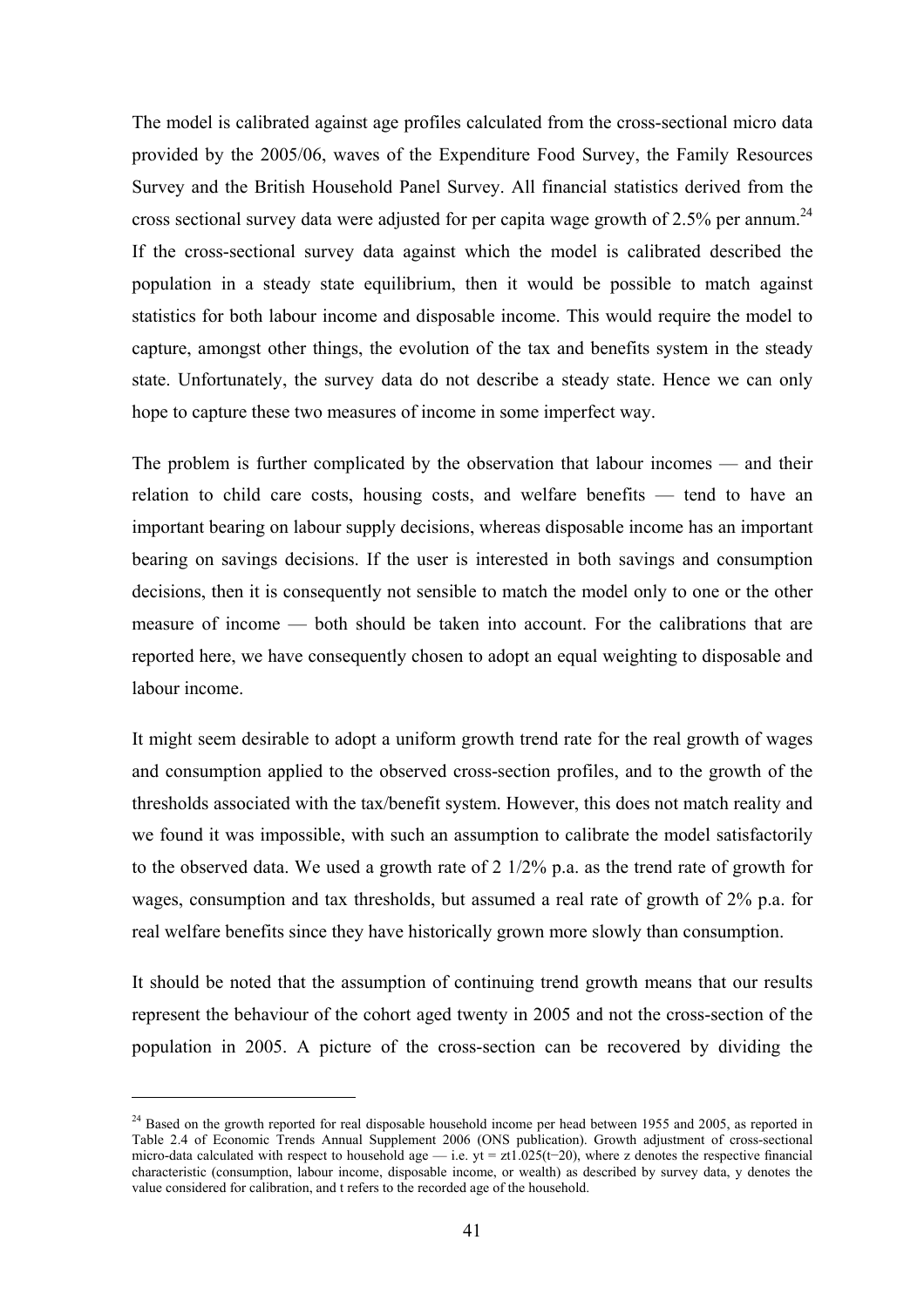financial figures at age t by  $1.025^{t-20}$ . The effect of this trend is obviously powerful and it accounts for the fact that, for example, consumption profiles are level or rising in old age instead of, as we see in cross-section profiles, declining. The effect of this trend is probably to increase the incentive to save for retirement since it increases the amount of desired consumption in old age, as compared to a situation where people aspired to the profiles represented by the cross-section.

| <b>General Model Parameters</b>                                                                         |                      |                                                                                                            |  |                                |  |
|---------------------------------------------------------------------------------------------------------|----------------------|------------------------------------------------------------------------------------------------------------|--|--------------------------------|--|
| Inter-temporal Elasticity $(y)$<br>Intra-temporal Elasticity (ε)<br>Utility Price of Leisure $(\alpha)$ | 0.31<br>0.62<br>0.97 | Interest Rate on Investments<br>Interest Rate on Debt (Lower Bound)<br>Interest Rate on Debt (Upper Bound) |  | 4% p.a.<br>7% p.a.<br>15% p.a. |  |
| Discount Rate $(1-\delta) \times 100$                                                                   | 2.5                  | Wealth at Age 20                                                                                           |  | $\theta$                       |  |
| <b>Wage Generating Parameters</b>                                                                       |                      |                                                                                                            |  |                                |  |
|                                                                                                         | Singles              | Couples                                                                                                    |  |                                |  |
| Mean log Wage age 20                                                                                    | 4.94                 | 5.95                                                                                                       |  |                                |  |
| Std. Dev log Wage age 20                                                                                | 0.45                 | 0.36                                                                                                       |  |                                |  |
| Wage Persistence <sup>12</sup> ( $\beta$ )                                                              | 0.95                 | 0.95                                                                                                       |  |                                |  |
| Std. Dev log Wage Age 21+                                                                               | 0.25                 | 0.16                                                                                                       |  |                                |  |
| Probability of Low-wage Offer                                                                           | 0.28                 | 0.16                                                                                                       |  |                                |  |

**Table 4-1 Key Model Parameters** 

## *4.5 The Fit between Simulated and Sample Age Profiles*

Following an extensive search, our preferred parameter values are reported in Table 4.1. The table is divided into two panels. The upper panel reports preference parameters and other exogenously assumed population characteristics and the lower panel reports parameters for the wage generating process variables. There are also age-specific dummies present in the wage process. These are needed to represent the age profile of wages adequately. Details of these are provided in the technical report together with the credit limits used and the survival rates assumed.

The relation between the simulated statistics obtained from the model using the calibrated parameter values reported in Table 4-1, and the statistics calculated from survey data are displayed in Figure 4-1 and Figure 4-2. The statistics calculated from the simulated data are referred to as "simulated statistics", and those calculated from survey data are referred to as "sample statistics". We show results for the key output variables of the model, labour supply and consumption. In general we regard the fit as good.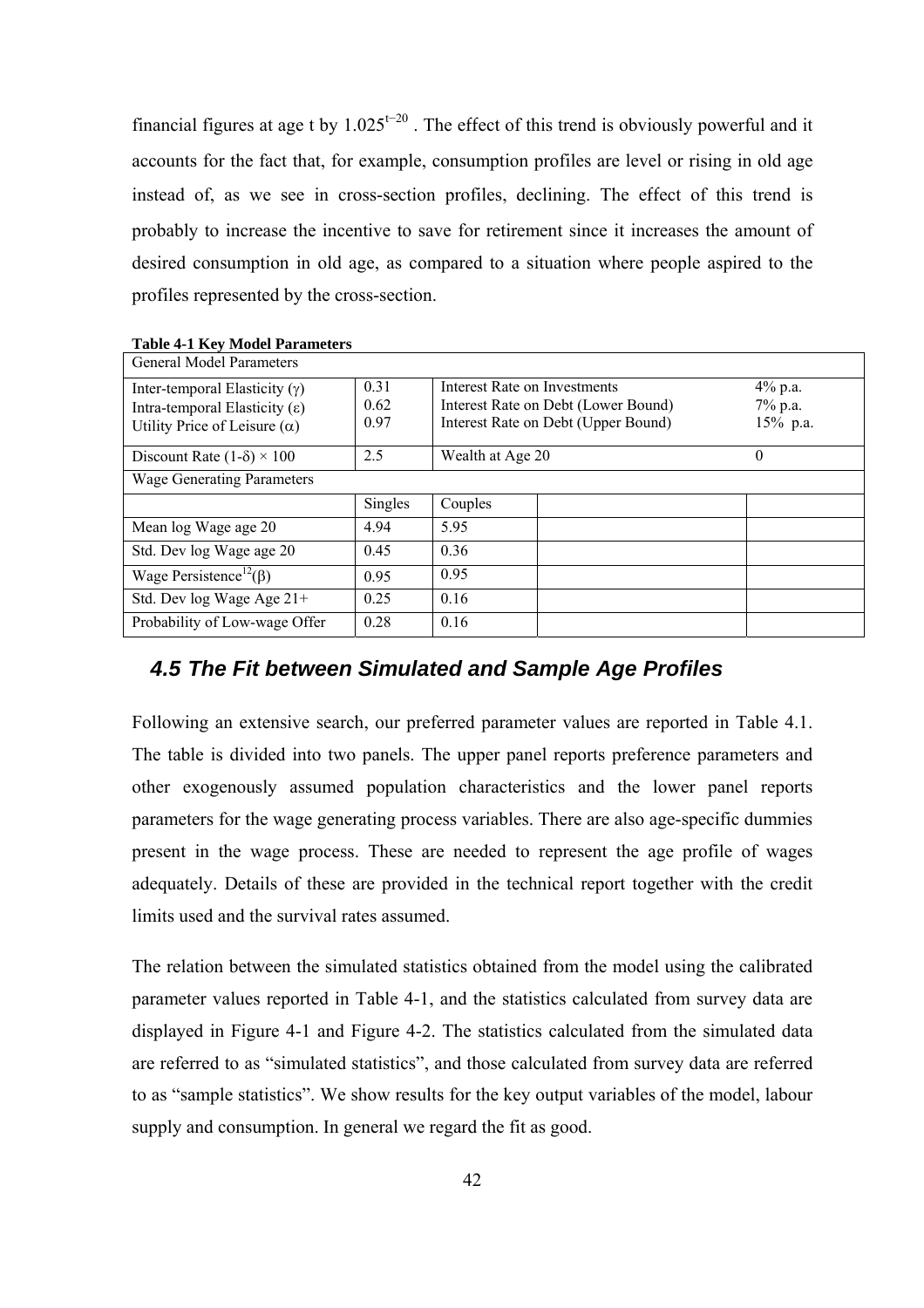



Panel A: single adults



Panel B: adult couples

*Sample statistics- age profiles from the 2005 Family Resources Survey Simulated statistics- age profiles generated by the model using the parameters reported in Table 4-1* 

#### **Figure 4-2 Consumption profiles by age- simulated versus survey data**



*Sample statistics- age profiles from the 2005 Family Resources Survey Simulated statistics- age profiles generated by the model using the parameters reported in Table 4-1* 

Figure 4-1 and Figure 4-2 reveal a reasonable match between simulated and sample moments, one that is adequate for undertaking the analytical examples that are reported in Chapters 7 to 10. Starting with Figure 4-1, the two panels indicate that the model does a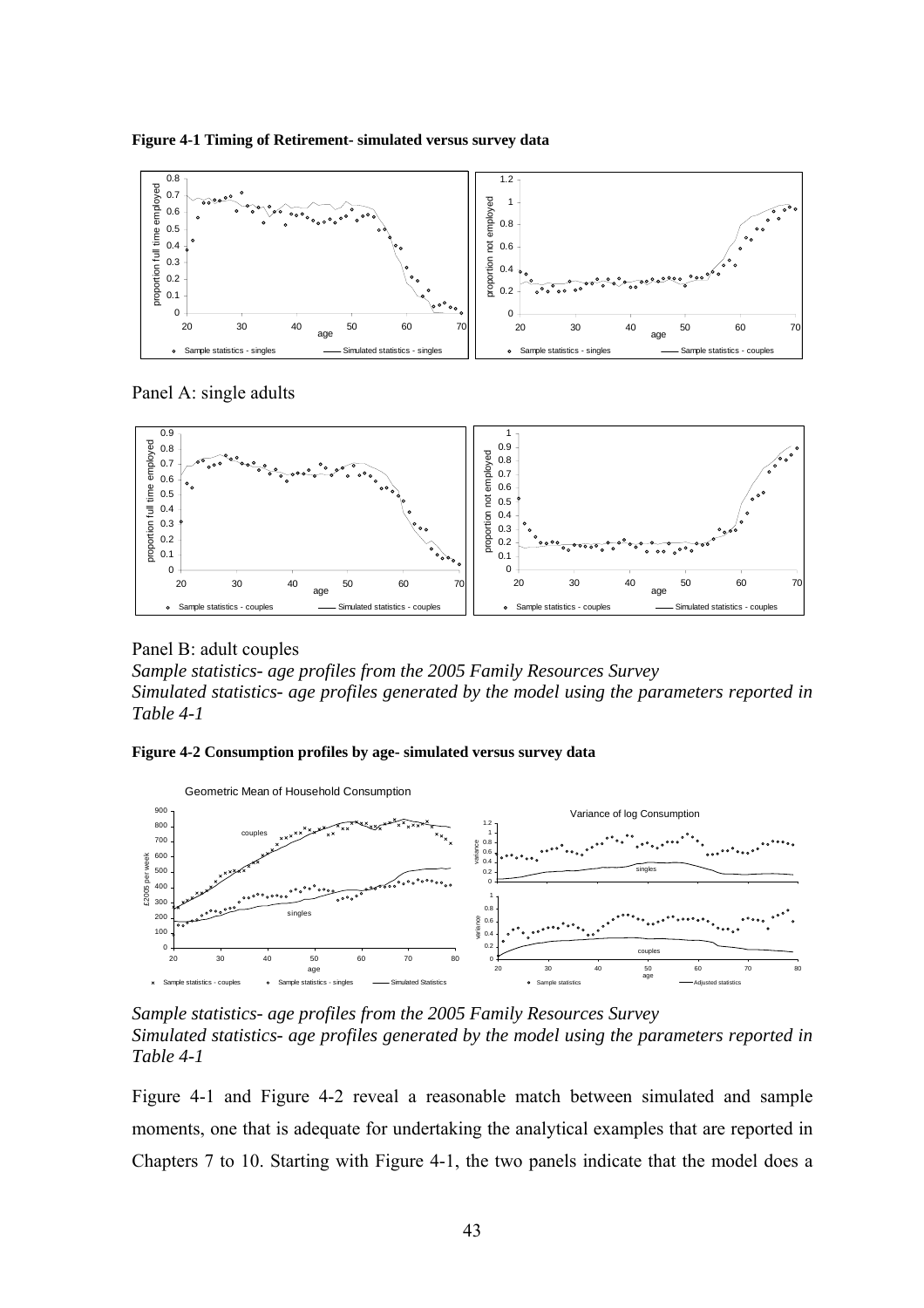reasonable job of capturing the average incidence of full-time, part-time and non employment described by survey data (part-time employment omitted from the figure as it is the remainder).<sup>25</sup> The model does a slightly better job for couples than for singles of capturing the influence of child-care on rates of employment between ages 30 and 50 (indicated by the dip in full-time employment during the period). The statistics reported in the figure also suggest that the model overstates slightly rates of retirement described by survey data.

Finally, Figure 4-2 indicates that the model does a reasonable job of capturing the geometric mean of consumption by age for both singles and couples. We do not fit consumption figures as well for single people as we do for couples but it has to be remembered that there are fewer people in this category so that, overall, it is sensible to pay more attention to fitting the profiles to the data for couples. The lower half of the figure suggests that the model understates the disparity of the distribution of consumption described by survey data. This may suggest that households in the model tend to smooth their consumption through time more than in the survey data against which the model has been matched.

 $25$  Initial calibrations based upon a fixed leisure cost of employment revealed that up to  $20\%$  of individuals chose to return to employment from age 65. This was due to the less pronounced means-testing applied from state pensionable age as individuals are considered to become eligible for the Basic State Pension. It was consequently necessary to apply the higher leisure cost of 0.7 for full-time employment from age 65 for both singles and couples. We intend to explore this issue at greater length in future research.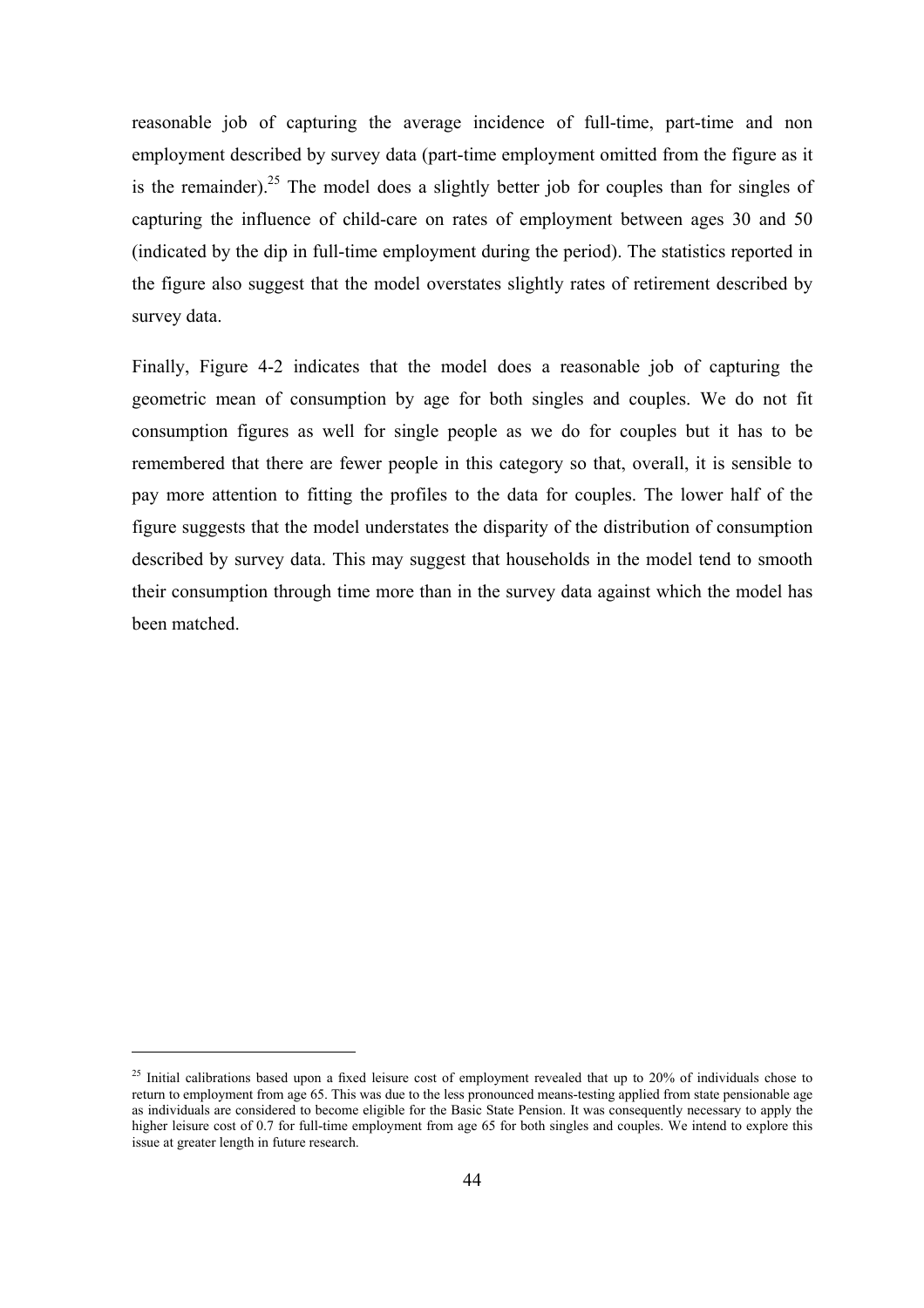# **5 Housing and Collateralised Debt**

Owner occupied housing is a special type of asset for two reasons. First, it is "lumpy" in a way that few assets in the typical household balance sheet are. The indivisible nature of housing gives rise to a host of subsidiary complexities including minimum deposits, mortgage debt, and non-trivial transactions costs. Secondly, housing is desired for the services that it provides, in addition to the purely financial considerations that can reasonably be assumed to govern demand for other types of investment. This means that if housing is included in a model of rational behaviour, then it should enter as a term in the assumed utility function. These considerations complicate the inclusion of housing in a dynamic programming model of household savings behaviour, such as the one described by the current study.

In an alternative model developed by NIESR for HMRC, we have included housing under the assumption that housing wealth can be adjusted in a way that is very similar to liquid wealth. This adds substantially to the computational complexity of the problem, and its inclusion here would consequently crowd out other assets. At this stage of development, we have consequently opted to model housing and securitised debt through a nested logit model comprised of two levels, on the basis of the other household characteristics that are generated by the model. The first level of the nested model identifies whether a household is an owner occupier and, if so, the second level identifies whether they hold mortgage debt. Linear regression models are then used to identify the value of a household's housing wealth, and the value of any mortgage that they may hold. The results of the exercise do not feed back to affect the solution of the core model

Although this analytical approach captures some aspects of the housing market, it is important to note that it represents an important methodological departure from the remainder of the study. The basic purpose of the model is to consider behaviour as determined by rational economic theory. Modelling housing using reduced form models is a clear departure from rational economic theory, which should be remembered when interpreting any associated results obtained.

The reduced form models considered for housing wealth and collateralised debt were arrived at after testing various alternatives econometrically using survey data from the BHPS. The logit regression does a very good job of capturing variation observed in the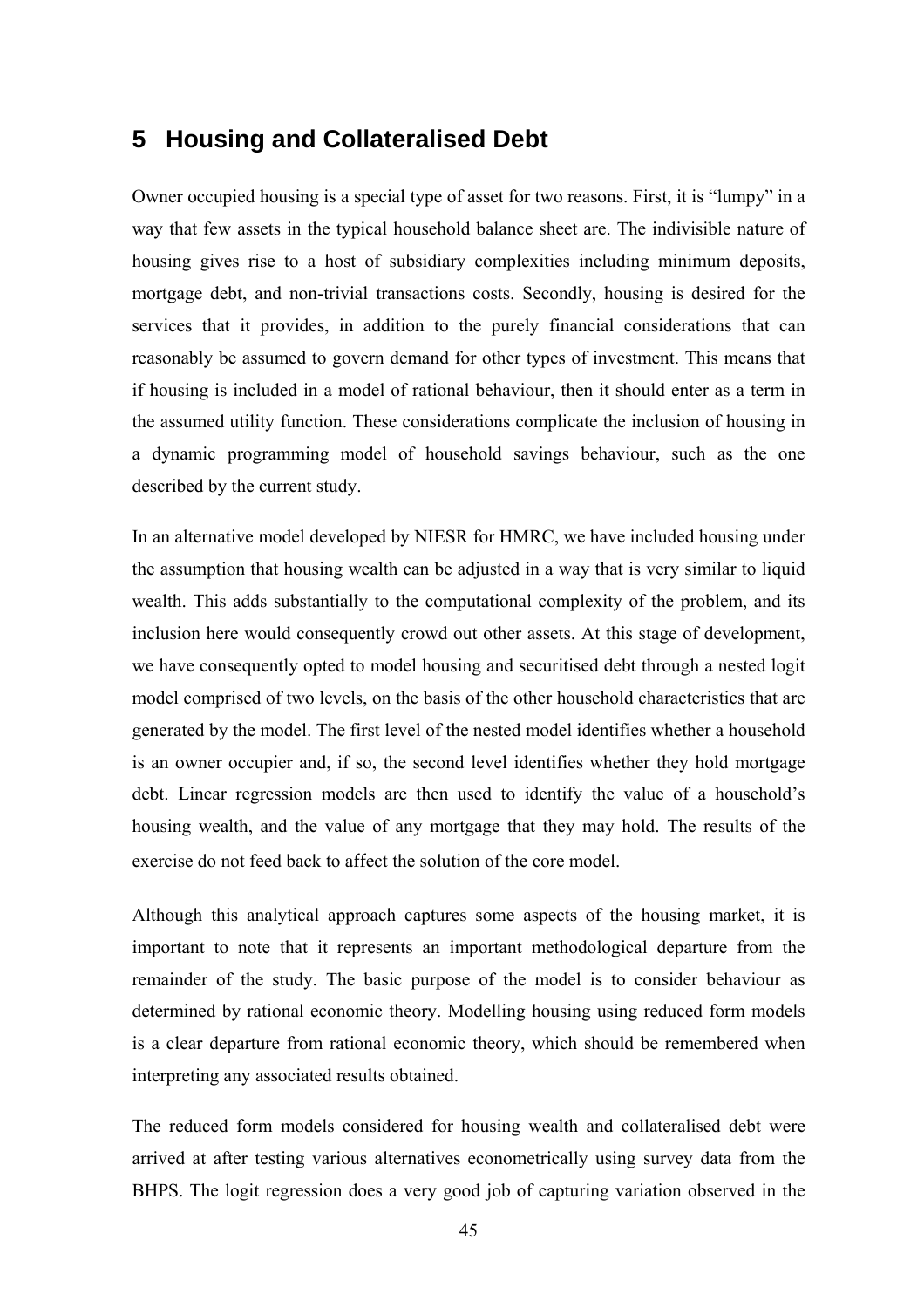data. The probability of being a house owner initially increases with age before levelling out, and finally declining later in life. The probability of being a house owner also increases, but at a decreasing rate, with labour income and net assets. Singles, and those with low net liquid wealth are less likely to own their own homes, an issue that is offset somewhat as the value of net debts rise. Finally and not surprisingly, house ownership in the previous year is a strong indicator of house ownership in the current year. Since the housing module in effect identifies an allocation of total wealth between housing and other (financial) assets it, like other non-annuitised wealth is treated as simply disappearing at death. The general observations about Section 3.2 apply to housing as much as to other non-annuitised wealth.

The various characteristics referred to above have a similar effect on the likely value of housing wealth as they do on the probability of owning a home. A conspicuous exception is the number of dependent children in a household, which was not found to have a significant influence on the probability of house ownership, but tends to increase the value of owner occupied housing. This is consistent with the increase in housing needs that comes with a larger family.

The probability of holding a mortgage is high at young ages and declines fairly sharply after age 40. Those with higher incomes tend to also have a higher probability of holding a mortgage, and the probability of holding a mortgage in any year is strongly correlated with holding a mortgage in the preceding year. Finally, house owners with low net liquid wealth are also far more likely to hold a mortgage than otherwise similar individuals. The value of a mortgage tends to decrease with the age of a household, and increase with labour income, house value, and low net liquid wealth.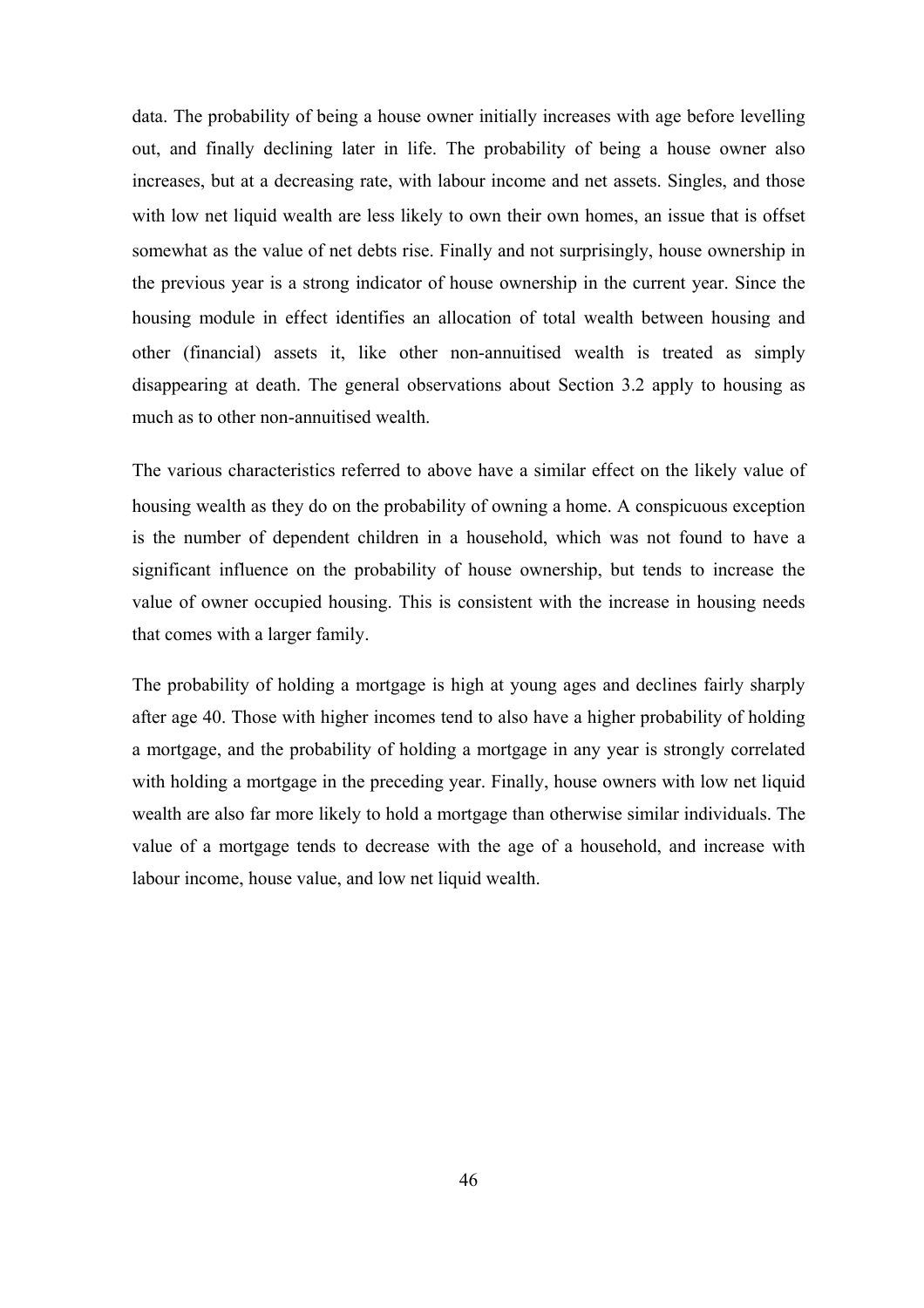# **6 Counterfactual Analysis**

This Chapter provides an introductory demonstration of the types of analyses that can be undertaken using the model described above. Three counterfactual settings are considered for analysis. The first explores some of the behavioural and welfare effects of introducing pension saving into the model, to reflect the minimum low-cost pension offer discussed in recent Pensions White Papers and legislated for by the Pensions Act, 2008<sup>26</sup> as compared to a situation in which private personal pensions are not available. The second looks at the impact of a change to income tax rates. The third considers the effects of changes in lifeexpectancy. All analyses are based upon the calibrated model parameters that are reported in Chapter 4, and focus upon statistics generated for a simulated population cohort of 20,000 households. The 20,000 households are generated subject to the same temporal innovations, so that the only difference between alternative analytical contexts is the policy environment considered.

To focus upon the savings and labour supply behaviour with which the model is principally concerned, we have chosen to limit the extent of uncertainty that is included for the analyses that are reported here. Hence, the number of children in a household is considered to evolve deterministically, households are not able to invest in risky liquid assets, and returns to pension wealth are certain. Furthermore, it is important to add a qualifying note that it is not the purpose of the following Chapters to undertake an indepth analysis of the implications of the respective counterfactual settings, but instead to provide firm examples of how the model can be used.

The overriding aim of the model is to simulate people's experiences over their lifetimes and to show how these are affected by various policy changes. Since the model allows us to simulate the experiences of people in different circumstances, it is possible to show the impact of policy changes on people classified by their incomes at any given age. We follow the normal route of showing people's experiences at the decile or quintile points of the income distribution. Since we are also interested in the effects of policy changes on saving, it also makes sense to look at decile or quintile points of the wealth distribution, while remembering that, even for people of a given age, the wealth ranking may be very

<sup>&</sup>lt;sup>26</sup> See, DWP (2006b), DWP (2006a), and Parliament (2008).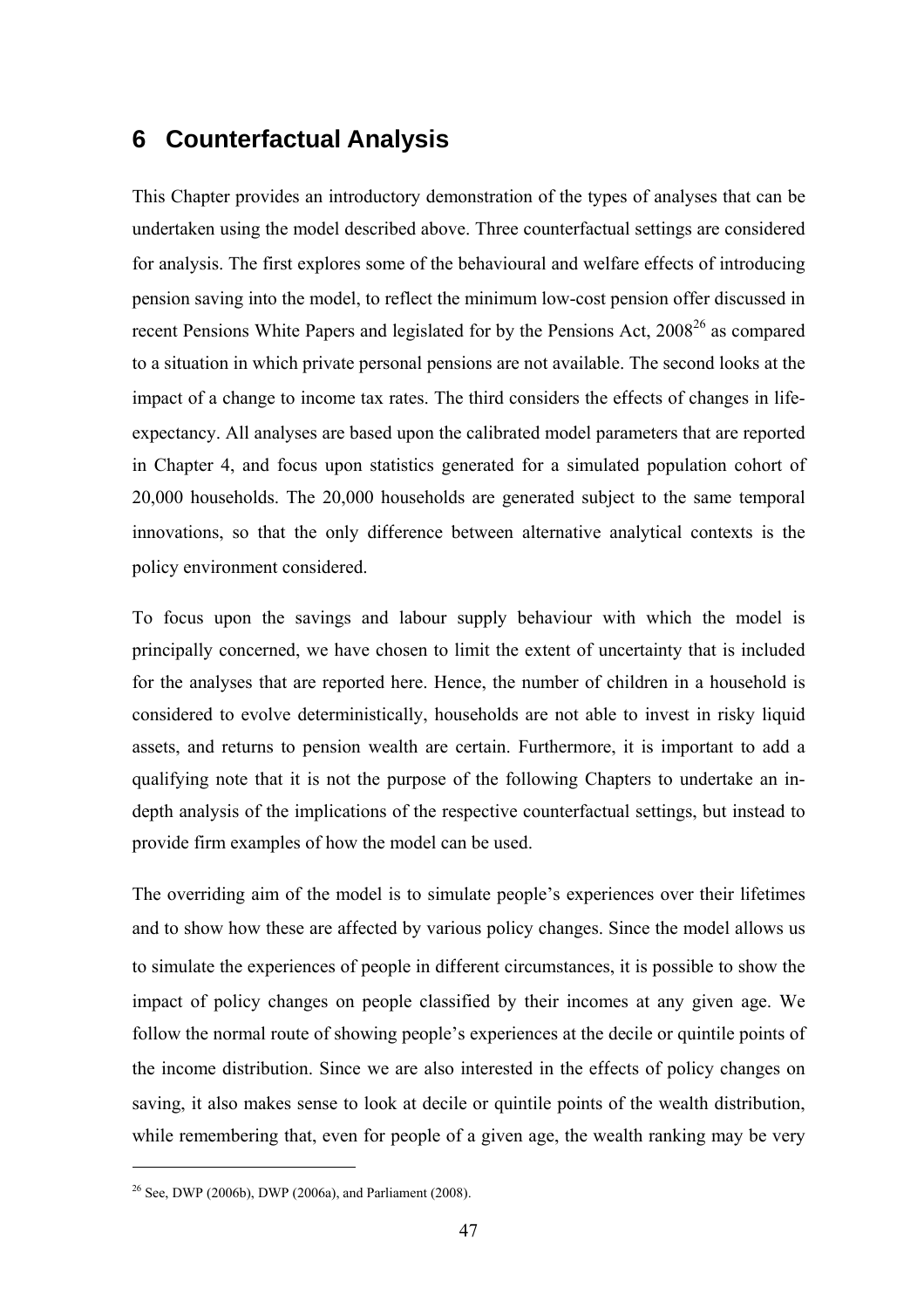different from the income ranking. However if we look only at people ranked by their current income it is difficult to give any meaning to the decile and quintile profiles. Given the random nature of income, people in a given decile in one year or at one age will not be in the same decile in a different year or at a different age. In Chapter 7 we explore the implications of the introduction of a low-cost pension. Chapter 8 explores the role of the rate of return, decision-making or transactions costs and impatience as determinants on saving in such a scheme. Chapter 9 shows how the model can be used to estimate the implications of changes to the income tax structure and Chapter 10 looks at the impact of rising life expectancy on people's behaviour.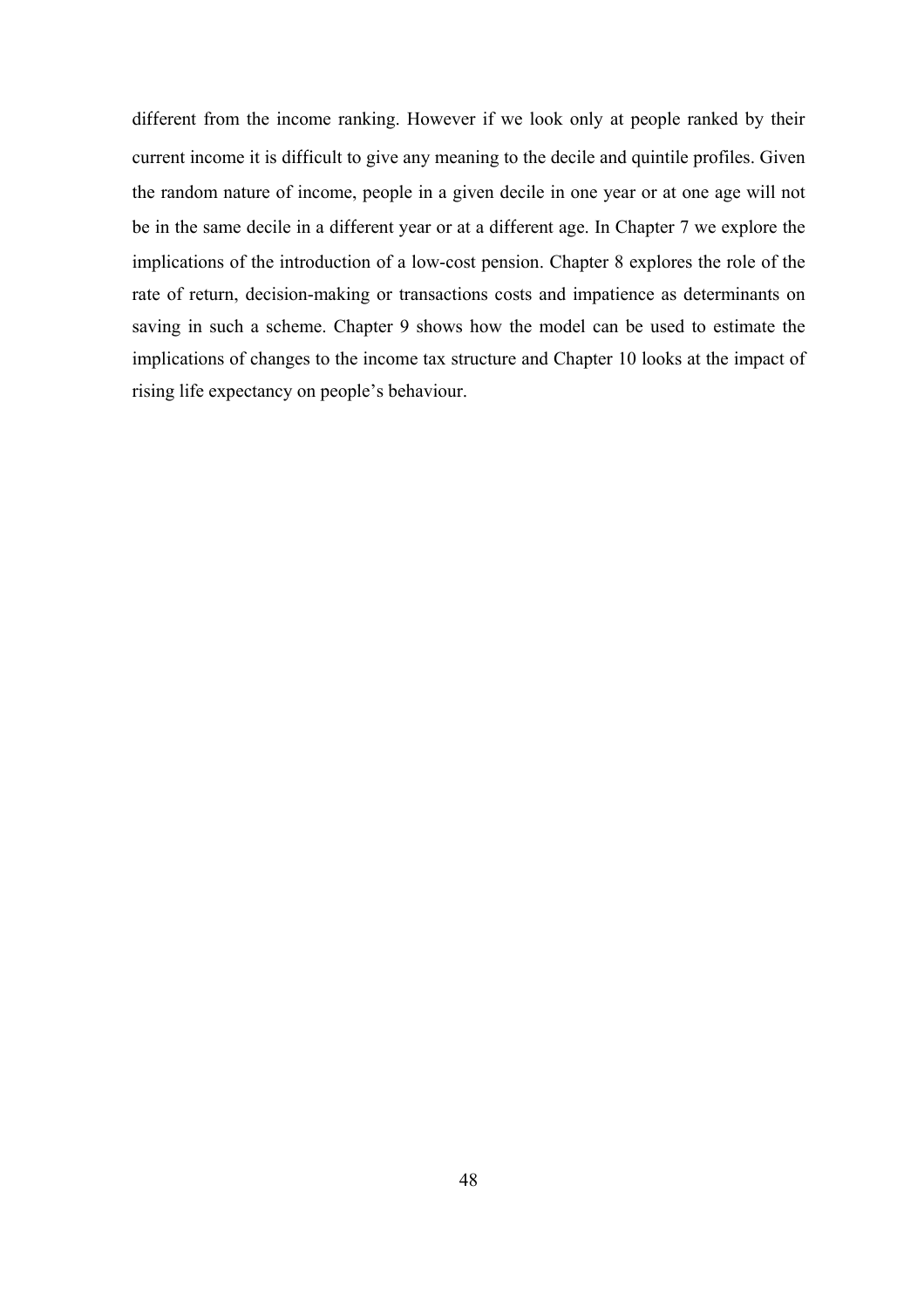# **7 Pensions after 2012**

In November 2005, the Pensions Commission concluded that reforms to the state pension system would not be sufficient to meet the United Kingdom's long-term pension needs. This was in part attributed to the observation that: $27$ 

"There is a segment of the market, employees of average and lower earnings working in small and medium companies, plus many self employed, which the retail financial services industry cannot serve profitably except at Annual Management Charges (AMCs) which are disincentives to saving and which substantially reduce pensions available in retirement." Pensions Commission Second Report, p. 3.

The Pensions Commission consequently recommended

"The creation of a low cost, nationally funded pension savings scheme into which individuals will be automatically enrolled, but with the right to opt out, with a modest level of compulsory matching employer contributions, and delivering the opportunity to save for a pension at a low Annual Management Charge." Pensions Commission Second Report, p. 6.

#### This was intended

 $\overline{a}$ 

"to create the opportunity for all people to save at the low costs currently enjoyed by higher income individuals, employees in larger companies, and public sector employees", Pensions Commission (2005, p. 110).

In response to this recommendation, the Pensions Act, 2008 introduced future duties on employers to enroll workers into qualifying workplace pensions and to provide minimum employer contributions for those workers who choose not to opt out. The Act also introduces a low-cost work-place pensions scheme known as Personal Accounts, as recommended by the Pensions Commission.

 $27$  Three other reasons were also cited by the Pensions Commission: behavioural barriers to decision making, the limited impact of advice, and deteriorating employer attitudes toward the provision of occupational pensions.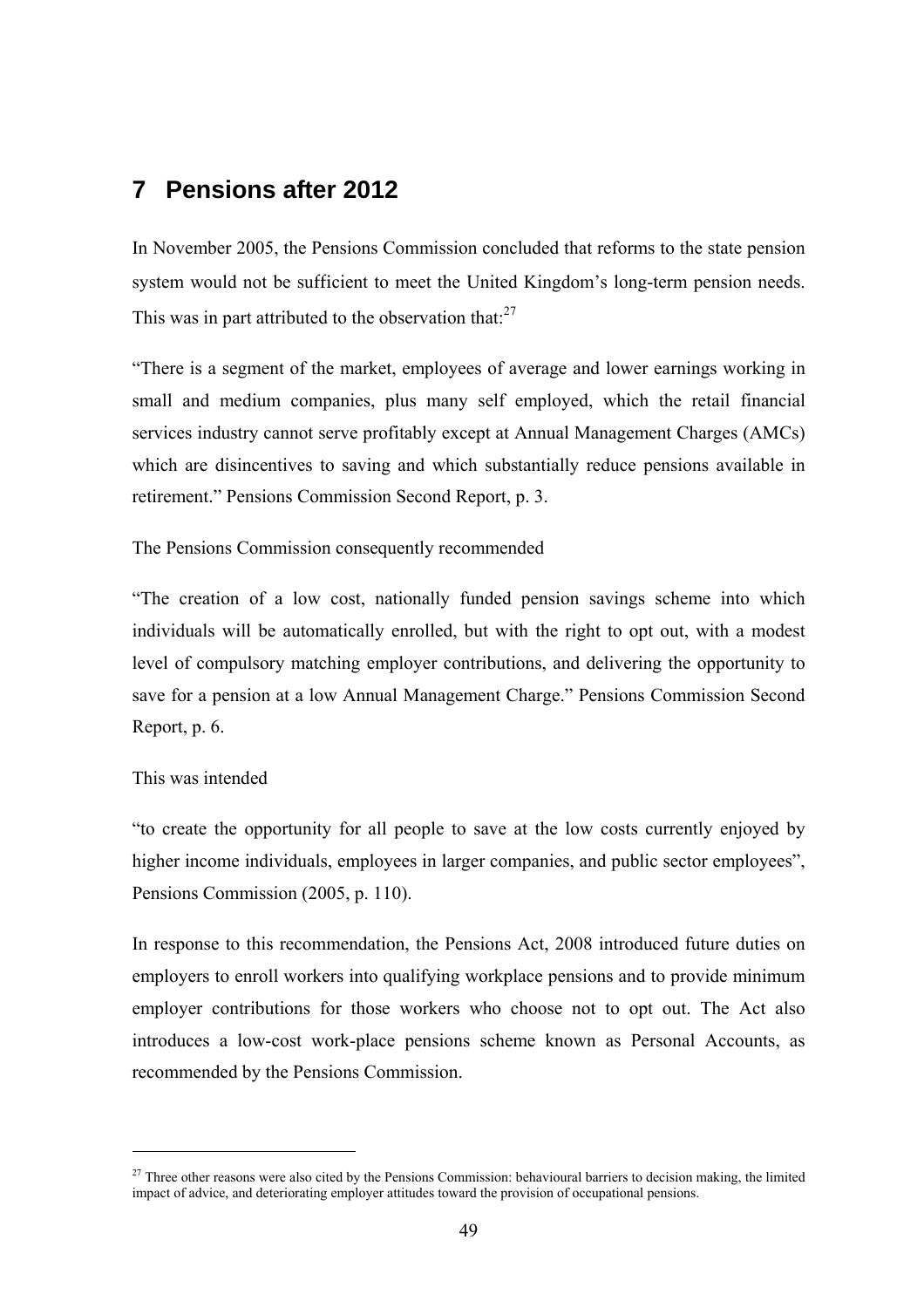Personal Accounts and the minimum employer contribution are being introduced specifically for individuals who do not currently have access to low-cost pension schemes or an employer contribution. This Chapter consequently focuses upon the effects of introducing a scheme that is structured to reflect key aspects of Personal Accounts where pension saving is otherwise unavailable. Thus the study shows the effects of the general availability of low-cost pension schemes on the terms similar to those offered by Personal Accounts rather than the specific effects of Personal Accounts. Nevertheless, it does, of course, indicate the benefits of the scheme to people in the various circumstances we identify who do not have access to employer sponsored occupational pensions or other forms of pension saving.

The low-cost personal pension in this simulation yields a return of 4.5%, compared with non-pension saving returns of 4%. This assumption fits a scenario where pension providers operate personal pensions at lower cost compared with other savings vehicles.

Hence, the incentives embodied in the minimum pension offer after reform provide a timely context against which to demonstrate the model's use. For the simulations that are reported here, the parameters of the low-cost pension scheme discussed in section 3.3 are, as far as the existing model allows this, specified to reflect Personal Accounts, as they are described in the DWP pensions White Papers and Pensions Act that are referred to above. The scheme includes minimum employer contributions and automatic enrolment as well as the general characteristics of private pensions. The Act requires participating households to contribute at least 5 per cent of their earnings gross of tax but net of national insurance to their low-cost pension accounts. As with other pension contributions, income tax relief is given at 20% for people who do not pay high rate tax and 40% for those who do pay high rate tax. Means-tested benefits for people of working age are calculated from income net of pension contributions, except that for housing benefit and council tax benefit only half of pension contributions can be offset. Households are permitted to 'opt-out' of the scheme and contribute nothing. If they do not opt-out (and supply some labour), then they receive a fixed employer contribution of 3% of labour income gross of income tax and employee National Insurance contributions. At state pensionable age (65 in the simulations), 25% of the accrued pension pot can be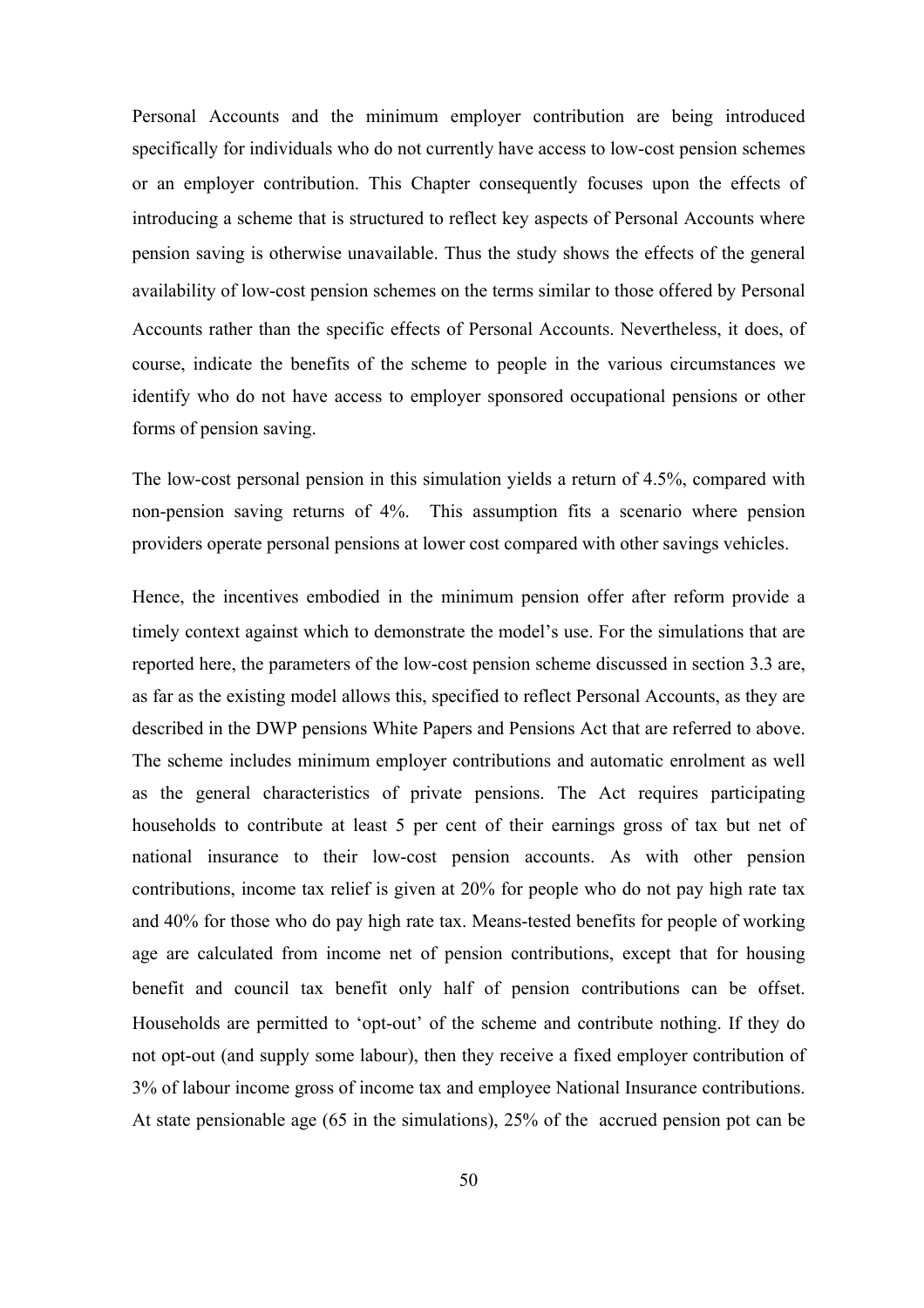taken as a tax free lump sum, and the remainder is used to purchase a fair level life annuity, which is subject to income tax. Hence, contributions to Personal Accounts are taxed via the  $EET^{28}$  schedule (subject to the tax free lump sum). There is likely to be a cap on contributions of £4000-5000 p.a., which is not included here.

The White Paper scheme also sets out a lower annual labour income limit at the national insurance threshold (£5035 in 2007) and an upper earnings limit (£33540 in 2007). In our simulation we show the effects with the lower earnings limit in place. However since most high earners belong to pension schemes of some sort and little is known about scheme membership, we have left off the upper earnings limit. This means that our results show the combination of low-cost pensions, such as Personal Accounts, which may be more prevalent amongst low earners and general pension saving for higher earners.<sup>29</sup> Our model, in its current form, consolidates the tax and national insurance systems into a single system and offers pension contributions relief from both of these. In order to ensure the correct tax rebate with an employee national insurance rate of 11% on the minimum contribution, this means that the minimum contribution must be set at 4.45% of gross income (which we round to 4.5%). Also we do aggregate housing and council tax with other benefits and the model therefore gives full relief against these. These simplifications do make the scheme we represent slightly more favourable to its members in two respects, first in terms of the slightly lower contribution and secondly in terms of the extra tax/benefit relief. Extending the model to handle national insurance separately from taxation is, as with a differentiation of housing benefit and council tax benefit from other means tested benefits, an issue for future research.

We divide discussion into five sections. First, we outline life profiles for a base case scenario in which the simulated population is able to contribute to low-cost pensions, subject to a 4.5% p.a. rate of return, no transactions costs, and a discount rate of 2.5% p.a. This provides a basis for the comparisons that are made later in the section. We then report statistics for participation in low-cost pensions that underlie the base scenario, and explain how and why these depend upon exogenous household heterogeneity generated

 $28$  The EET tax schedule describes the tax treatment of different pension fund transactions. The first 'E' indicates that contributions to pension funds are tax exempt, the second 'E' indicates that earnings accruing to pensions are tax exempt, and the  $\hat{T}$  at the end indicates that pension fund dispersals are subject to tax.

<sup>&</sup>lt;sup>29</sup> Although the terms of pension saving offered to some groups, such as those in the public sector, may be much more generous than those modelled here.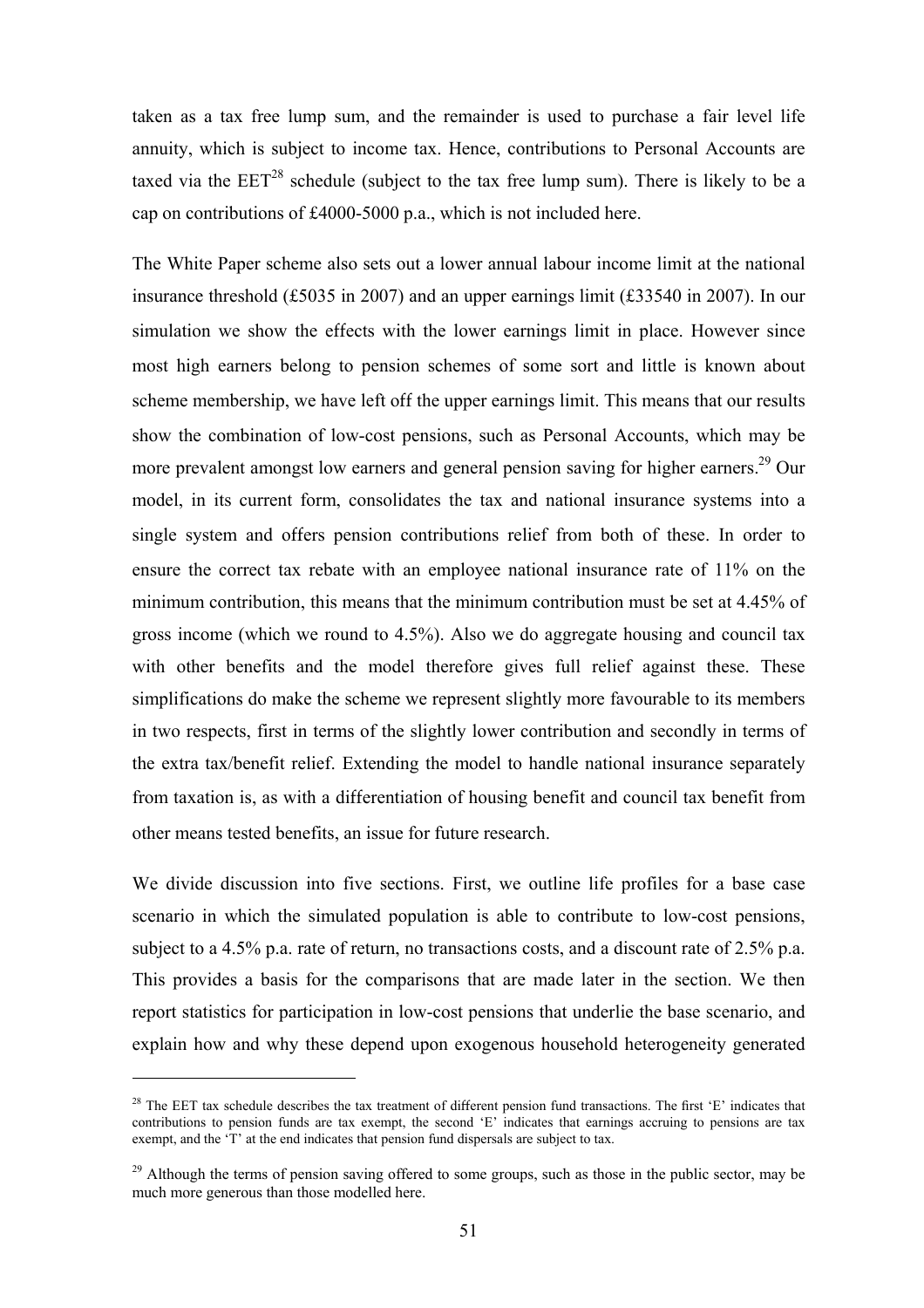by the model. Finally we consider sensitivity of results to the interest rate that is assumed to accrue to savings in low-cost pensions, to alternative decision making costs attached to low-cost pensions, and to the assumed rate of time preference.

# *7.1 Life-course Profiles with Low-cost Pensions*

Figure 7-1 reports average consumption profiles by age for population quintiles distinguished by net income earned over the entire simulated lifetime (hence, each population subgroup is comprised of the same set of simulated households). The figure shows a classic hump-shaped profile for high-income households while that of low-income households rises fairly steadily with age. We can assume that high income households can choose consumption profiles which reflect their preferences and that low-income households have similar preferences for the time-path of consumption because the latter are driven by underlying preference structures which are similar for all households. The implication of this is that low income households are unable to consume as much as they would like in middle age because they are constrained. In contrast, households with higher incomes are able to adjust their consumption in response to changing household needs, consuming more during peak child rearing years. At the peak difference around age 50, households in the highest income quintile spend almost five times the weekly expenditure of households in the lowest quintile. Toward the end of the potential lifetime, the consumption of all income quintiles converges, as liquid assets are drawn down to zero. As noted earlier, these profiles are for the current cohort of twenty-year olds. The assumption of continuing trend growth means that they show consumption rising in old age even though cross-section profiles show it stable or falling.

**Figure 7-1 Age profile of simulated consumption by age and life-time income- full population**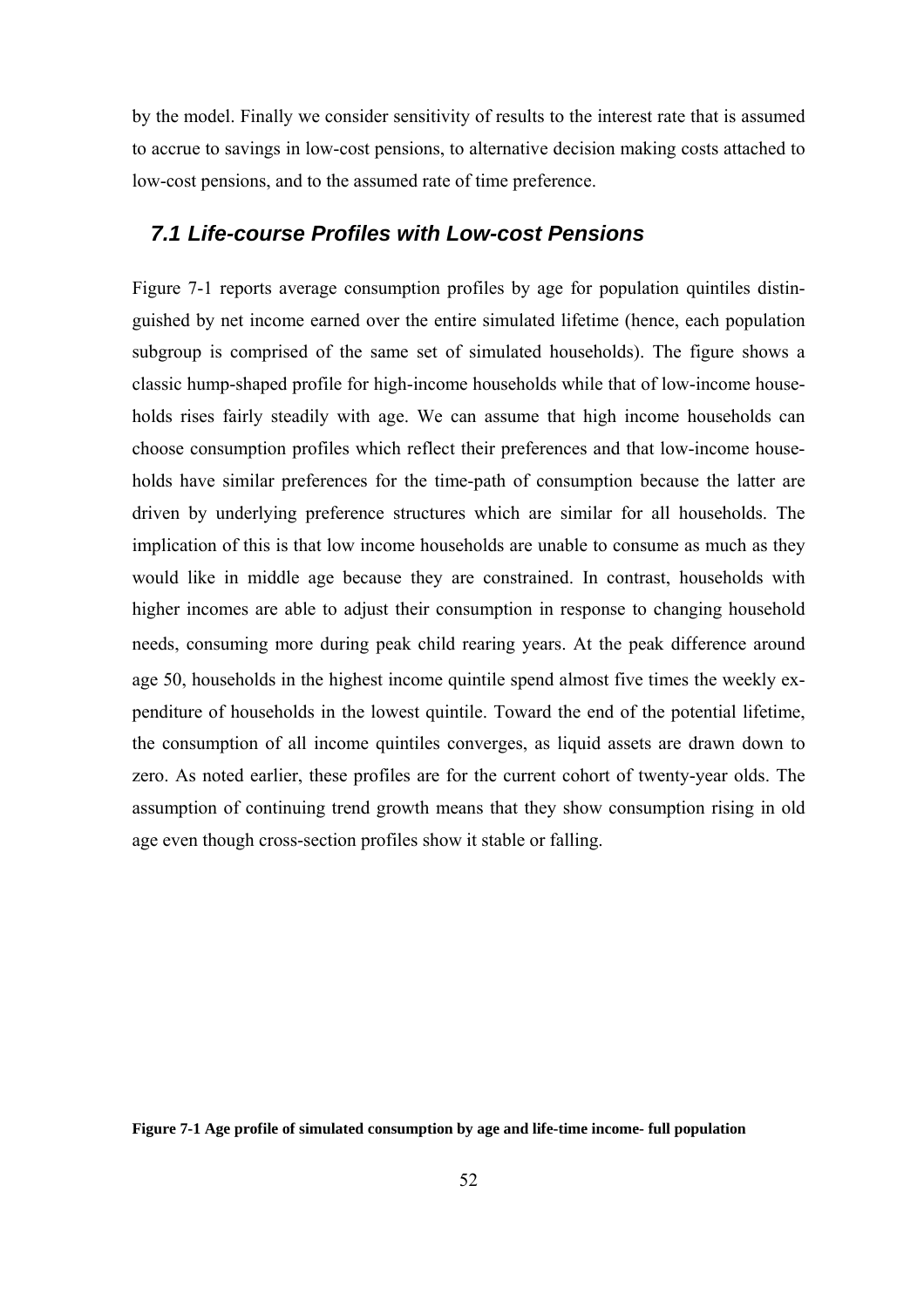

Figure 7-2 stands in stark contrast to Figure 7-1. It shows that, although households in the lowest income quintile are constrained in terms of their consumption expenditure, their labour supply tends to react to consumption needs, dipping down during peak child bearing years. This reflects the fact that consumption of leisure is relatively cheap for households with low labour incomes. The figure also clearly reveals the disparate incentives that apply late in the working lifetime — between ages 50 and 60, households in the lowest and highest quintiles tend to supply less labour than do households in the middle of the income distribution. At the low end of the income distribution, this is observed because the welfare benefits that are available represent a larger proportional share of their labour incomes. At the top end, less employment is observed because the respective households can afford to take additional leisure. These observations are qualitatively consistent with observations drawn from survey data (see, for example, Marmot, Banks, Blundell, Lessof & Nazroo (2003), p. 156).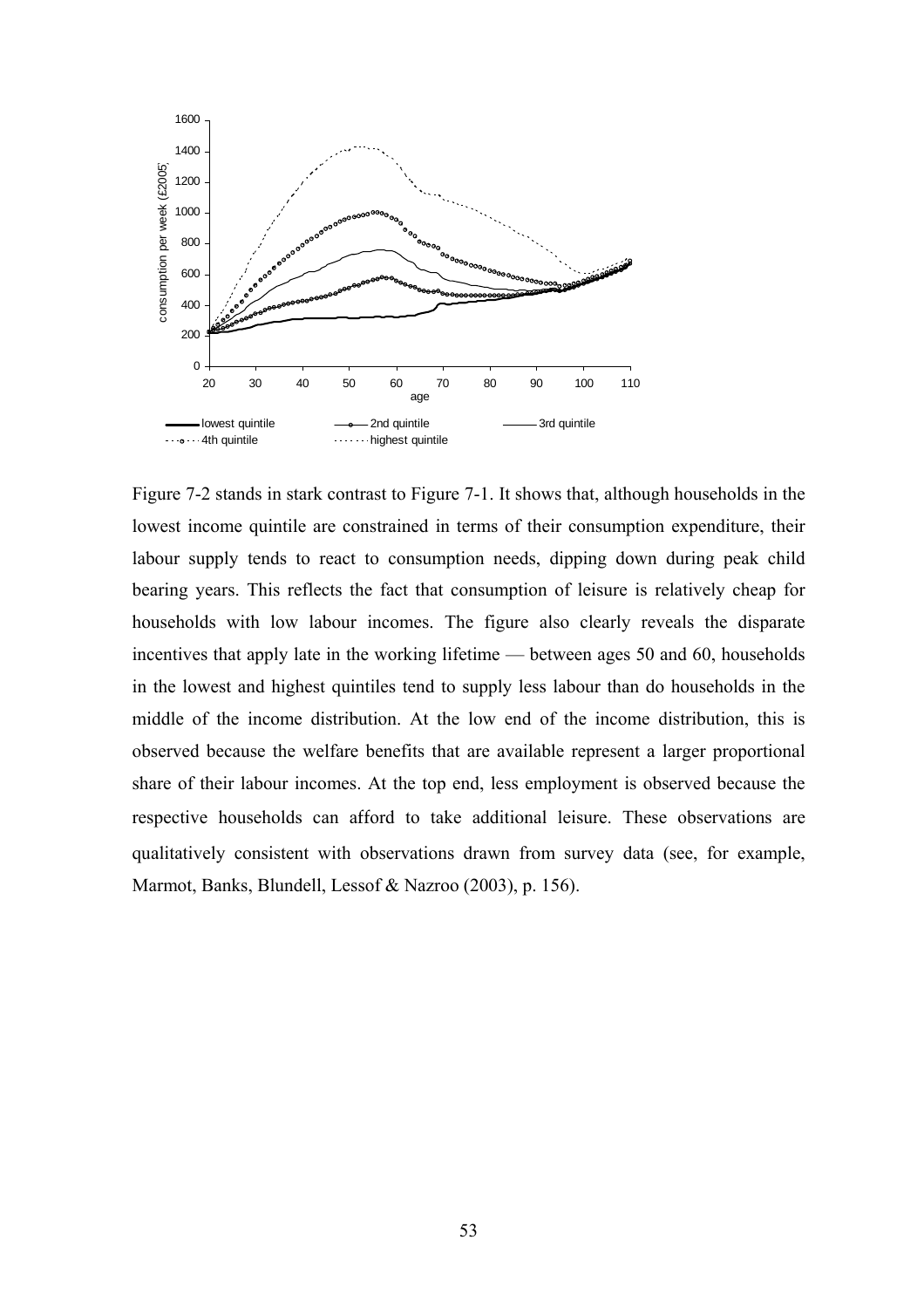



The statistics reported in Figure 7-3 indicate that wealth tends to be distributed more unequally than consumption, an observation that is primarily attributable to the equalising effect of tax and benefits payments. At its peak, the net worth of the top income quintile is approximately 16 times that of the poorest quintile. The bottom panel of the figure reveals that wealth is built up reasonably smoothly by simulated households, before being drawn down smoothly in retirement. The top panel of the figure is interesting in that it suggests households in the bottom wealth quintile tend to take on debts that can be approximately repaid by the tax free lump sum that they receive from their pension pots at state pensionable age.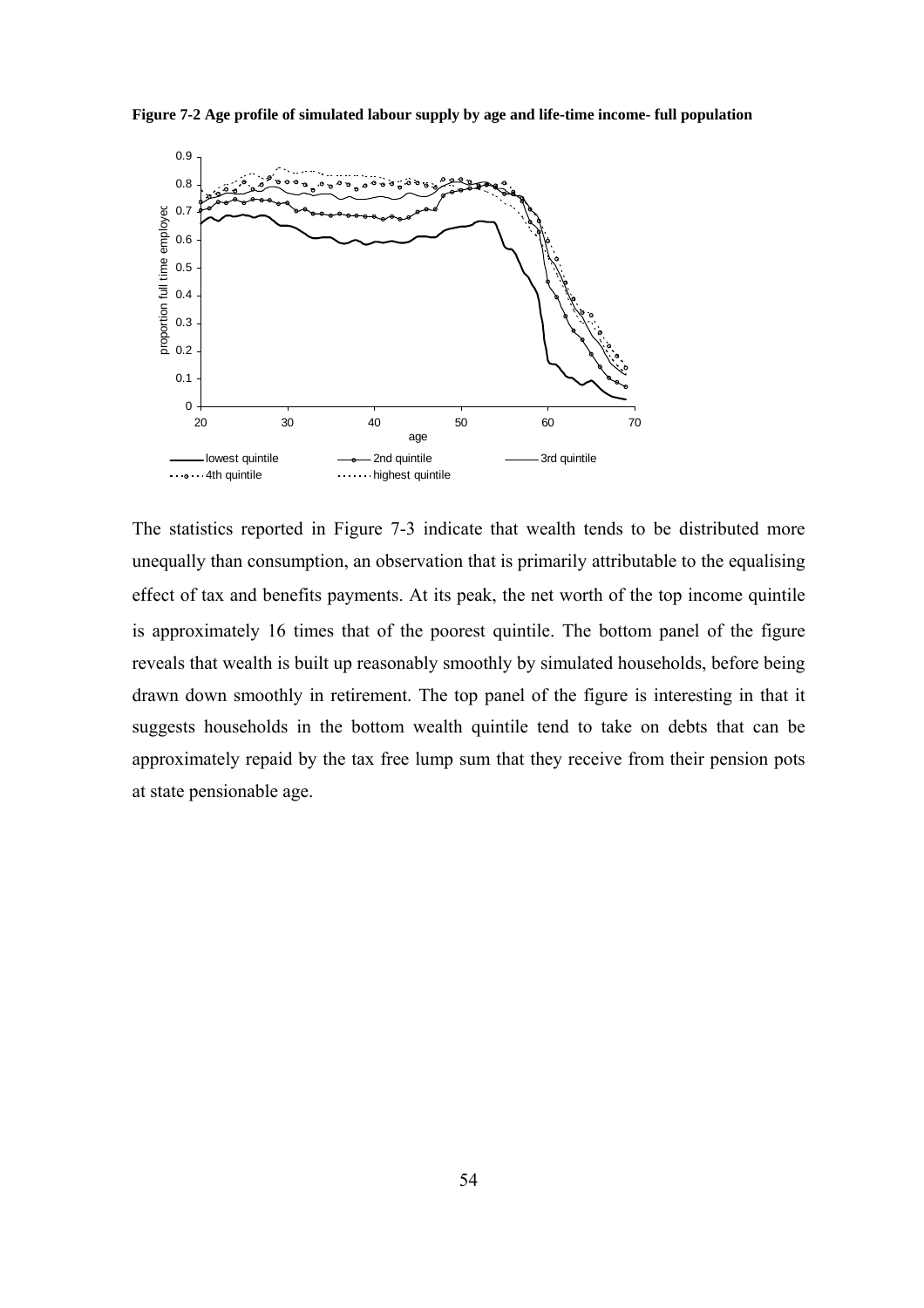**Figure 7-3 Profile of simulated wealth by age and life-time income** 



Panel A: non-pension wealth



Panel B: total wealth

# *7.2 Simulated Contributions and Participation Rates*

A property of a model such as that used here— in which people are assumed to form rational expectations of future events — is that choices between different forms of savings assets are determined by the trade-offs which may exist between returns,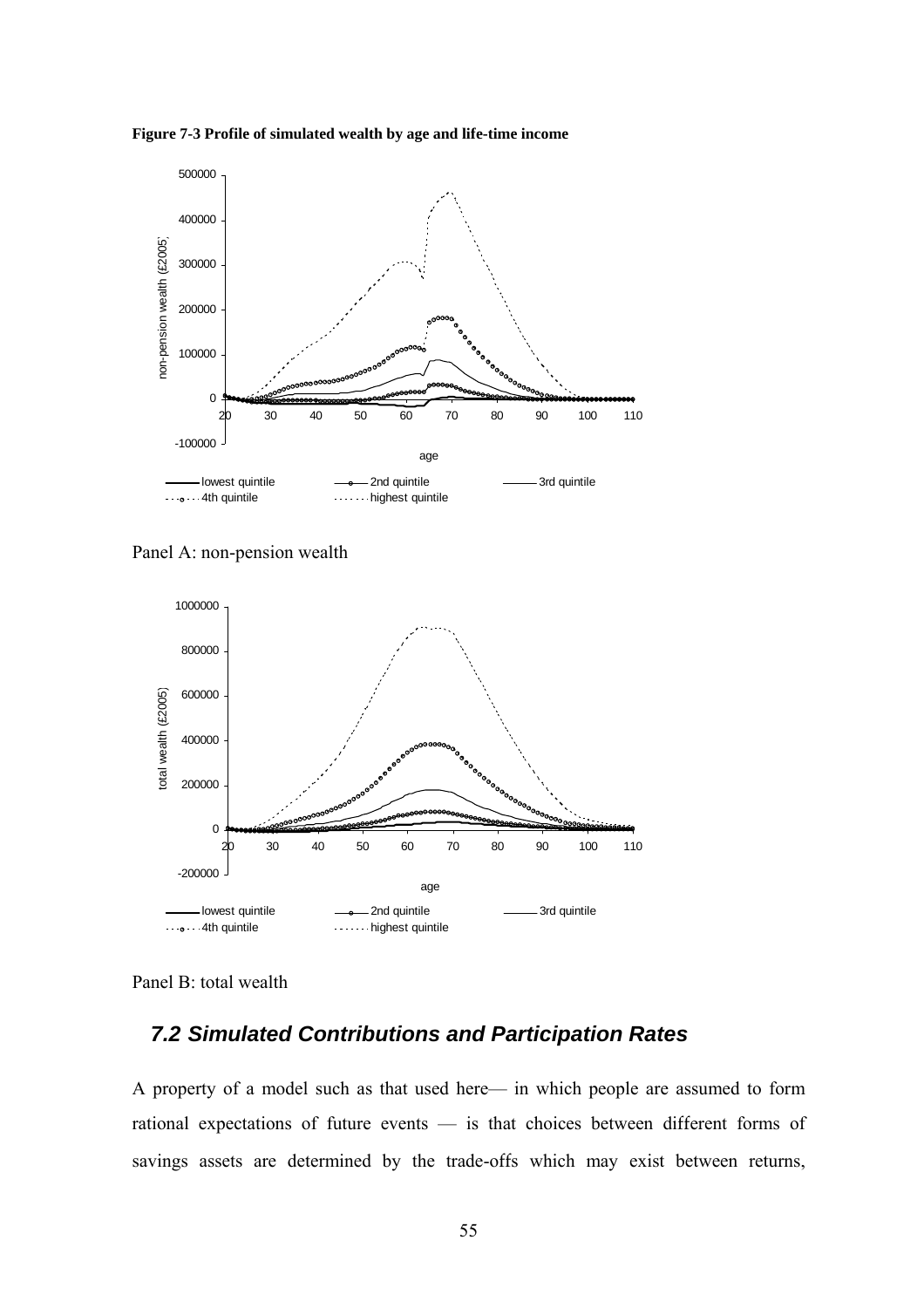uncertainty and liquidity. Overall saving is motivated by a combination of the desire to provide for old age and the need to have resources to hand in the event of emergencies. Pension saving has the drawback that the funds saved in pensions are not available to meet emergencies. This cost of illiquidity associated with pension contributions is commonly offset by incentives offered by the government and / or employers.

In the UK, employer-provided incentives to contribute to pensions are commonly in the form of matching contributions that are made on behalf of employees who choose to participate in an occupational pension — most employers do not offer employees the alternative of receiving the same amount of money as conventional pay. Government incentives, by contrast, are primarily offered in the form of tax relief. This relief is derived primarily in two forms. First, as is common in many other economically developed countries, the UK system of income taxation in relation to pensions takes the EET form, with contributions and investment returns to pension funds being relieved from income tax, and pension income in retirement being taxable. The implied tax incentives are derived because, in most cases, the tax rate people face in retirement is lower than that which they face in working life, and also because a part of the pension fund that is accrued during the working lifetime can be withdrawn as a tax-free lump-sum on retirement. This effect is amplified by the fact that tax allowances for old people are higher than those for the population younger than 65. Secondly, employers' National Insurance contributions are paid on salaries but not on pension contributions. Thus, where employers treat all labour costs in the same way, and where no distinction is made between National Insurance collected from the employer and that collected from the employee, there are significant tax benefits to employees which encourage some commutation of employment income from salary to pension contributions.

Seen from this perspective, the low-cost pensions considered for analysis have three incentives to participation. The first is the benefit that derives from deferring income taxation into retirement. Secondly, there are the employer contributions, which it is assumed cannot be commuted into salary. And third, we consider the additional incentive of low management charges levied on low-cost pensions, which consequently offer improved rates of investment return compared with non-pension wealth. This last factor is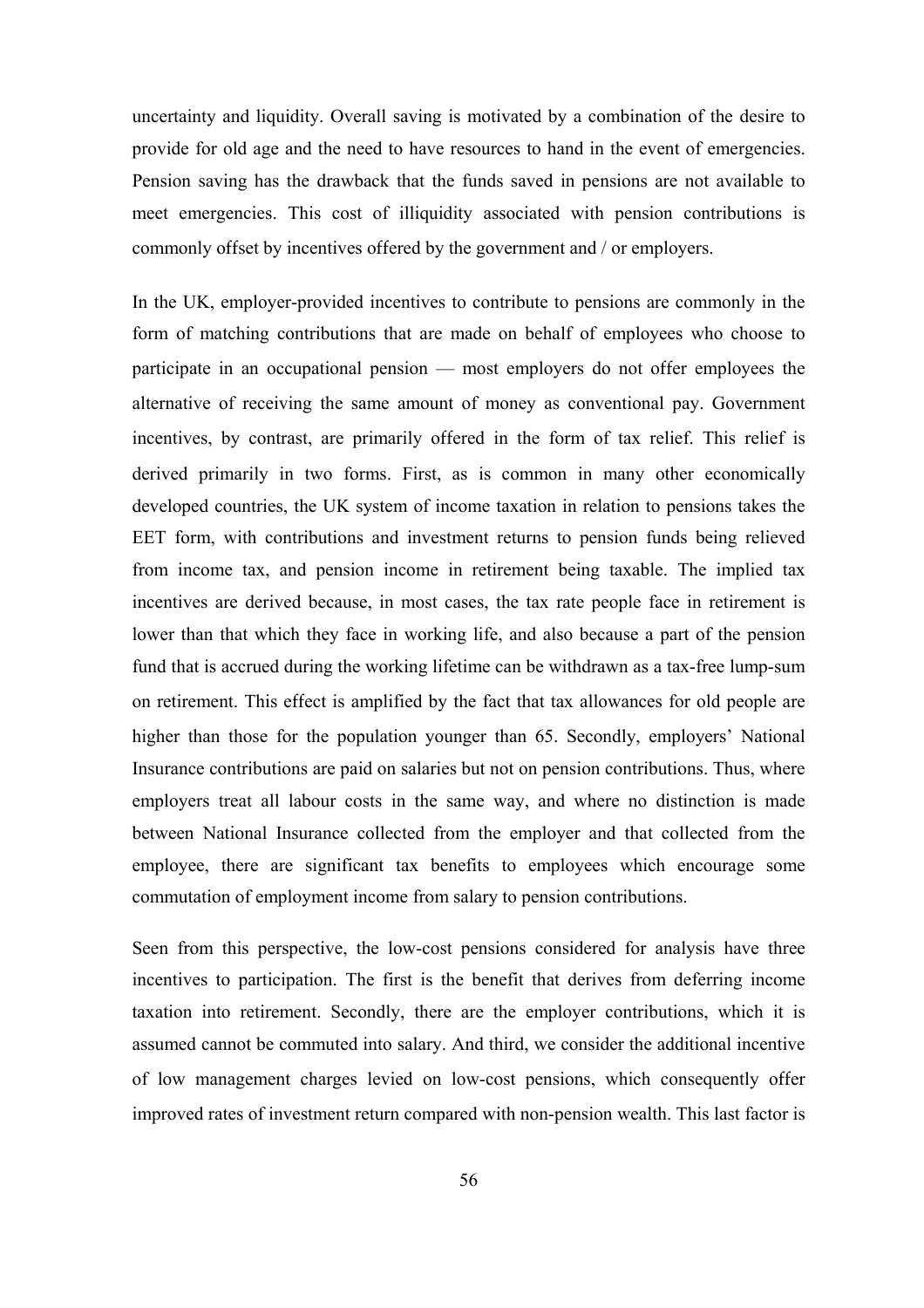modelled by assuming that lower charges deliver a 4.5% annual rate of return to savings in low-cost pensions relative to a 4% return on non-pension wealth. Offsetting this, our model also represents two drawbacks of low-cost pensions as compared to non-pension saving that are likely to apply in practice. The first is the fact that pension contributions are illiquid, as discussed above. Secondly, in context of the prevailing tax and benefits system, people who have saved in low-cost pensions may find that their access to means tested benefits in retirement is reduced. This second effect can be dampened by the fact that people of working age have their eligibility for means tested benefits at this stage in their lives computed net of payments into low-cost pensions and other pension schemes (see Chapter 7). This section explores how the interaction of these incentives influence rates of participation in low-cost pensions, as simulated by the model.

It is natural to be interested in the participation rates and contribution patterns of people in different circumstances. The problem is that there are a number of different ways of identifying people's circumstances. Here we focus first on a classification by life-time employment income, and secondly by looking at employment income by age. Because many people's employment income is volatile, the first gives a much better impression of how low-cost pensions appeal to people in different economic circumstances — for example, distinguishing the rich from the poor. It also has the advantage that population subgroups are fixed throughout the simulated lifetime. In contrast, distinguishing the population by employment income at any given age results in population subgroups that vary through time, as some people enjoy favourable shocks to their circumstances and others suffer negative shocks. In context of labour income observed at any given age it makes sense to distinguish single households from couples, and we limit our attention here to the latter for reasons of brevity.

Figure 7-4 reports statistics for the population disaggregated by age and lifetime income. Not very surprisingly these results show the highest participation rates among people in the top income quintile. Amongst people aged 55 and over the participation rates are ranked in quintile order and this is what might have been expected over the whole life cycle. High income households in the top quintile increasingly make use of pensions as they go through their lives, such that almost 40% save in a pension by age 30 and almost 80% by their mid-forties. Thus the question raised by these results is whether we should expect high participation rates from people much lower down the life-time income scale.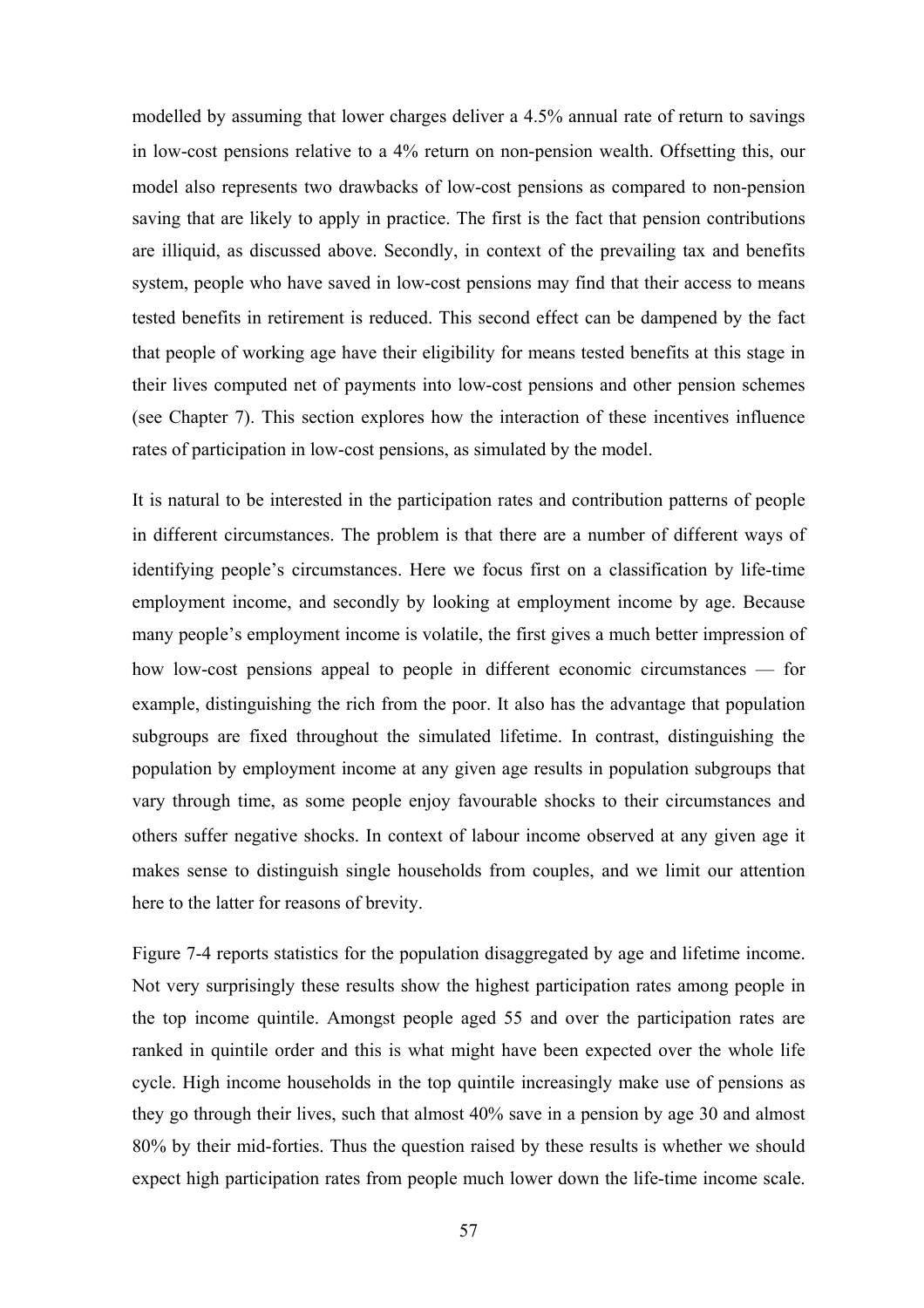Although less than 10% of households in the lowest income quintile save in pensions by age 30, these households in their forties have the second highest average contribution rate, as Panel B of Figure 7-4 shows. Furthermore panel A shows the bottom two deciles have the highest participation rates from age 35 until the early fifties.

**Figure 7-4 Proportion of population choosing to participate in Low-cost pensions by age and life-time income category- full population** 



Panel A: bottom four life-time income deciles



Panel B: full population by life-time income quintile

Participation rates of low-income households are influenced by a number of interrelated factors. First, households on low wages and with low wealth anticipate short working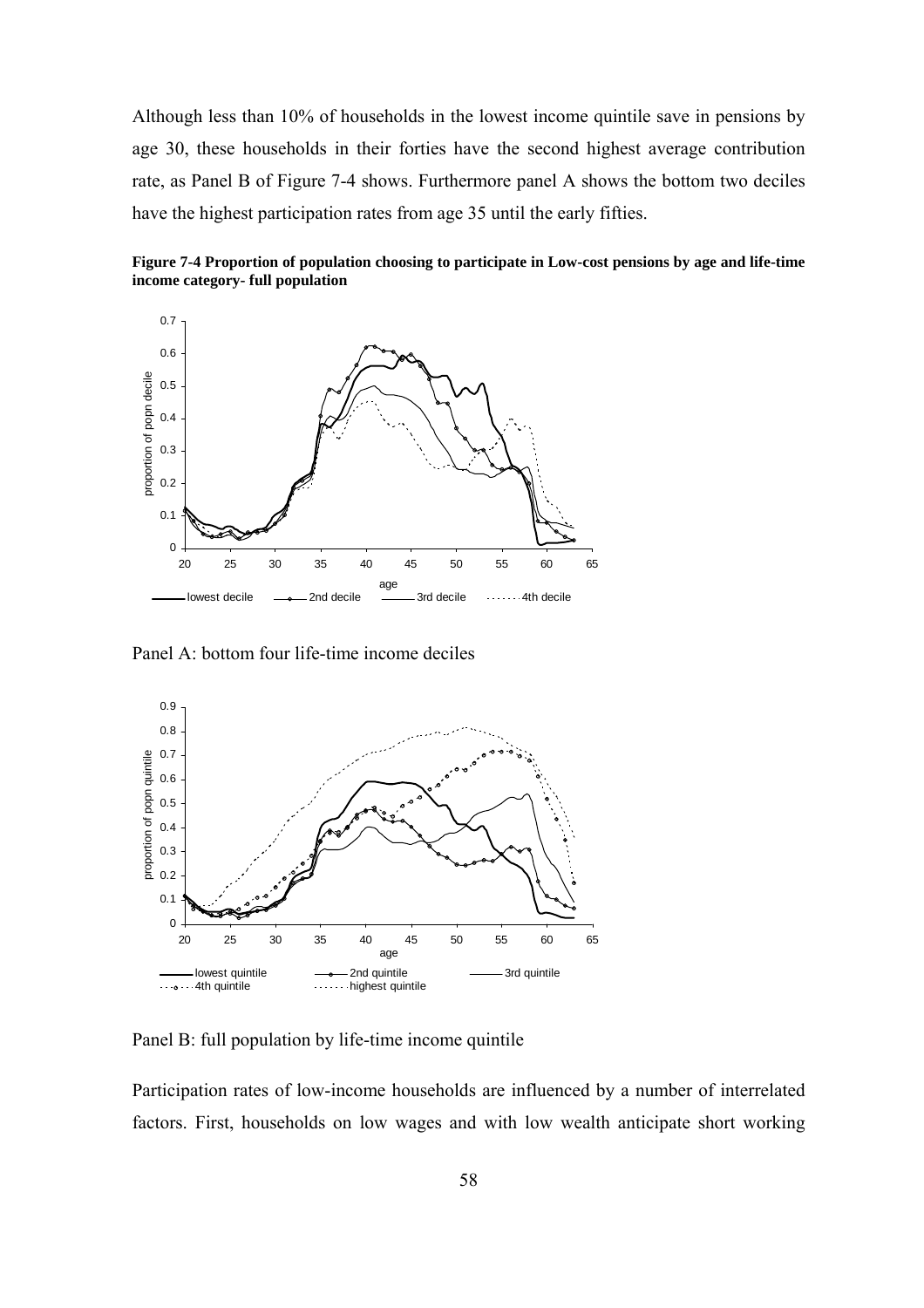lives (due to the inter-temporal persistence of wages, and the positive relationship between labour market participation and wage rates that tends to be generated by the model). Second, the life-cycle savings motive increases with wealth and labour income (because the basic state pension becomes proportionately less important). And thirdly, households on the lowest incomes have the smallest incentive to build up precautionary (liquid) savings (this is returned to below). The first of these considerations implies that households with low wages anticipate a relatively short period over which they will be able to take advantage of saving in low-cost pensions (because pension contributions can be made only when a household is employed) and thus benefit from employer contributions. The ability to offset pension contributions partially or fully against income before calculation of working age means-tested benefits such as tax credits obviously enhances this. The second two considerations (precautionary and life-cycle savings motives) imply that households on low wages care less about the illiquidity of pension savings than do higher wage households, but also care less about saving for retirement. As wages increase, motives for both liquid savings, and savings for retirement increase, and it is the balance of these incentives — alongside expectations regarding the period of employment — that drives the preferences for pension scheme participation that are reported above.

The statistics discussed above indicate that at low wage levels, concerns over liquidity are dominated by the desire to save for retirement and expectations regarding the limited duration of employment, so that participation rates are high. At higher wage levels, however, increasing liquidity concerns and the expectation of a longer period of employment begin to dominate, and participation falls. The relative strengths of these countervailing motives are driven by a range of issues including preferences for employment, the degree of risk aversion, the generosity of the benefits system relative to wages, and expectations regarding the lifetime wage profile. The balance between them explains the pattern shown in Figure 7-4. The current policy experiment is a perfect example of how the simulation model can both report the logical implications of the assumptions upon which it is based, and help to improve our understanding of how incentives embodied by a policy counterfactual may translate into observed behaviour.

In absolute terms, older households with higher incomes will save more in pensions than low income households. However, among those that do participate, the proportion of income devoted to a pension is very similar across all income and age groups.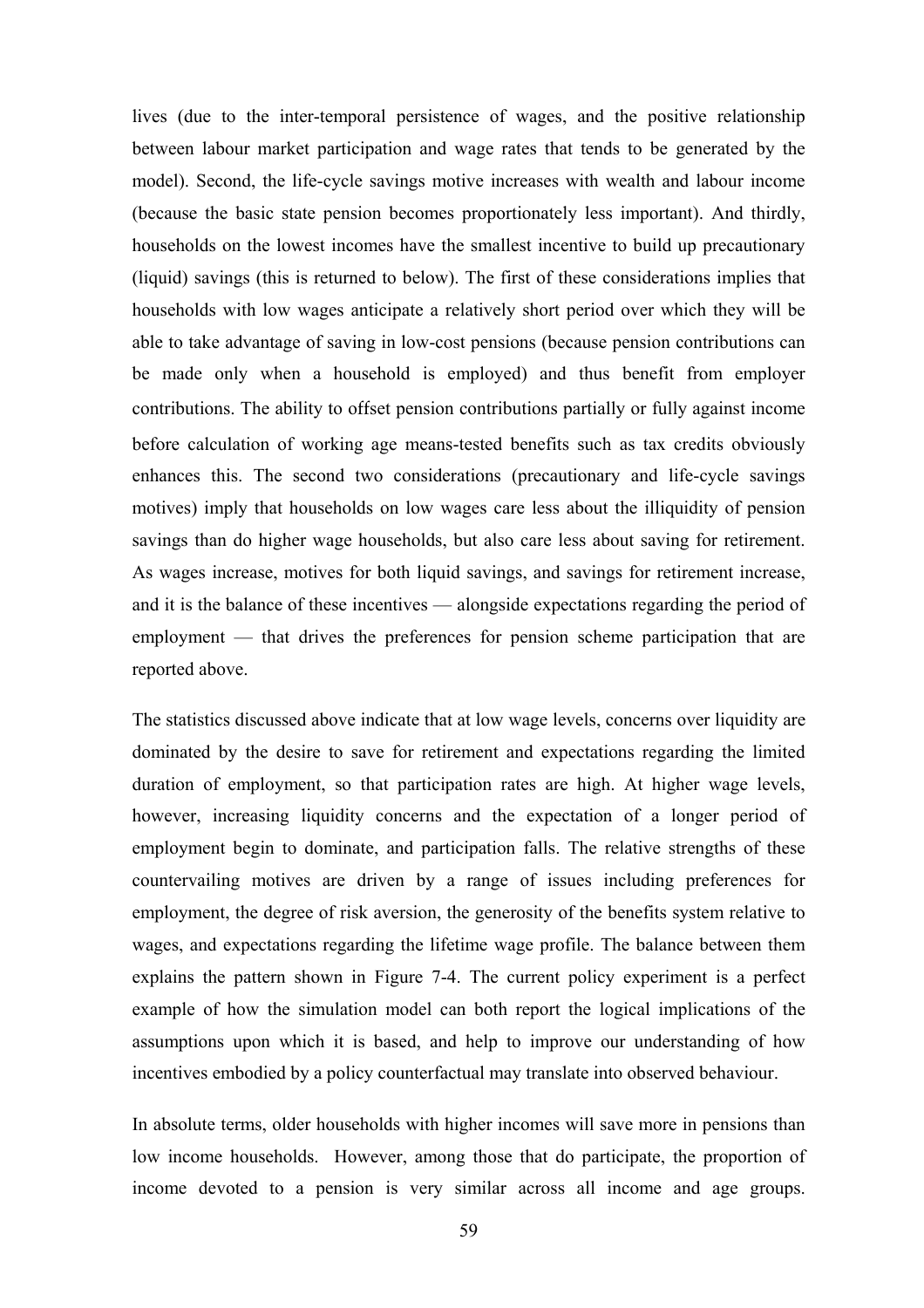Contribution rates typically increase with age, reaching a peak at ages 50-60 for all income groups. In part, this suggests that despite the favourable return on pensions relative to other saving in the model, households put off a good deal of pension saving until later in life in order to retain wealth in liquid form for as long as possible.

Figure 7-5 indicates the desired contribution rates of those who choose to participate in low-cost pensions, and that participation is limited to people who are actually employed at the time. This explains why people in the lowest life-time income quintile both choose to contribute very high proportions of their labour income between ages 50 and 59, and have low rates of scheme participation, relative to the wider population.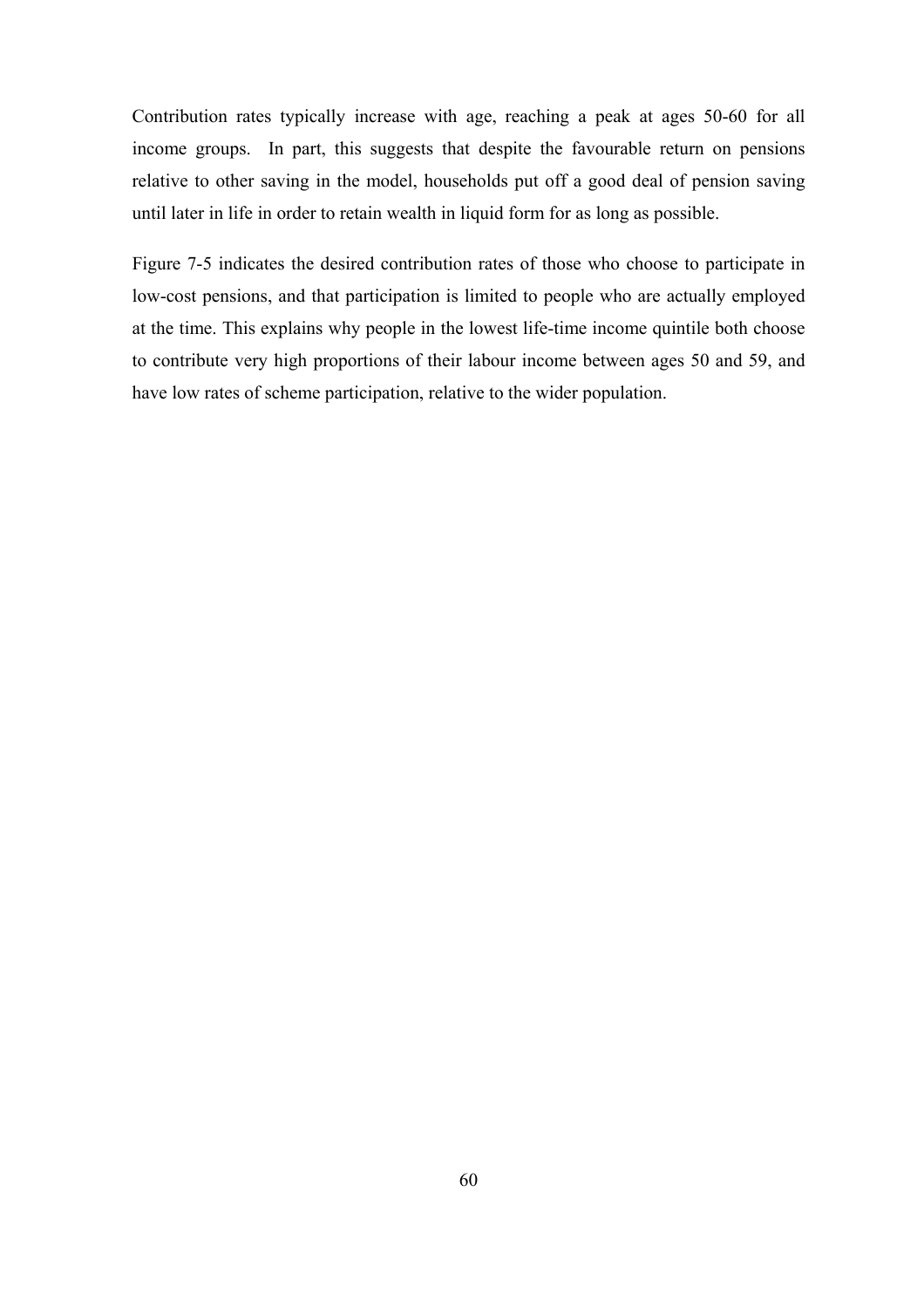**Figure 7-5 Average desired contribution rate of contributors to low-cost pensions by age and life-time income- full population (employee contribution rate only)** 



Panel A: bottom four life-time income deciles



Panel B: full population by life-time income quintile

Overall, the pattern shown here is a balance between the desire to put off contributions to low-cost pensions for as long as possible (to avoid the loss of liquidity), and the wish to contribute while employed in order to benefit from the employer contribution. Those in the low deciles who are in a position to take advantage of the scheme late in working life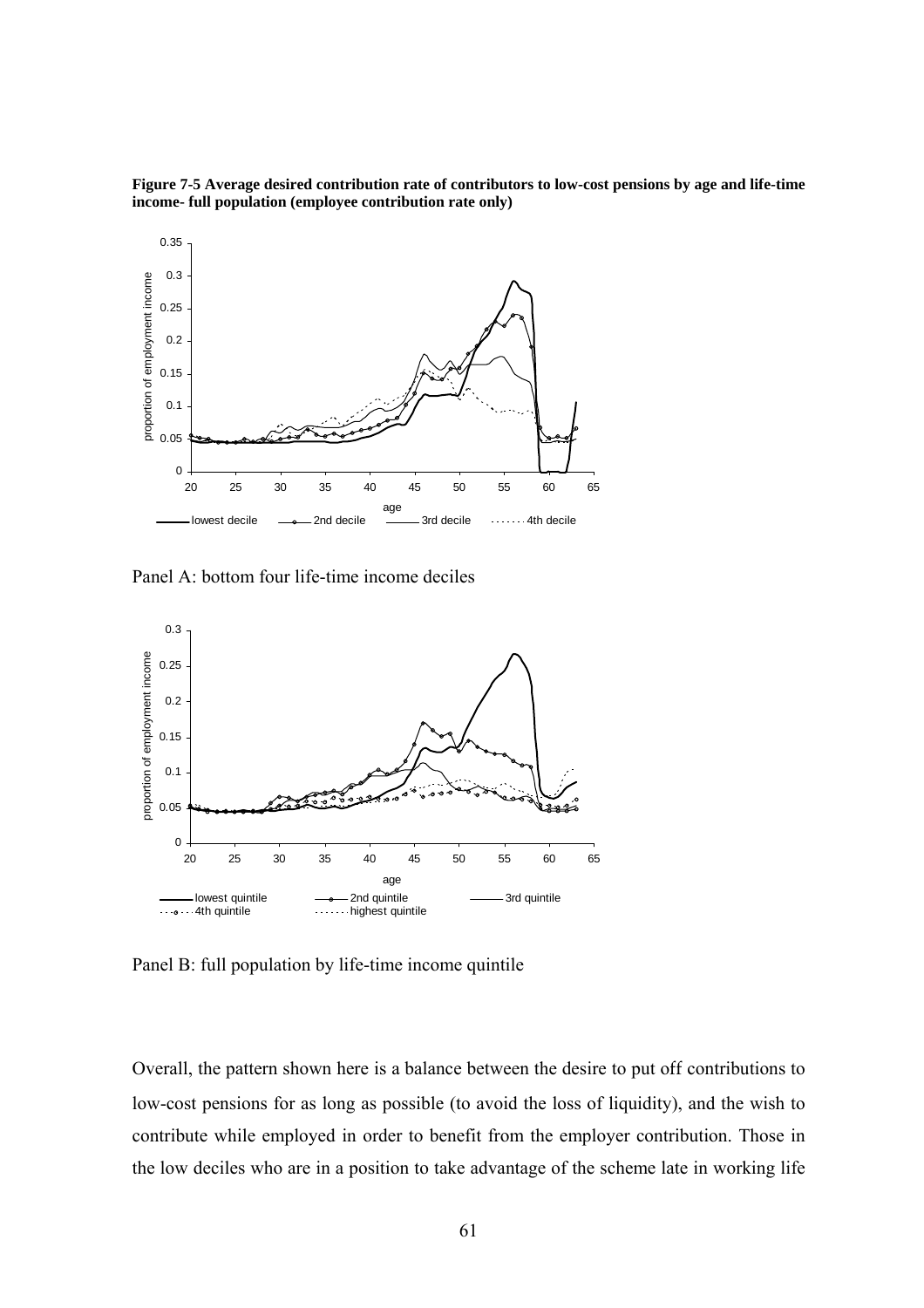have a strong incentive to do so. People in the higher income quintiles have a more stable employment history and have contributed more steadily; thus those who are employed late in working life feel less pressure to contribute a high proportion of their salary. We also note that the contribution rates of people in low income deciles are inflated because the graph shows the contribution as a proportion of eligible salary. People with low eligible pay have to contribute a higher proportion of that in order to obtain a given contribution rate from their total pay.

From this background we now look at the rather more complicated picture generated for contribution patterns from employed couples ranked by actual employment income. Here too, in Panel B of Figure 7-6 we see that the top quintile is keenest to participate with close to universal membership from the early thirties onwards. The fourth quintile follows a similar pattern but takes much longer to reach full participation. The participation rate of the third quintile is delayed further — so that it never reaches full participation. But the pattern is similar to that of the fourth and fifth quintiles. The participation of the first and second quintiles, however, shows clear peaks in the middle of working life. Looking at the bottom four deciles in Panel A we can see that, for the lowest decile, the rate does not drop off very much as people age. The forces driving this pattern are similar to those mentioned in the analysis of patterns based on life-time income. Moving down the scale from the top quintile, the illiquidity of pension contributions is of increasing concern and an increasing deterrent which is why the fourth quintile reaches its peak rate later than the top quintile and the third quintile never reaches close to universal participation. But for the lower income groups the illiquidity is less of a problem because, relative to their earnings, state benefits are more of a cushion. At the same time employment rates are lower, so these groups want to take advantage of the scheme while they can.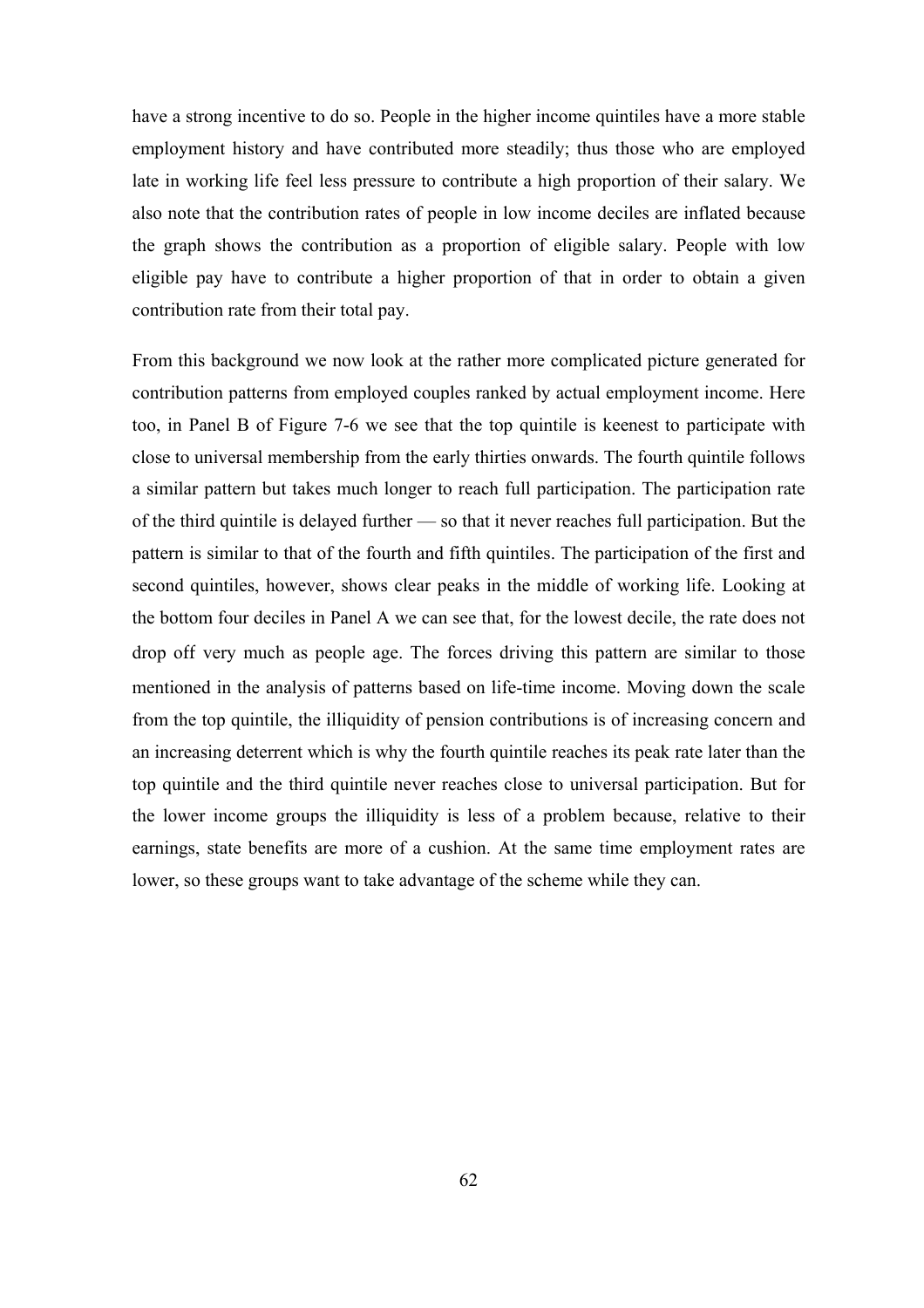**Figure 7-6 Proportion of employed population choosing to participate in Low-cost pensions by age and aggregate labour income- couples** 



Panel A: bottom four labour income deciles



Panel B: population by labour income quintile

Similar effects are shown in Figure 7-7. Looking at the quintiles in Panel B, the top quintile contributes more late in working life, which reflects the fact that earnings rise later in working life and that the illiquidity effects are less important. Nevertheless, the fact that the return in a low-cost pension scheme is higher than with other forms of saving, and the availability of the employer contribution, provides a good reason not to defer contributions until the latest possible date. The third and fourth quintiles, in contrast, choose to contribute at the minimum rate when they contribute. They are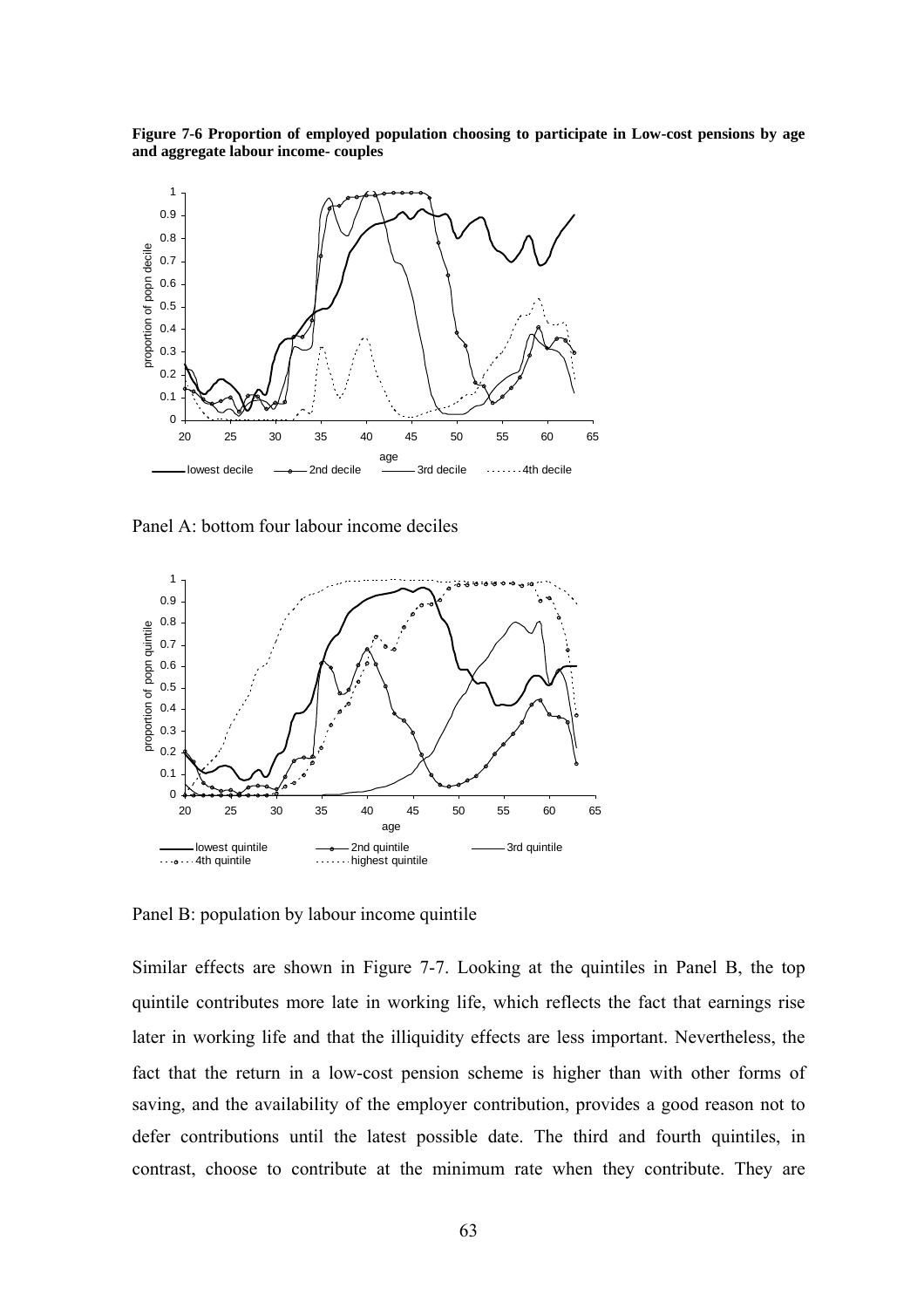primarily driven to participate by the higher investment returns that they enjoy in the lowcost pension and by the matching contributions made by their employers. The liquidity concerns of these households are such, however, that they do not choose to contribute above the minimum required for scheme participation.





Panel A: bottom four labour income deciles



Panel B: full population by labour income quintile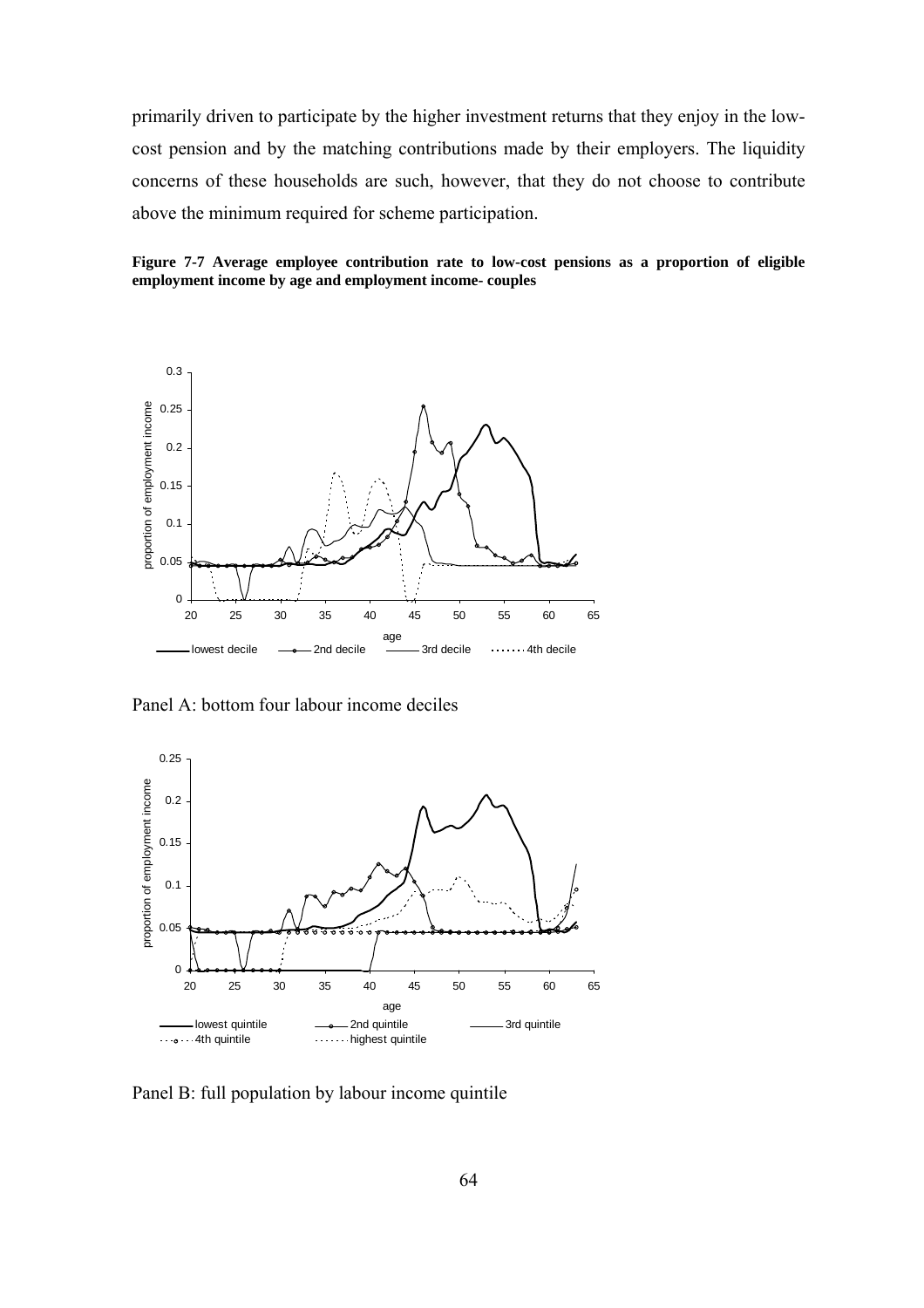Turning now to the lowest two quintiles, we can see that the contribution rate of the second quintile peaks in the middle of working life - influenced by the same factors which drive up the participation rate. Lower down the income scale, contributions are deferred later into working life. The reason for this follows from the dynamic nature of the wage process. Low earners in the middle of working life have a reasonable expectation that their earnings will recover — so it is sensible for them to defer their saving in the anticipation of higher future income. The later in working life one experiences low income the lower is the chance of recovery and therefore the greater the point to making pension contributions out of current income. The figures for the lower parts of the income distribution are again swollen by the fact that the graphs show the proportion of eligible income contributed — requiring people on low incomes to contribute higher proportions of eligible income to achieve any given contribution rate out of total income.

## *7.3 Welfare Effects of Low-cost Pensions*

Low-cost pensions are planned to be introduced to cater specifically for the population subgroup that does not currently receive adequate coverage by private market providers. The current section consequently reports long-run behavioural and welfare effects of introducing low-cost pensions into an economic environment where no private pensions are considered to exist previously. Specifically, the current Chapter reports differences between the 'base population' explored above, relative to a population that is similar in all respects except that it does not have the opportunity to invest labour income in lowcost pensions.

Figure 7-8 reports the effects on aggregate savings of being able to contribute to low-cost pensions. Consistent with intuition, the higher rates of return offered by low-cost pensions, relative to non-pension wealth, encourage individuals to accumulate a larger stock of assets. Saving in pensions inevitably boosts wealth holdings over the lifetime of households that participate in pensions. The bottom panel of the figure reveals that this is particularly true of households in the highest income quintile, who have the strongest a priori propensities to save, and accumulate an additional £350,000 by the age of 60. But even in the lower income deciles, households choose to accumulate substantially more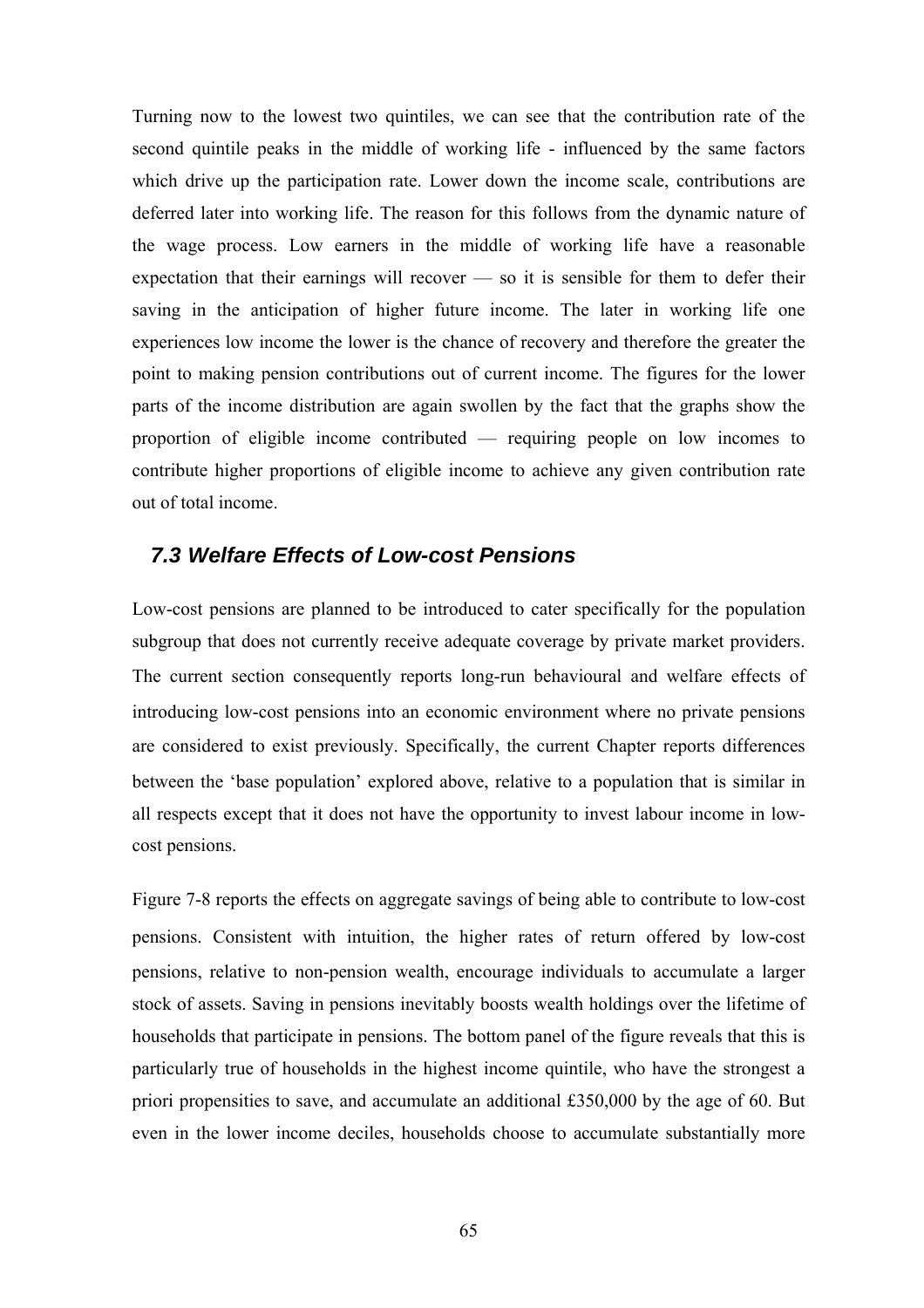wealth when given the opportunity to invest in low-cost pensions. This extra wealth amounts to around £25,000.



**Figure 7-8 Effects of low-cost pensions on total wealth accumulation by age and life-time income- full population** 

Panel A: bottom four income deciles



Panel B: full population by income quintile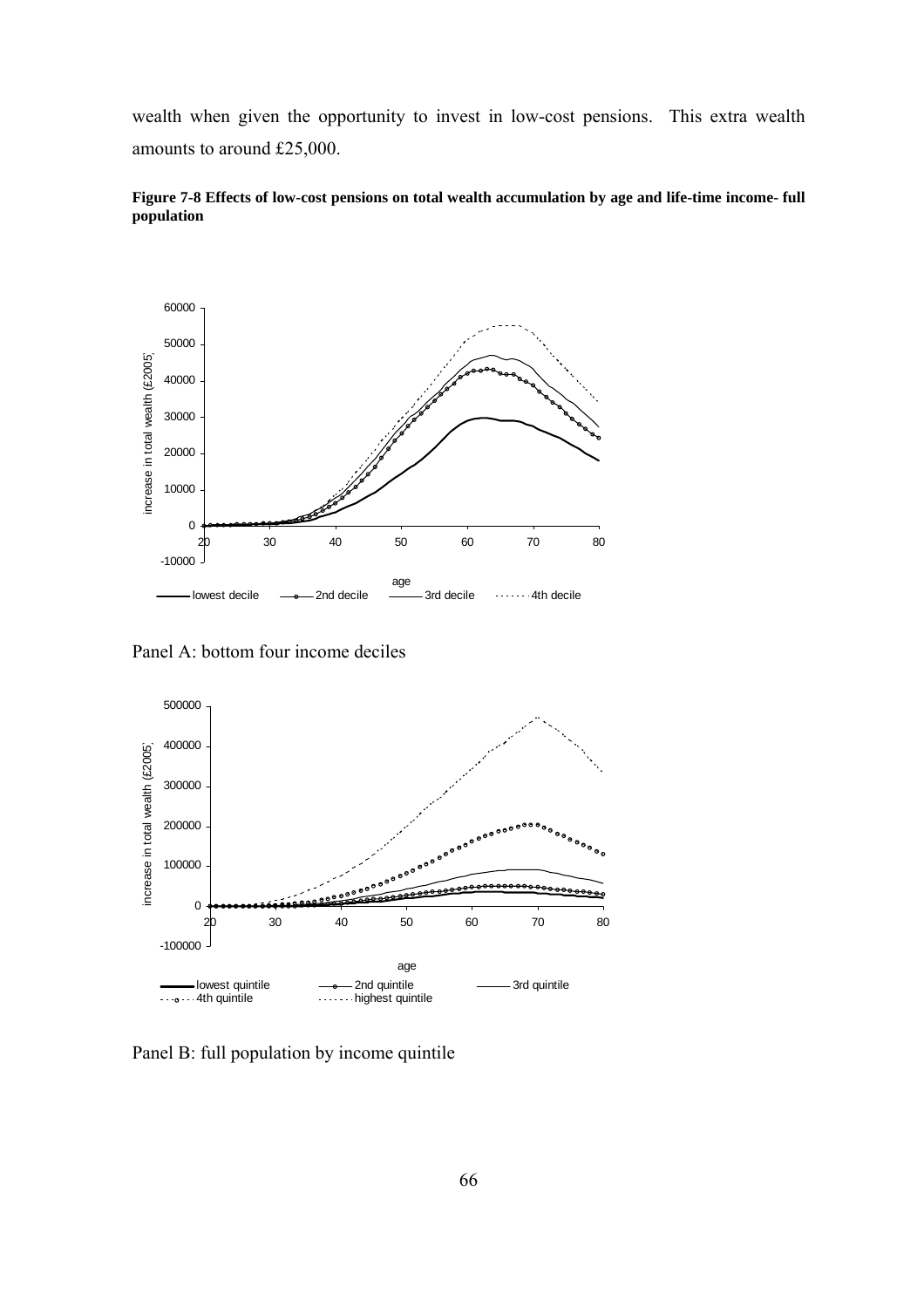The effects on consumption of allowing households to contribute to low-cost pensions are reported in Figure 7-9. Saving allows households to consume more over the lifetime. The strong compounding effects of saving in the model are evident in the sense that by giving up a little income in early working life, households are able to reap big gains in consumption in later life. The top panel of this figure indicates that the opportunity to contribute to low-cost pensions does tend to encourage households on modest incomes, but not those in the lowest decile, to save more of their disposable income during the working lifetime, and delay consumption until retirement. The bottom panel of the figure reveals that the improved rates of investment return offered by low-cost pensions enable higher income households to fund much higher consumption in retirement than would otherwise be the case. Of course, most higher income households currently have access to adequate pension provision. Hence, the effects reported in the bottom panel of the figure for high income households are representative of the counterfactual considered here and may already be enjoyed by high-income households as a result of access to existing occupational pensions.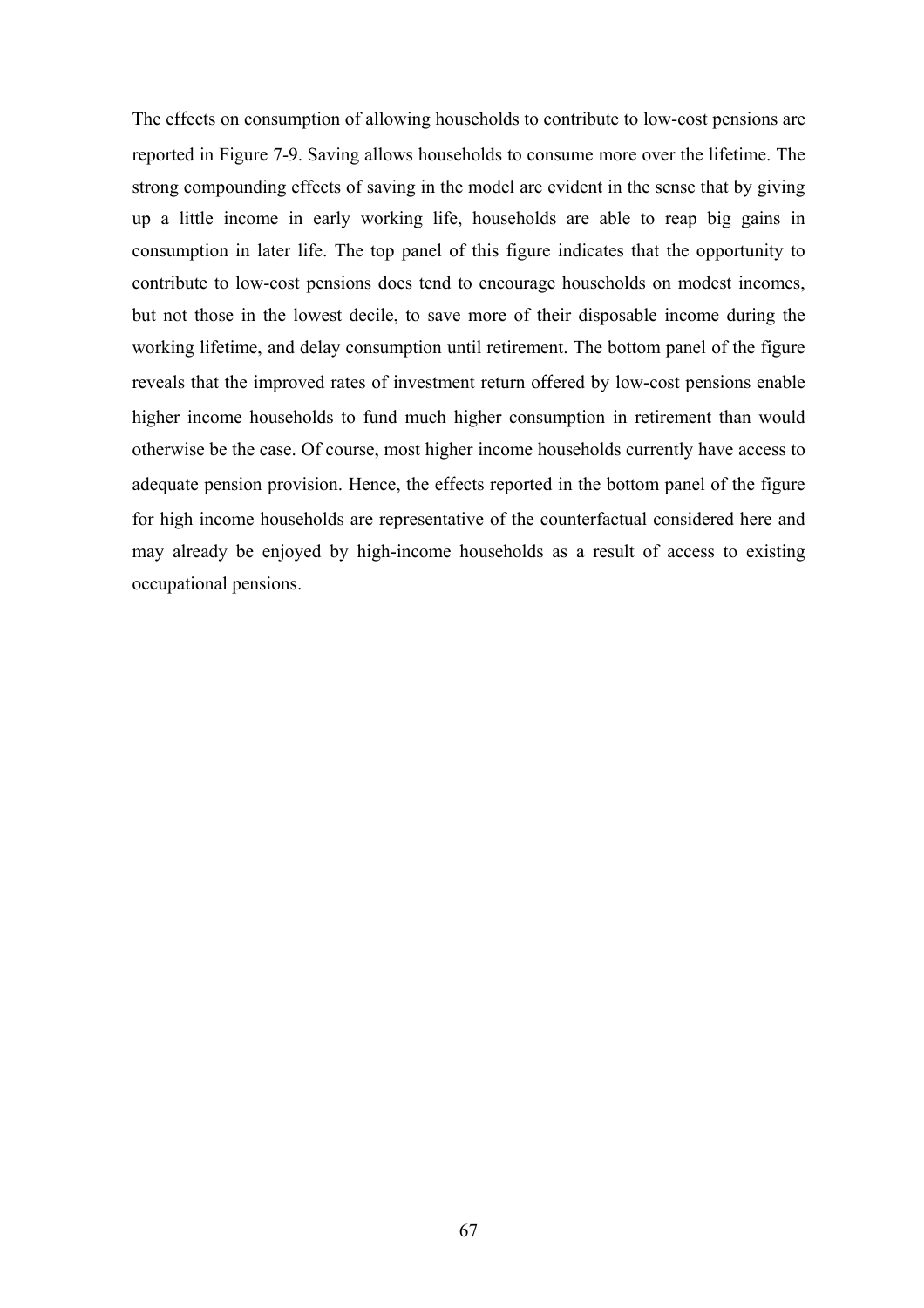**Figure 7-9 Increase in Consumption with low-cost pensions relative to base without low-cost pensions by age and life-time income- full population** 



Panel A: bottom four income deciles



Panel B: full population by income quintile

With regard to labour supply, Figure 7-10 indicates that introduction of low-cost pensions is unlikely to have a very substantial effect during the majority of the working lifetime. Later in working life, however, important differences between different income groups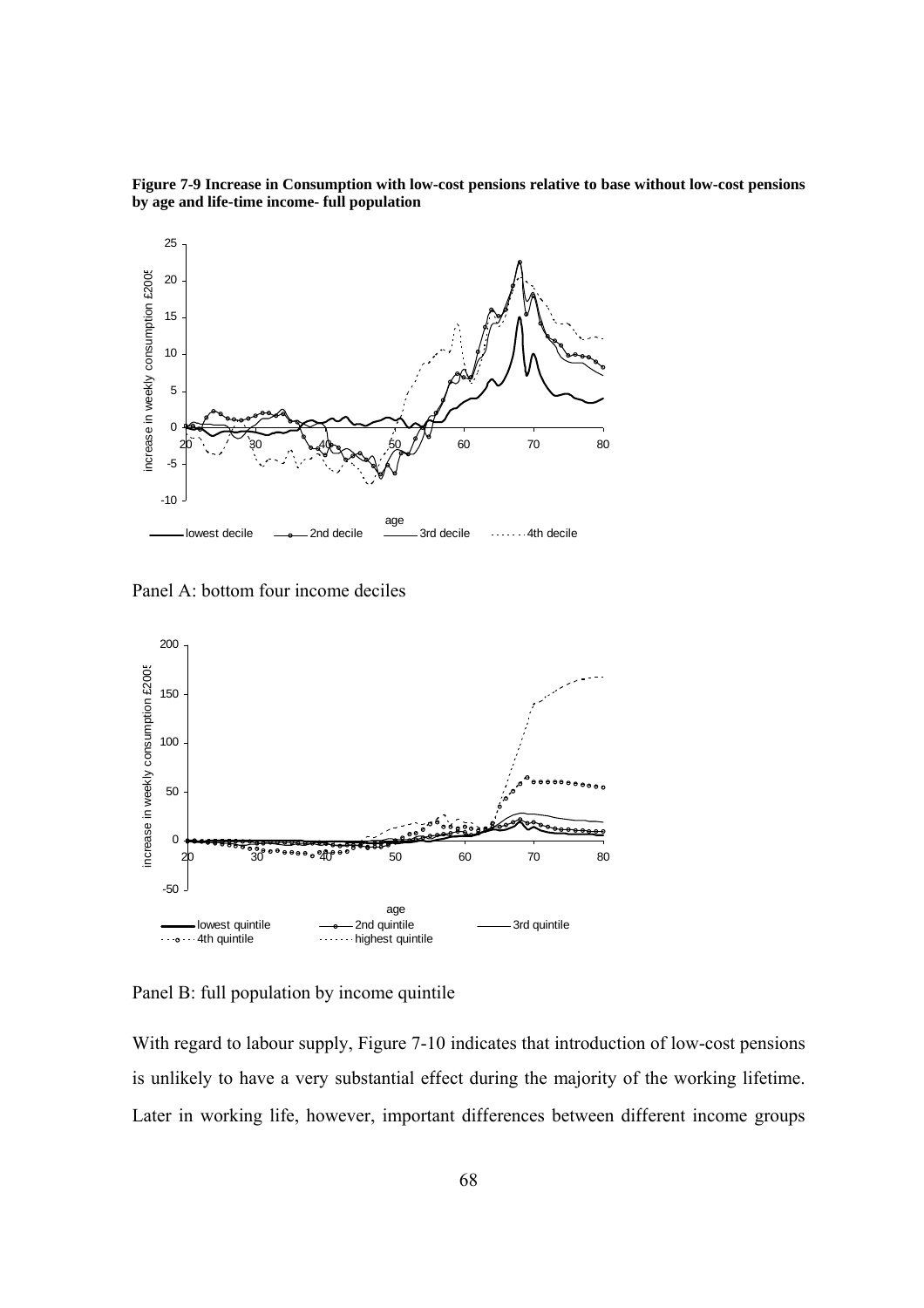start to emerge. Those in the lowest quintile increase their labour supply because low-cost pensions have made working slightly more attractive. The substitution effect dominates. By contrast, those in the highest income quintile reduce their labour market participation because there is less "need" to work-the income effect dominates. For intermediate deciles, the income effects dominate later than with the top decile. But all except the bottom decile reduce their labour supply late in working life.

**Figure 7-10 Increase in labour supply with low-cost pensions relative to base without low-cost pensions. Full-time Equivalent Participation Rate by age and life-time income- full population** 



In addition to generating observable household characteristics and behaviour, the model also produces measures of expected lifetime utility. These measures can be thought of as a composite household characteristic that takes into account all of the aspects that are considered to influence household welfare. As such, these measures are a particularly useful measure for gauging the 'desirability' of a particular policy measure.

Figure 7-11 reports the effects of low-cost pensions on measures of expected lifetime utility as percentages of welfare in the absence of any low-cost pensions. The two panels of the figure indicate that low-cost pensions have an unambiguously positive impact on welfare. This should come as no surprise. In the current context low-cost pensions are purely voluntary, and so permitting individuals to make contributions cannot but improve their circumstances. If contributing to a low-cost pension would make someone worse off, then they will choose not to contribute in the model. The improvement in welfare reflects, of course, the tax benefits and employer contributions associated with low-cost pensions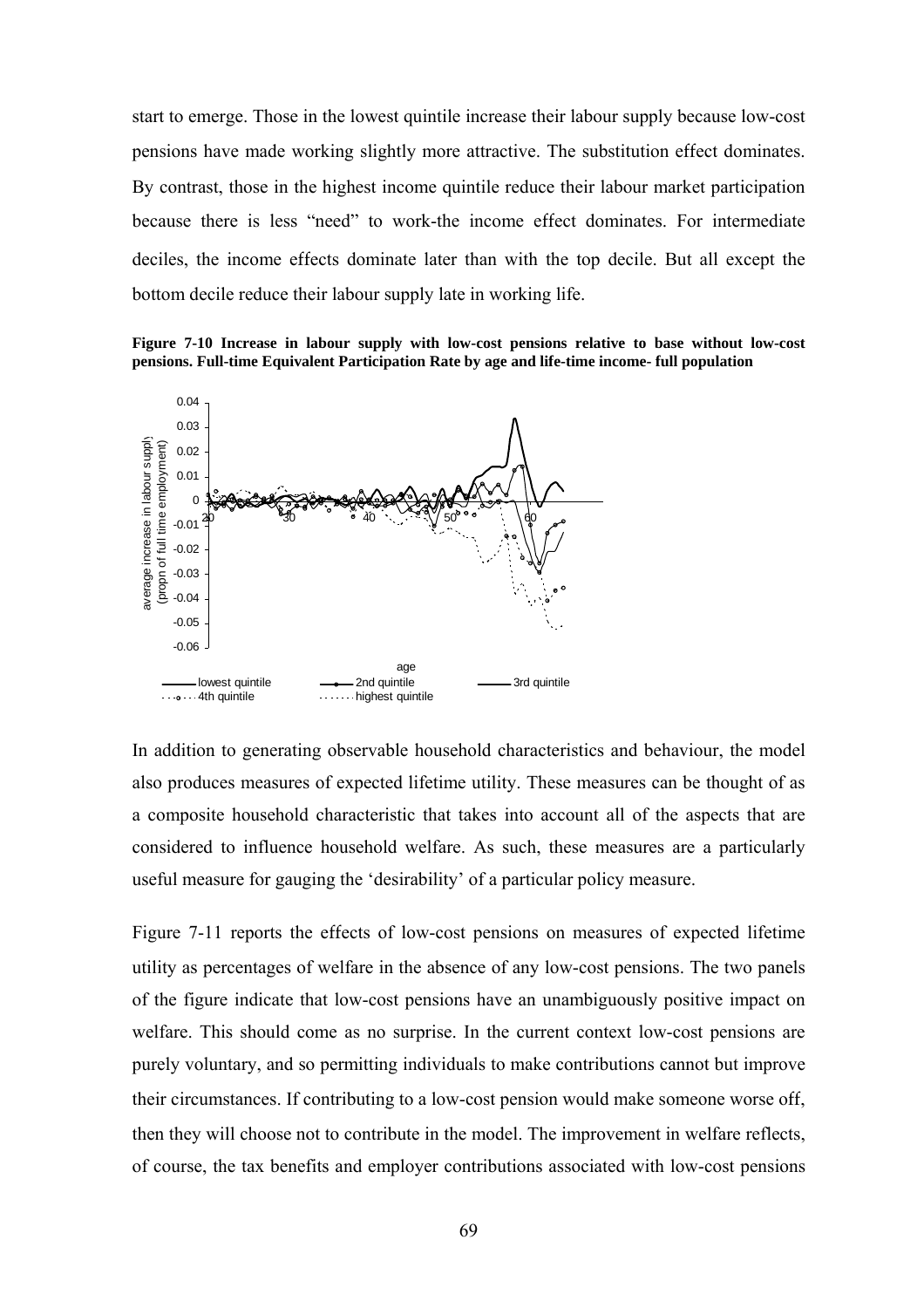as well as the increased return on savings which the low cost aspect makes possible. This remains the case even if these are ultimately offset by higher taxes elsewhere or lower wages generally because, from the point of view of the participant, they are benefits which would not accrue without joining a low-cost pension scheme.





Panel A: bottom four income deciles



Panel B: full population by income quintile

The two panels of the figure indicate that low-cost pensions have very little influence on expected lifetime utility when measured from age 20. This is due to two effects. First, the benefits from low-cost pensions are only obtained from age 65 in the model, and these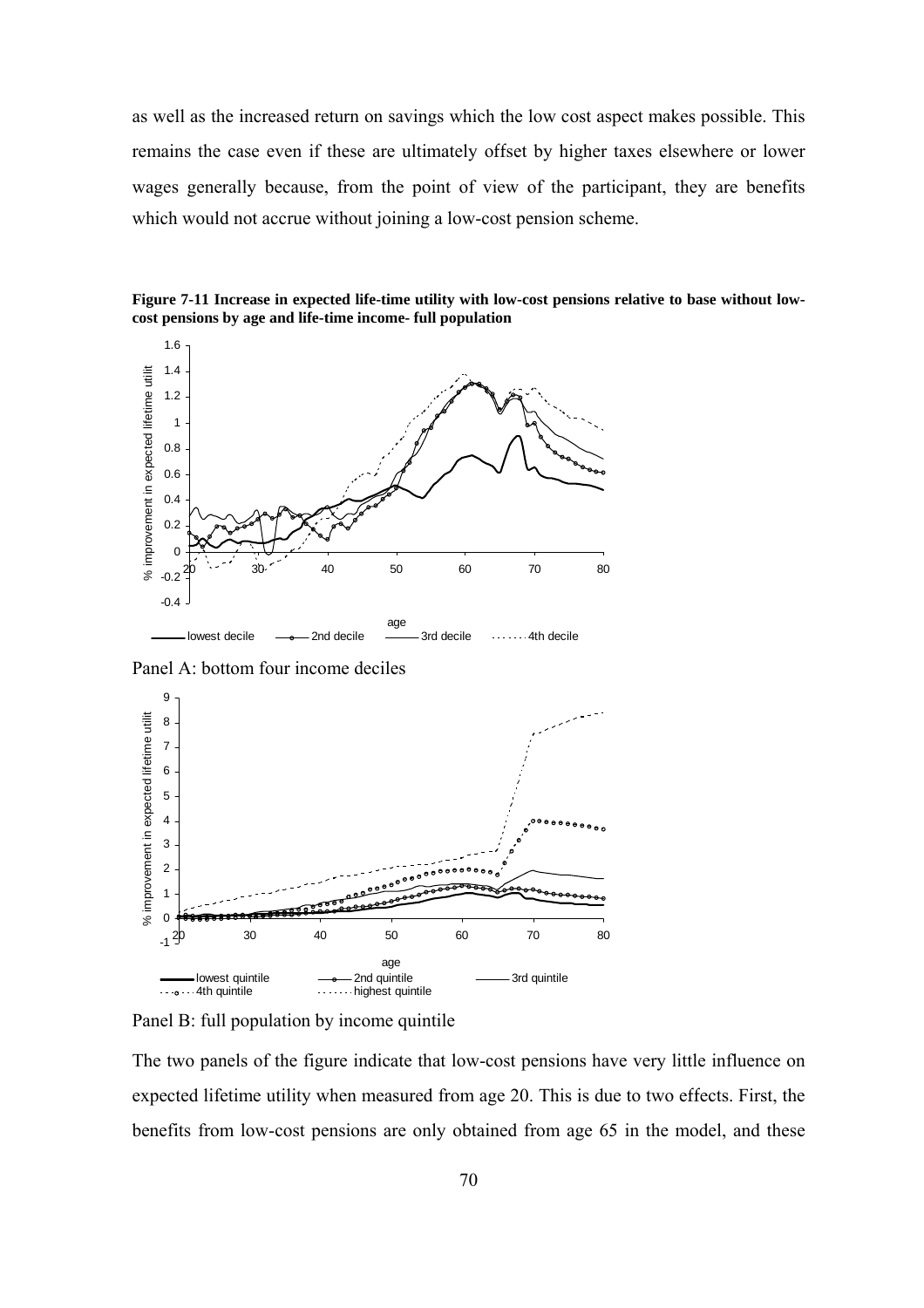benefits are consequently discounted significantly in evaluating expected lifetime utility at age 20. Second, the benefits of low-cost pensions can only be obtained by making contributions during the working lifetime, and these contributions tend to depress consumption prior to age 50, which reduces the contribution to lifetime utility obtained during those years. As retirement draws nearer, low-cost pensions have a more pronounced impact on welfare, both because fewer additional contributions will be made and because the benefits are subject to less discounting. The welfare benefits of low-cost pensions fall away following state pensionable age as the implicit savings are drawn down.

As in the case of consumption, the largest effects on welfare are observed for high income households. Nevertheless, the top panel of Figure 7-11 reveals that low-cost pensions improve the circumstances of households in the bottom 4 quintiles by between 1% and 3% at the time of retirement. The benefit then declines simply because the amount of time over which people can enjoy their enhanced consumption diminishes.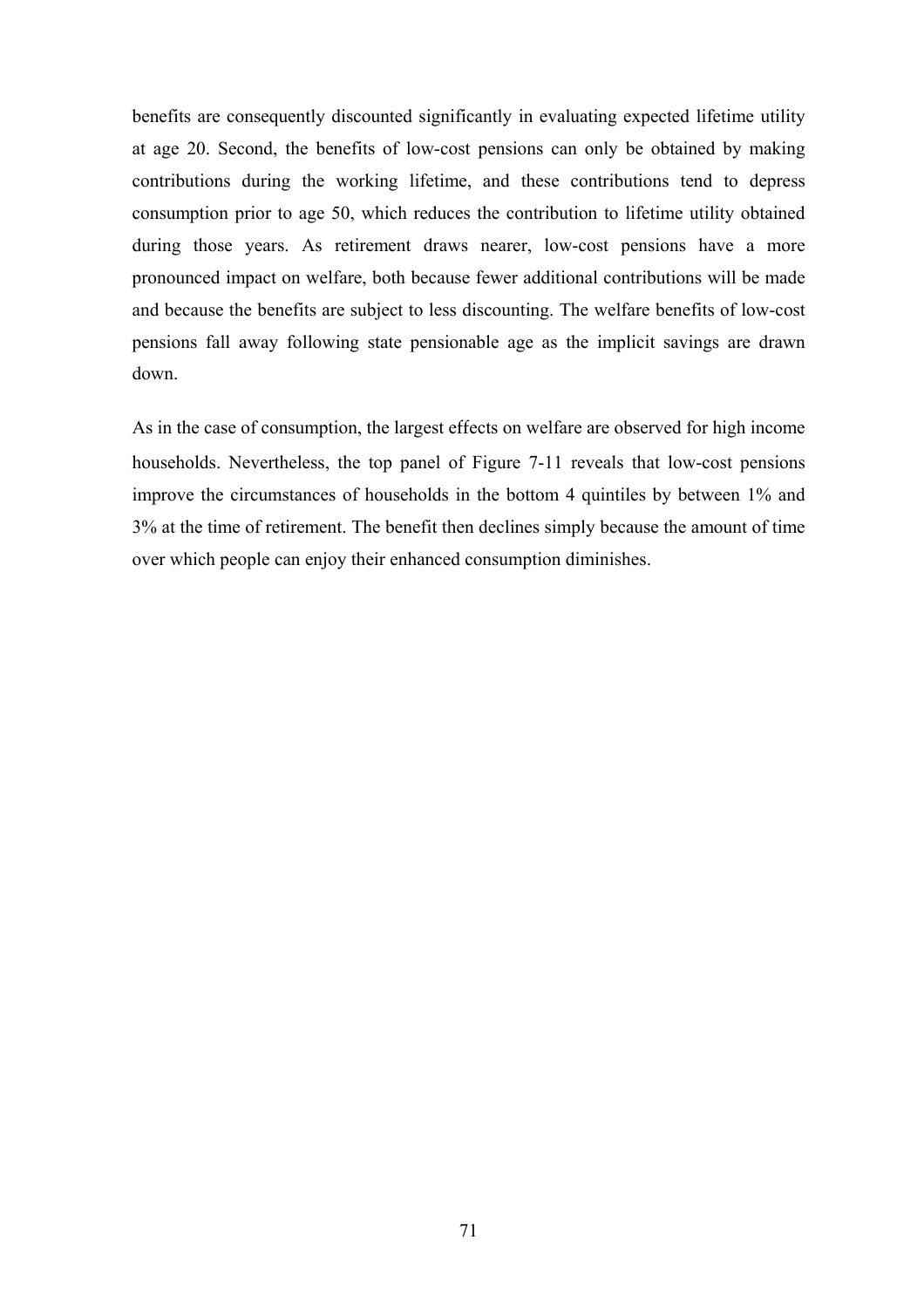# **8 Influences on Saving in Low-cost Pensions**

The previous Chapter set out our analysis of the effects of introducing low-cost pensions in an environment where they did not previously exist. In this Chapter we look at three possible influences on both people's desire to contribute to them and on the amount that they wish to contribute. We look first at the effect of the rate of return, exploring how important the effect of raising the assumed real rate of return from 4.5% per annum to 5% per annum would be. In the second section we assess the impact of decision-making costs by assuming that people who wish to open low-cost pension plans have to make a one-off contribution of £500. In the third example we explore what would happen if people were more impatient than we have assumed, i.e. if their discount rate were higher.

#### *8.1 Rates of Return and Low-cost Pensions*

In its Second Report, the Pensions Commission suggests that the management cost ceiling currently imposed on Stakeholder pensions — approximately equal to 1.3% on the capital value per annum for a policy maintained over 25 years — makes it unprofitable for private providers to sell low-cost pensions to people on modest incomes.<sup>30</sup> The Commission also suggests that the system of low-cost pensions should have a core objective of reducing management charges to 0.3% per annum or less (see p. 396). The analysis reported above assumes that savings in low-cost pensions accrue a return premium, relative to non-pension wealth, of 0.5% per annum reflecting lower charges and management costs. Here we consider the impact of doubling this premium to reflect the figures reported by the Pensions Commission, increasing the rate of return for low-cost pensions from 4.5 to 5% per annum. This simulation can be interpreted as a scenario in which a new personal pension such as Personal Accounts operates with very low costs, overtaking existing pension products on offer.

 $\overline{a}$ 

<sup>30</sup> See, for example, Pensions Commission (2005), p. 110.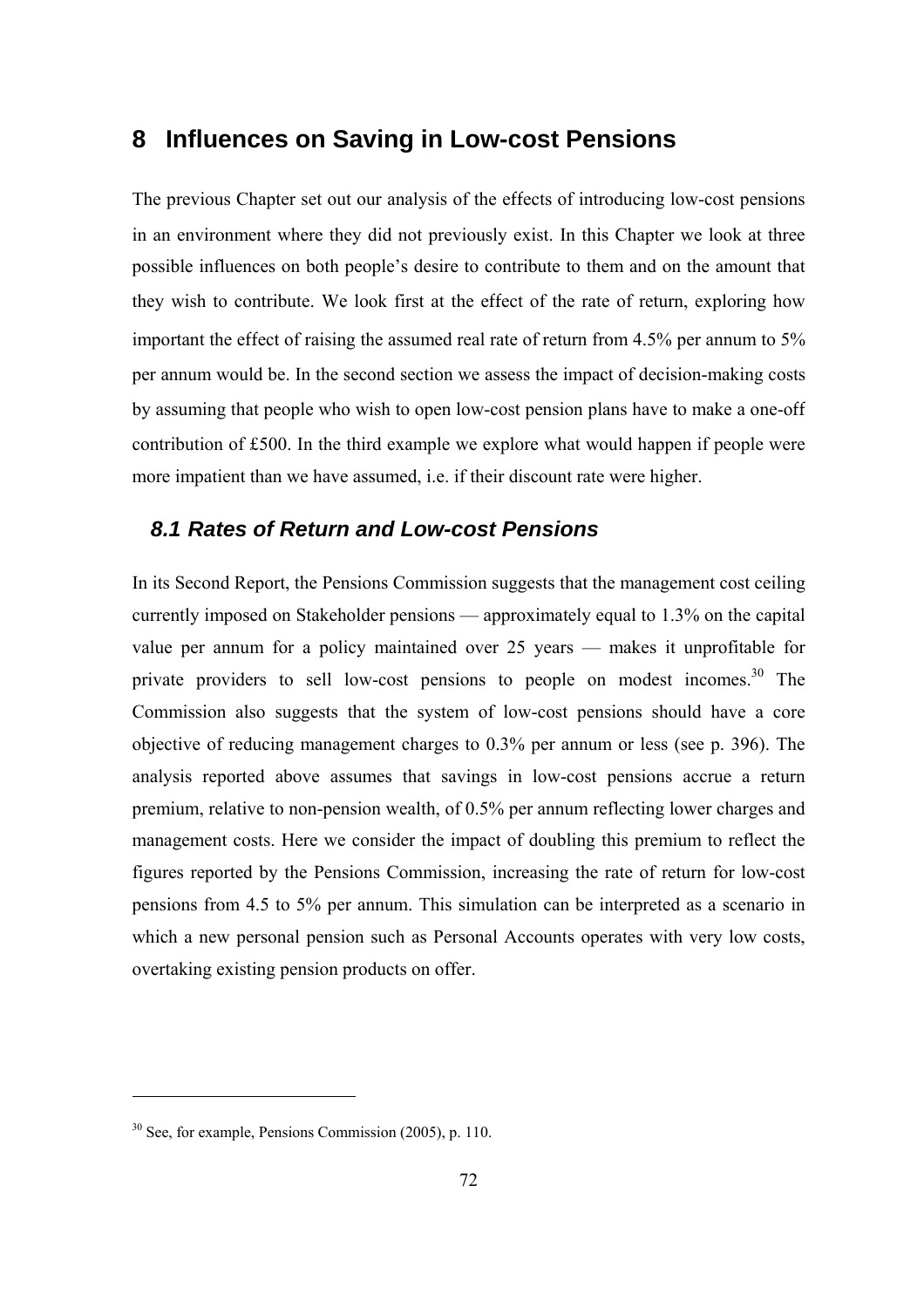We focus here upon how the improved rates of return to low-cost pensions affect three key statistics: rates of scheme participation; total accrued wealth prior to state pensionable age; and consumption over the life-course.





Panel A: bottom four income deciles



Panel B: full population by income quintile

Figure 8-1 reports the effects of increasing the rate of return to savings in low-cost pensions from 4.5% to 5% p.a. on participation rates in the scheme. The two panels of the figure indicate that the higher rates of return tend to encourage increased scheme participation, which is hardly surprising. A number of points are, however, of particular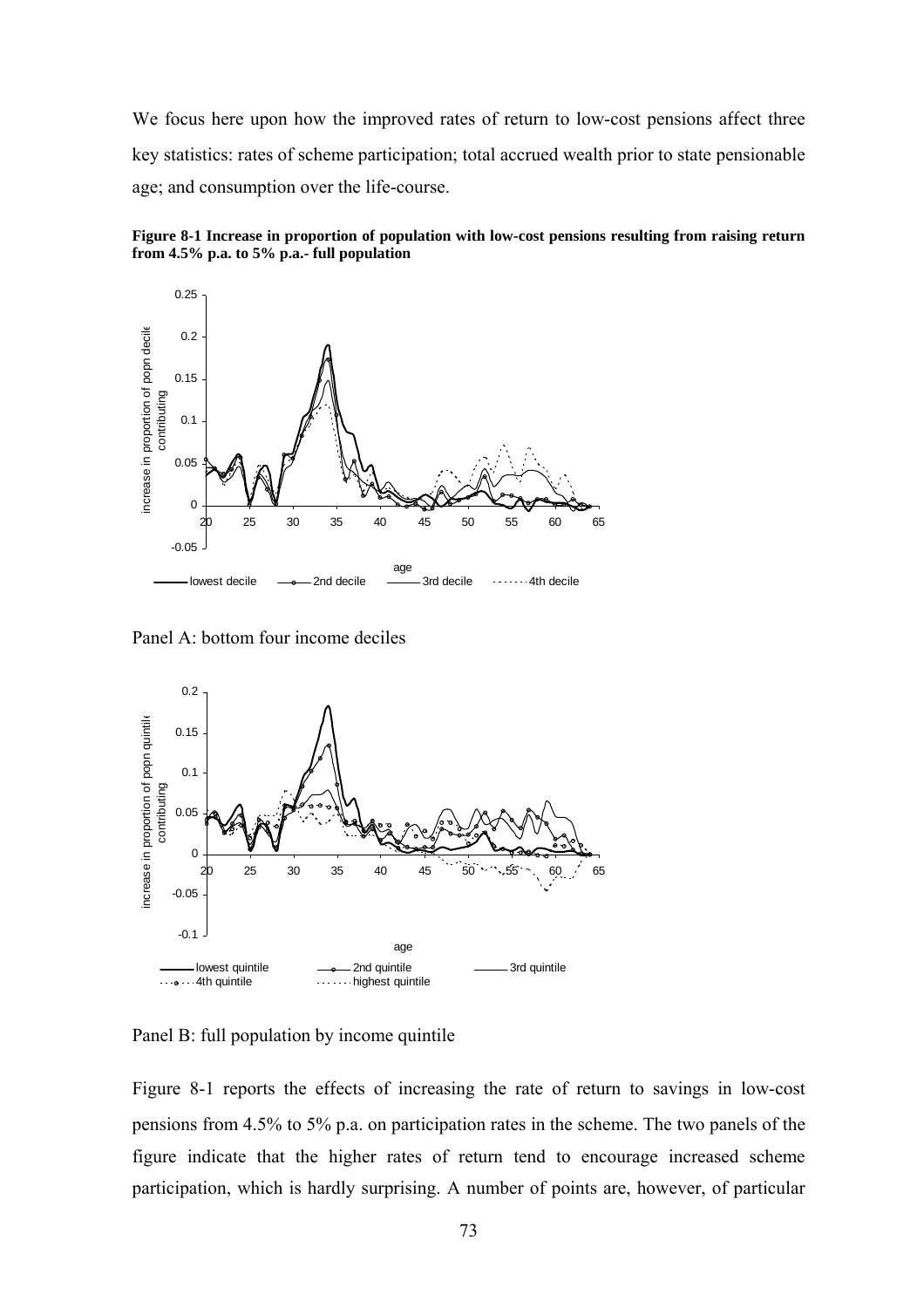note. First, the higher rates of return tend to have the most pronounced influence on the lowest income deciles early in the simulated lifetime. Participation among households in the two lowest income deciles during their thirties increases by between  $10 - 20\%$ . Secondly, although increased scheme participation is in general encouraged by higher rates of return, lower participation rates are observed by the top income decile toward the end of the working lifetime. This effect arises because in general the higher rates of return make households richer. This leads to a marked tendency by high income households, which benefit most from enhanced returns, to take some of the financial gain in the form of increased leisure and earlier retirement. This can be seen in the bottom panel of Figure 8-1, and the associated labour statistics reported in Figure 8-2.

**Figure 8-2 Increase in labour supply resulting from an increase in the return on low-cost pensions from 4.5% p.a. to 5% p.a. Full population** 

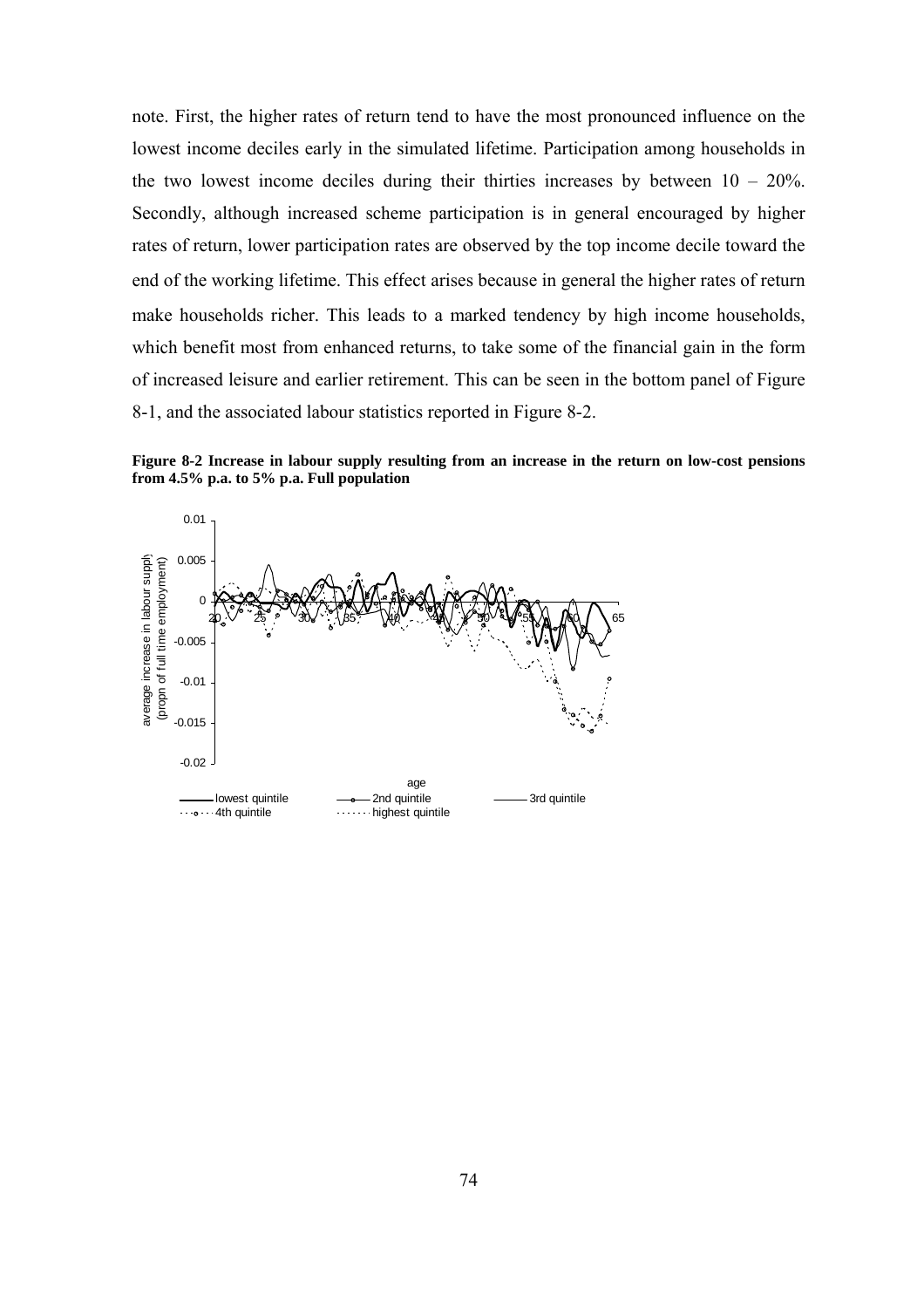**Figure 8-3 Increase in wealth holding resulting from an increase in the return on low-cost pensions from 4.5% p.a. to 5% p.a.- full population** 



Panel A: bottom four income deciles



Panel B: full population by income quintile

The two panels of Figure 8-3 indicate the extent to which the higher rate of return and rate of scheme participation reported above increase aggregate savings. Increases are observed for all of the income subgroups reported in the figure, with the rate of increase tending to fall away toward state pensionable age as reduced labour supply starts to bite.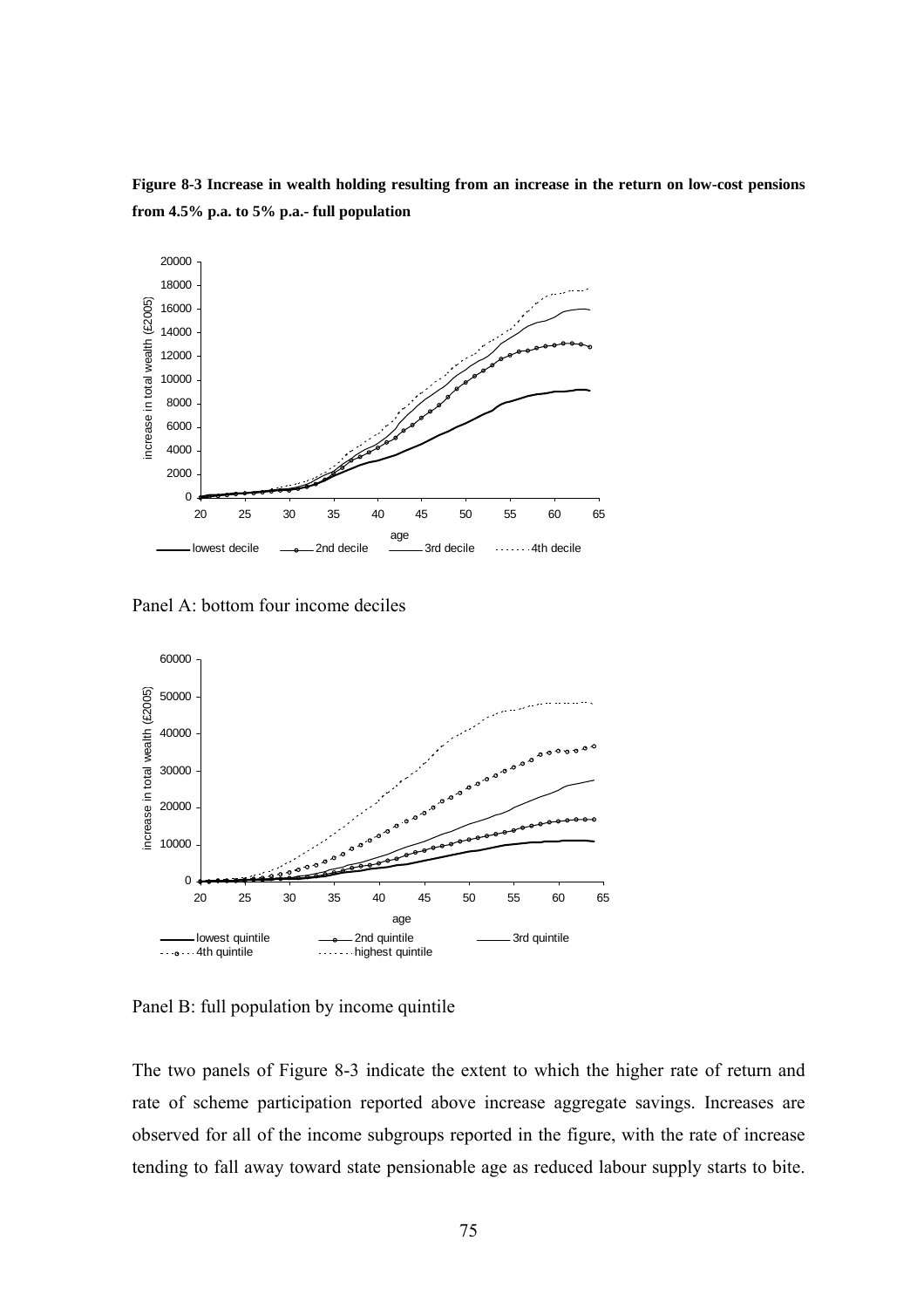Although Figure 8-3 indicates larger increases for higher income subgroups, the proportional effects of the interest rate increase on accrued wealth are largest for poor households; aggregate savings increase by 30% (roughly £10,000) at age 64 for the lowest income decile, and by just 4% for the highest income quintile. This is attributable to the increased contribution rates that are reported in Figure 8-1.

**Figure 8-4 Increase in consumption resulting from an increase in the return on low-cost pensions from 4.5% p.a. to 5% p.a. by age and life-time income- full population** 



Panel A: bottom four income deciles



Panel B: full population by income quintile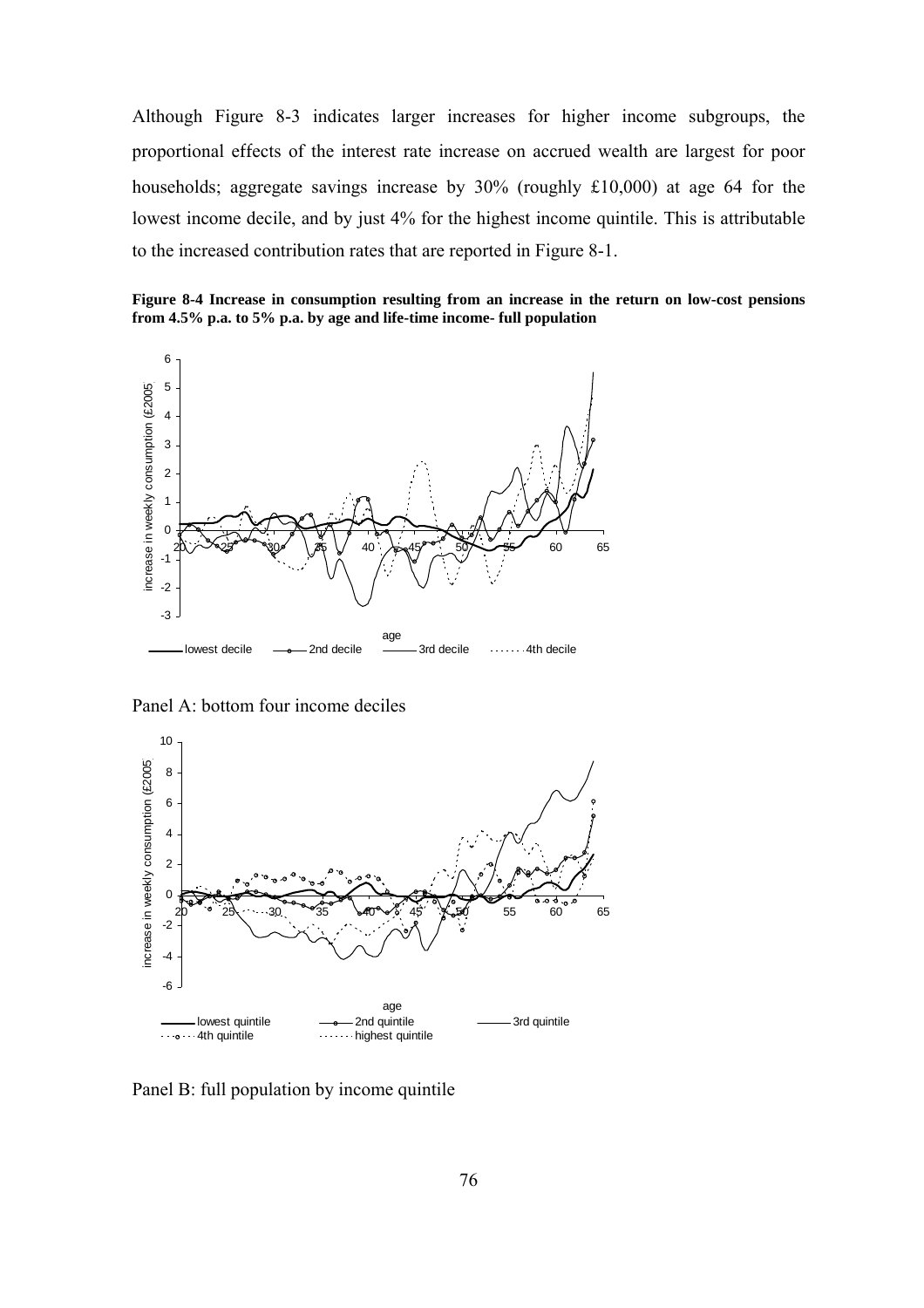Figure 8-4 reports statistics for the effects on consumption of increased pension returns. As in the case of labour supply, Figure 8-4 reveals that the most substantial effects on consumption occur just prior to retirement, as households seek to draw some of the financial advantage gained into the working lifetime. Earlier in working life there is an interplay of different effects so that no distinct pattern by income group emerges.

However, it is clear that the effect of the change in the rate of return does not have a large effect on consumption while people are of working age. In keeping with the life-cycle approach, consumption increases are mainly felt in later life, following earlier sacrifices.

Hence, the rate of return accruing to savings in low-cost pensions has an appreciable impact on the funds that are available at retirement. However, behaviour does not appear to be especially sensitive to the magnitude of interest rate variation that is likely to be attributable to the efficiency of the scheme's operation — particularly amongst households on modest incomes. It would clearly be of some interest to consider how much the interest rate variation would need to be before the behaviour of households in alternative income deciles is substantially altered.

## *8.2 Transaction Costs and Low-cost Pensions*

The simulations discussed in the preceding sections are based upon the assumption that people both understand their economic environment, and are capable of performing the complex calculations that are necessary to determine which actions are best for them, given their environment. Put another way, there are no decision making costs information gathering and processing are both free and instantaneous. It is of note, however, that both the Pensions Commission and the 2006 DWP White Paper, *Personal Accounts: a new way to save*, explicitly refer to behavioural inertia (decision making costs) in justifying automatic enrolment into Personal Accounts or a similar work-place scheme.

In relation to the issue of inertia, it is perhaps surprising that decision making costs are rarely included in analytical contexts like the one considered here, despite the influence that such costs are likely to have on savings behaviour in practice.<sup>31</sup> One possible

 $\overline{a}$ 

<sup>&</sup>lt;sup>31</sup> There are, of course, exceptions. See, for example, Stigler (1961) and Sargent (1993).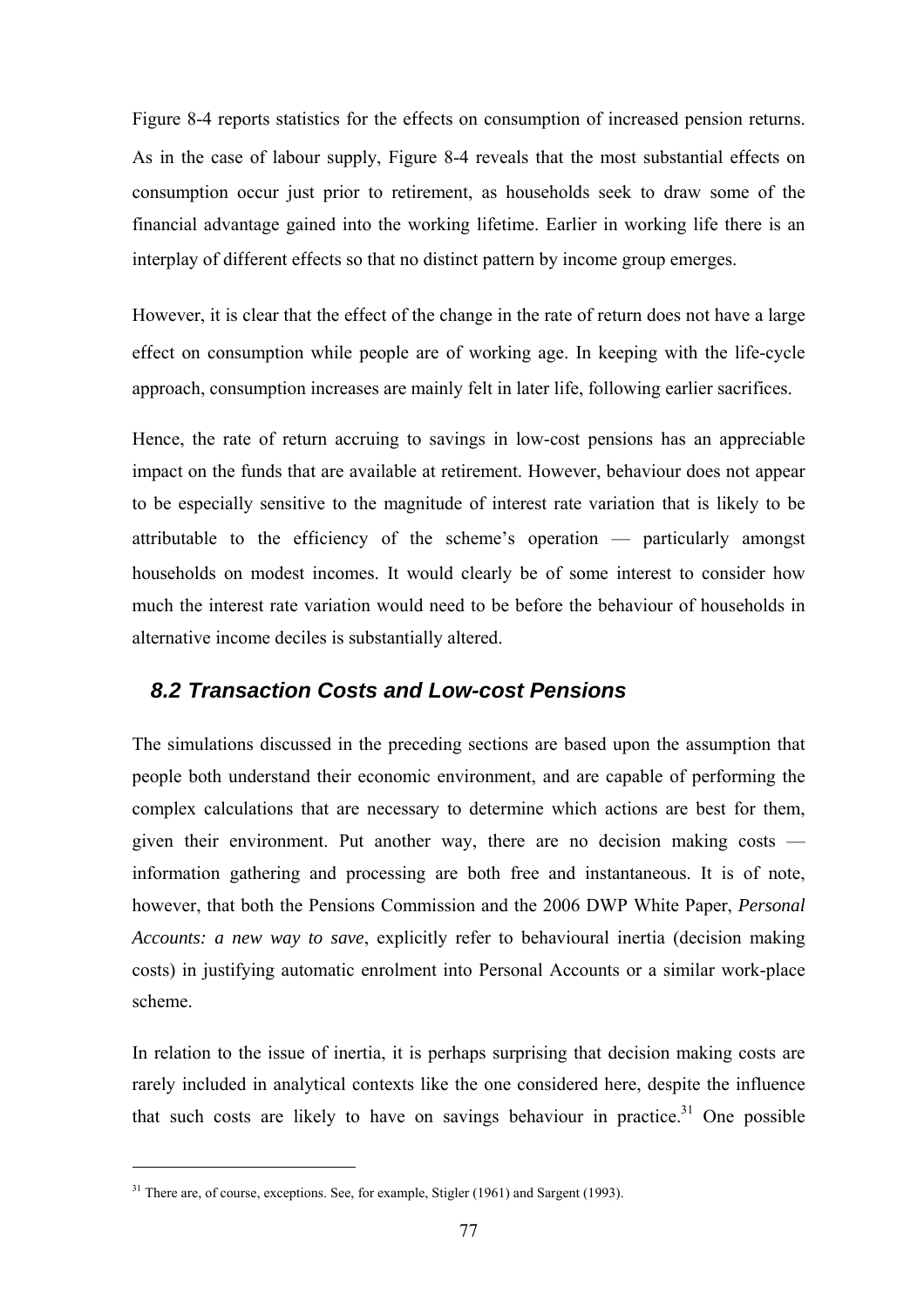explanation for the omission is the "infinite regression problem": in order to determine whether to incur the costs involved in making some decision, it is necessary to compare those costs against the anticipated benefits of making the decision, and those benefits can only be understood if the computations necessary in making the decision are undertaken.<sup>32</sup> However, in order to provide a practical indication of the effects of decision-making costs we short-cut these very real problems by exploring the effects of imposing a fixed £500 charge (measured in 2005 money but rising over time in line with wages) upon making the first contribution to a low-cost pension. This charge can be viewed as a cost of inertia or information gathering associated with saving in a pension. As one of the main rationales for the auto-enrolment feature of Personal Accounts (under the Pensions Act 2008) is the idea that the policy will help reduce inertia and decisionmaking costs for savers, the simulation presented here (which looks at the effect of removing this charge) can be very loosely interpreted as one of auto-enrolment of a lowcost pension scheme. This may not indicate the effects of decision-making costs fully satisfactorily, but it does indicate what might happen if potential participants face very real burdens in coming to decisions and these burdens can be reduced to an illustrative monetary value. A more general consideration of decision making costs is beyond the scope of the model considered here.<sup>33</sup>

When comparing the results from the simulation with transactions costs to results from the simulation with auto-enrolment (no transactions costs) we find that the effects of autoenrolment are substantial. Among all income and age groups, participation increases. However, the biggest increases are seen among those aged 35-50 years. Among relatively low income groups, participation increases by around 25%-45%. The remaining effects follow the usual pattern. The higher saving in pensions induced by the policy generates higher lifetime wealth and consumption, most of which is enjoyed in later life. Wealth increases among households in the lowest income quintile on average around £5,000-£10,000 at age 60.

 $\overline{a}$ 

 $32$  See, for example, Gigerenzer & Selten (2002), p. 5.

 $33$  The model does, however, also permit the user to consider the effects of imposing a variable cost on decisions to contribute at a rate different from an exogenously specified 'default rate'.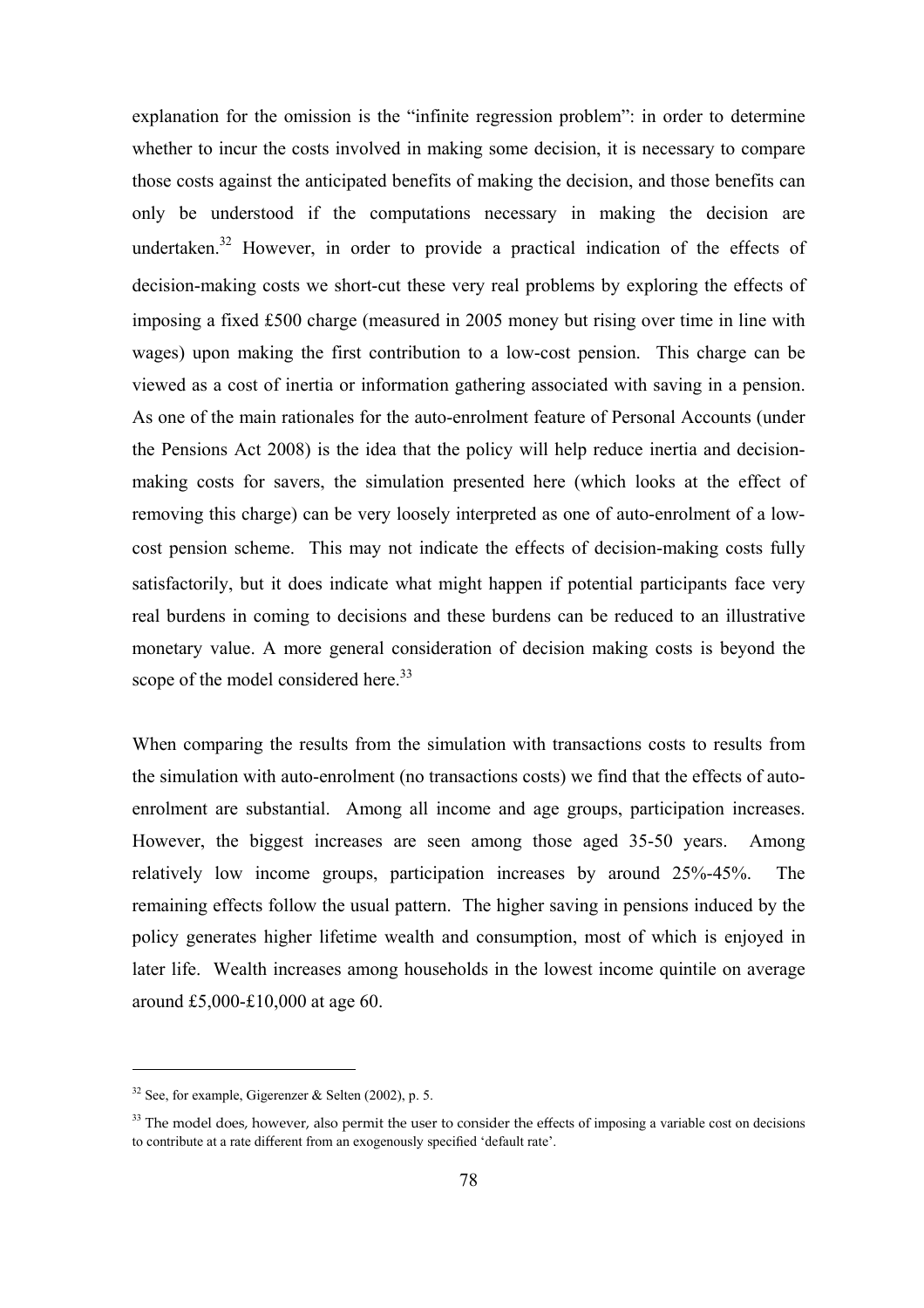The current discussion considers the effects of the penalty, of introducing transactions costs, on (i) contribution rates, (ii) accrued wealth, and (iii) consumption over the life course. Statistics relating to these three are reported in Figure 8-5 to Figure 8-7. The results are presented as the effects of removing the transactions costs, which appear on the base case for this section.

**Figure 8-5 Rise in participation rates in low-cost pensions on omitting a £500 one-off opening fee by age and life-time income- full population. Negative numbers indicate fall in participation.** 



Panel A: bottom four income deciles



Panel B: full population by income quintile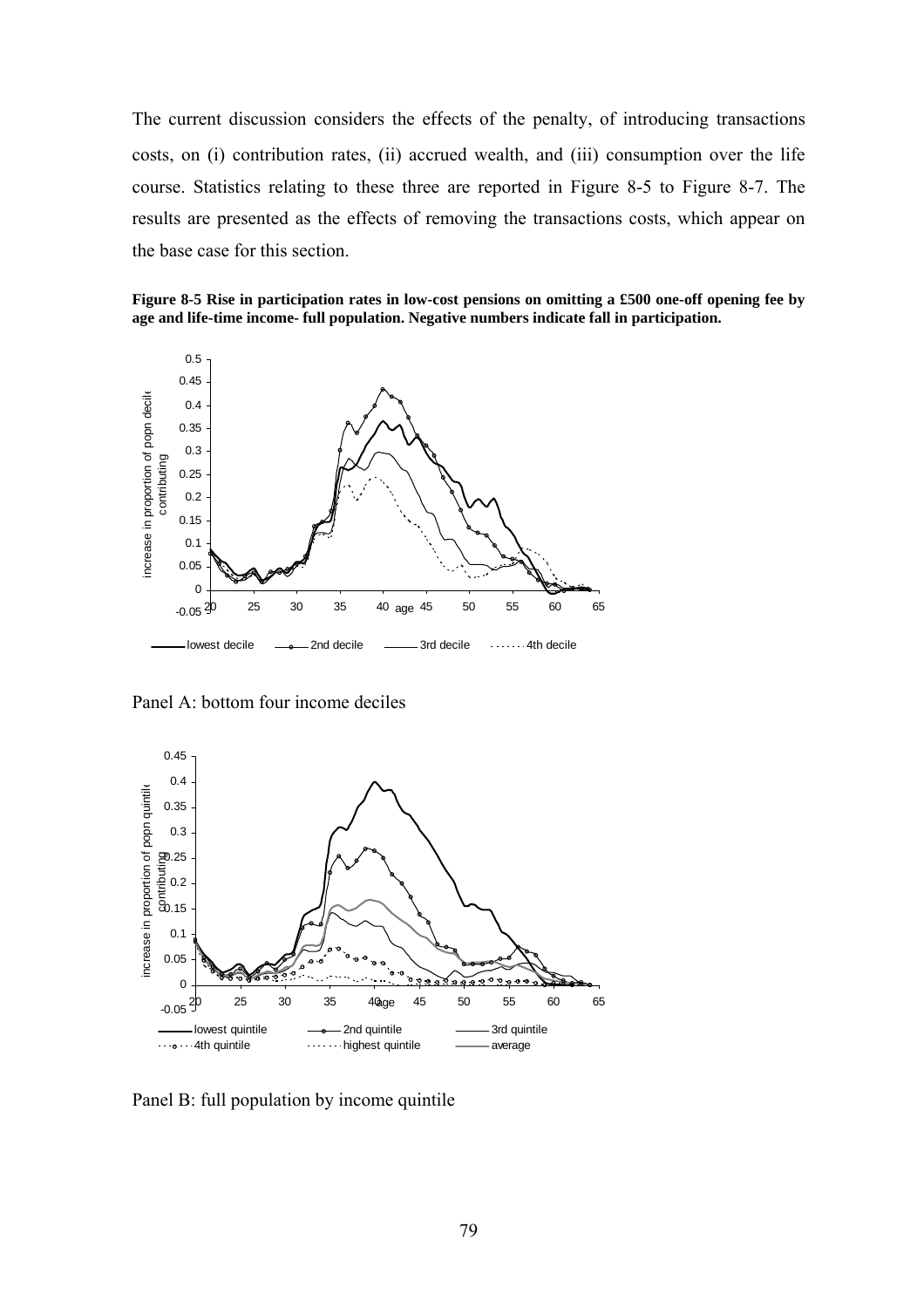



Panel A: bottom four income deciles



Panel B: full population by income quintile

These show the increase in the variables presented in the absence of transactions costs relative to their presence and therefore do not show participation, wealth or consumption over and above that already identified earlier.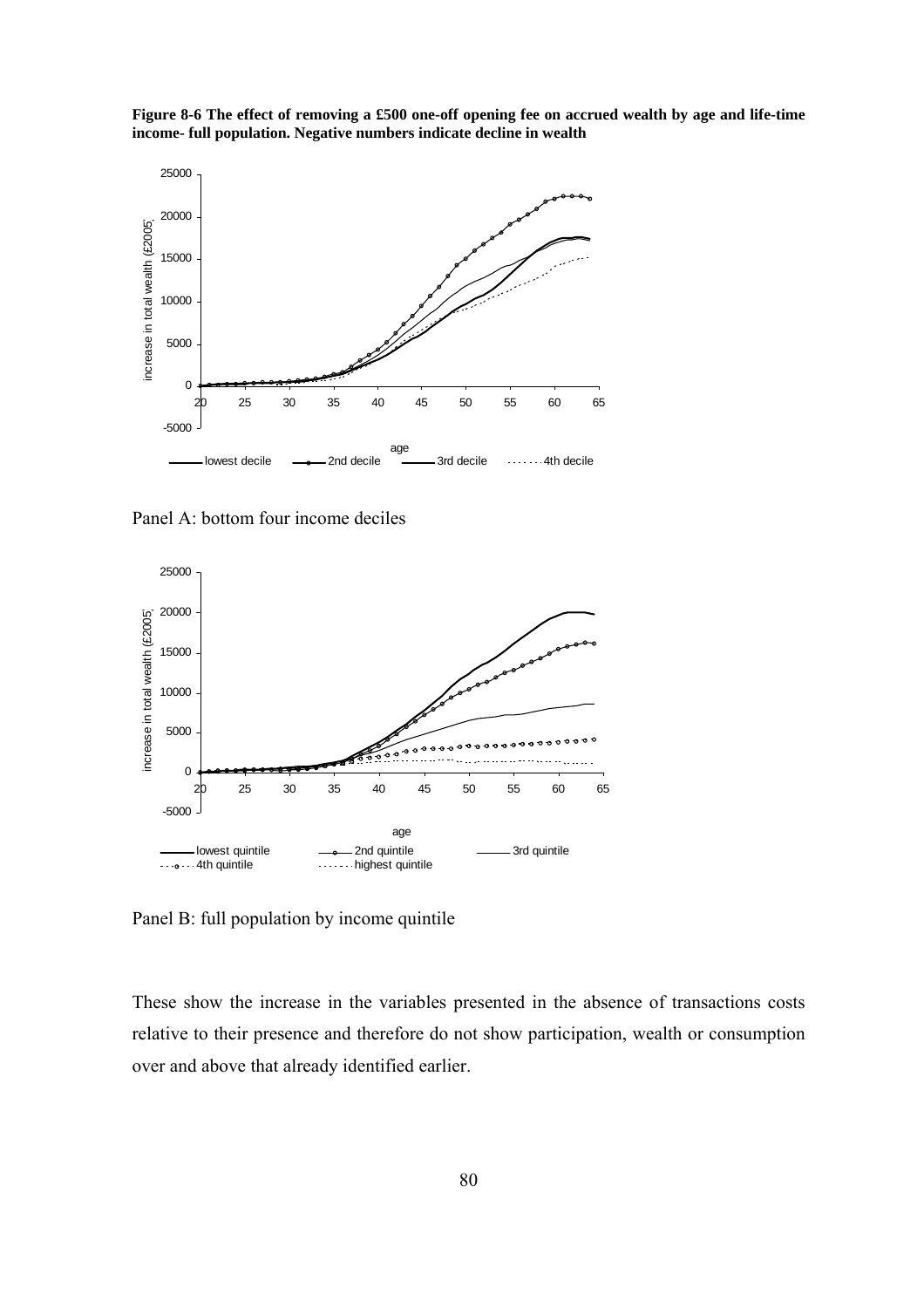The single most striking impression made by these three figures is the substantial impact that the assumed transaction cost has on households in the lowest income deciles. Rates of participation in low-cost pensions are decimated amongst households with the lowest incomes, which results in a fall in total wealth about retirement that is more than fifty times the value assumed for the fixed cost incurred when choosing to participate. Although affected households are able to finance higher consumption during the working lifetime, the reduced wealth produces a sharp fall in consumption during retirement. Higher income households, by contrast, are virtually unaffected by the transaction cost considered. The implications of these results are therefore that policies to minimise enrolment costs can have important influences on the participation of low-income people in low-cost pensions and then on their subsequent consumption possibilities. Similar conclusions can probably be drawn about the effects of policies to offset possible inertia.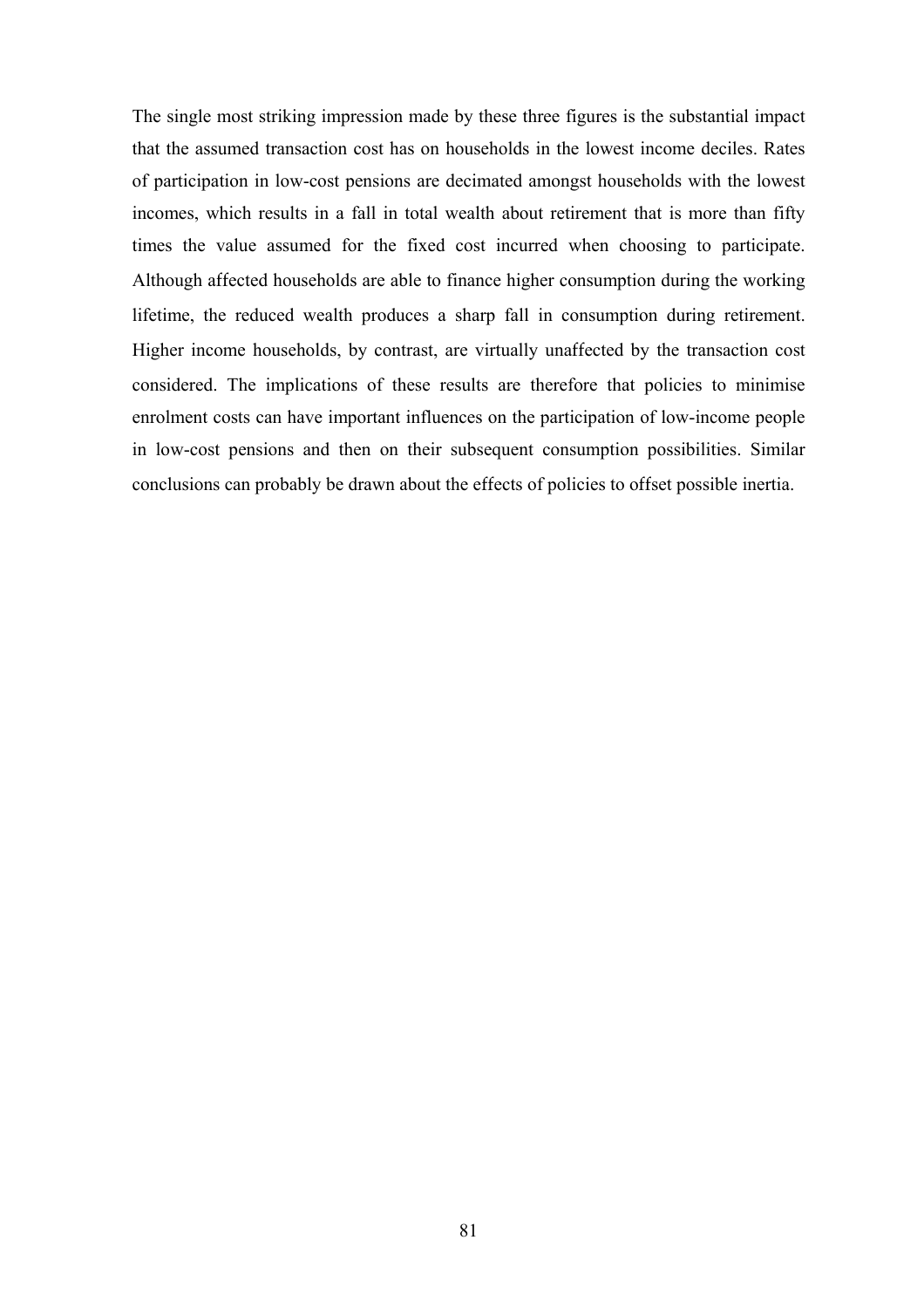



Panel A: bottom four income deciles



Panel B: full population by income quintile

## *8.3 Impatience and Low-cost Pensions*

Throughout the analyses that are reported above, preferences are time consistent, in the sense that an individual is assumed to make their decisions today safe in the knowledge that they will make decisions in the future that they would approve of today. This analytical framework rules out the possibility of myopic behaviour to which the Pensions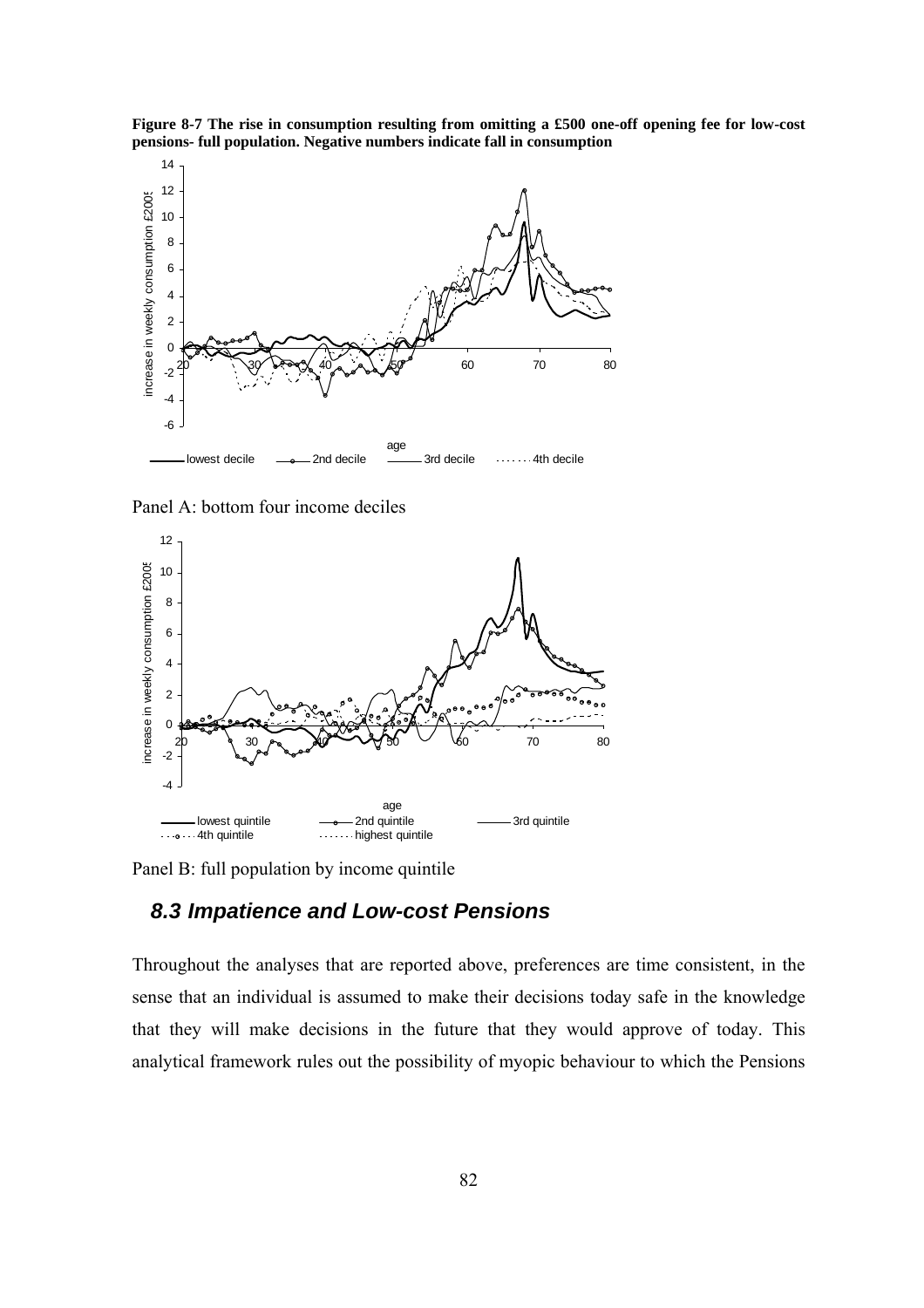Commission also referred when it outlined the reasons why a system of low-cost pensions and automatic enrolment was needed.<sup>34</sup>

In relation to behavioural myopia, a growing research effort has explored the implications of adopting a time-inconsistent preference structure. Much of this work is based upon the assumption of quasi-hyperbolic discounting, following Laibson  $(1997)^{35}$  Modelling quasi-hyperbolic discounting is beyond the scope of the current work. However, as the model is able to handle different user-defined discount rates, we conduct a sensitivity analysis to illustrate the effects of differing time-preference rates, increasing the discount rate from 2.5% per annum, to 4% per annum.<sup>36</sup>

Figure 8-8 to Figure 8-10 report statistics relating, respectively, to participation rates, accrued wealth, and consumption. The careful reader may note a passing resemblance in mirror-image between the profiles reported here, and those reported in respect of higher rates of investment return to low-cost pensions. This observation arises because the two issues — investment returns and rate of time discounting — are intimately related in the behavioural model upon which the simulations are based.

Increased impatience implies that households are biased towards current consumption and are less inclined to delay consumption today, in return for increased consumption tomorrow. In this respect the statistics reported in Figure 8-8 to Figure 8-10 are hardly surprising. What is of interest with regard to the statistics reported here is the scale of the effects consequent on a 1.5% p.a. increase in the assumed discount rate. As one would expect, the more impatient households become in the model, the less likely they are generally to save and in particular to lock away money in a pension. The biggest effect from this can be seen in the decisions of the households in the lowest two income quintiles, who reduce their participation in pensions in between ages 30-40 by around 30%. Levels of household wealth and consumption also predictably fall over the lifecycle, due to the fall in savings. This provides a useful lesson for saving policy

 $\overline{a}$ 

<sup>&</sup>lt;sup>34</sup> See, for example, Pensions Commission (2004), pp. 208-209. It is interesting to note that myopia is not also discussed in the 2006 DWP White Paper Personal Accounts: a new way to save, see p. 50.

<sup>&</sup>lt;sup>35</sup> On recent advances in this field, see, for example, Laibson, Repetto & Tobacman (2007) and Fang & Silverman (2007).

<sup>&</sup>lt;sup>36</sup> As a trailer for future work, we hope to include quasi-hyperbolic in the model, sometime in the near future.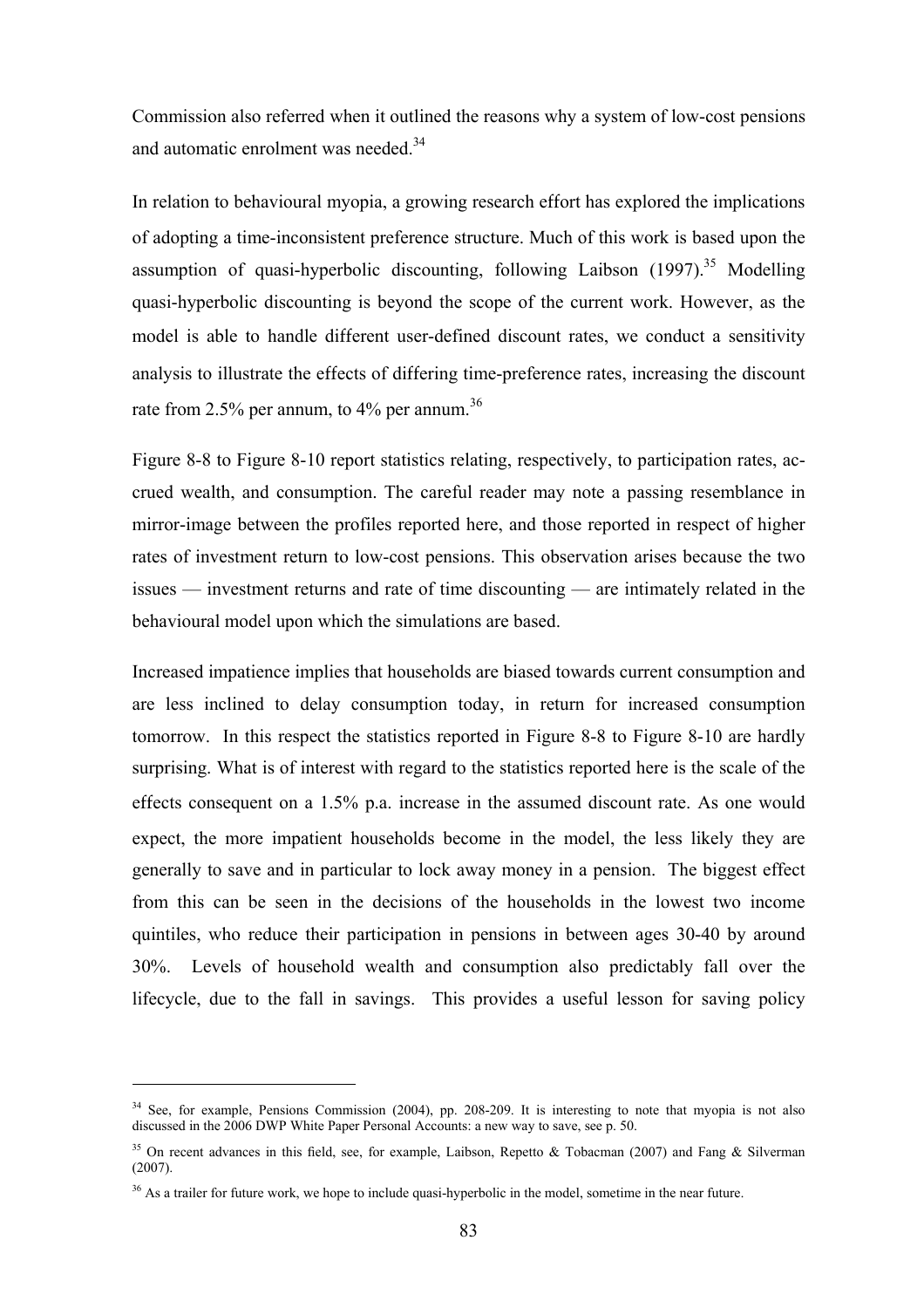development, as it suggests that solutions based on reducing household myopia could help boost long-term saving.

Figure 8-8 indicates that the increased impatience considered here has a pronounced impact on contribution rates, particularly among lower income households that have the weakest a priori saving incentives. At its peak around age 35, the increase considered for the discount rate reduces participation by over 30% among households in the lowest two income deciles. It is interesting to note that these effects are comparable in magnitude to those generated due to the transaction costs that are reported in the preceding section, particularly in the case of the second lowest income decile. This is also approximately twice the peak effect on participation rates among households in the top income quintile.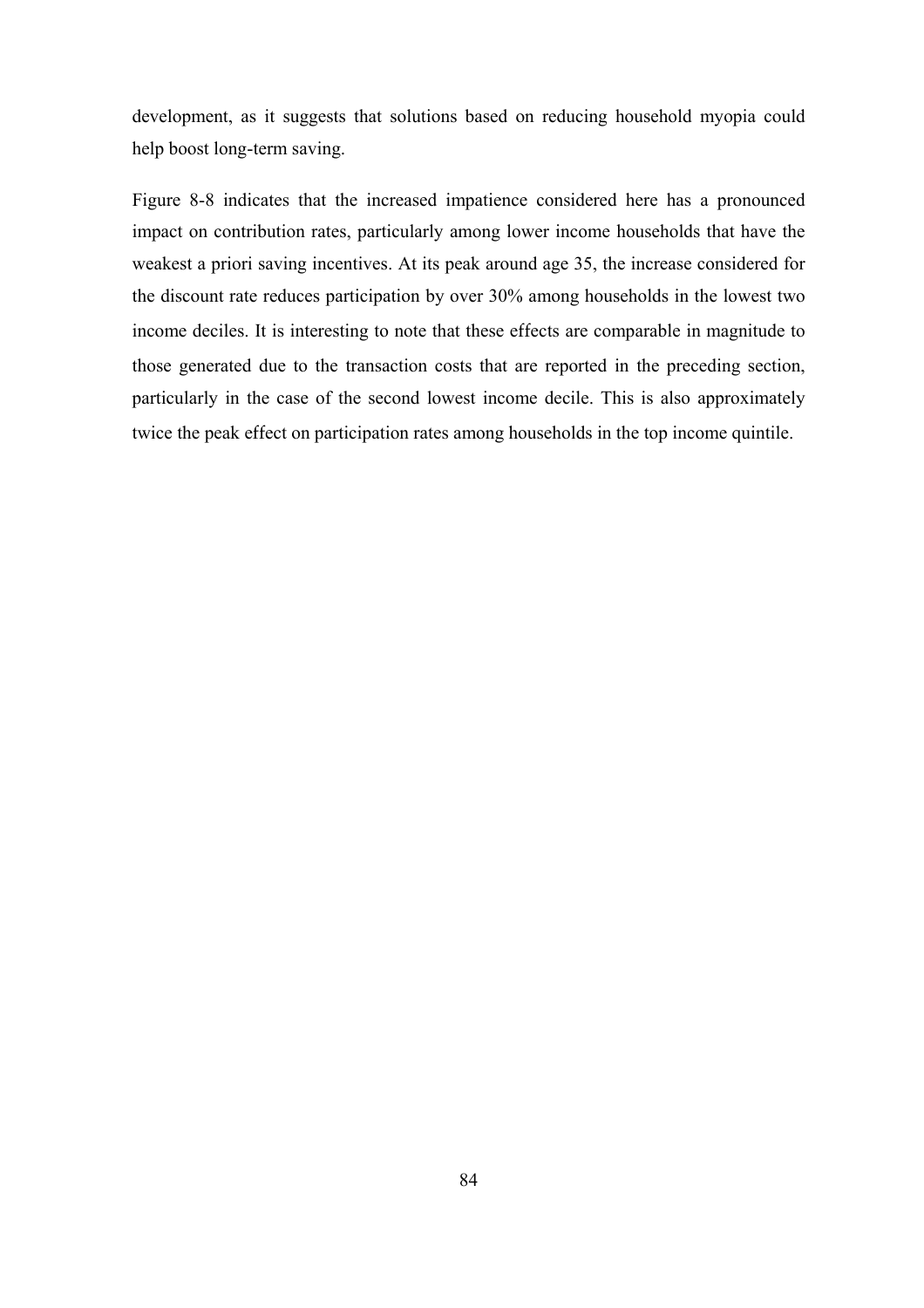**Figure 8-8 The effect of a discount rate of 4% p.a. rather than 2.5% p.a. on participation rates in lowcost pensions by age and life-time income- total population. Negative entries indicate declining participation.** 



Panel A: bottom four income deciles



Panel B: full population by income quintile

Comparing Figure 8-9 and Figure 8-3 indicates that the 1.5% increase considered here for the discount rate reduces wealth accumulation of low-income households by approximately twice the absolute size of the increases reported in response to a 0.5% rise in the rate of return to savings in low-cost pensions. For high-income households the effect is larger still, at over three times.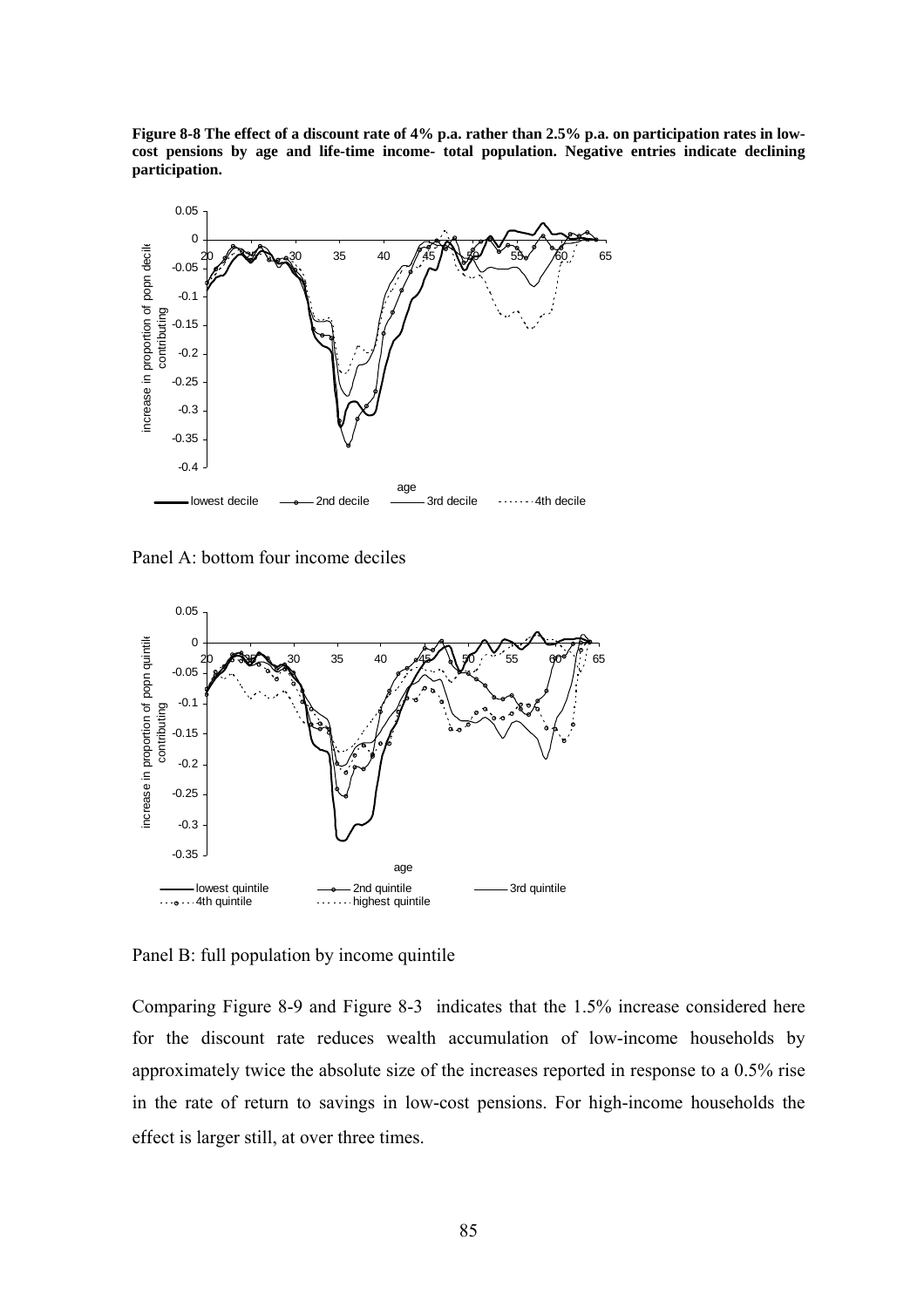The effects of reduced incentives to save on household consumption are reported in Figure 8-10. This figure reveals that households in the lowest four income deciles tend to reduce their consumption throughout the simulated lifetime when the value they place on the future declines. This is primarily because an increased preference for immediate consumption weakens labour market participation, resulting in lower lifetime disposable income. This impact on labour supply is less acute for households higher up the income distribution. Households in the top two income quintiles are consequently observed in Panel B of the figure to increase their consumption substantially between ages 20 and 40, rather than to take increased leisure.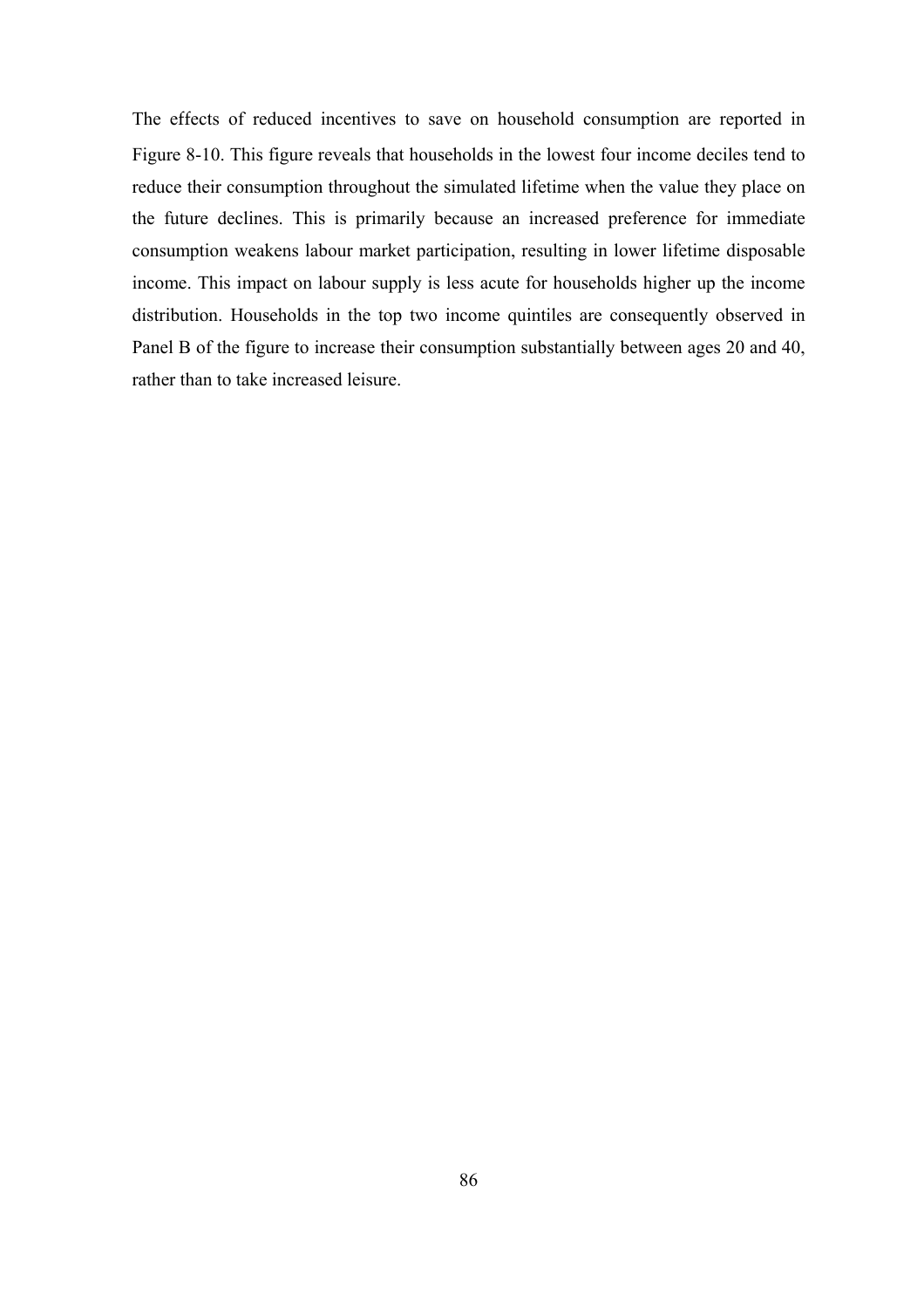



Panel A: bottom four income deciles



Panel B: full population by income quintile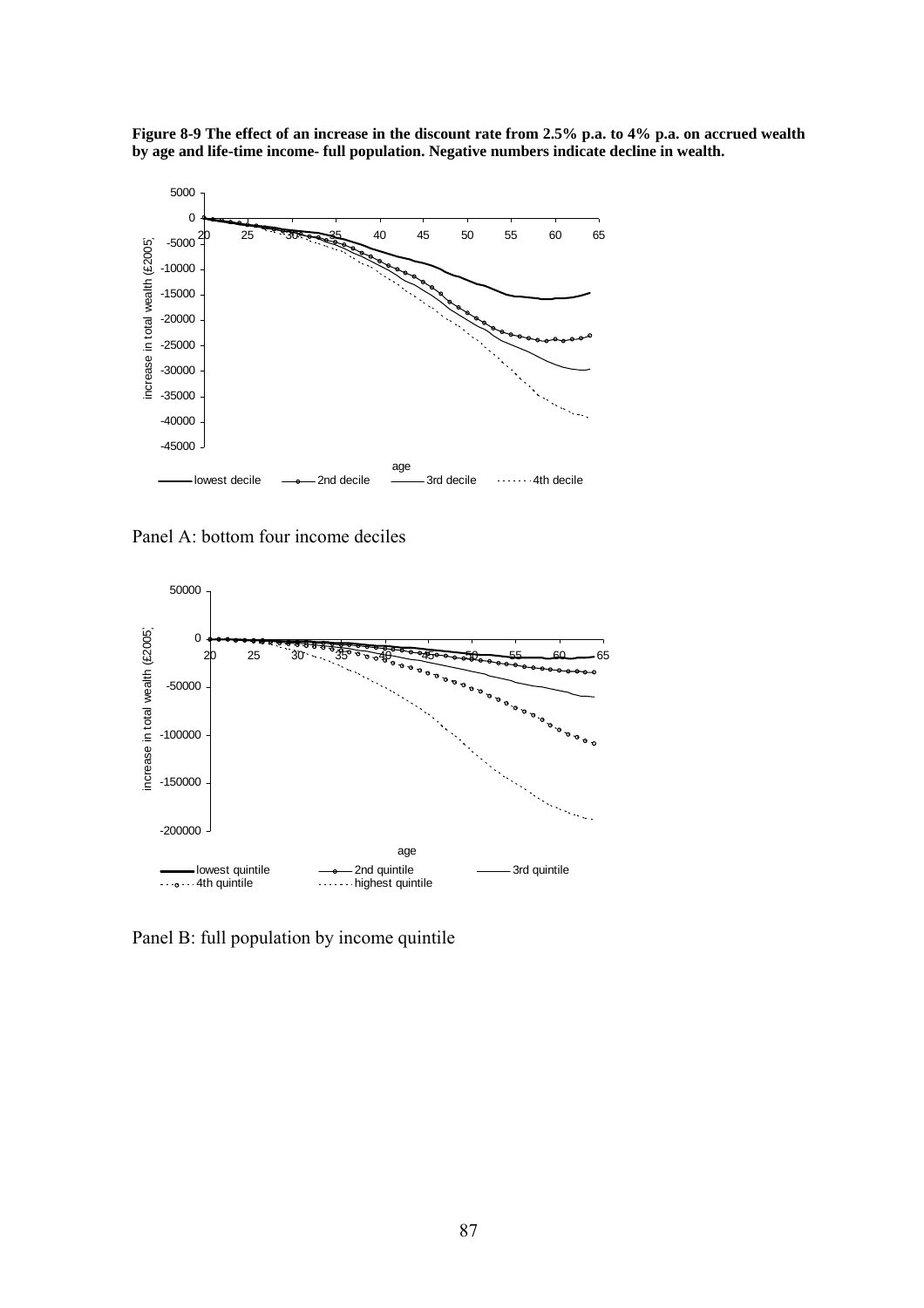**Figure 8-10 The increase in consumption resulting from an increase in the discount rate from 2.5% to 4% by age and life-time income- full population.** 



Panel A: bottom four income deciles



Panel B: full population by income quintile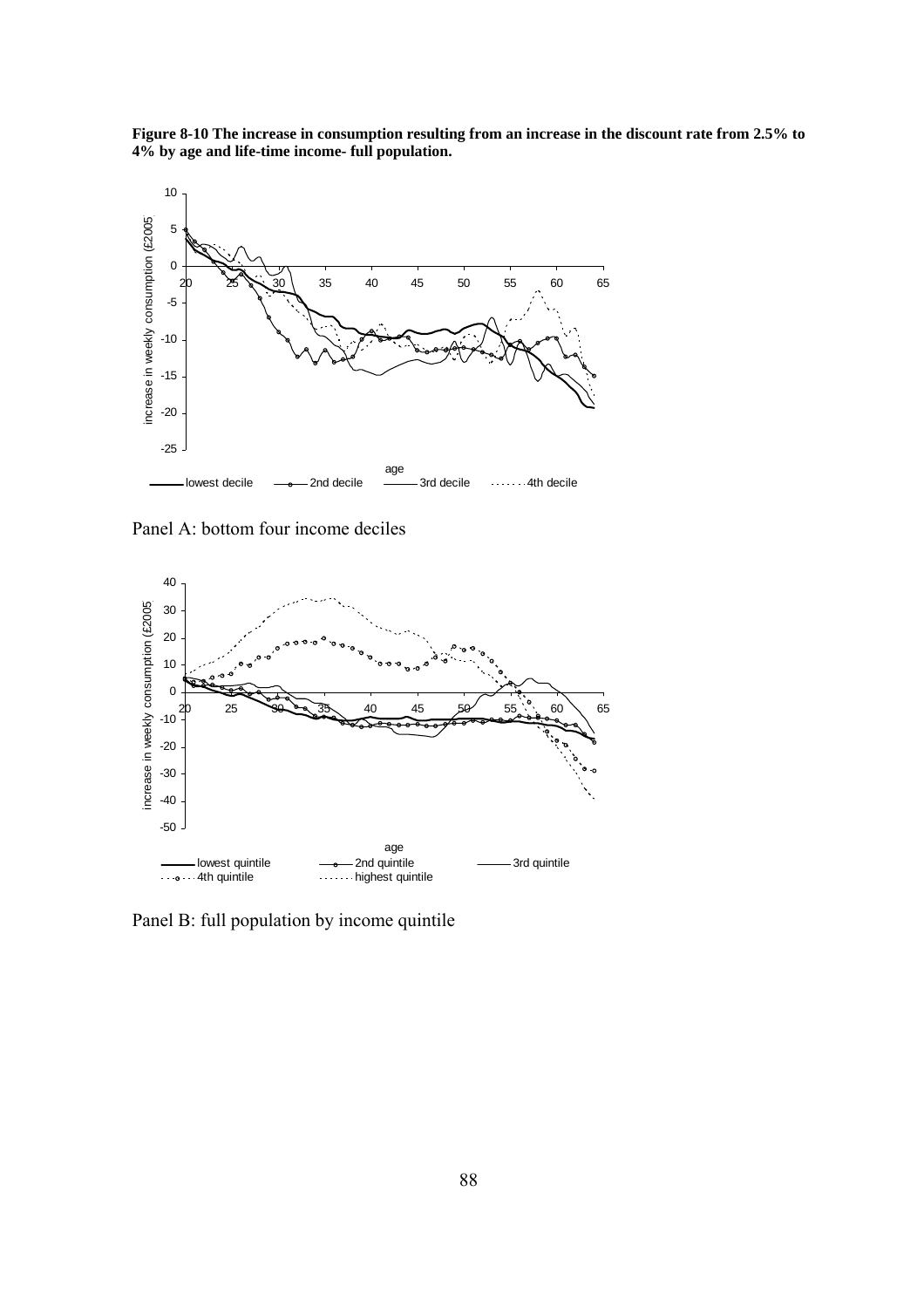# **9 Changes to Income Tax Rates**

The 2007 Budget announced a range of changes to personal income taxation and National Insurance contributions. Among them, two significant changes were the removal of the lower rate 10% income tax band, and a reduction in the basic rate of tax from 22% to 20%. Changes were also made to tax and NICs thresholds, however for simplicity we have not included these aspects of the Budget in the following simulation. The simulation cannot therefore be taken to represent the later package of reforms in full, but merely provides a demonstration of how changes in marginal tax rates impact in the model.

The changes to income tax rates imply a revised income tax system consisting of three marginal rates: 0% up to an individual's "Personal Allowance", 20% between the Personal Allowance and the higher tax rate threshold, and 40% thereafter. This Chapter shows how the National Institute Tax and Benefit Model can be used to explore the effects of these changes to the tax system. Our analysis focuses on what happens to households ranked in terms of their life-time incomes. The use of life-time income is more satisfactory than the use of actual income in any year because households can have low incomes in one year and high incomes in another year. Life-time income allows us to identify the people who are, on average, worse off or better off over their lives.

The change in household incomes is broadly consistent with the government's own published analysis of the Budget 2008 package produced at the time of the announcement. A relatively small number of households who previously paid income tax at the 10p marginal rate are worse off over a small band of income, whilst most basic rate taxpayers gain from the tax change. The simulation also shows higher rate taxpayers gaining from the tax change, although in actual fact these gains were largely offset by changes announced to National Insurance contributions at the Budget 2008.

The Chapter begins by describing the influence of the policy change in further detail, before presenting associated simulated behavioural responses.

#### *9.1 Income Tax Changes and Tax/Benefit Schedules*

The change in tax rates explored has a very similar impact on the tax and benefit schedules of all household demographic types. Examples for working aged couples and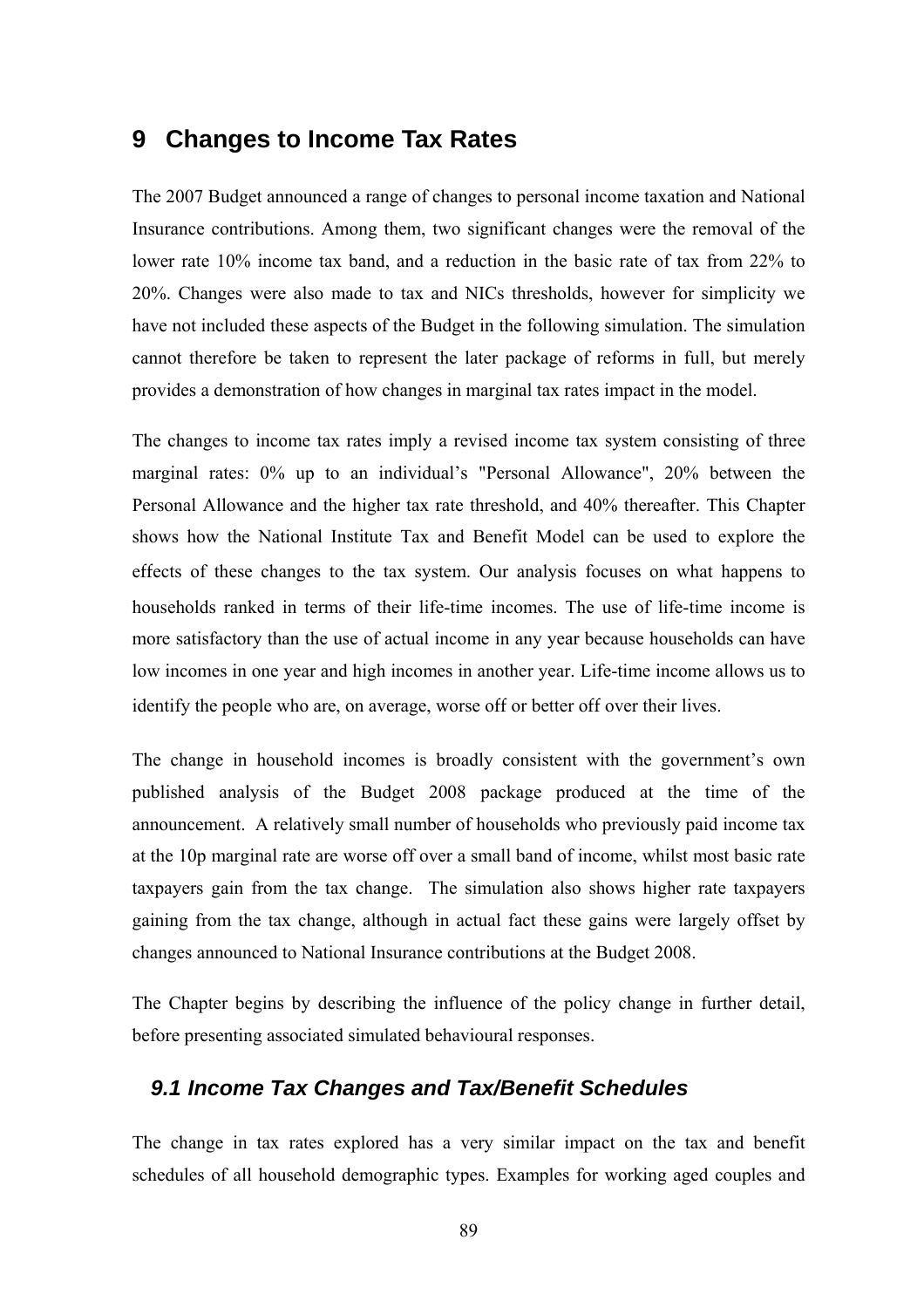retired households are reported in Figure 9-1. The tax change has no effect on household disposable income before the Personal Allowance threshold, at which the lower rate of income tax was payable prior to the policy reform. This point is denoted A in the two panels of Figure 9-1, where reference is made to singles in the lower panel of the figure. Between the Personal Allowance and the threshold at which the basic rate of tax was payable prior to the reform (B in the figure), the tax burden increases steadily under the revised system. This reflects the effect of increasing the associated rate of income tax from 10% to 20%. The extent of the increase is influenced by the incidence of welfare benefits, which take into consideration household demographics.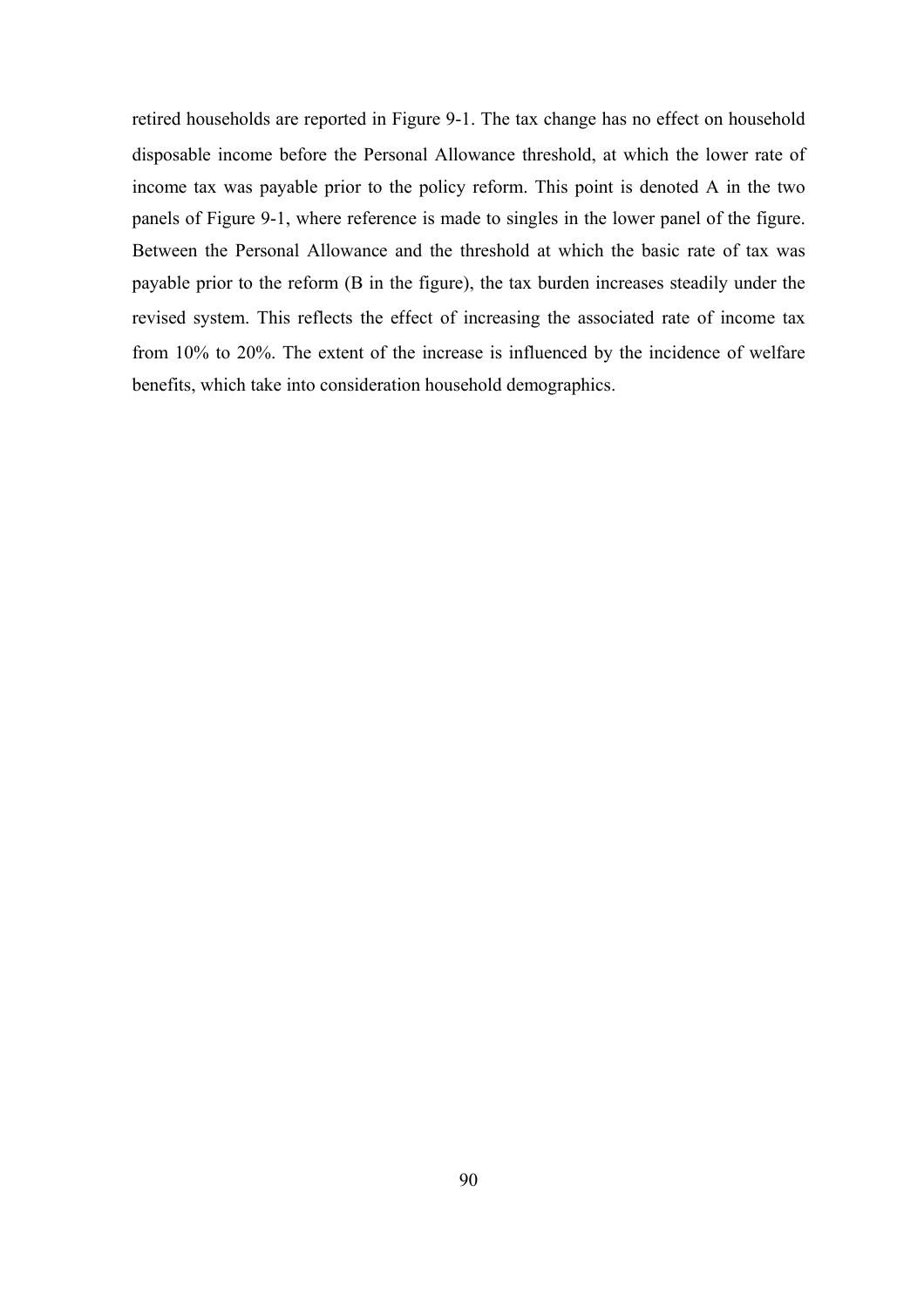

**Figure 9-1 Impact of Policy Change on Tax and Benefit Schedules by Household Type** 

Panel A: working age couples



Panel B: households over pension age

As household private income exceeds the basic tax threshold (B), the tax burden imposed by the reformed system tends to fall, relative to the system prior to the reform, until the threshold at which the higher rate of income tax is payable(denoted D in the figure). This reflects the effect of reducing the basic rate of tax from 22% to 20%. There are some "wobbles" at intermediate levels of private income (between B and  $D - e.g. C$ ), which are principally attributable to the effects of housing benefits.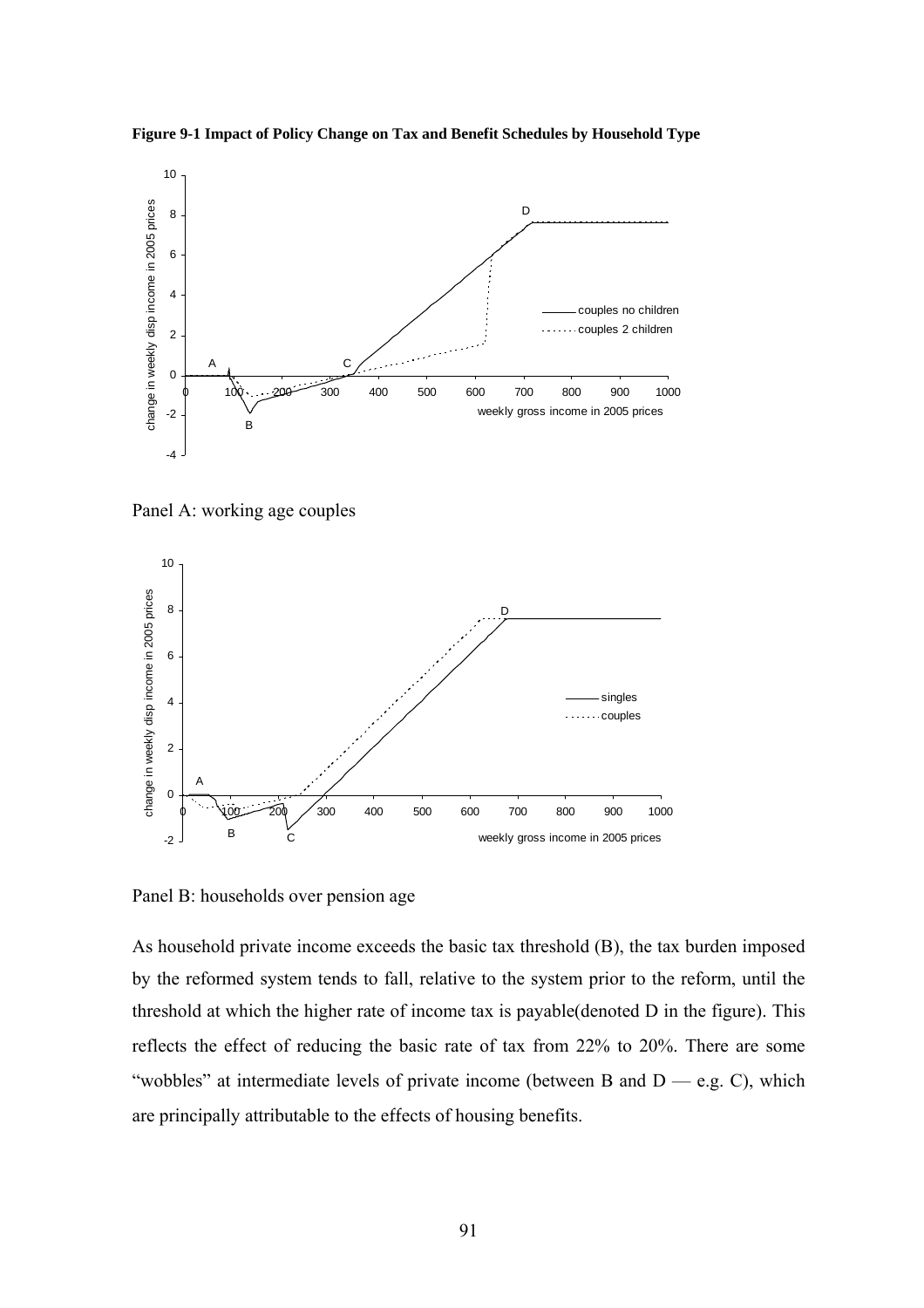Regarding the figure as a whole, it can be seen that the largest losses incurred by households on low incomes tend to be approximately one quarter the value of the gains enjoyed by higher income households. Furthermore, financial losses as a result of the policy change are limited to a small band of private income, relative to the range of private incomes over which individuals gain. The break-even point of private income is between £200 and £300 per week. In this regard, it is of note that the (geometric) mean income of all employed households during the working lifetime is £575 per week in the simulations, and median income during the simulated retired lifetime is £150 per week.

#### *9.2 Effects on Behaviour*

#### **9.2.1 Consumption**

**Figure 9-2 The increase in consumption resulting from the abolition of the low rate of income tax and setting the standard rate to 20p by age and life-time income quintile** 



Figure 9-2 reports the effects of the tax change on average consumption, by age and lifetime income quintile. The statistics reported in the figure quantify the practical implications of the policy change described above for households of different financial circumstances. The poorest households — those in the bottom lifetime income quintile consume less throughout the simulated lifetime, in response to the higher taxes that are payable due to removal of the lower rate of income tax. In response to these changes in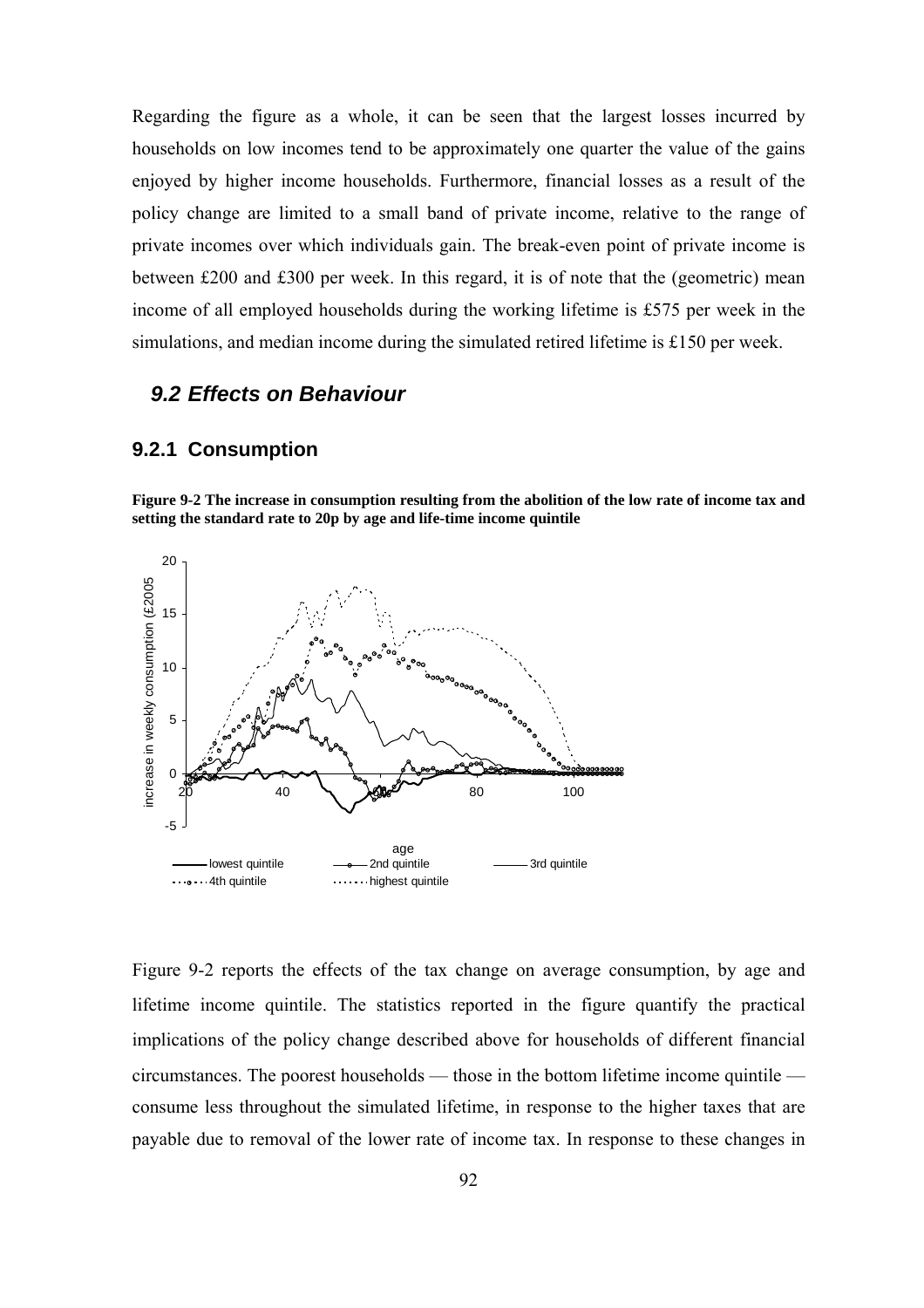income, households in the bottom quintile tend to reduce consumption by around 1%-3% over their lifetime.

Households on higher incomes, in contrast, benefit from an increase in weekly consumption (£2005) and a coincident reduction in the basic rate of tax. At the peak during ages 40-50, households in the top quintile increase consumption by around 10%- 15%. Indeed, it is of note that the consumption gains enjoyed by higher income households are much larger than the consumption losses suffered by households in the lowest income quintile, a result that relates closely to the altered tax schedules that are described above.

#### **9.2.2 Labour Supply**

Figure 9-3 reports the impact of the tax change on labour supply. The effect of the change in the basic rate, leads to slightly higher labour market participation between ages 30-50 years. This is offset by early retirement effects which show up as a reduction in post-retirement labour market participation.As the change in marginal tax rates is small, the simulated statistics considered for analysis exhibited significant variation, indicative of a marginal behavioural response. Despite the temporal sensitivity of the simulated results obtained, the five point moving averages by age reported in the figure reflect some interesting incentive effects.



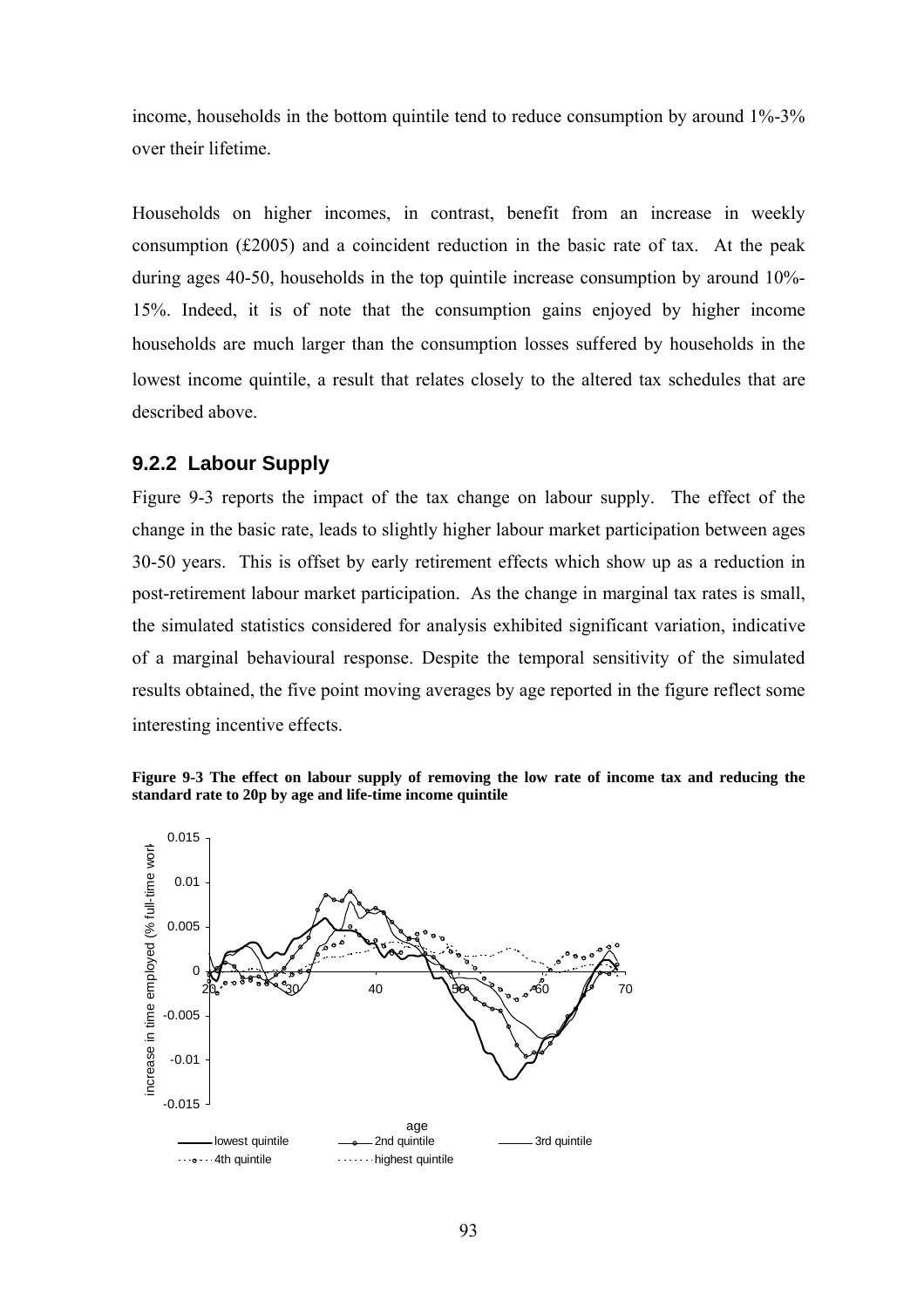The statistics reported in Figure 9-3 indicate that the tax changes tend to encourage more labour supply before age 50, and  $-$  except for households in the top income quintile  $$ earlier retirement. In spite of the similarities between the labour supply responses of different income quintiles that are reported in Figure 9-3, however, the underlying incentives vary in important ways between the various income subgroups. Households in the lowest income quintile have less disposable income as a result of the policy change, which tends to increase labour market participation. On the other hand, households in the lowest income quintile tend to receive a lower return from working, which tends to discourage labour market participation. A similar pattern is seen for households in the next three quintiles, although the labour supply of people in the fourth quintile is raised beyond the age of 61. For people in the top quintile the effects of the incentive to work dominate, and labour supply increases at all ages. This conclusion is driven by the parameterisation of the model-the choice of the elasticity of substitution between work and leisure, the "price" of leisure and the intertemporal elasticity of substitution. Model users are able to explore the sensitivity of the outcome to these parameters.

#### **9.2.3 Total Saving**

The effects of the policy change on total household savings are reported in Figure 9-4. As household incomes change, so do saving patterns. The poorest 20% of households save slightly less as a result of the policy change. Further up the income scale, households generally save more over their lifetime due to the higher disposable incomes generated by the policy. However, given that the reduction in the basic rate of income tax also means less tax relief on pension contributions, there is a small shift of saving from pensions to non-pension products.

This figure indicates that households in the highest four income quintiles tend to save more in aggregate as a result of the policy change, with only the bottom quintile saving less. The largest increase in savings is observed for the highest income quintile, who save approximately £14,500 more at about age 65, equivalent to a 1.6% increase in their saving prior to the policy change. The lowest quintile reduces saving by £400 or 1.3% of saving before the policy change. The increase in average household savings at age 65 is £5500, or an increase of 1.7% of its initial value. Nevertheless, throughout the above discussion it is important to bear in mind the tax changes simulated are not budget neutral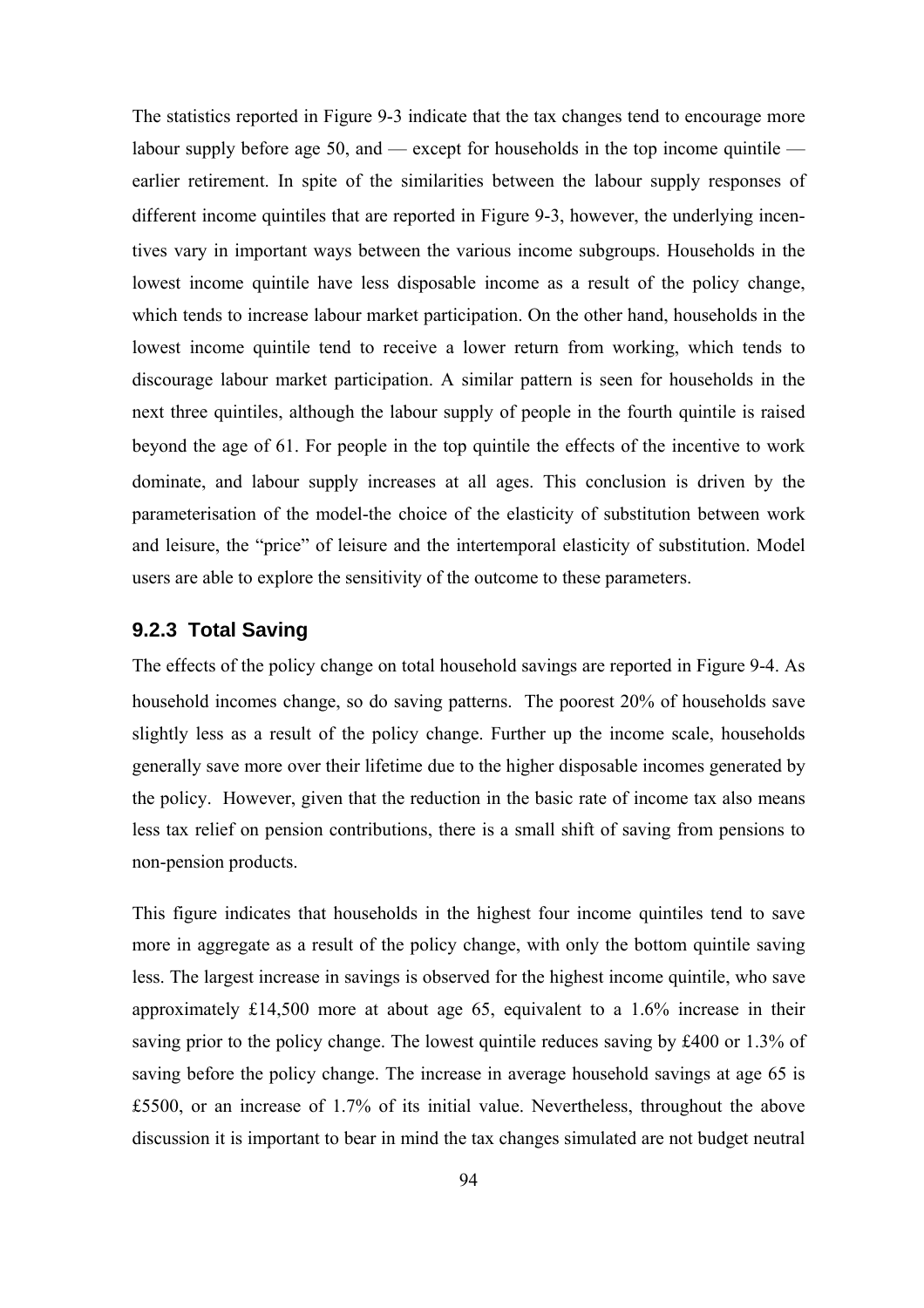(the accompanying changes in tax and National Insurance contributions thresholds in Budget 2007 have not been modelled) with the additional benefits enjoyed by higher income households being larger than the costs imposed on lower income households.





#### **9.2.4 Non-pension Saving**

Nevertheless the distinction between pension and non-pension saving is of considerable interest. Figure 9-5 indicates that households in all but the lowest population quintile tend to increase their non-pension saving in response to the change in income tax rates. In the case of households in the highest population quintile, the increase in saving is equal to approximately £11,300 at age 65. Average saving rose by just over £4000 at age 60.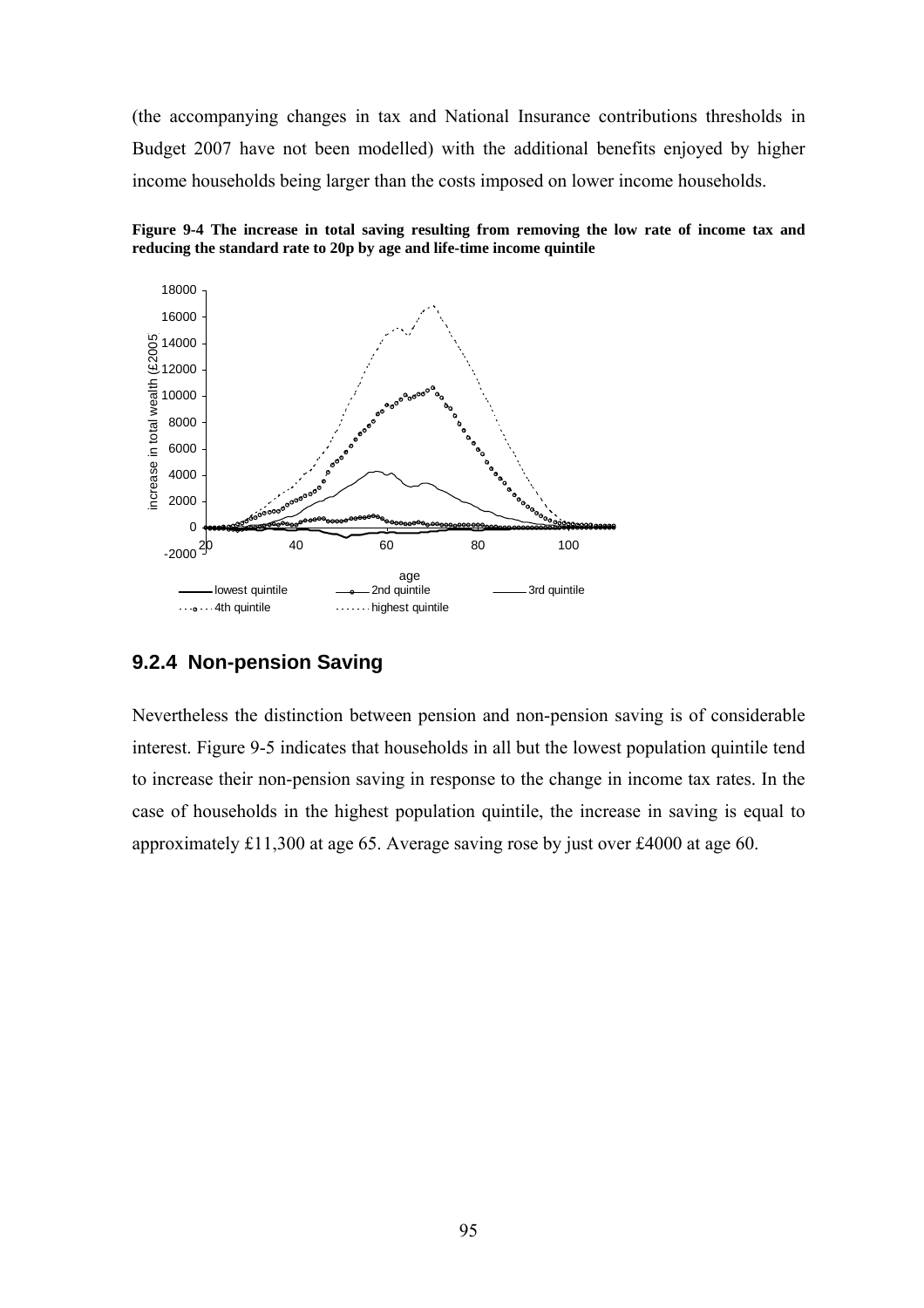**Figure 9-5 The increase in non-pension saving resulting from removing the low rate of income tax and reducing the standard rate to 20p by age and life-time income quintile** 



#### **9.2.5 Pension Saving**

The increases observed for non-pension wealth are partially the result of substitution out of pension funds in response to the weaker tax incentives following the policy change. The scale of this substitution is reported in Figure 9-6 which shows how the lowest quintile reduces its pension saving as a result of the tax change. The top three quintiles plainly increase their saving, while the pension saving of the second quintile is reduced between the ages of 45 and 60 but otherwise not much affected. Since people receive tax relief on pension contributions at their marginal tax rate while of working age, the tax change increases the benefits of pension saving to people who pay 40% tax while of working age, but reduces it to those who paid basic rate tax before the change but expected to pay tax at only 10% on a significant proportion of their pension income after retirement. These incentive effects are superimposed on the income effects -relatively high earners benefit more from the changes than low earners-and they tend to amplify them. However, the apparent tax benefits to high tax payers are abated by the fact that, in our model, tax thresholds are indexed to wages while pension income is constant in real terms. This means that late in life most pensioners find themselves paying only low rate tax. Since for all the quintiles for which wealth increases (quintiles two to five) pension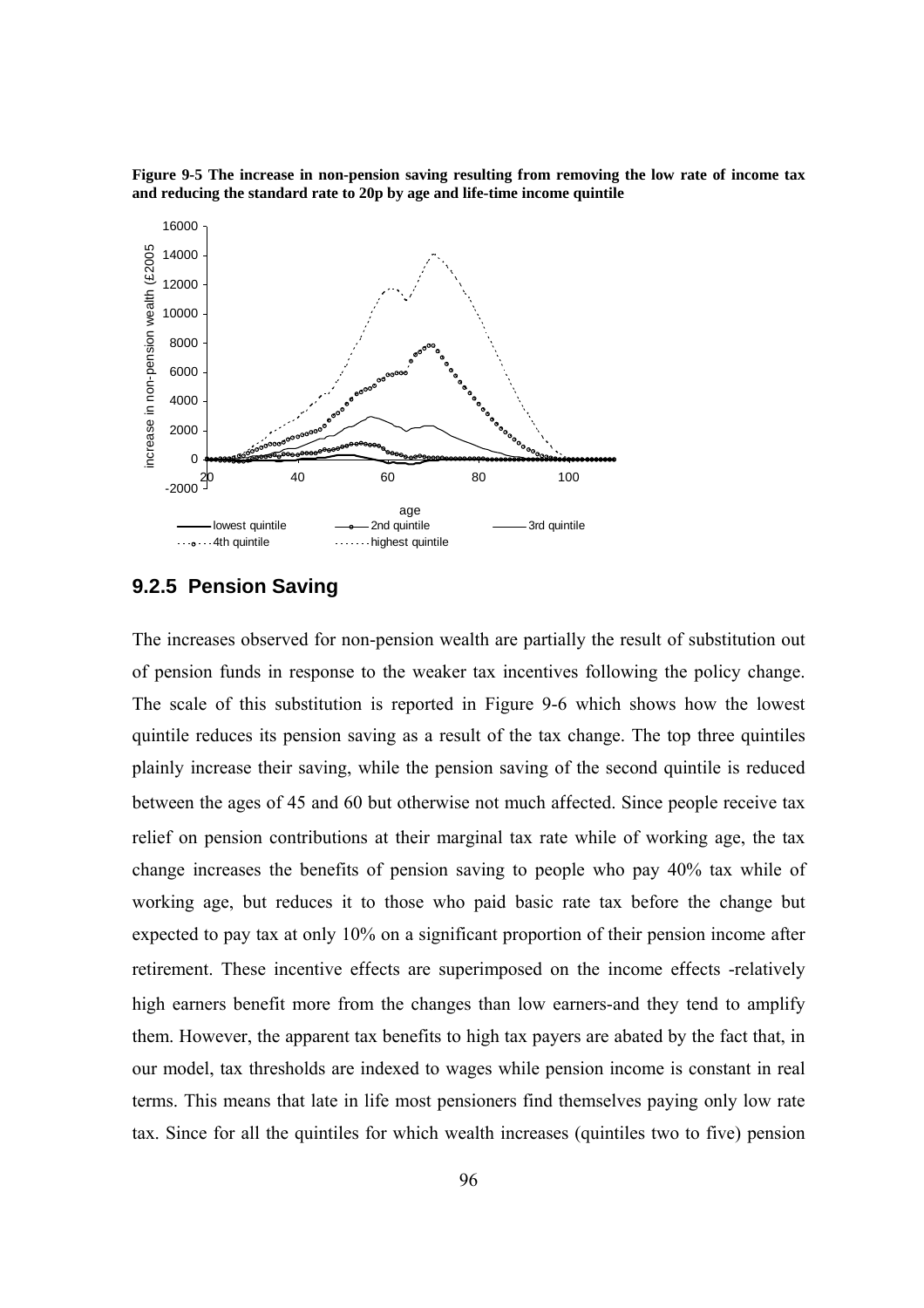wealth increases less than in proportion to total wealth. The reduction in the basic rate raises most people's incomes during their working lives and this should be expected to raise pension saving. But a part of the incentive was that people received relief at basic or high rate and paid only low rate tax on a part of their pension. With the abolition of low rate tax this extra incentive to save in pension schemes is removed. Thus for quintiles two to five pension wealth increases but less than in proportion to total wealth. This result would probably be very different if tax thresholds were indexed to prices rather than wages, so that the simulations were affected by fiscal drag.

**Figure 9-6 The increase in pension saving resulting from removing the low rate of income tax and reducing the standard rate to 20p by age and life-time income** 



### *9.3 Welfare*

The welfare effects of the policy change are reported in Figure 9-7. Consistent with the above discussion, Figure 9-7 indicates the extent to which lower income households lose out, and higher income households gain as a result of the policy change. The benefits to high income households decline with age, first because the households tend to spend their increased non-pension wealth and secondly because, as discussed above, nearly all households eventually face higher tax bills as a result of the change*.* This result, which seems surprising on the face of it, arises because we assume that tax brackets are indexed to wages whereas pensions pay amounts which are fixed in real terms. This means that someone who retires with what seems to be a high pension at the age of 65 is likely to find themselves only a low rate tax-payer in extreme old age.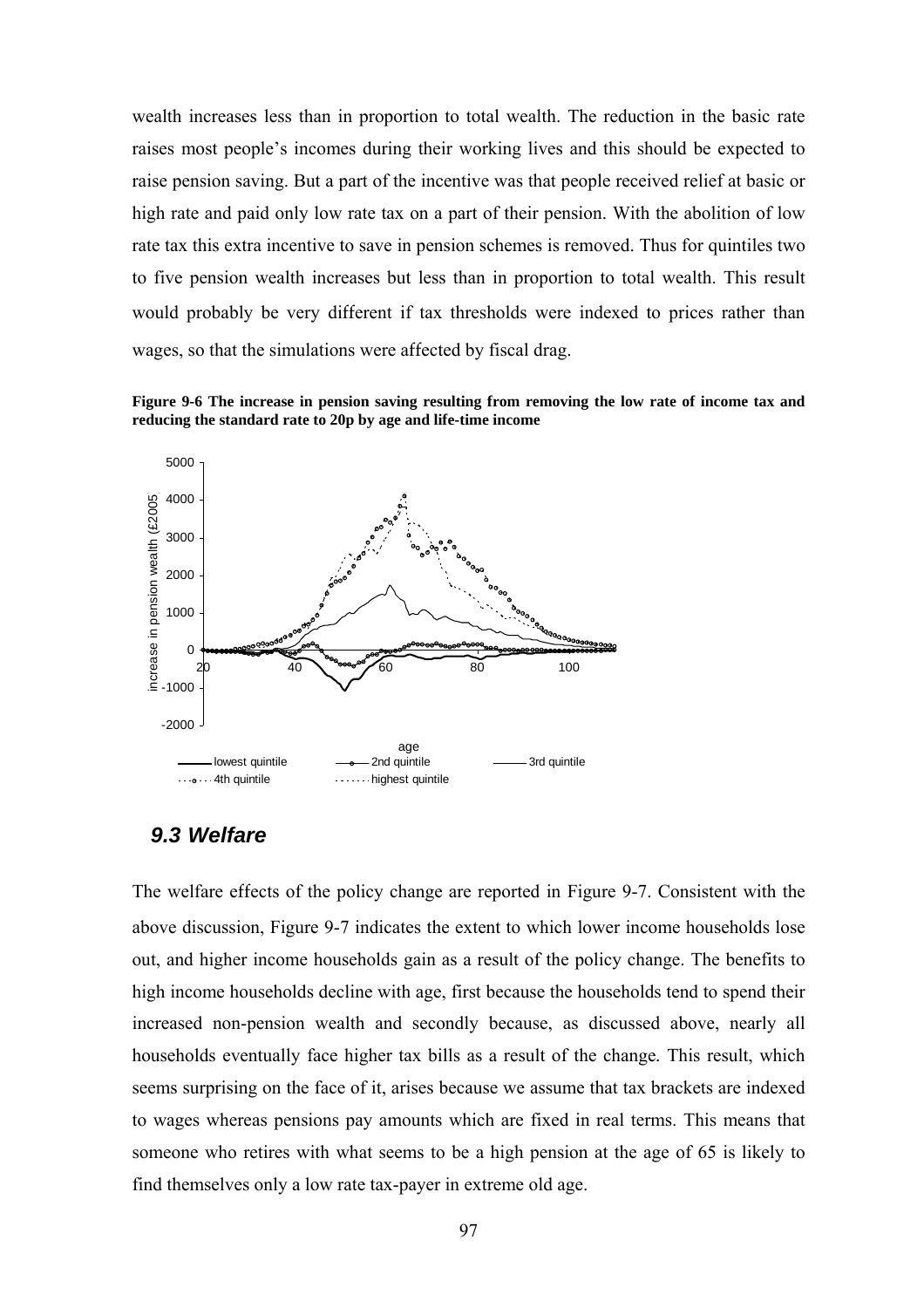

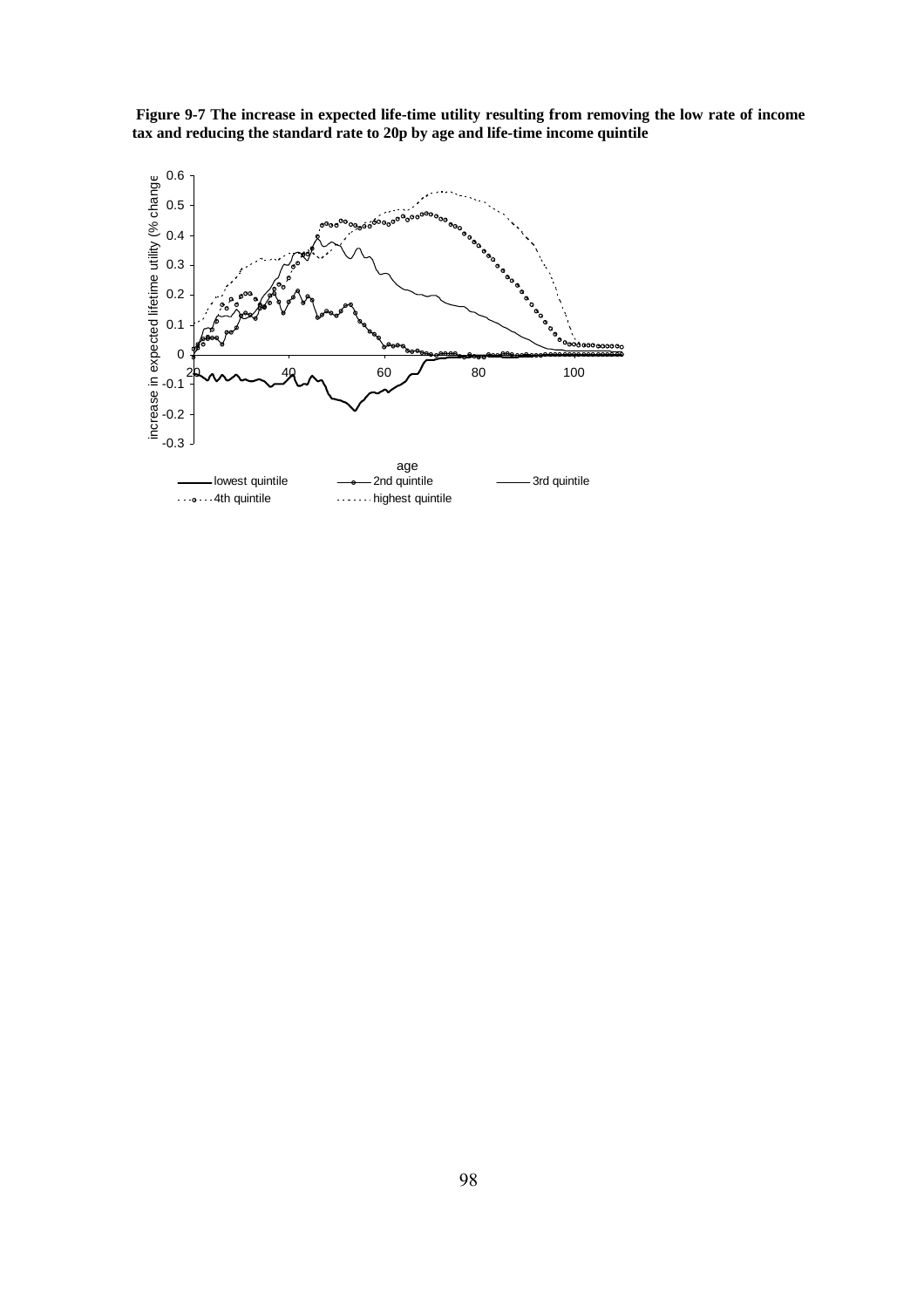# **10 Implications of High Life Expectancy**

Life expectancy is an important consideration that underlies planning decisions for both individuals and governments. In recent years increasing life expectancy has added to concerns regarding the sustainability of pension arrangements. In this Chapter we consider the influence of alternative assumptions regarding life-expectancy on decision making at the household level.

The analysis focuses upon comparisons between two simulated populations that differ only in terms of the assumed mortality rates. In the first, households are considered to assume the period (or cross-section) mortality rates observed for 2005 in planning for the future. This might be taken as a naive basis for life-expectancy, given the persistent downward trend that is evident in historical data for mortality rates. In the second scenario, households are consequently assumed to base their decisions on the expectation of mortality rates described by current official projections for the cohort aged 20 in 2005, which take into account contemporary trends in life expectancy. Hence, the population simulated on the basis of period mortality rates anticipates a shorter life-expectancy, relative to the one simulated on the basis of official projections for cohort specific mortality. The analysis is concerned with identifying how far behaviour would be affected if the population were to base their decisions on alternative — and arguably, extreme — assumptions regarding life expectancy.

The current Chapter begins by describing these alternative assumptions in further detail, before presenting associated behavioural and welfare effects.

## *10.1 Alternative Assumptions for Age Specific Mortality*

All of the profiles for life expectancy that are used were calculated from historical mortality rates for 1981 to 2006, and assumed calendar year mortality rates from the 2006 based principal projections produced by the Office for National Statistics. Household probabilities of mortality were calculated from data for men and women to reflect the circumstances of a same-aged couple.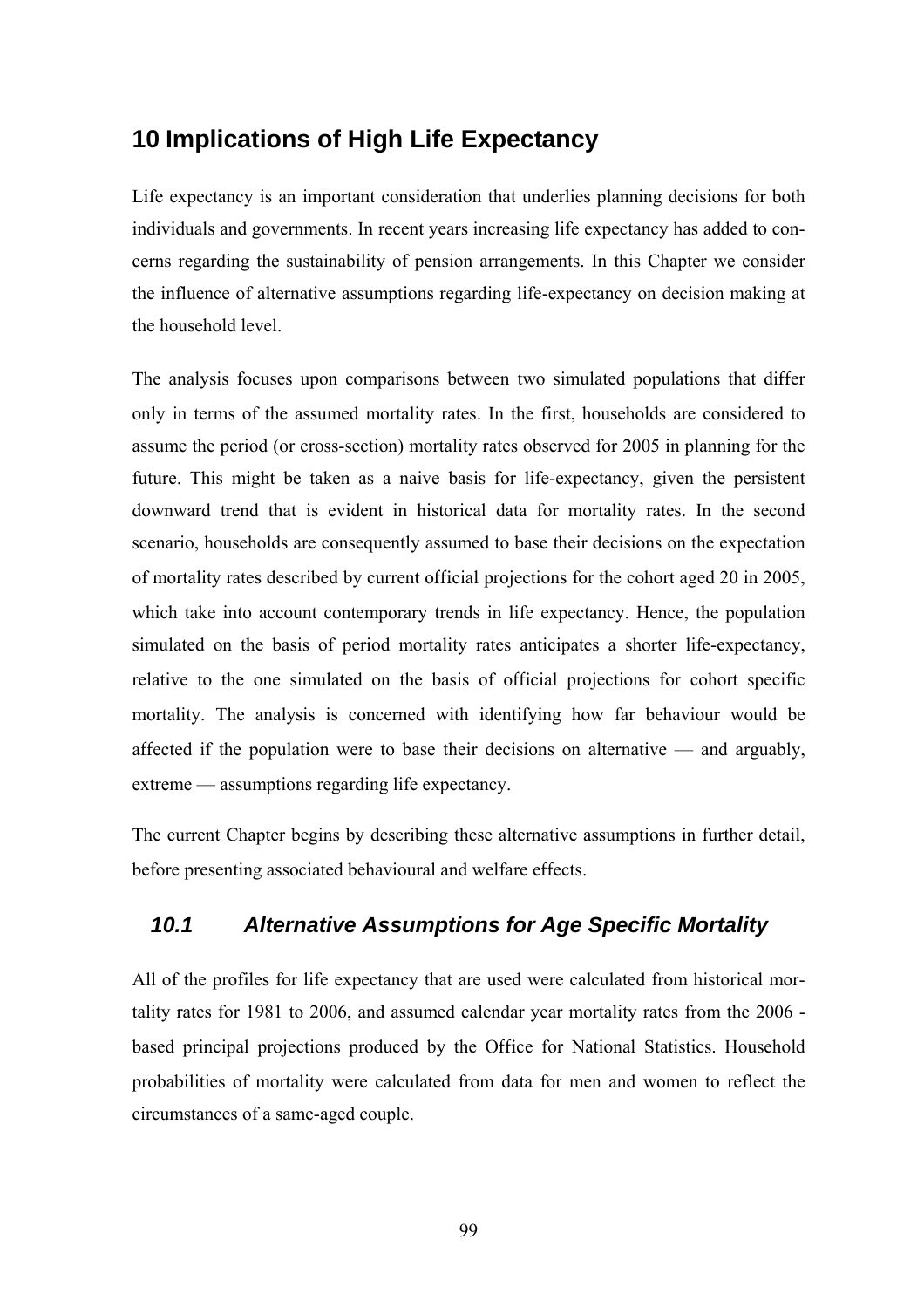The ONS data enable probabilities to be calculated to age 94. A manual adjustment was applied from that age to ensure death by age 110 for the schedule of period mortality rates. Projections for the cohort mortality rates beyond age 94 were derived from the period mortality rates as follows. The cohort mortality rate reported at age 94 for the population aged 20 in 2005 is 7.1%. This is closest to the period mortality rate observed for age 86. Hence, the cohort mortality rate for age 96 was taken as the period mortality rate for age 87, and so on for higher ages.

|     | Period    | Cohort    |     | Period    | Cohort    |
|-----|-----------|-----------|-----|-----------|-----------|
| age | Mortality | Mortality | age | Mortality | Mortality |
| 60  | 0.0011    | 0.0004    | 90  | 0.1269    | 0.0429    |
| 61  | 0.0015    | 0.0006    | 91  | 0.1438    | 0.0463    |
| 62  | 0.0018    | 0.0006    | 92  | 0.1598    | 0.0527    |
| 63  | 0.0011    | 0.0007    | 93  | 0.1645    | 0.0435    |
| 64  | 0.0022    | 0.0011    | 94  | 0.1900    | 0.0716    |
| 65  | 0.0024    | 0.0008    | 95  | 0.2500    | 0.1020    |
| 66  | 0.0027    | 0.0013    | 96  | 0.2948    | 0.1348    |
| 67  | 0.0038    | 0.0010    | 97  | 0.3433    | 0.1702    |
| 68  | 0.0050    | 0.0016    | 98  | 0.3956    | 0.2086    |
| 69  | 0.0057    | 0.0012    | 99  | 0.4522    | 0.2500    |
| 70  | 0.0065    | 0.0023    | 100 | 0.5134    | 0.2948    |
| 71  | 0.0074    | 0.0021    | 101 | 0.5796    | 0.3433    |
| 72  | 0.0094    | 0.0028    | 102 | 0.6511    | 0.3956    |
| 73  | 0.0112    | 0.0031    | 103 | 0.7284    | 0.4522    |
| 74  | 0.0108    | 0.0032    | 104 | 0.8120    | 0.5134    |
| 75  | 0.0158    | 0.0052    | 105 | 0.9023    | 0.5796    |
| 76  | 0.0180    | 0.0033    | 106 | 1.0000    | 0.6511    |
| 77  | 0.0203    | 0.0052    | 107 |           | 0.7284    |
| 78  | 0.0281    | 0.0065    | 108 |           | 0.8120    |
| 79  | 0.0293    | 0.0072    | 109 |           | 0.9023    |
| 80  | 0.0317    | 0.0069    | 110 |           | 1.0000    |
| 81  | 0.0399    | 0.0098    |     |           |           |
| 82  | 0.0446    | 0.0110    |     |           |           |
| 83  | 0.0499    | 0.0101    |     |           |           |
| 84  | 0.0656    | 0.0149    |     |           |           |
| 85  | 0.0602    | 0.0191    |     |           |           |
| 86  | 0.0797    | 0.0163    |     |           |           |
| 87  | 0.0942    | 0.0169    |     |           |           |
| 88  | 0.1075    | 0.0201    |     |           |           |
| 89  | 0.1128    | 0.0343    |     |           |           |

**Table 10-1 Cohort and Period Mortality Rates** 

Source: Author calculations using ONS life expectancy data

 Table 10-1 reports the age specific mortality probabilities associated with the two scenarios studied. This table indicates that the period mortality rates substantially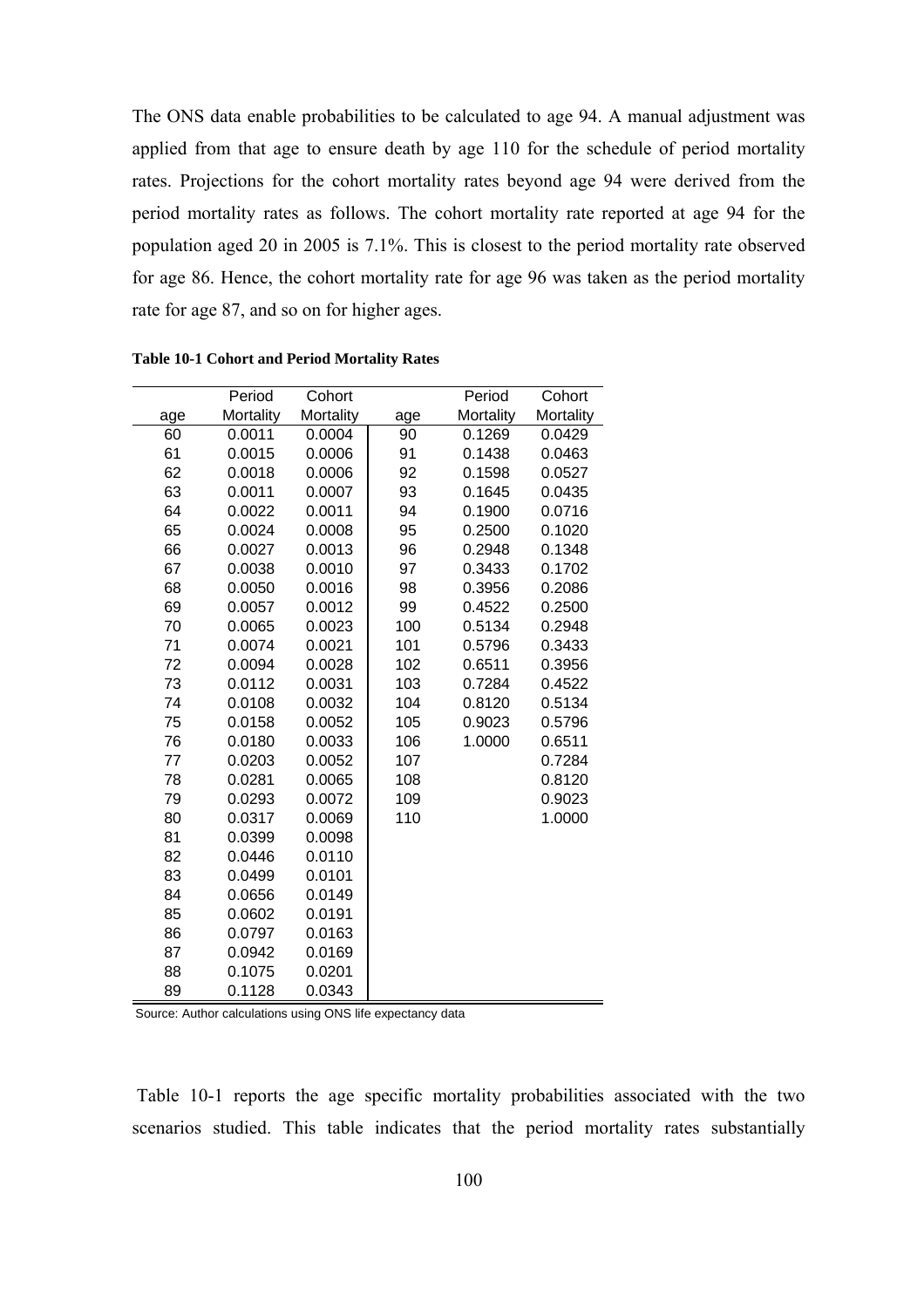overstate the cohort mortality rates throughout the simulated lifetime, reflecting the strong improvements in life-expectancy that are implicit in official projections for the coming decades. In aggregate, the period mortality rates imply a (household) life expectancy of 87.8 years, and the cohort mortality rates imply a life expectancy of 96.4 years. Thus, households simulated under the cohort rates expect to live for almost a decade longer than those simulated under the period rates.

## *10.2 The Impact of Life Expectancy on Behaviour*

The statistics reported in Figure 10-1 show that, for the top two quintiles, wealth holdings are increased except early in working life. People in these categories save more for their retirement as would be expected. The wealth holding of the top quintile rises by 11.8% at age 65 and the average wealth holding in the economy is increased by 7.6%. The wealth holding of the middle quintile is little changed, although higher wealth holdings after retirement show that wealth is decumulated slightly less rapidly. But wealth holding by people in the four bottom income deciles is discouraged by the increase in life expectancy, contrary to what would be expected. The explanation of this is once again the interaction between their savings and means testing. With means testing thresholds indexed to wages, the fact that increased life expectancy reduces annuity income means that incentives to save for retirement are actually reduced. The drop in wealth held at age 65 amounts to 2-3% of wealth for people in the four bottom income deciles. Beyond age 65-70 the wealth of these groups is higher than in the base run. As with higher income people, this reflects the fact that wealth is decumulated more slowly when the population is longer-lived.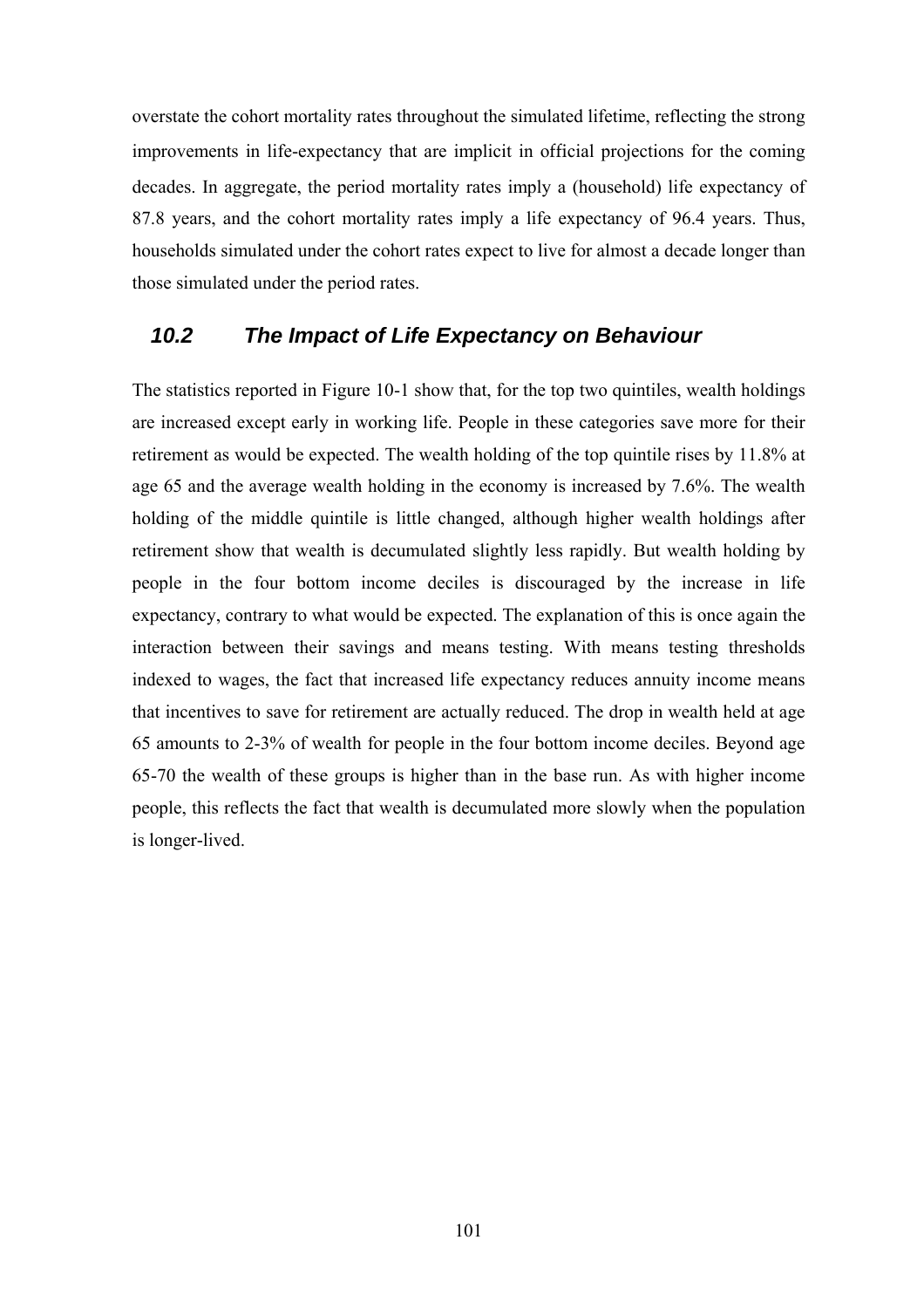**Figure 10-1 Increase in accrued wealth of households which plan for cohort rather than period mortality by age and life-time income- full population** 



Panel A: bottom four income deciles



Panel B: population by income quintile

The additional savings reported in Figure 10-1 are financed by increased labour supply and lower consumption of the fourth and fifth quintiles. Consumption levels also tend to be reduced immediately after retirement. However, because people plan for a longer period of retirement, they eventually overtake the consumption paths chosen by people with low life expectancy**.** For those households that do work longer and save more, the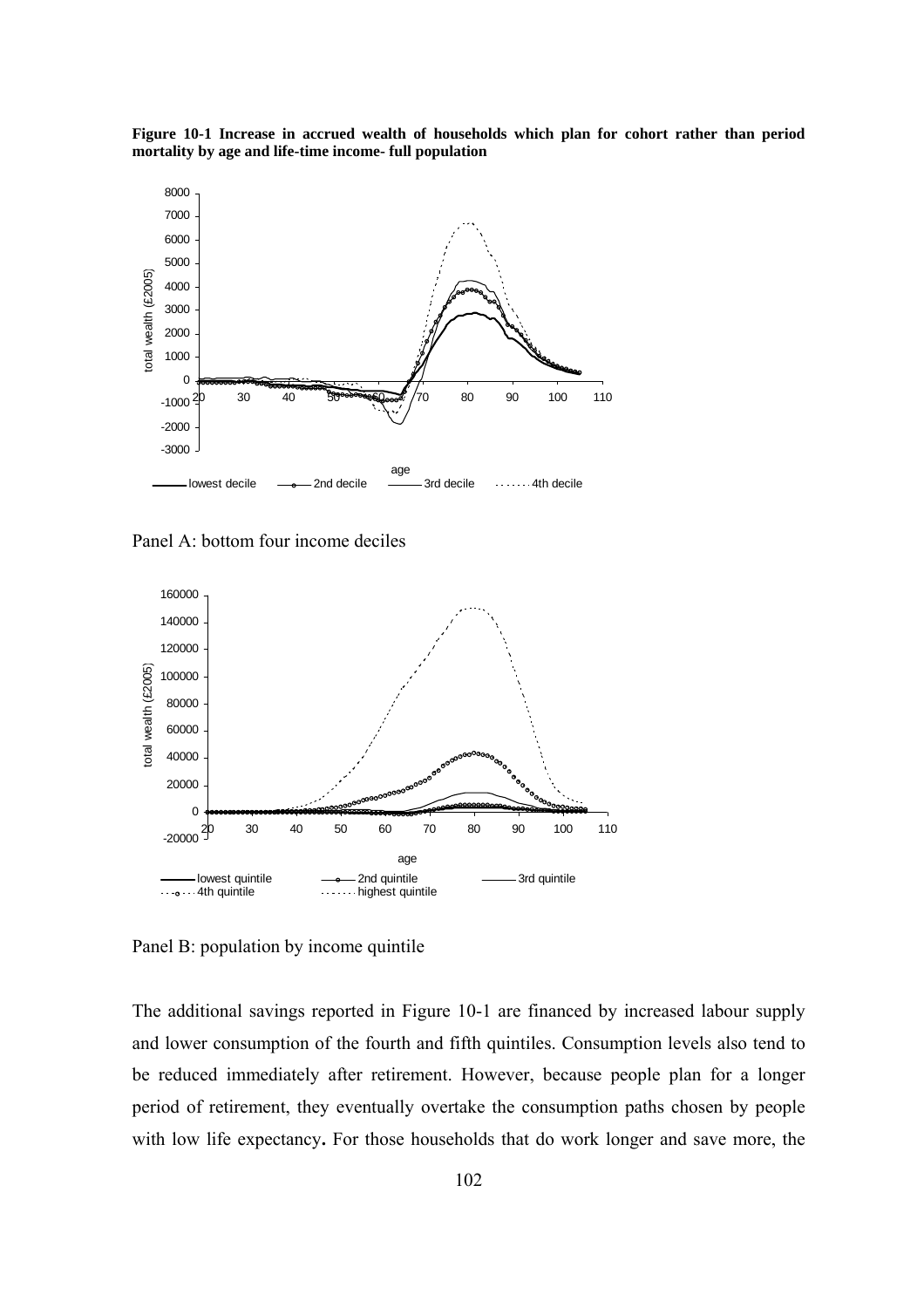benefits are evident in terms of sustained consumption during the extra years of retirement. However, consumption during early retirement also takes a hit. Beyond the age of eighty consumption passes above the base run figures, falling back to them only in extreme old age when non-pension wealth is exhausted The point which emerges from this is that, although people know they are going to live longer, they are not prepared to offset the effect of this on their consumption fully by supplying more labour to build up their savings when younger. Households are not willing to give up leisure and consumption excessively during their working lives but rather choose to make sacrifices over a longer period. For the top two quintiles, leisure is reduced but not by enough to offset fully the decline in consumption which they face. For the lower quintiles the calculations are, as we have explained, complicated by the workings of means testing, making them even less keen to provide for a longer period of retirement.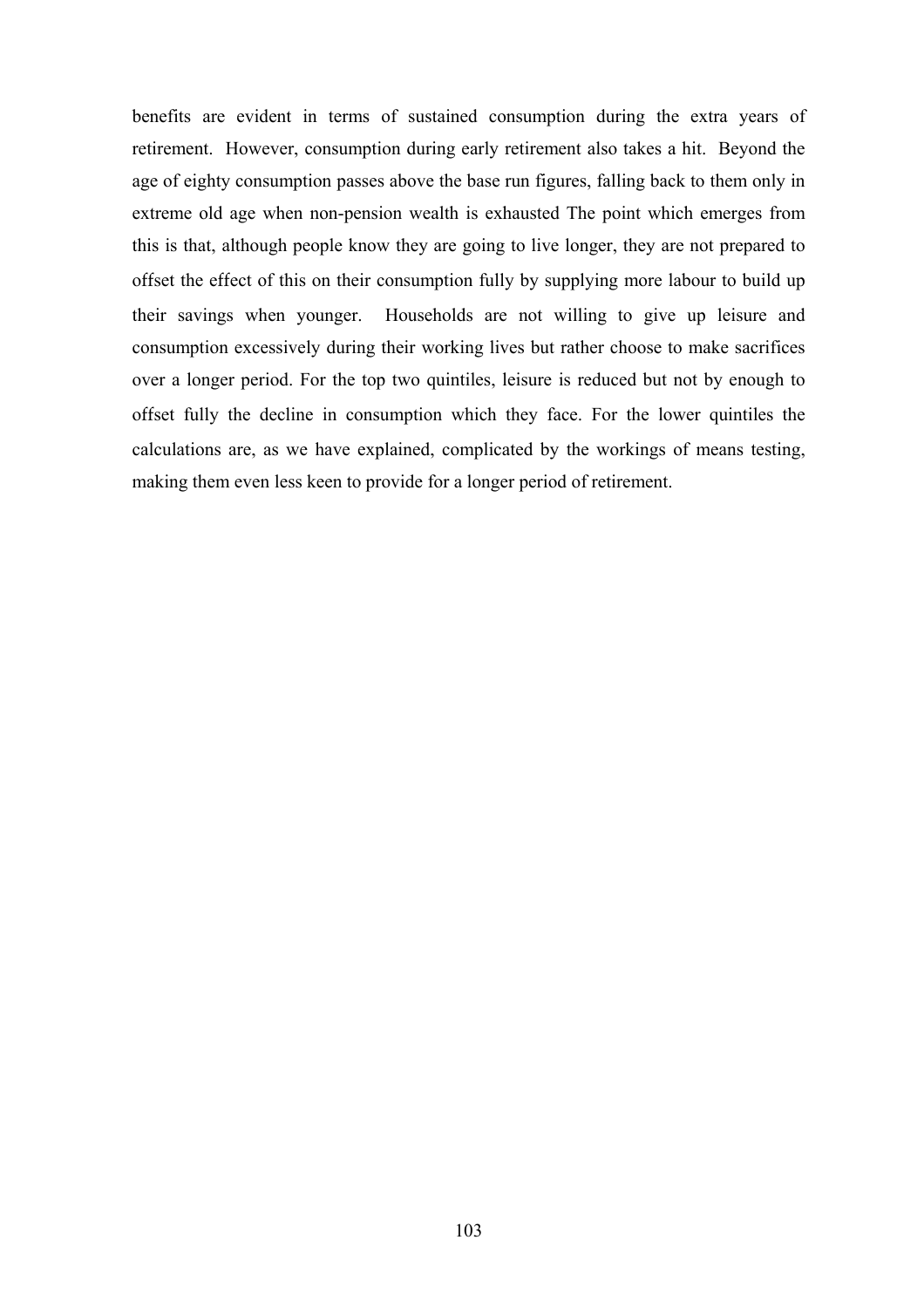

**Figure 10-2 Increase in labour supply and consumption of households which expect cohort rather than period mortality rates by age and life-time income** 

Panel A: effects on labour supply\*



Panel B: effects on consumption

*\* effects on labour supply measured as percentages of the labour supply simulated using the period mortality probabilities*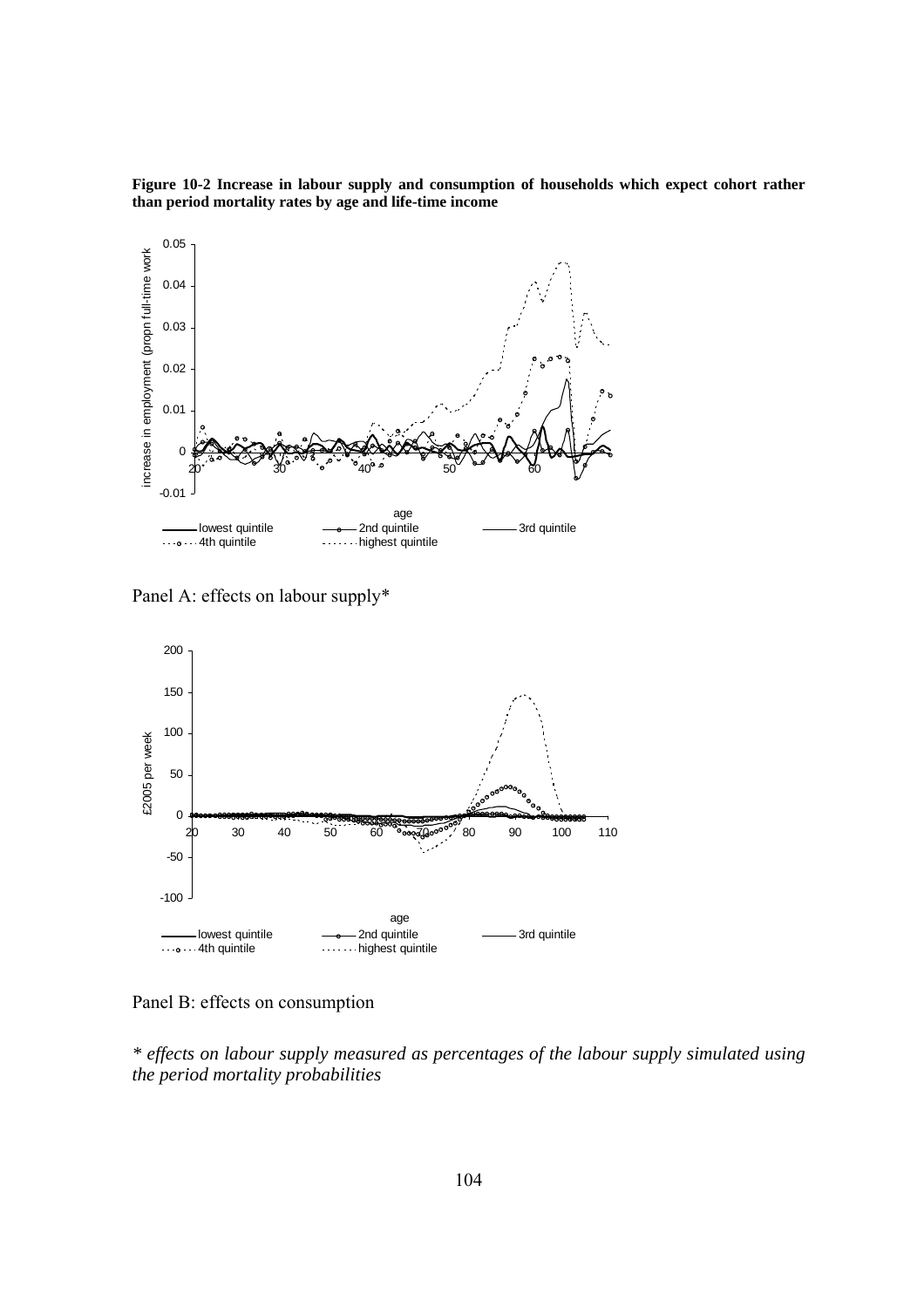## **11 Conclusion and Directions for Further Research**

This report describes a model of behaviour in the context of uncertainty that has been developed to explore issues regarding household savings, labour supply, and asset allocation. The model has been specifically designed to be operated by practitioners with relatively limited technical knowledge - it runs entirely in EXCEL so that no programming knowledge is needed – and only requires a basic grasp of utility theory (i.e. income and substitution effects, inter-temporal preferences and their relationship with risk aversion etc). As the latter can easily be acquired from any good undergraduate microeconomic text book, we trust that the model will serve as a useful tool for practical evidence-based policy-making. A separate manual National Institute (2008) is available describing the operation of the model.

At the same time, the model is an advanced tool in the sense that the dynamic programming approach upon which it is based features in a range of contemporary articles in first-tier economic journals. Until now, the approach has remained the providence of economic specialists, if only because of the massive programming effort that is required in order to produce a working model. Our hope is that our current efforts will ultimately help to extend the user base of such techniques to non-specialists, and in doing so facilitate a wider understanding of their advantages as well as their limitations.

Looking forward, we recognise that the model is currently based upon a number of key assumptions that could be relaxed by further modifications. Specifically, the current version of the model assumes that intertemporal preferences are time consistent, and that there are no decision making costs in evaluating potential alternatives. Recent policy debate in the UK has, however, emphasised the importance of behavioural inertia and myopia. The issue of myopia has received extensive attention in the contemporary literature — see, for example, Laibson (1997), Diamond & Köszegi (2003), and particularly Laibson et al. (2007) and Fang & Silverman (2007) for current best practice — and is a natural consideration for development of the model in the future.

Behavioural inertia can be attributed to the existence of non-trivial decision making costs, and although this issue is intimately related to the burgeoning theory of bounded rationality (Simon (1957)), "very few explicit models of deliberation technology and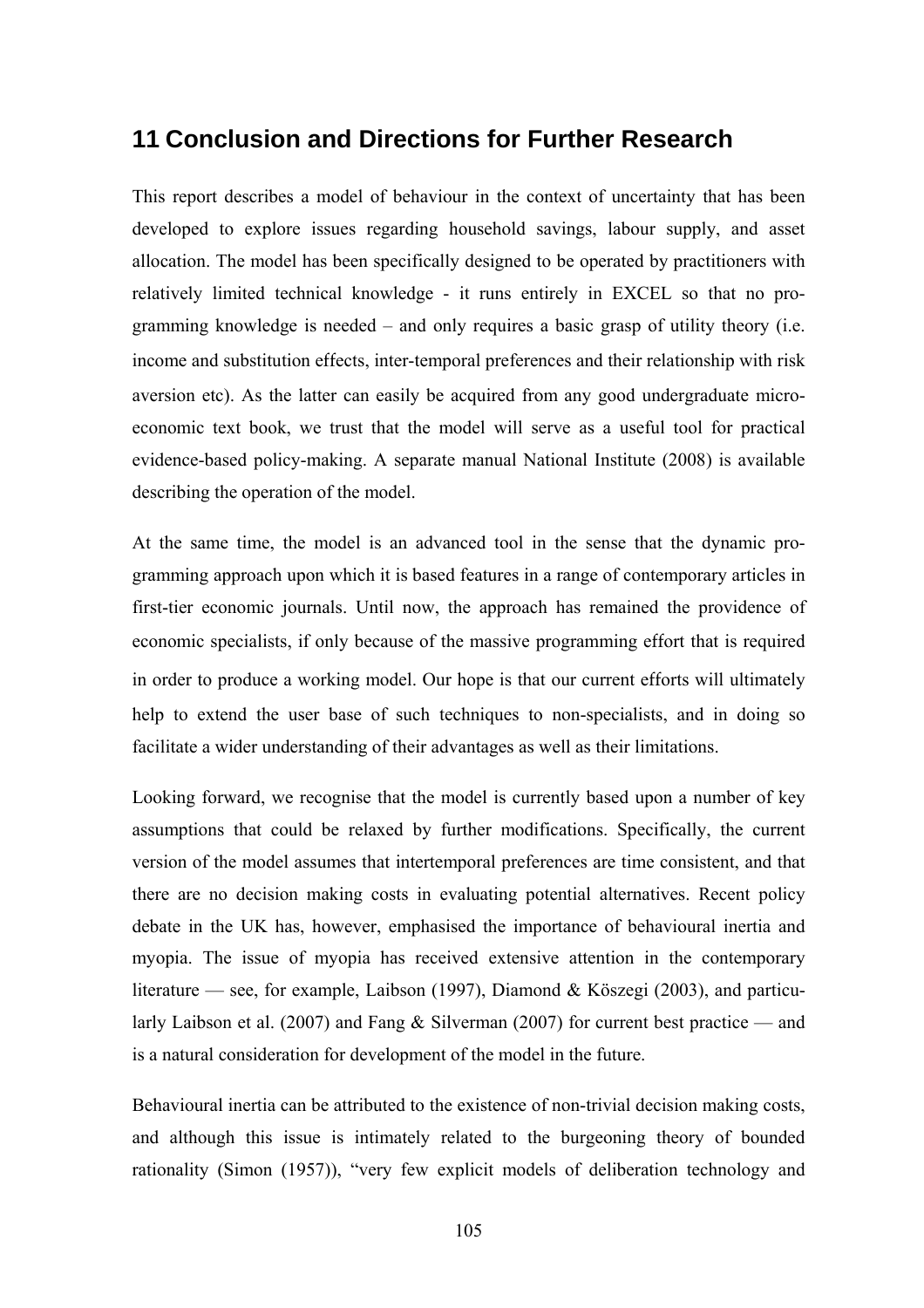deliberation cost have appeared" (Conlisk (1996), p. 682). The most obvious way to address this issue within the context of a model such as this is to consider optimisation subject to constraints (Sargent (1993)). Failure to take up this challenge may be attributed to a number of factors, not least of which is the fact that the dynamic programming approach is only starting to gain momentum in main-stream economic research.

Alternatively — and more substantively — the unobservable nature of decision making costs complicates their inclusion in a model like the one described here. Furthermore, it is possible to argue that the existence of decision making costs should imply simpler decision-making heuristics than embodied by optimisation. This last proposition suggests that decision making costs should imply the use of different decision rules in different decision making contexts, rather than the one-size-fits-all approach embodied by unfettered optimisation (see, for example, Gigerenzer & Selten (2002)). Hence, the proper inclusion of decision making costs in a model such as this is an ambitious task, and is likely to remain a longer term goal.

Projections for behavioural responses to policy reform that are generated with the assumption of perfect and unfettered optimisation are best interpreted as showing the long-term effects of policy changes. Our current research effort is focussed upon improving our understanding of behavioural responses to policy in the shorter term and reflecting these in the model. This essentially involves augmenting the existing model to incorporate insights from the field of 'behavioural economics'. To this end the model has recently been amended to allow for myopic planning behaviour. We also hope to amend the structure to allow for non-trivial decision making costs (incurred when gathering, processing and acting upon information), which is necessary, for example, to capture procrastination. Incorporating these types of issues will improve the model's ability to reflect the immediate effects of policy reform and to address more fully the possibility that people may not be rational long-term planners.

.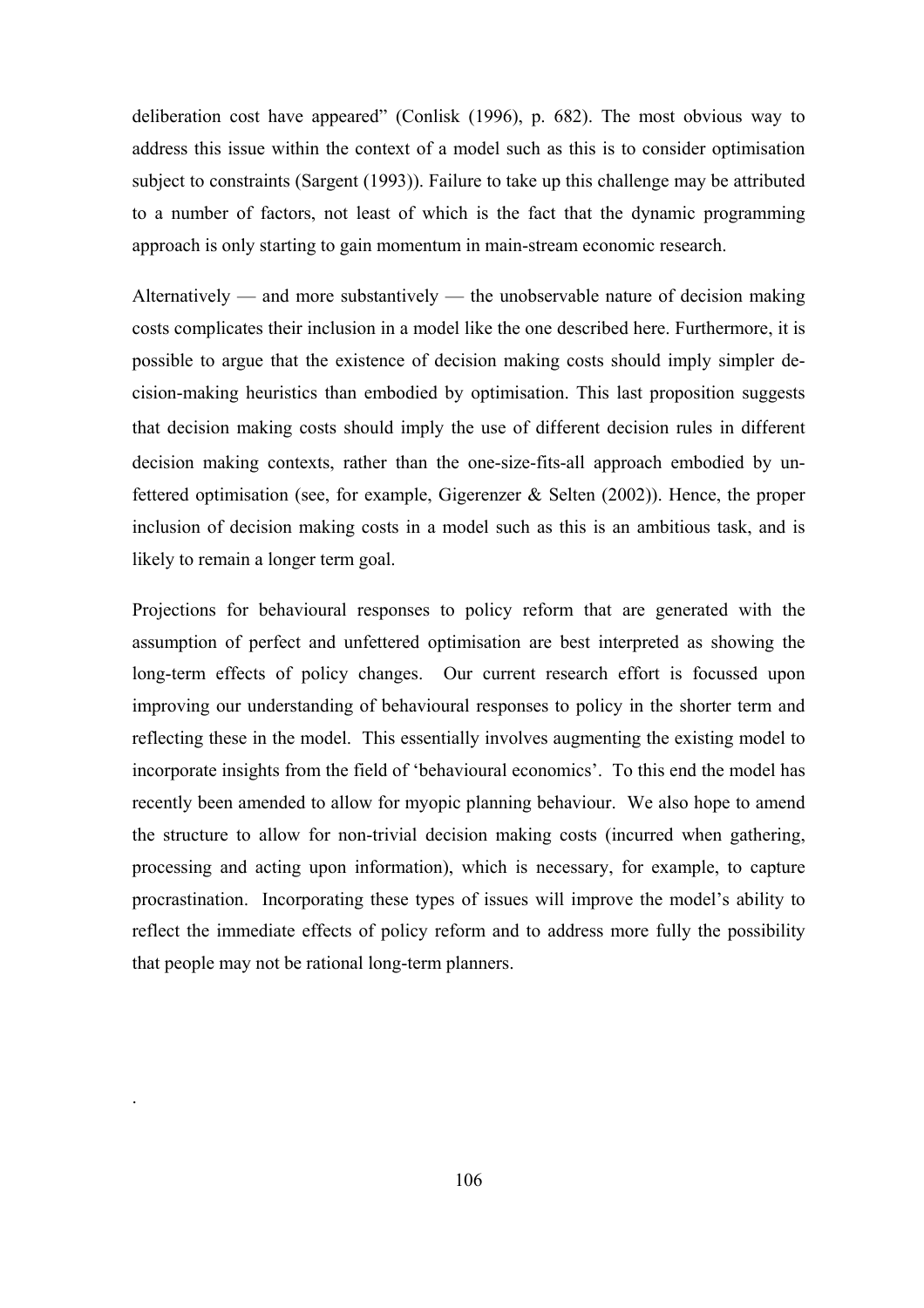## **12 Bibliography**

- Attanasio, O., Low, H. & Sanchez-Marcos, V. (2005), 'Female labor supply as insurance against idiosyncratic risk', *Journal of the European Economic Association* 3,755— 764.
- Attanasio, O. P. & Rohwedder, S. (2003), 'Pension wealth and household saving: evidence from pension reforms in the United Kingdom', *American Economic Review* 93, 1499—1521.
- Conlisk, J. (1996), 'Why bounded rationality?', *Journal of Economic Literature* 34,669— 700.
- Deaton, A. (1997), *The Analysis of Household Surveys*, John Hopkins University Press, Baltimore.
- Diamond, P. & Köszegi, B. (2003), 'Quasi-hyperbolic discounting and retirement', *Journal of Public Economics* 87, 1839—1872.
- Disney, R., Emmerson, C. & Wakefield, M. (2007), Tax reform and retirement saving incentives: Evidence from the introduction of Stakeholder pensions in the UK. Institute for Fiscal Studies Working Paper, WP19/07.
- DWP (2006a), *Personal accounts: a new way to save*, The Stationary Office, Norwich.
- DWP (2006b), Security in retirement: towards and new pensions system, The Stationary Office, Norwich.
- Eckstein, Z. & Wolpin, K. I. (1989), 'Dynamic labour force participation of married women and endogenous work experience', *Review of Economic Studies* 56, 375— 390.
- Fang, H. & Silverman, D. (2007), Time-inconsistency and welfare program participation: evidence from NLSY. NBER Working Paper 13375.
- French, E. (2005), 'The effects of health, wealth, and wages on labour supply and retirement behaviour', *Review of Economic Studies* 72, 395—427.
- Gigerenzer,G. & Selten,R. (2002), Rethinking rationality, in G. Gigerenzer & R. Selten, eds, *Bounded Rationality — the adaptive toolbox*, MIT Press, London.
- Gustman, A. L. & Steinmeier, T. L. (1986), 'A structural retirement model', *Econometrica* 54, 555—584.
- Keys, R. G. (1981), 'Cubic convolution interpolation for digital image processing', IEEE 29, 1153—1160.
- Laibson, D. (1997), 'Golden eggs and hyperbolic discounting', *Quarterly Journal of Economics* 112, 443—477.
- Laibson, D., Repetto, A. & Tobacman, J. (2007), Estimating discount functions with consumption choices over the lifecycle. Oxford University Department of Economics Discussion Paper 341.
- Low, H. (2005), 'Self-insurance in a life-cycle model of labour supply and savings', *Review of Economic Dynamics* 8, 945—975.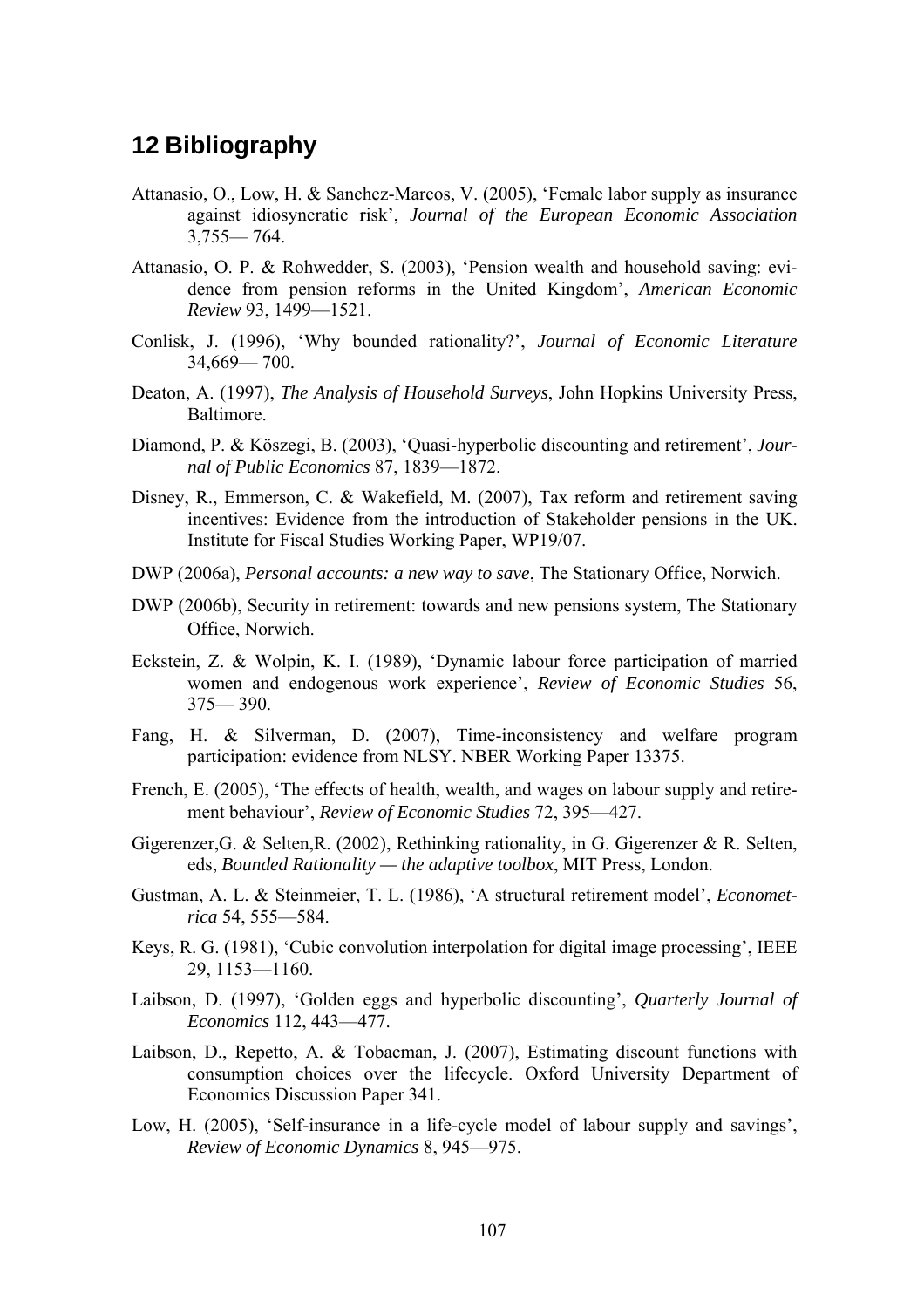- Marmot, M., Banks, J., Blundell, R., Lessof, C. & Nazroo, J. (2003), Health, wealth and lifestyles of the older population in England, IFS, London.
- Mincer, J. & Ofek, H. (1982), 'Depreciation and restoration of human capital', *Journal of Human Resources* 17, 3—24.
- Modigliani, F. & Brumberg, R. (1955), Utility analysis and the consumption function: an interpretation of cross-section data, in K. K. Kurihara, ed., '*Post Kerynesian Economics*', George Allen and Unwin, London.
- Myck, M. & Paull, G. (2004), The role of employment experience in explaining the gender wage gap. Institute for Fiscal Studies Working Paper WP04/16.
- National Institute (2008), NIBAX The National Institute Benefit and Tax Model: User Manual.
- Nelissen, J. H. M. (1998), 'Annual versus lifetime income redistribution by social security', *Journal of Public Economics* 68, 223—249.
- Parliament (2008), Pensions Act. www.opsi.gov.uk/acts/acts2008/ukpga 20080030 en 1.
- Pensions Commission (2004), Pensions: Challenges and Choices the first report of the Pensions Commission, The Stationery Office, Norwich.
- Pensions Commission (2005), A New Pension Settlement for the Twenty-First Century — the second report of the Pensions Commission, The Stationery Office, Norwich.
- Pickard, L., Comas-Herrera, A., i Font, J. C., Gori, C., di Maio, A., Rothgang, H. & Wittenberg, R. (2007), 'Modelling an entitlement to long-term care in Europe: Projections for long-term care expenditure to 2050.', *Journal of European Social Policy* 17, 33—48.
- Press, W. H., Flannery, B. P., Teukolsky, S. A. & Vetterling, W. T. (1986), *Numerical Recipes: the art of scientific computing*, Cambridge University Press, Cambridge.
- Rust, J. & Phelan, C. (1997), 'How social security and medicare affect retirement behavior in a world of incomplete markets', *Econometrica* 65, 781—831.
- Sargent, T. J. (1993), *Bounded Rationality in Macroeconomics*, Oxford University Press, Oxford.
- Sefton, J., van deVen, J.& Weale, M. (2006),The effects of means-testing pensions on savings and retirement. NIESR Discussion Paper 265.
- Sefton, J., van de Ven, J. & Weale, M. (2008),'Means testing retirement benefits: fostering equity or discouraging savings?', *Economic Journal* 118, 556—590.
- Simon, H. (1957), *Models of Man*, John Wiley, London.
- Steventon, A. (2006), Are personal accounts suitable for all? Pensions Policy Institute Discussion Paper.
- Stigler, G. J. (1961), 'The economics of information', *Journal of Political Economy* 69, 213—225.